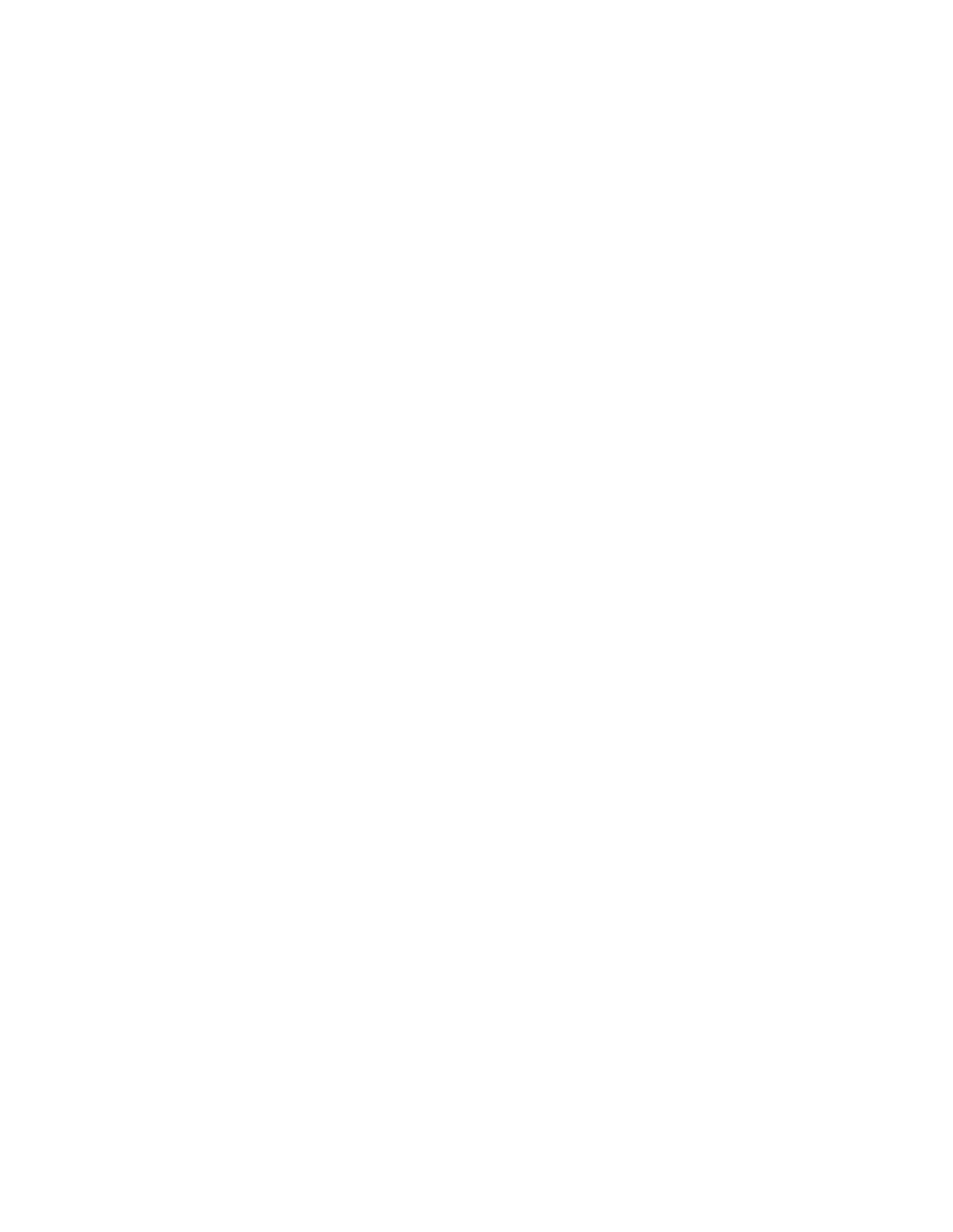| <b>Abbreviations</b> | <b>Description</b>                                                            |
|----------------------|-------------------------------------------------------------------------------|
| <b>AAC</b>           | <b>Airport Administration Charge</b>                                          |
| ABAA                 | Antigua and Barbuda Airport Authority                                         |
| <b>ABDB</b>          | Antigua and Barbuda Development Bank                                          |
| ABEF                 | Antigua and Barbuda Employers Federation                                      |
| <b>ABHTI</b>         | Antigua and Barbuda Hospitality Training Institute                            |
| <b>ABIA</b>          | Antigua and Barbuda Investment Authority                                      |
| <b>ABST</b>          | Antigua Barbuda Sales Tax                                                     |
| <b>ALP</b>           | Antigua Labour Party                                                          |
| <b>AOB</b>           | Antigua Overseas Bank                                                         |
| <b>APUA</b>          | Antigua Public Utilities Authority                                            |
| <b>ASC</b>           | Antigua State College                                                         |
| <b>ASYCUDA</b>       | Automated System for Customs Data.                                            |
| <b>BAICO</b>         | <b>British American Insurance Company</b>                                     |
| <b>BOOT</b>          | Build-own-operate-transfer                                                    |
| <b>BMS</b>           | <b>Border Management System</b>                                               |
| <b>CABB</b>          | Connect Antigua Barbuda Biz                                                   |
| <b>CARICAD</b>       | Caribbean Centre for Administrative Development                               |
| <b>CARICOM</b>       | Caribbean Community                                                           |
| <b>CAROSAI</b>       | Caribbean Organisation of Supreme Audit Institutions                          |
| <b>CARREX</b>        | <b>CARICOM Rapid Exchange System</b>                                          |
| <b>CARTAC</b>        | Caribbean Regional Technical Assistance Centre                                |
| <b>CARTFund</b>      | Caribbean Development Bank's Aid for Trade Regional Integration Trust<br>Fund |
| <b>CCJ</b>           | Caribbean Court of Justice                                                    |
| CDB                  | Caribbean Development Bank                                                    |
| <b>CEDA</b>          | Caribbean Export Development Agency                                           |
| <b>CFATF</b>         | Caribbean Financial Action Task Force                                         |

# *Acronyms and Abbreviations*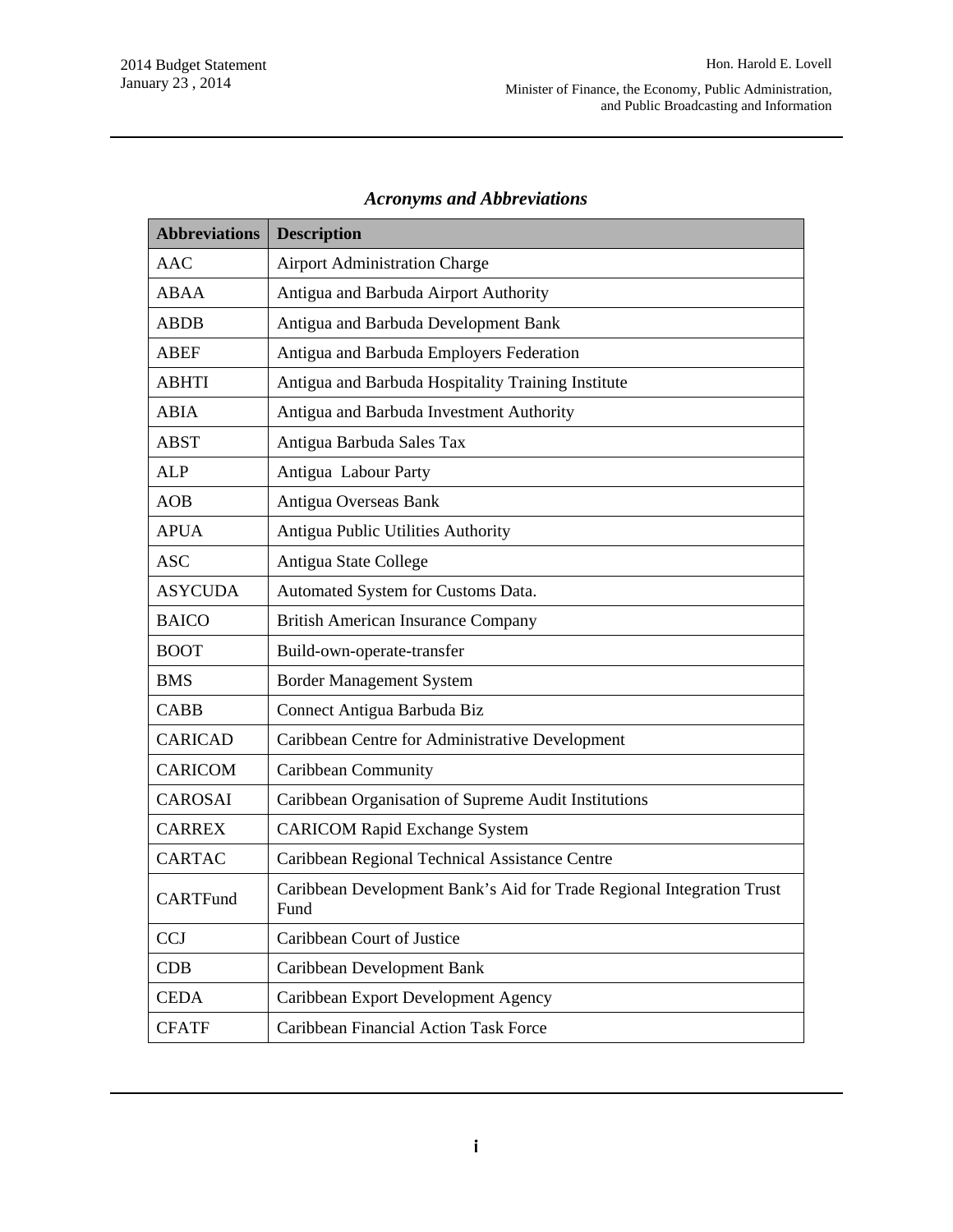| <b>Abbreviations</b> | <b>Description</b>                                 |  |
|----------------------|----------------------------------------------------|--|
| CGF                  | Caribbean Growth Forum                             |  |
| <b>CGS</b>           | <b>Credit Guarantee Scheme</b>                     |  |
| <b>CHAPA</b>         | Central Housing and Planning Authority             |  |
| <b>CIDA</b>          | Canadian International Development Agency          |  |
| <b>CIP</b>           | Citizenship by Investment Programme                |  |
| <b>CLICO</b>         | Colonial Life Insurance Company                    |  |
| ComSec               | <b>Commonwealth Secretariat</b>                    |  |
| <b>CRIP</b>          | Caribbean Regional Indicative Programme            |  |
| <b>CSME</b>          | <b>CARICOM Single Market and Economy</b>           |  |
| <b>CST</b>           | <b>Customs Service Tax</b>                         |  |
| <b>CTO</b>           | Caribbean Tourism Organization                     |  |
| <b>CTCP</b>          | <b>CARICOM Trade and Competitiveness Project</b>   |  |
| <b>CVQ</b>           | Caribbean Vocational Qualification                 |  |
| <b>DAGS</b>          | Direct Assistance Grant Scheme                     |  |
| <b>DFID</b>          | UK Department for International Development        |  |
| <b>EACH</b>          | <b>Enterprise Achievement Challenge</b>            |  |
| EC                   | <b>European Commission</b>                         |  |
| <b>ECCB</b>          | Eastern Caribbean Central Bank                     |  |
| <b>ECCU</b>          | Eastern Caribbean Currency Union                   |  |
| <b>EDD</b>           | <b>Enterprise Development Department</b>           |  |
| <b>EDF</b>           | <b>European Development Fund</b>                   |  |
| eGRIP                | Electronic Government Regional Integration Project |  |
| <b>EPA</b>           | Economic Partnership Agreement                     |  |
| EU                   | European Union                                     |  |
| <b>FAO</b>           | Food and Agricultural Organisation                 |  |
| <b>FATF</b>          | <b>Financial Action Task Force</b>                 |  |
| <b>FCCA</b>          | Florida Caribbean Cruise Association               |  |
| <b>FCP</b>           | <b>Fiscal Consolidation Programme</b>              |  |
| <b>FCU</b>           | <b>Financial Compliance Unit</b>                   |  |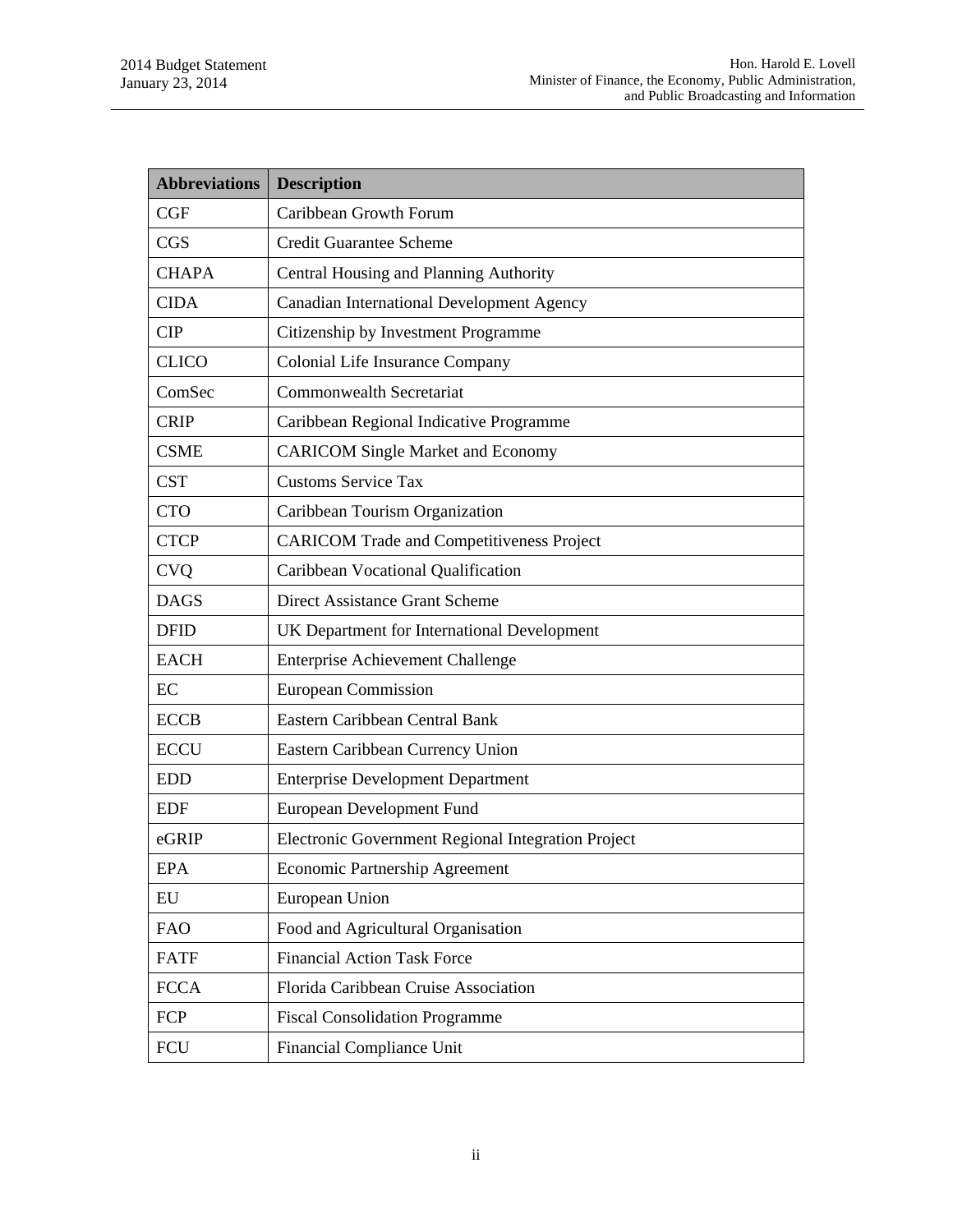| <b>Abbreviations</b> | <b>Description</b>                                          |  |  |
|----------------------|-------------------------------------------------------------|--|--|
| <b>FDI</b>           | Foreign Direct Investment                                   |  |  |
| <b>FSRC</b>          | <b>Financial Services Regulatory Commission</b>             |  |  |
| <b>GARDC</b>         | Gilbert Agricultural Rural Development Centre               |  |  |
| <b>GATE</b>          | Government Assisted Technology Endeavour                    |  |  |
| <b>GDP</b>           | <b>Gross Domestic Product</b>                               |  |  |
| <b>GOAB</b>          | Government of Antigua and Barbuda                           |  |  |
| <b>ICT</b>           | <b>Information Communications Technology</b>                |  |  |
| <b>IFC</b>           | <b>International Financial Cooperation</b>                  |  |  |
| <b>IFMS</b>          | <b>Integration Financial Management System</b>              |  |  |
| <b>IICA</b>          | Inter-American Institute for Cooperation on Agriculture     |  |  |
| <b>IMF</b>           | <b>International Monetary Fund</b>                          |  |  |
| <b>MDGs</b>          | Millennium Development Goals                                |  |  |
| <b>MICE</b>          | Meetings, Incentives, Conferences an Events                 |  |  |
| <b>MSJMC</b>         | Mount St. John Medical Centre                               |  |  |
| <b>MTSDP</b>         | Medium-Term Strategy Development Plan                       |  |  |
| <b>MYB</b>           | <b>Mind Your Business</b>                                   |  |  |
| <b>NAO</b>           | National Authorising Officer                                |  |  |
| <b>NEST</b>          | National Economic and Social Transformation                 |  |  |
| <b>NETHE</b>         | Network of Excellence in Tourism and Hospitality Education  |  |  |
| <b>NSLF</b>          | National Student Loan Fund                                  |  |  |
| <b>NYF</b>           | National Youth Farm                                         |  |  |
| <b>OAS</b>           | Organisation of American States                             |  |  |
| <b>OECS</b>          | Organisation of Eastern Caribbean States                    |  |  |
| <b>ONDCP</b>         | Office of National Drug and Money Laundering Control Policy |  |  |
| PAC                  | <b>Public Accounts Committee</b>                            |  |  |
| <b>PAN</b>           | Physical Activity and Nutrition Programme                   |  |  |
| PBL                  | Policy-Based Loan                                           |  |  |
| <b>PBP</b>           | Peoples Benefit Programme                                   |  |  |
| <b>PEFA</b>          | Public Expenditure and Financial Accountability             |  |  |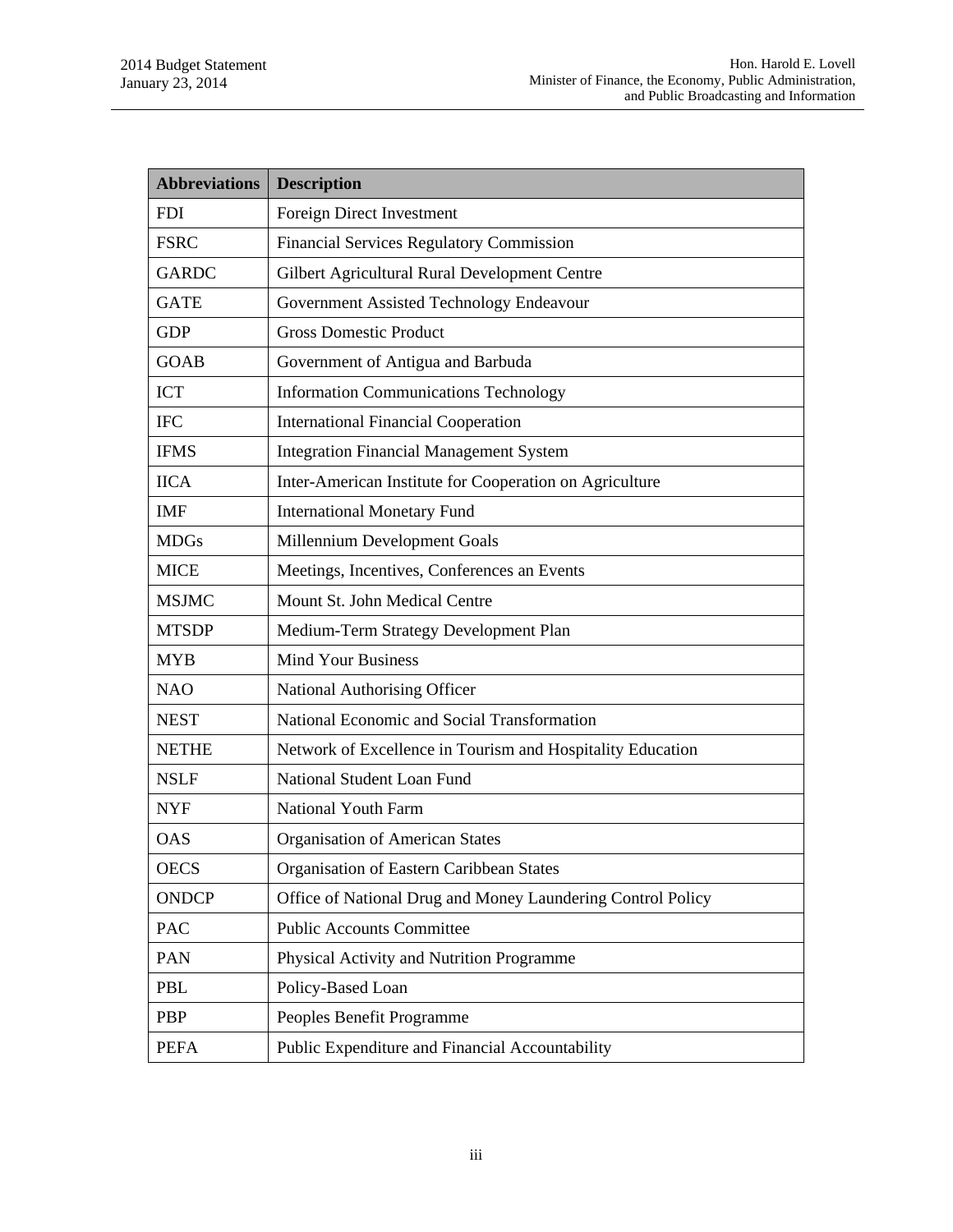| <b>Abbreviations</b> | <b>Description</b>                       |
|----------------------|------------------------------------------|
| <b>PFM</b>           | <b>Public Financial Management</b>       |
| <b>PRC</b>           | People's Republic of China               |
| <b>RRC</b>           | <b>Revenue Recovery Charge</b>           |
| <b>SAI</b>           | <b>Supreme Audit Institutions</b>        |
| <b>SBA</b>           | <b>Stand-By Arrangement</b>              |
| <b>SME</b>           | Small and Medium Enterprises             |
| <b>SOP</b>           | <b>Standard Operating Procedures</b>     |
| <b>TAPA</b>          | <b>Tax Administration Procedures Act</b> |
| <b>TCC</b>           | Tax Compliance Certificate               |
| <b>UPP</b>           | <b>United Progressive Party</b>          |
| <b>USE</b>           | <b>Universal Secondary Education</b>     |
| UWI                  | University of the West Indies            |
| <b>UNFPA</b>         | <b>United Nations Population Fund</b>    |
| <b>WEO</b>           | World Economic Outlook                   |
| <b>WIOC</b>          | West Indies Oil Company                  |
| <b>WTO</b>           | World Trade Organisation                 |
| <b>WTTC</b>          | World Travel and Tourism Council         |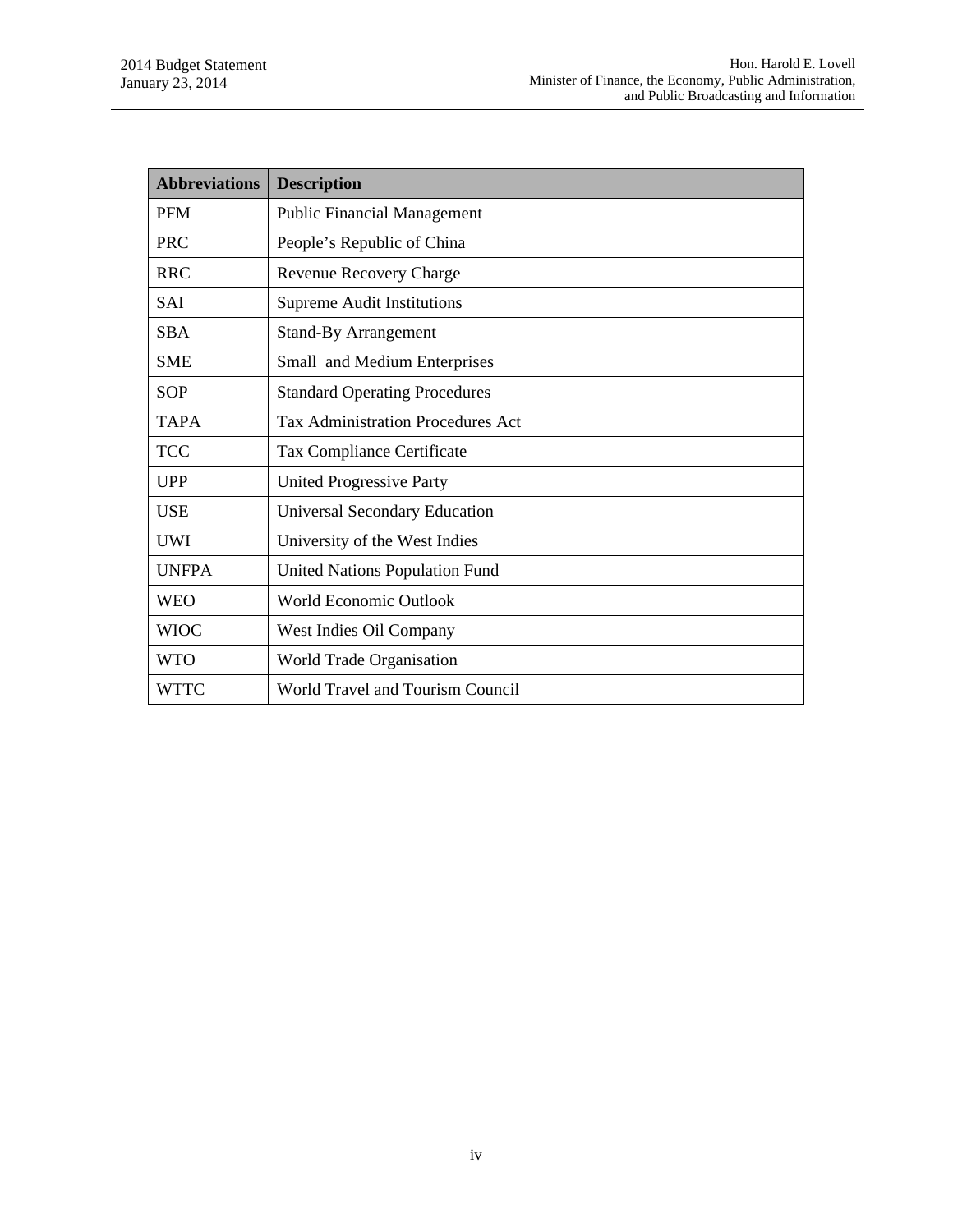# **2014 Budget Statement**

# *Government of Antigua and Barbuda*

#### **Hon. Harold E. Lovell**

*Minister of Finance, the Economy, Public Administration, Public Broadcasting and Information* 

| THE EUROPEAN UNION AND THE ECONOMIC PARTNERSHIP AGREEMENT (EPA)  9  |  |
|---------------------------------------------------------------------|--|
|                                                                     |  |
|                                                                     |  |
| <b>BILATERAL RELATIONS AND SOCIAL AND ECONOMIC COOPERATION  15</b>  |  |
|                                                                     |  |
|                                                                     |  |
|                                                                     |  |
|                                                                     |  |
| STRATEGY FOR 2014 - BUILDING THE NEW ECONOMY FOR GROWTH AND         |  |
|                                                                     |  |
|                                                                     |  |
| <b>TRANSFORMING THE PUBLIC SECTOR TO SUPPORT THE NEW ECONOMY 46</b> |  |
|                                                                     |  |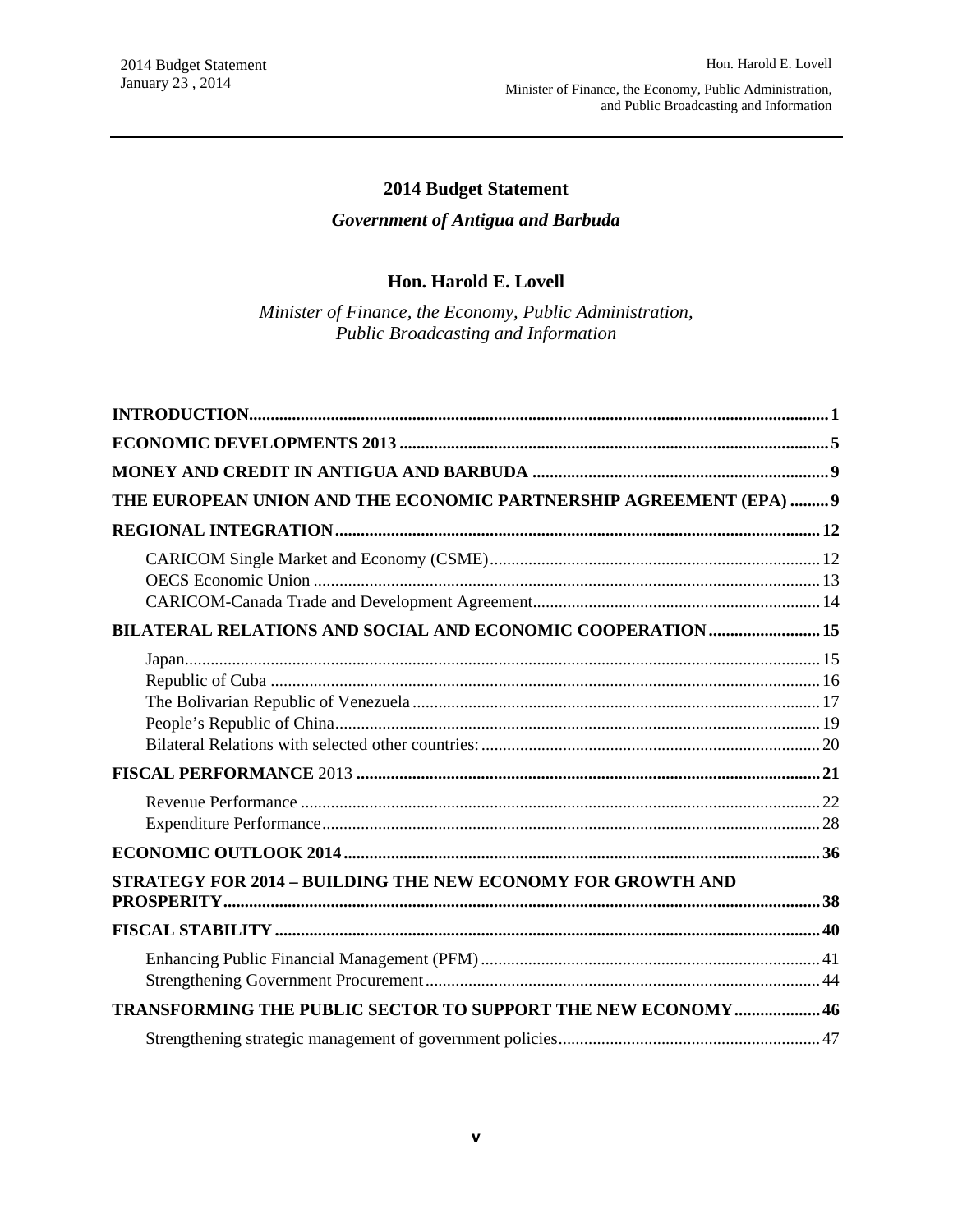| SOCIAL SECTOR TRANSFORMATION: TARGETED PROGRAMMES AND SERVICES  79                               |  |
|--------------------------------------------------------------------------------------------------|--|
|                                                                                                  |  |
|                                                                                                  |  |
|                                                                                                  |  |
|                                                                                                  |  |
|                                                                                                  |  |
| Ministry of Finance, the Economy, Public Administration, Public Broadcasting and Information 102 |  |
|                                                                                                  |  |
|                                                                                                  |  |
|                                                                                                  |  |
|                                                                                                  |  |
|                                                                                                  |  |
|                                                                                                  |  |
|                                                                                                  |  |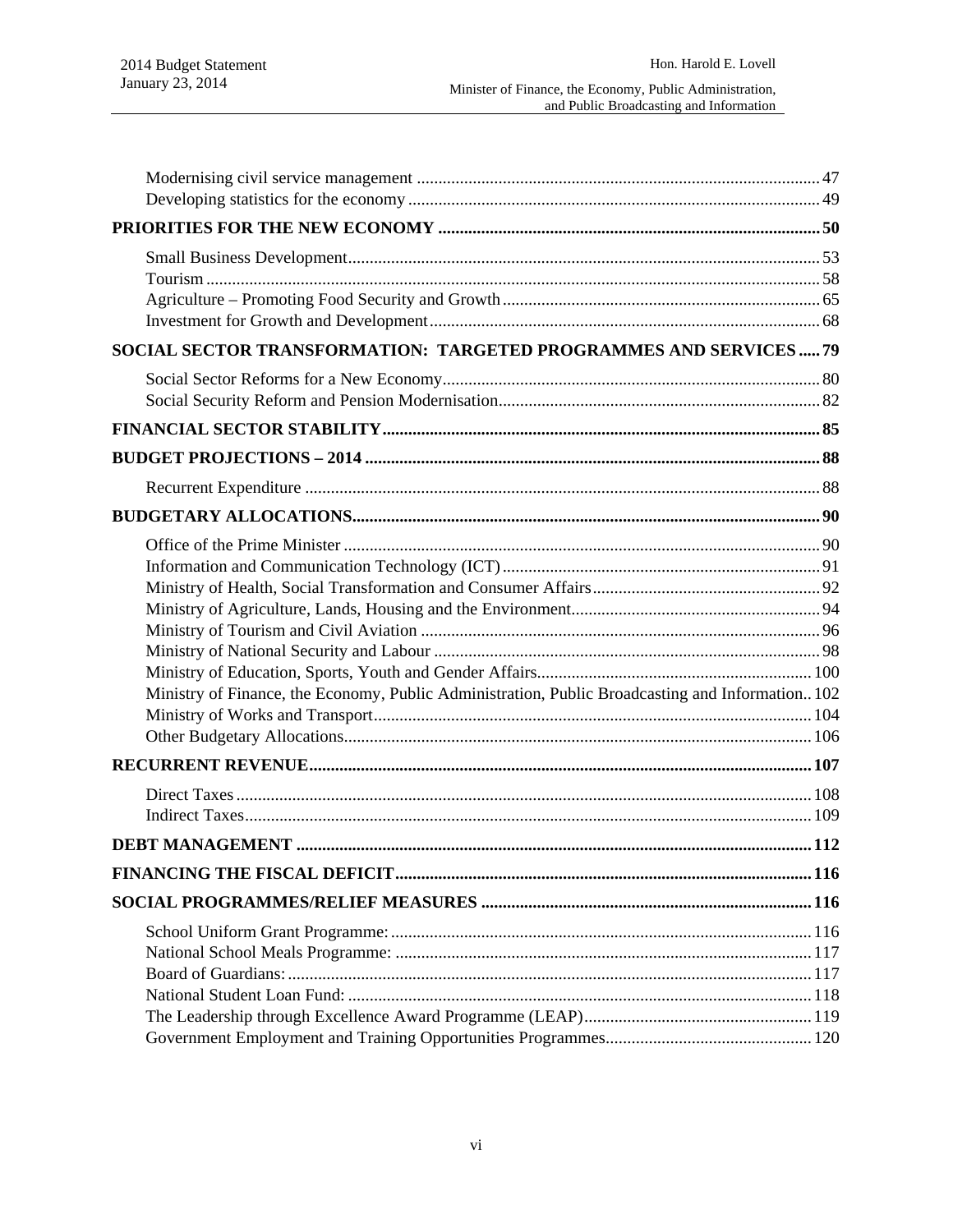# *List of Charts and Diagrams*

| CHART 8: TAXES ON DOMESTIC PRODUCTION AND CONSUMPTION (EC\$M):2008 TO          |  |
|--------------------------------------------------------------------------------|--|
|                                                                                |  |
| <b>CHART 10: TAXES ON INTERNATIONAL TRADE AND TRANSACTIONS (EC\$M):2008 TO</b> |  |
| <b>CHART 11: REVENUE FROM IMPORT DUTY AND REVENUE RECOVERY CHARGE</b>          |  |
|                                                                                |  |
|                                                                                |  |
|                                                                                |  |
|                                                                                |  |
|                                                                                |  |
|                                                                                |  |
|                                                                                |  |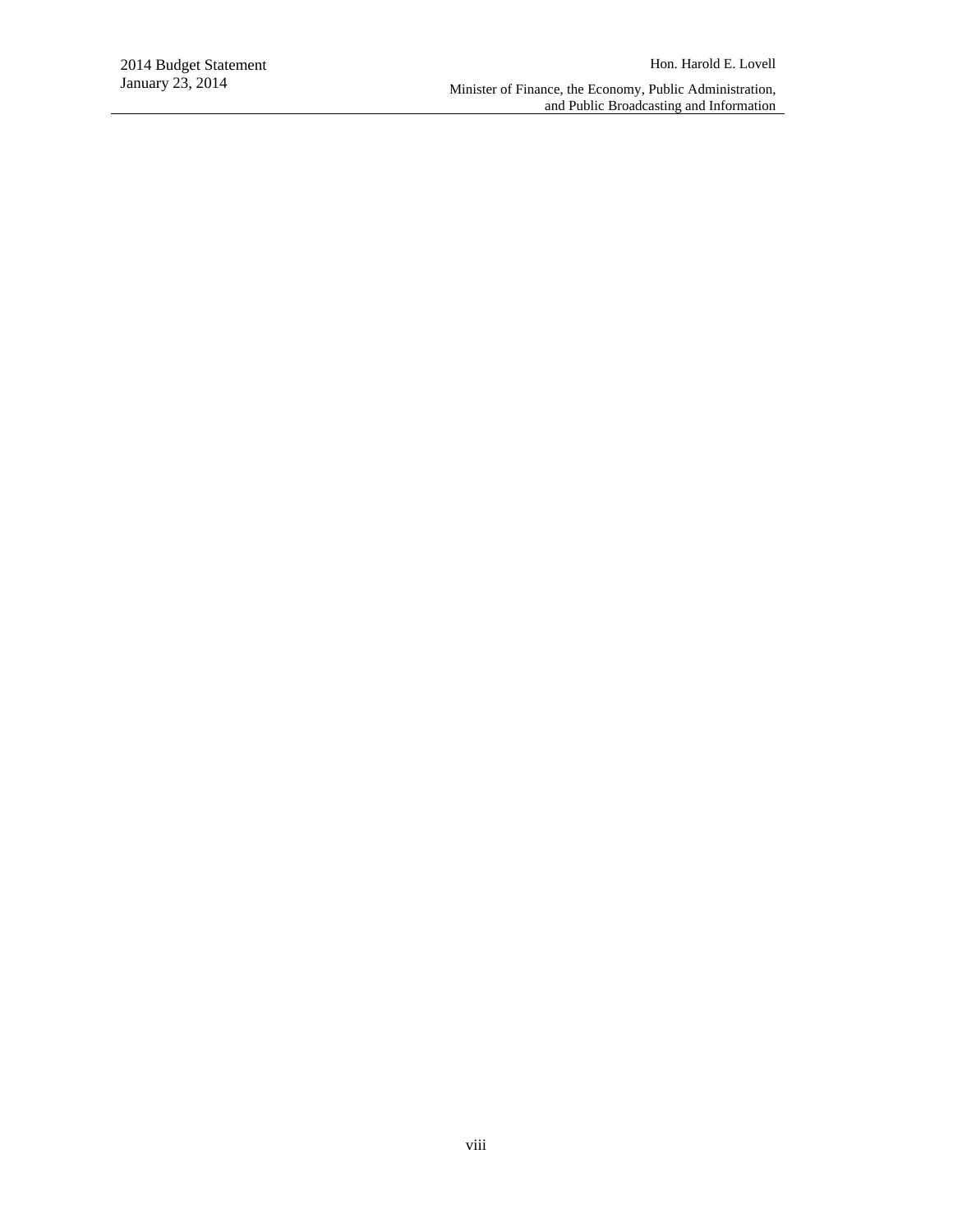Minister of Finance, the Economy, Public Administration, and Public Broadcasting and Information

# **INTRODUCTION**

Madam Speaker, over the past three years, there has been a heavy focus on economic stabilization and on improving our systems of fiscal management. This focus and the attendant initiatives were not ends in and of themselves, but rather the first stage of a comprehensive plan for economic development and transformation.

The scale and level of economic development and transformation envisioned by this Administration were, from inception, bold and visionary; and, once realized, were to be the most significant leap forward since Antigua and Barbuda made the transition from an agrarian economic system to a service-based one. This scale of transformation required some key ingredients, each being a critical factor in the success of the programme of transformation.

Firstly, there needed to be the collective aspiration of our people for a better and enhanced standard of living. As one analyst commented, "All economic development starts with the desire of local people to improve their economic conditions." Madam Speaker, the process of economic development starts with us. We must yearn for it; crave it; hunger for it; and be willing to pay the price for it. Paying the price often means giving up immediate gratification and conveniences for longer term prosperity. Paying the price means staying committed to a course of action when the going gets tough. It means having faith even when detractors test our willingness to believe. The people of Antigua and Barbuda have demonstrated this collective aspiration by electing and reelecting the United Progressive Party to Office in 2004 and 2009. We are confident that Antiguans and Barbudans will stay the course in 2014.

Secondly, there must be a leader who personifies and embodies the aspirations and vision of our people – one who enthuses pride in our achievements; advocates excellence in our pursuits; maintains respect where there is disagreement; and exudes confidence in our abilities. This leader must be an architect, a builder, a communicator, a listener, an inspirer, a mobilizer, a fighter and a conciliator. Madam Speaker, we are blessed with such a leader, the Honourable Prime Minister, Winston Baldwin Spencer, whose primary and committed focus is the sustainable development and economic transformation of Antigua and Barbuda.

Thirdly, we as a country needed to reclaim our credibility. We had lost that essential ingredient that would assure others that we meant what we said, knew what we were about, would meet our commitments and live up to our responsibilities. We had to regain trust, rebuild friendships and restore our name. To accomplish this, we were required to do three basic things: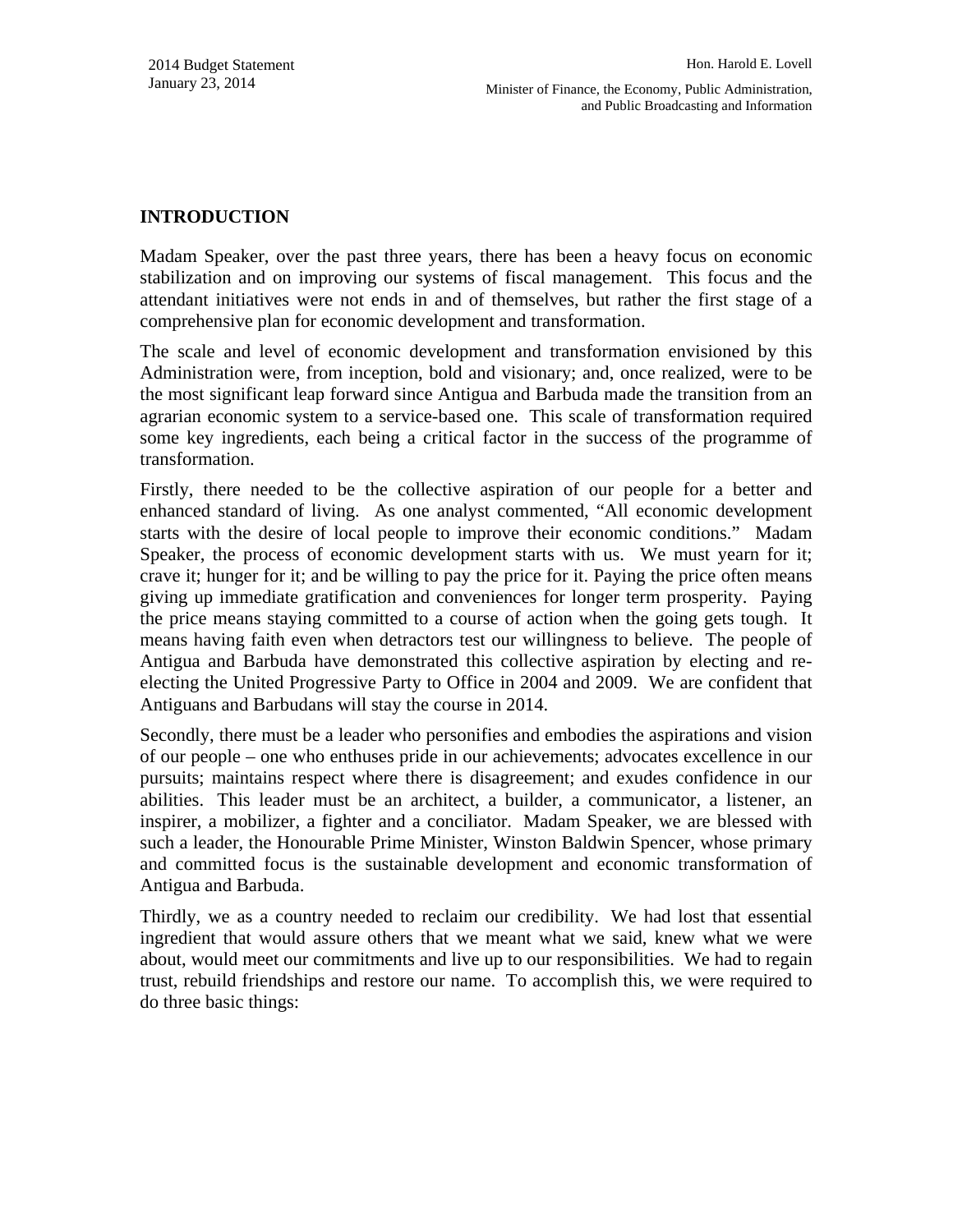- (a) Acknowledge our indebtedness to domestic and external creditors and swiftly renegotiate and implement new payment arrangements;
- (b) Reinforce and rebuild technical capacity within the public sector to ensure competence at all levels of government; and
- (c) Reform our governance framework so as to build confidence in our systems by citizens, creditors, friendly countries and development partners, by promoting fairness, transparency and predictable outcomes.

These things, Madam Speaker, we have in large part accomplished. Whereas our arrears constituted more than fifty percent of our total debt prior to 2004, through constructive engagement with our creditors, they now represent only less than six percent. In terms of reinforcing capacity, this Administration has easily invested more in training public servants than any previous, in order to raise the level of the delivery of public services. In terms of governance, we have from the inception been instituting measures - legal, technical and administrative – to raise the level of confidence in the way that government conducts its business.

Fourthly, we as a country would need to have a high degree of clarity in terms of the structure and nature of the economy we desire. According to Sir K. Dwight Venner,

"The 'how' of restructuring is fairly complex, as it presumes a political and social environment conducive to consensus and clarity on major economic issues and the capacity of both the public and private sectors to deliver their stated objectives in the most efficient and effective manner."

Madam Speaker, we are under no illusion that building a new economy is an easy task. However, there are important issues that we as Antiguans and Barbudans, irrespective of party affiliation and philosophical persuasion, should be able to coalesce around. For example what are our transformational economic sectors? What are our expectations of government? What is the role of the private sector? What are our broad macro-fiscal targets? And how do we position Antigua and Barbuda to take full advantage of its membership in the Organization of Eastern Caribbean States? Advancing our country and growing our economy depend on our collective focus and action.

Our strategic direction should be clear and comprehensive, and building a new economy should be our unifying and rallying force. Therefore over the ensuing twelve months, we shall be vigorous in building, promoting and nurturing an environment that would foster an informed national consensus on socioeconomic policy and on the roles of government, the private sector and civil society. From this process shall emerge the blueprint of a new economy designed and primed to deliver the following by the end of 2020:

(a) annual economic growth in our Gross Domestic Product (GDP) of five to six per cent;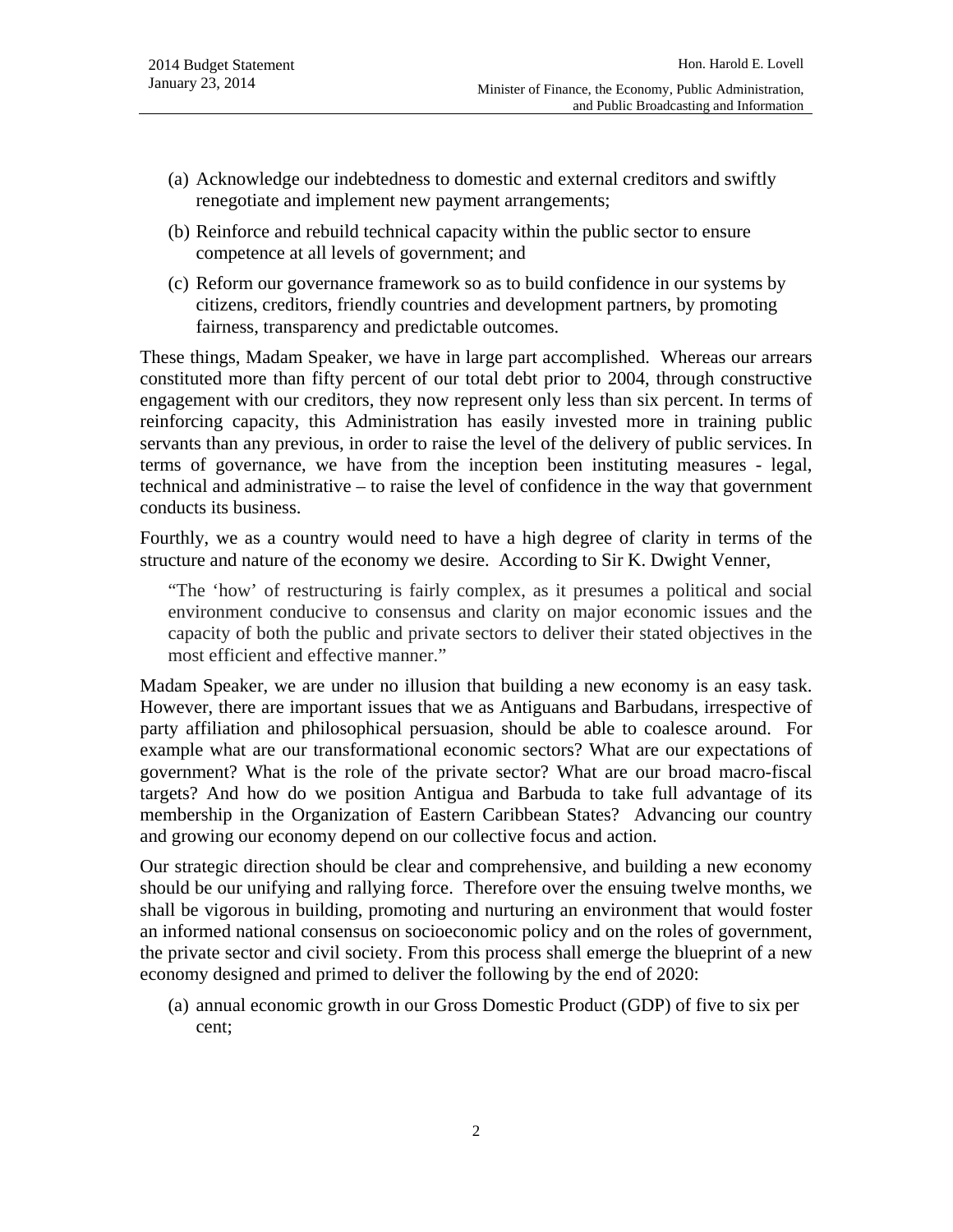- (b) a debt to GDP ratio of or close to sixty percent;
- (c) full employment;
- (d) capital investments averaging ten to twelve percent of GDP;
- (e) an increase in per capita income to US\$20,000.00;
- (f) an Antigua and Barbuda that is deriving the full benefits of its membership in the Organization of Eastern Caribbean States (OECS).

These achievements will be underpinned by the successful implementation of our fiscal consolidation and structural reform programmes, a better equipped public sector; a clearer understanding by the government and non-government sectors of their respective roles and a national commitment to a chosen path leading to equitable growth and development – to a new economy for growth and prosperity.

Madam Speaker, I take this opportunity to express the gratitude of the Government and people of Antigua and Barbuda for the continued support of the Eastern Caribbean Central Bank (ECCB), the OECS Secretariat, the Caribbean Development Bank (CDB), the Caricom Secretariat, Caribbean Centre for Development Administration (CARICAD), the Caribbean Tourism Organisation, the Caribbean Regional Technical Assistance Centre (CARTAC), the World Bank, the International Monetary Fund (IMF), the European Union, the United Kingdom Department for International Development (DFID), Inter-American Development Bank (IDB), the Commonwealth Secretariat (ComSec), the Food and Agriculture Organisation (FAO), and the United Nations Population Fund (UNFPA).

We also appreciate the significant assistance received from a number of sovereign governments, including the Republic of Cuba, the Bolivarian Republic of Venezuela, the People's Republic of China, the Republic of Korea, the United States of America, Japan, the United Kingdom, and Canada.

Finally, a team of talented and committed technicians have gone above and beyond the call of duty over the past several weeks, so that I could deliver this statement today. I must thank all those who worked on the budget, including:

- **Mr. Whitfield Harris Jr., Financial Secretary**
- **Ms. Rasona Davis, Deputy Financial Secretary**
- **Mr. Sean Cenac, Permanent Secretary**
- **Mrs. Carolyn Charles-Tonge, Budget Director; Ms. Sandra Henry,** Deputy Budget Director; and other members of the Budget Office **Staff**
- Mrs. Nadia Spencer-Henry, Debt Manager, and the members of the Debt Unit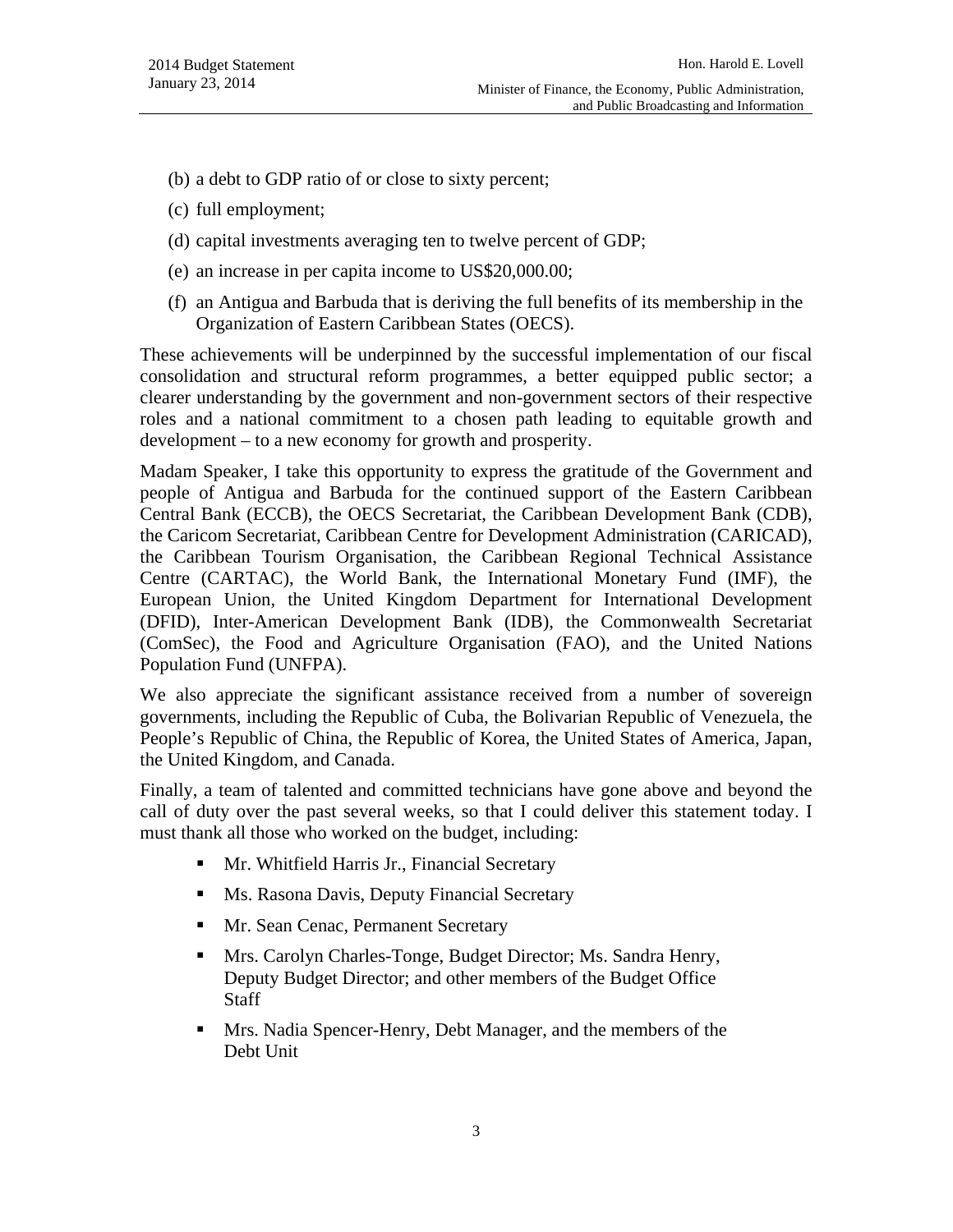- Dr. Cleopatra Gittens, Accountant General
- **Mr. Everett Christian, Project Manager, Revenue Reform**
- **Mr. John Edwards, PFM Reform Manager**
- Ms. Hortensia Brookes, Strategic Development Coordinator, and her team
- Dr. Gale Archibald, Project Coordinator, Project Management Unit
- **Mr.** Ted Lewis and Ms. Denise Knight, Senior Economists
- Mrs. Gail Imhoff-Gordon Senior PFM Officer

With your indulgence, Madam Speaker, I will now present an abbreviated version of the Budget Statement for 2014. The full statement will be available on the Government website immediately following.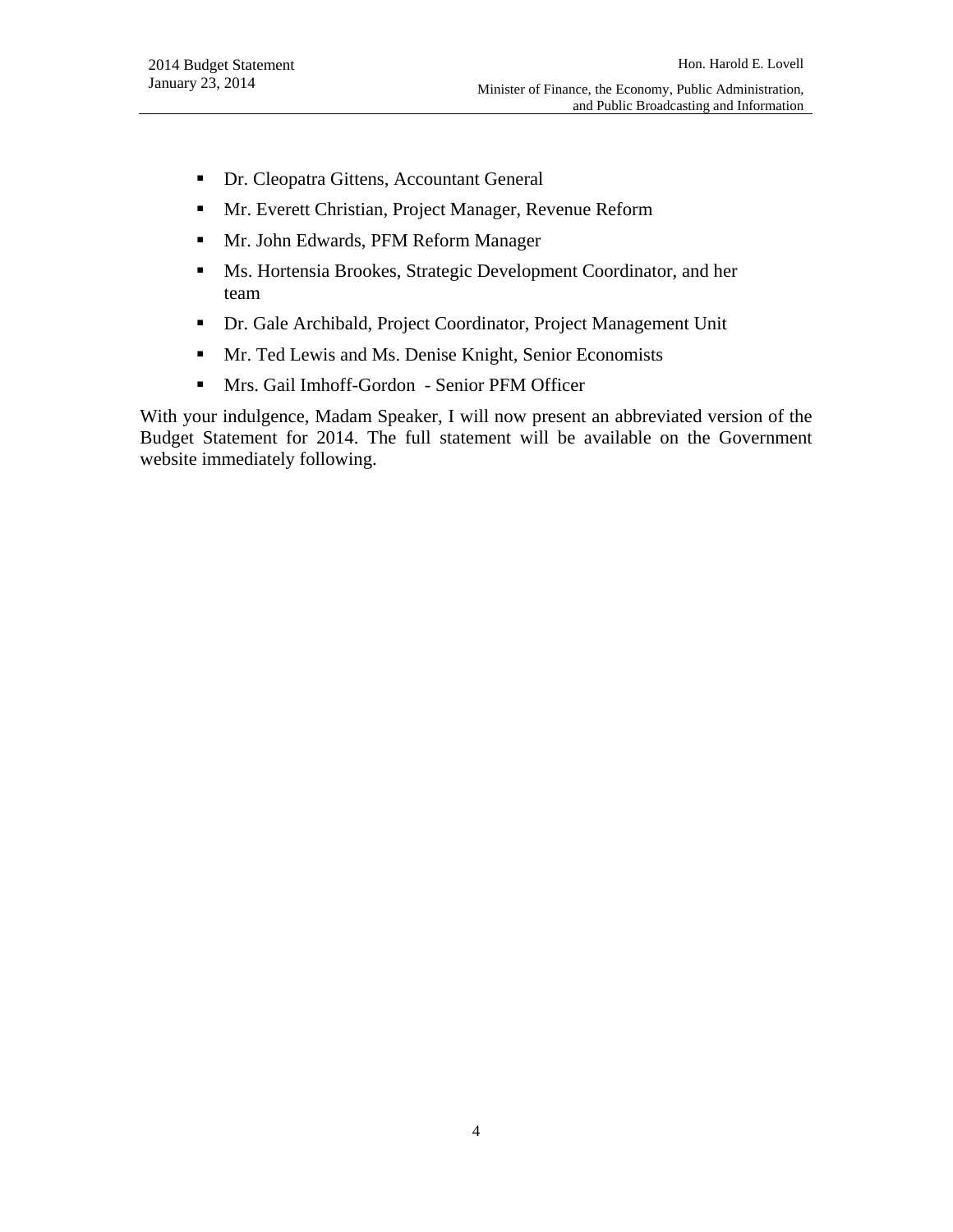#### **ECONOMIC DEVELOPMENTS 2013**

#### **Madam Speaker**

Global economic growth remained below expectations in 2013. The World Economic Outlook (WEO), published by the IMF in October 2013, estimates global growth of 2.9 percent, which is less than the 3.2 percent recorded in 2012. Recovery in the global economy remains anaemic due to prolonged recession in most of the Euro Area and slowed growth in emerging markets. In the developed economies, economic growth has gathered some momentum as a result of expansionary monetary policy in the USA and Japan. Inflationary pressure has remained subdued due to large output gaps by advanced economies and lower commodity prices due to improved supply and lower demand growth from key emerging economies, notably China. Global uncertainty and commodity price volatility remained high due to the fragile global recovery, the speculative tapering of the quantitative easing by the USA, and the declining growth of China's economy. These developments will continue to impact negatively on small open economies like Antigua and Barbuda and the rest of the region.

| <b>Countries and Regions</b>                            | GDP<br><b>Growth</b><br>$(\%)$ 2012 | <b>GDP</b><br>Growth<br>$(\%)$<br>$2013^e$ |  |
|---------------------------------------------------------|-------------------------------------|--------------------------------------------|--|
| <b>World Output</b>                                     | 3.2                                 | 2.9                                        |  |
| <b>Advanced Economies</b>                               | 1.5                                 | 1.2                                        |  |
| <b>United States</b>                                    | 2.8                                 | 1.6                                        |  |
| Canada                                                  | 1.7                                 | 1.6                                        |  |
| China                                                   | 7.7                                 | 7.6                                        |  |
| France                                                  | 0.0                                 | 0.2                                        |  |
| Germany                                                 | 0.6                                 | 0.5                                        |  |
| Greece                                                  | (6.4)                               | (4.2)                                      |  |
| Japan                                                   | 2.0                                 | 2.0                                        |  |
| Spain                                                   | (1.6)                               | (1.3)                                      |  |
| United Kingdom                                          | 0.2                                 | 1.4                                        |  |
| $ECCU$ **                                               | 0.2                                 | 1.1                                        |  |
| <b>Source: IMF World Economic Outlook, October 2013</b> |                                     |                                            |  |
| <sup>e</sup> - Estimate                                 |                                     |                                            |  |
| ** - Data from Eastern Caribbean Central Bank           |                                     |                                            |  |
|                                                         |                                     |                                            |  |

#### **Table 1: GDP Growth Rate for Selected Countries and Regions**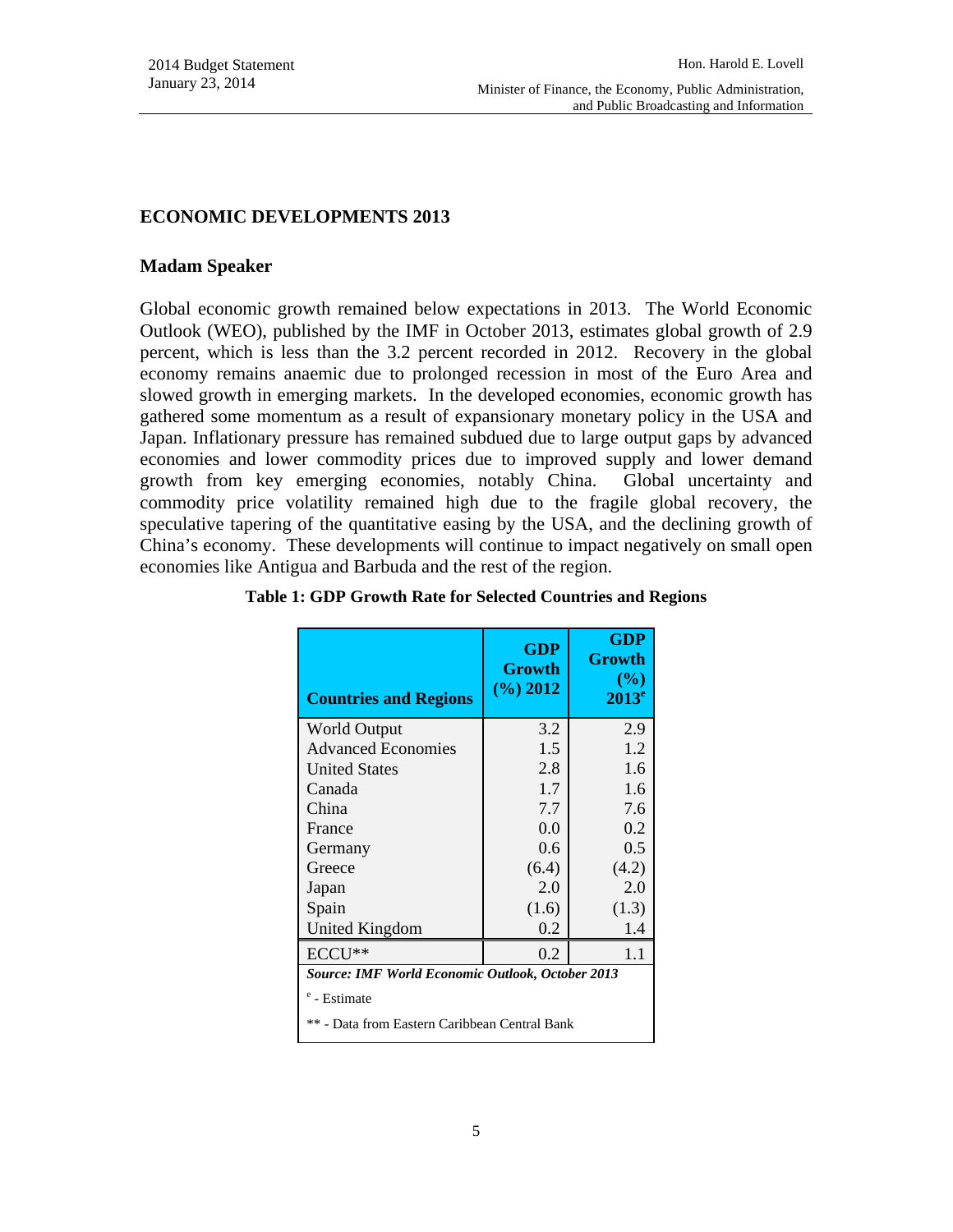Madam Speaker, the IMF projects that growth in advanced economies will amount to 1.2 percent in 2013, which is a third of a percentage point below the 1.5 percent growth recorded in 2012. In the United States, strong fiscal consolidation and the shutdown of the Federal Government negatively impacted the rate of economic growth, which is expected to be 1.6 percent in 2013 compared to 2.8 percent in 2012. In Canada the rate of growth of economic activity is estimated to be 1.6 percent in 2013 compared to 1.7 percent in 2012. Economic growth in Japan is estimated to remain flat at 2 percent. Finally, the United Kingdom is projected to experience a significant improvement in the growth rate from 0.2 percent in 2012 to 1.4 percent in 2013.

In the Euro Area, financial stress has moderated in response to policy action, but output remains below potential, with low inflation, low levels of liquidity, and high and rising unemployment. However, the IMF projects a slower rate of decline in the Euro Area from -0.6 percent in 2012 to -0.4 percent in 2013. Though there are signs of improvement in the Euro Area, additional policy actions and reform measures are needed to strengthen the financial sector to ensure financial stability and boost the recovery.

In the Asian Area economic growth is projected to increase slightly from 5.1 percent in 2012 to 5.2 percent in 2013 as reported by the World Economic Outlook in its October 2013 publication. The Advanced Asian countries, which include the Asian Tigers, Australia and New Zealand, are projected to grow by 2.3 percent in 2013, up from 2.1 percent in 2012. In Developing Asia, which includes China and India, economic growth is expected to be 6.3 percent in 2013. China is projected to grow by 7.6 percent versus 7.7 percent in 2012. The slower pace of economic expansion in the Asia Area may be attributed to weaker domestic demand, low capital inflow, and, in some cases, currency depreciation.

In Latin America growth has slowed due to lower external and domestic demand. Despite increased financial volatility and lower commodity prices, conditions in the external sector remain supportive. To induce growth in this area, policy actions that improve the quality and sustainability of growth and reduce financial volatility should be pursued. The IMF has projected that growth in Latin America will increase from 2.7 percent in 2012 to 3.3 percent in 2013. However, in Venezuela, economic growth is projected to be 1 percent in 2013, which is four percentage points below the 5 percent growth recorded in 2012.

The IMF WEO estimates that with the exception of Barbados where the growth rate is expected to be –0.8 percent, all other Caribbean countries outside the Eastern Caribbean Currency Union (ECCU) will experience an increase in output in 2013. Guyana is expected to achieve the highest increase in output by 5.3 percent. Expansion in output is also estimated for the Bahamas (1.9 percent), Belize (2.5 percent), Haiti (3.4 percent), Trinidad and Tobago (1.6 percent), Dominican Republic (2 percent) and Jamaica (0.04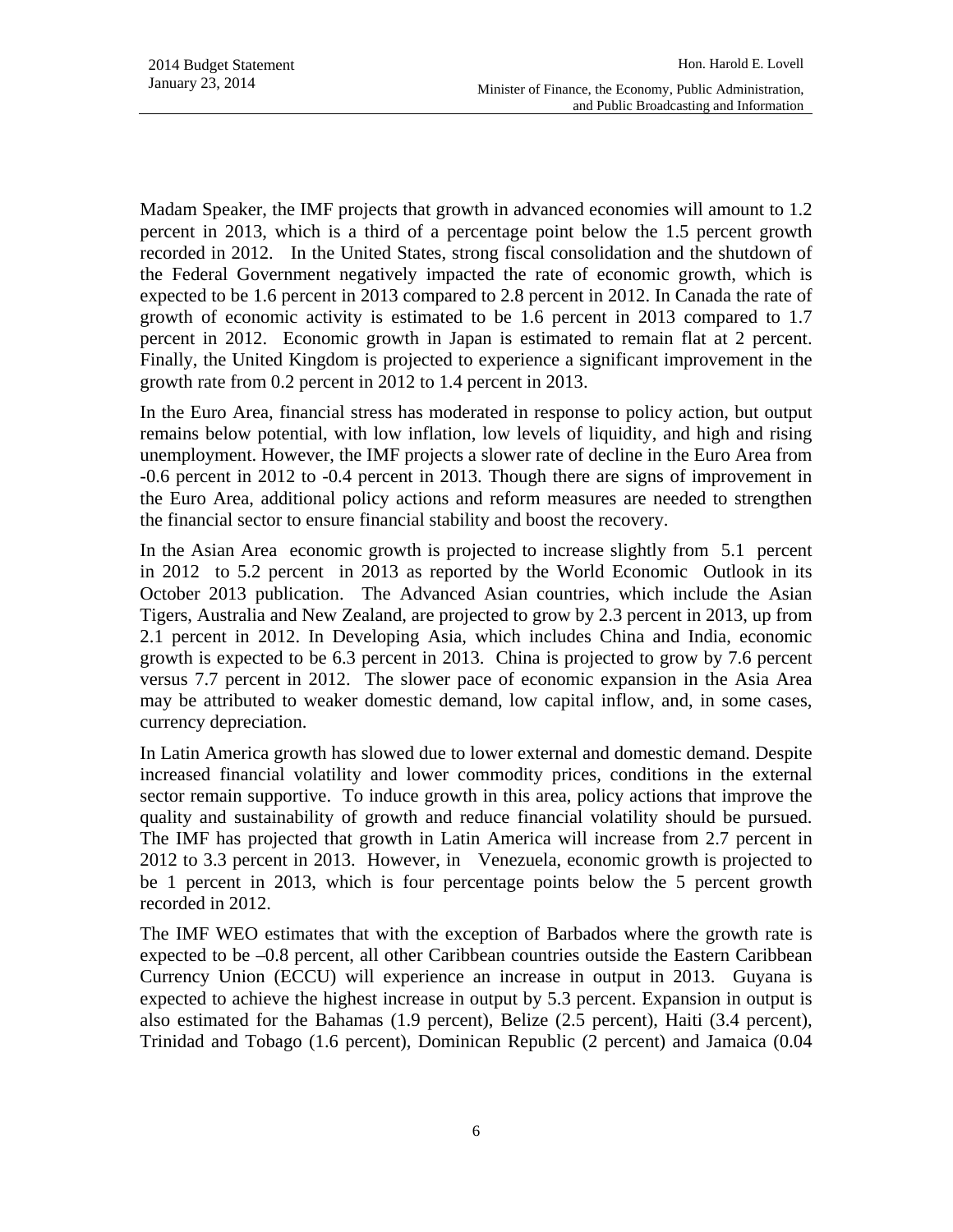percent). Despite the increase in growth in the Caribbean countries, stronger policy action and reforms are needed to strengthen fiscal consolidation and debt sustainability to return growth rates to pre-crisis levels. However, strengthening competitiveness and increasing productivity, savings and investment rates remain critical challenges for the Caribbean region.

| <b>Country</b>                                          | <b>GDP</b><br><b>Growth</b><br>$(\frac{9}{6})$ 2012 | <b>GDP</b><br>Growth<br>$($ %)<br>$2013^e$ |
|---------------------------------------------------------|-----------------------------------------------------|--------------------------------------------|
| The Bahamas                                             | 1.8                                                 | 0.9                                        |
| <b>Barbados</b>                                         | 0.0                                                 | (0.8)                                      |
| <b>Belize</b>                                           | 5.3                                                 | 2.5                                        |
| Dominican Republic                                      | 3.9                                                 | 2.0                                        |
| Guyana                                                  | 4.8                                                 | 5.3                                        |
| Haiti                                                   | 2.8                                                 | 3.4                                        |
| Jamaica                                                 | (4.8)                                               | 0.0                                        |
| Trinidad and Tobago                                     | 0.2                                                 | 1.6                                        |
| Venezuela                                               | 5.6                                                 | 1.0                                        |
| <b>Source: IMF World Economic Outlook, October 2013</b> |                                                     |                                            |
| - Estimate                                              |                                                     |                                            |

**Table 2: GDP Growth Rates for Selected Caribbean Countries** 

For the ECCU, the IMF and the ECCB are projecting an expansion in output for 2013. The ECCB estimates an increase in economic output for all members with the exception of Anguilla and Dominica. Overall, the ECCU is projected to grow by 1.1 percent in 2013 as compared to the 0.2 percent growth in 2012. This expansion in output was stimulated mainly by improved performance in the construction sector.

The rate of growth in construction for the ECCU area increased to 5.5 percent in 2013 compared to 4.2 percent in 2012. Other sectors such as transport, storage, communication; and real estate, renting, and business also saw improved rates of growth. However sectors such as agriculture and the hotels and restaurant sector experienced reductions in their respective rates of growth. Activity in the Agriculture sector declined from 4.7 percent in 2012 to 1.6 percent in 2013. This decline is mainly attributed to a decline in banana production, which fell from growth of 19.1 percent in 2012 to a contraction of 4.5 percent in 2013. The hotels and restaurant sector also declined from 1.4 percent in 2012 to 1.2 percent in 2013.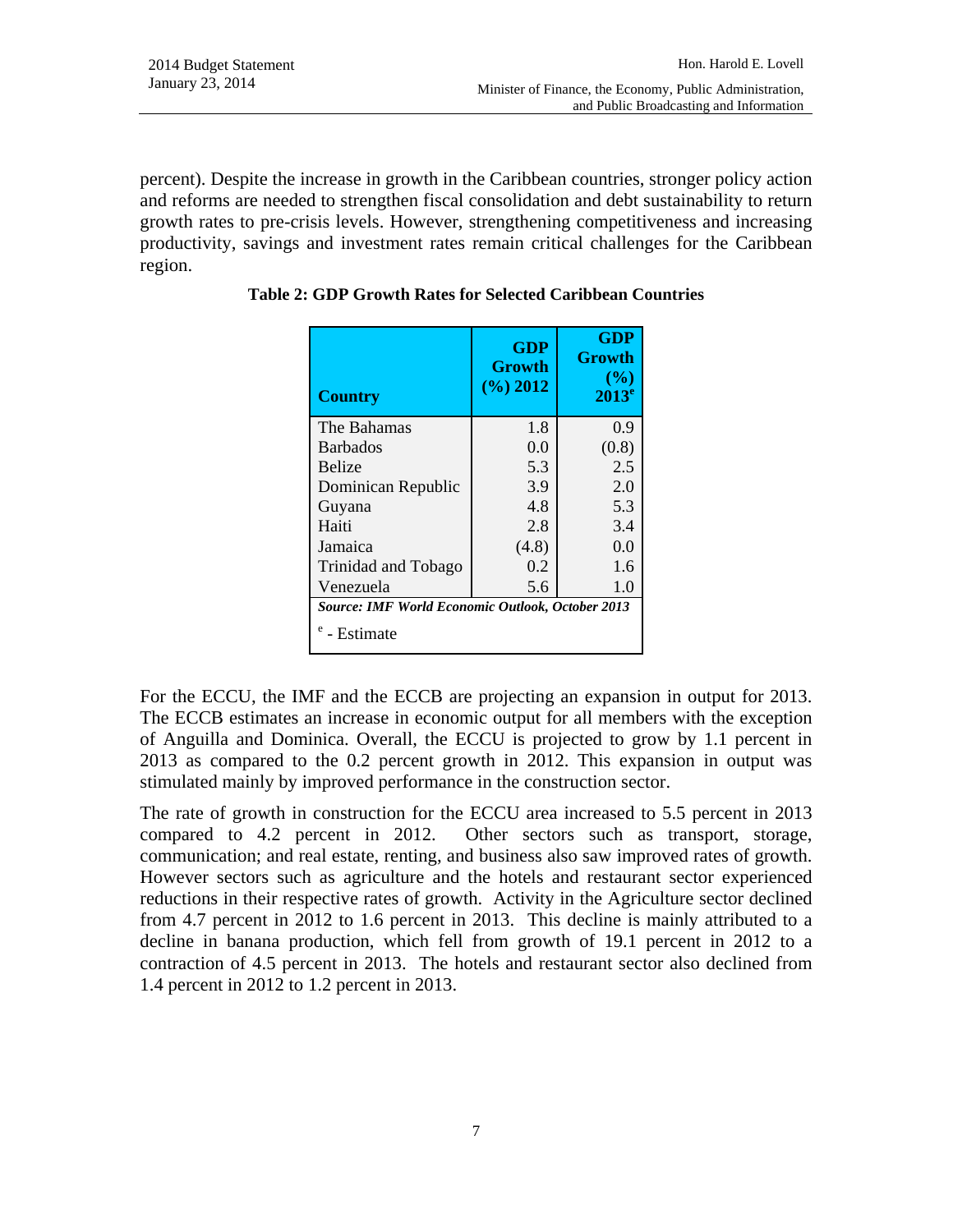| <b>Country</b>                              | <b>GDP</b><br><b>Growth</b><br>$(\frac{6}{6})$ 2012 | <b>GDP</b><br><b>Growth</b><br>(%)<br>$2013^e$ |
|---------------------------------------------|-----------------------------------------------------|------------------------------------------------|
| Anguilla                                    | (2.6)                                               | (0.9)                                          |
| Antigua and Barbuda                         | 2.8                                                 | 1.2                                            |
| Dominica                                    | (0.2)                                               | (0.4)                                          |
| Grenada                                     | (1.2)                                               | 2.4                                            |
| Montserrat                                  | 1.9                                                 | 0.7                                            |
| <b>St.</b> Kitts                            | (0.9)                                               | 1.9                                            |
| St. Lucia                                   | (0.8)                                               | 0.3                                            |
| St. Vincent and the                         |                                                     |                                                |
| Grenadines                                  | 1.5                                                 | 2.3                                            |
| Source: ECCB - November, 2013<br>- Estimate |                                                     |                                                |

#### **Table 3: GDP Growth Rates for ECCU Countries**

Of the ECCU member countries Grenada is projected to have the highest expansion in output at 2.4 percent followed by St. Vincent and the Grenadines at 2.3 percent and St. Kitts and Nevis at 1.9 percent. St. Lucia is projected to grow by 0.4 percent and Montserrat by 0.7 percent, while the growth rates for Anguilla and Dominica are estimated at -0.9 and -0.4 respectively.

Based on the most recent data published by the ECCB, Antigua and Barbuda is projected to grow by 1.2 percent in 2013. This economic performance in Antigua and Barbuda can be attributed to continued implementation of policy actions and reform measures to improve growth and strengthen the fiscal environment. In 2013 the Government of Antigua and Barbuda continued the Construct Antigua and Barbuda Initiative, which helped to boost growth in the construction sector by 15.4 percent. The mining and quarrying sector also grew significantly by 21.7 percent in 2013 as compared to about 6 percent in 2012. The Agriculture sector rebounded from a decline of about 4 percent in 2012 to record an increase of 1.9 percent in 2013.

On the other hand, the hotel and restaurant sector is estimated to decline by 0.6 percent in 2013 compared to growth of 3.4 percent in 2012. The decline in this sector is mainly due to fewer stay-over arrivals in the summer months. Despite the developments in the tourism sector, economic performance in 2013 remained positive, reflecting the effectiveness of the policies pursued by the Government over the past three years. As the recovery in the global economy strengthens and the Government continues to pursue sound macroeconomic policies, the Antigua and Barbuda economy will continue to grow and the level of employment will rebound to at least pre-crisis levels.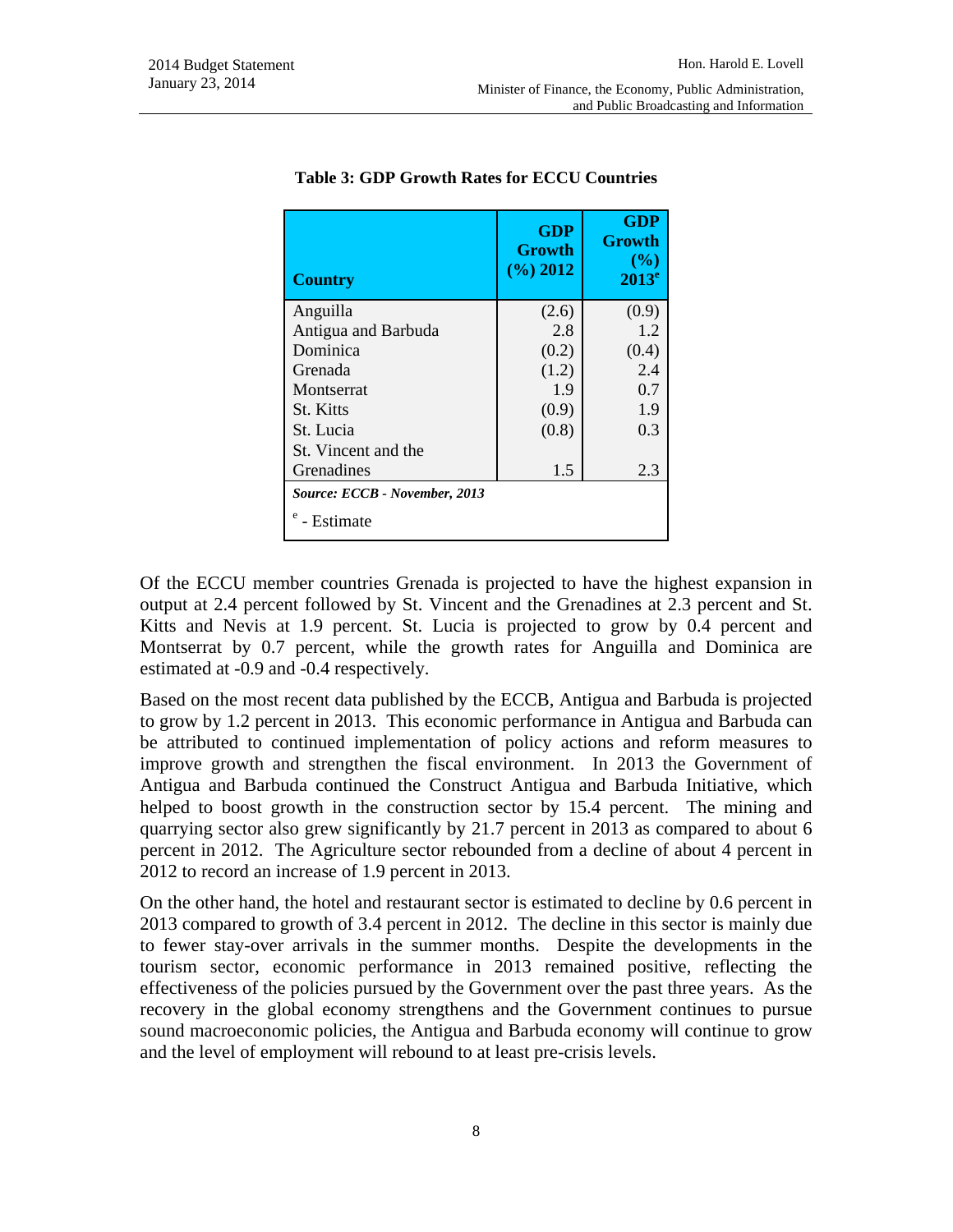# **MONEY AND CREDIT IN ANTIGUA AND BARBUDA**

#### **Madam Speaker**

Data from end September 2012 to end September 2013 show that the money supply increased by 5.7 percent to \$2.9 billion. One contributor to this is an 8.8 percent increase in private sector savings deposits from about \$1 billion in September 2012 to \$1.1 billion in September 2013. Private sector demand deposits and private sector foreign currency deposits grew by 22.5 percent and 14.8 percent respectively. On the other hand, private sector time deposits declined by about 5 percent from about \$984 million in September 2012 to about \$935 million in September 2013. The expansion in the money supply during the period under review reflects, for the most part, increased activity in the real sector. With the start of the 2013/2014 tourist season it is anticipated that the money supply will continue to expand as a result of increased foreign currency deposits and currency in circulation, associated with enhanced activity in the tourism sector.

During the period under review domestic credit declined by 1.9 percent to \$2.7 billion. Credit to businesses declined by 6.2 percent, while lending to households declined by 2 percent. Credit by economic activity also declined by 2 percent. There were increases in credit for utilities (22 percent), distributive trades (1 percent), professional and other services (2.4 percent) and acquisition of property (1 percent). These increases were offset by decreases in lending for tourism (7.3 percent), transport (4.1 percent), manufacturing (4.0 percent), and public administration (1.8 percent).

Between September 2012 and September 2013 there was a decline in the net external assets position of commercial banks. This decline was offset by a more than doubling in their net assets position with banks and financial institutions within the ECCU. This has contributed to a 42 percent increase in the net foreign assets of the banking system to \$579.3 million.

Finally, Antigua and Barbuda's imputed share of the Central Bank's reserves amounted to \$549.9 million in September 2013; this is 17 percent higher than in September 2012.

# **THE EUROPEAN UNION AND THE ECONOMIC PARTNERSHIP AGREEMENT (EPA)**

#### **Madam Speaker:**

The Department of the National Authorizing Officer (DNAO) continues to execute its mandate to effectively monitor and implement projects and programmes funded through the European Development Fund (EDF). The DNAO has also worked to ensure that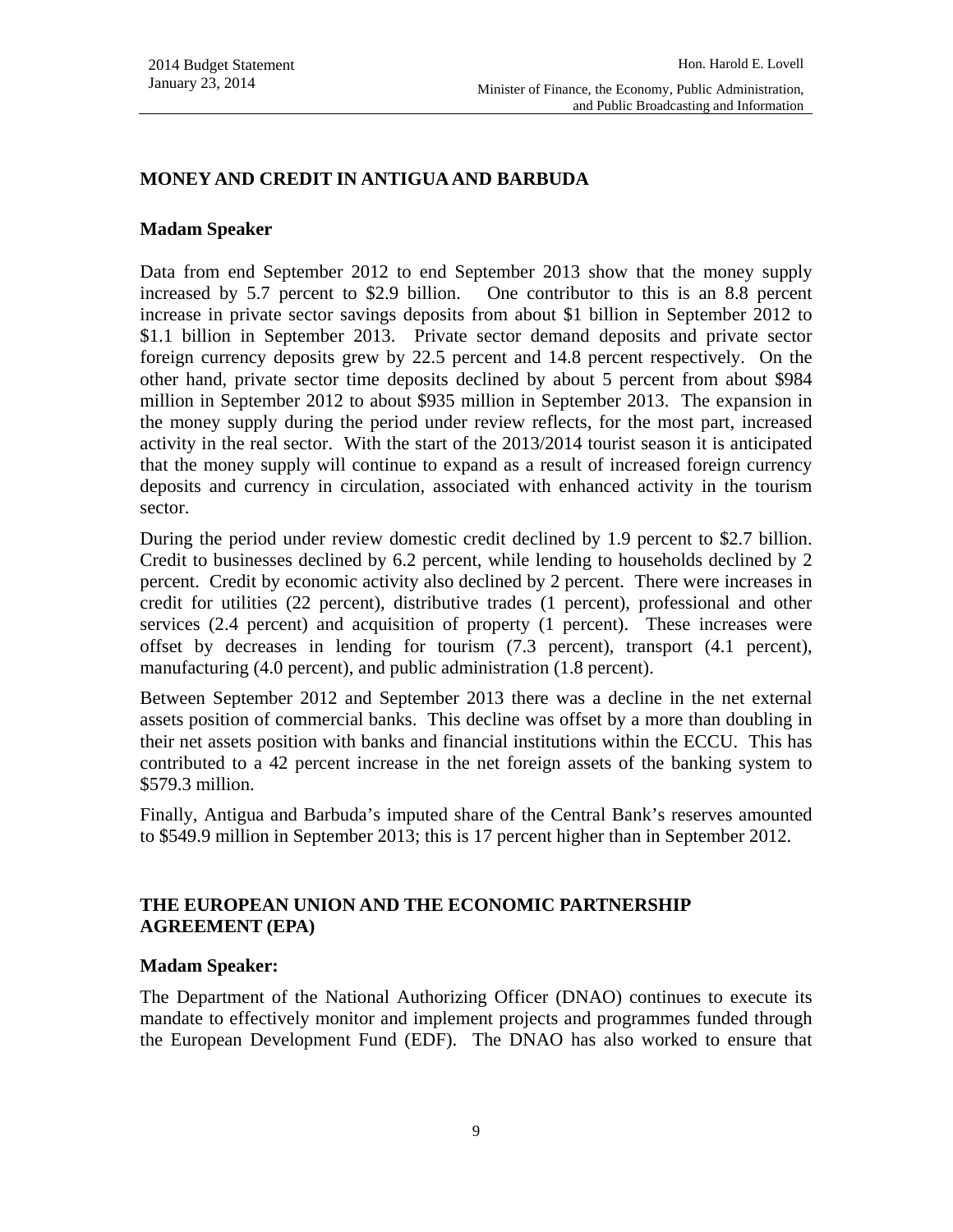Antigua and Barbuda can benefit from the CARIFORUM-European Union Economic Partnership Agreement (EPA).

The National Indicative Programme for the 11th EDF is currently being finalized and Antigua and Barbuda is due to receive Euro 2.7 million or about \$10 million to continue implementation of Public Finance Management (PFM) reforms. These resources will allow the Government to build on the successes of the current PFM project that was funded by the 10th EDF. Since its genesis in December 2011, the project has resulted in major gains in the areas of budgeting, audit, treasury processes and procedures and revenue administration.

Under the 11th EDF, there will also be support to the Department of the NAO and the Non-State Actors Panel. The focus of this intervention will on providing capacity building and small grants to qualified EDF-compliant organizations to strengthen their impact on development in Antigua and Barbuda.

The European Union will also provide financial assistance to the Government to acquire ASYCUDA World software to enhance the operations of the Customs and Excise Division. This will be implemented in conjunction with the United Nations Conference on Trade and Development (UNCTAD), which will train the staff at Customs in the use of the software. Upgrading to ASYCUDA World will improve the customs clearance and revenue collection processes; simplifying procedures for both the employees and the public.

The Government continues to value the EU as an important development partner. Over the past few years Antigua and Barbuda has benefitted from financial support in the areas of education and training. In particular, funding has been received to expand and renovate the Antigua Barbuda Hospitality Training Institute; construct the Science Block at the Antigua State College; renovate the Engineering Workshop at the Antigua State College; and expand and furnish the Antigua Barbuda Institute of Continuing Education (ABICE). The EU has also underwritten the cost of infrastructure improvement projects such as the seawall at Nelson's Dockyard and the Ferry Docking facility in St. John's. Also, in 2010, the EU provided Euro 9 million (\$30 million) in direct budget support to the Government through the Vulnerability FLEX programme.

# **Madam Speaker:**

With respect to the CARIFORUM-European Union Economic Partnership Agreement (EPA), Antigua and Barbuda received initial financial support from the Caribbean Aid for Trade and Regional Integration Trust Fund (CARTfund) in order to make significant progress with the implementation of our EPA administrative and legislative obligations in the area of services, movement of goods, and legislative compliance.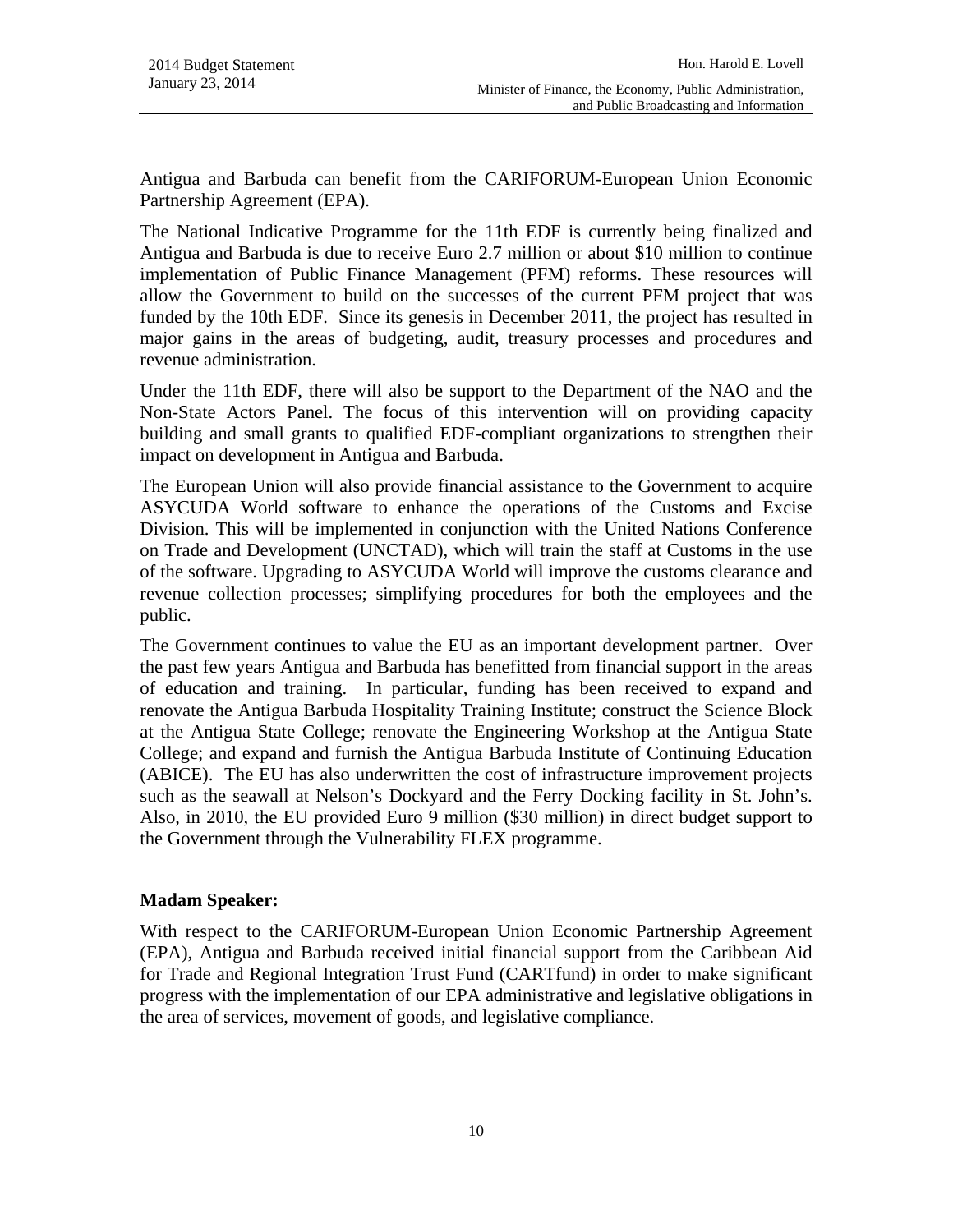In order to build on this progress, Antigua and Barbuda has made an application to the EPA Standby Facility under the 10th EDF, which is being managed by the CDB. The Standby Facility was established to assist CARIFORUM countries to build national capacity to continue the implementation of the EPA. In this regard, Antigua and Barbuda is eligible to receive direct financial assistance that will focus on the following pillars:

- (a) Devising strategies and programmes that would assist the private sector to export goods and services to the EU;
- (b) Developing suitable and practical mechanisms to enhance the private sector's competitiveness and innovative capacity;
- (c) Developing public education and training programmes to assist stakeholders (civil society, public and private sectors) to understand and utilize the provisions of the EPA to their advantage; and
- (d) Continuing the implementation of a legislative, administrative and policy framework to fulfill the national obligations and commitments of the EPA.

The support under the EPA Standby Facility will help Antigua and Barbuda to address its core obligations and commitments under the EPA and will give critical and practical assistance to the private sector to develop and sustain its capacity to trade at the regional and international levels.

In this regard, the use of the requested resources for this project will aid in the building of national capacity to dissect and understand the provisions of the EPA through a structured public awareness programme; the establishment of national framework and institutions required for the implementation of the Agreement; the full incorporation of the principles of the Agreement in the development and policy agenda; and increasing the capabilities of the private sector to exploit the opportunities of the Agreement.

# **Madam Speaker:**

The other priorities of the Department of the NAO include:

*1. Activating Bilateral cooperation Agreements with Haiti, Martinique, and Guadeloupe*

During this budget cycle, the DNAO will work with its counterparts in Haiti, Martinique and Guadeloupe to finalize an implementation plan that will draw on the different strategic elements of the enhanced Bilateral Cooperation Agreements signed with these territories.

The Agreements are evidence of a change in the strategic orientation of Antigua and Barbuda within the Caribbean archipelago, where enhanced cooperation is seen as a necessary tool of development. During the year, the technicians in the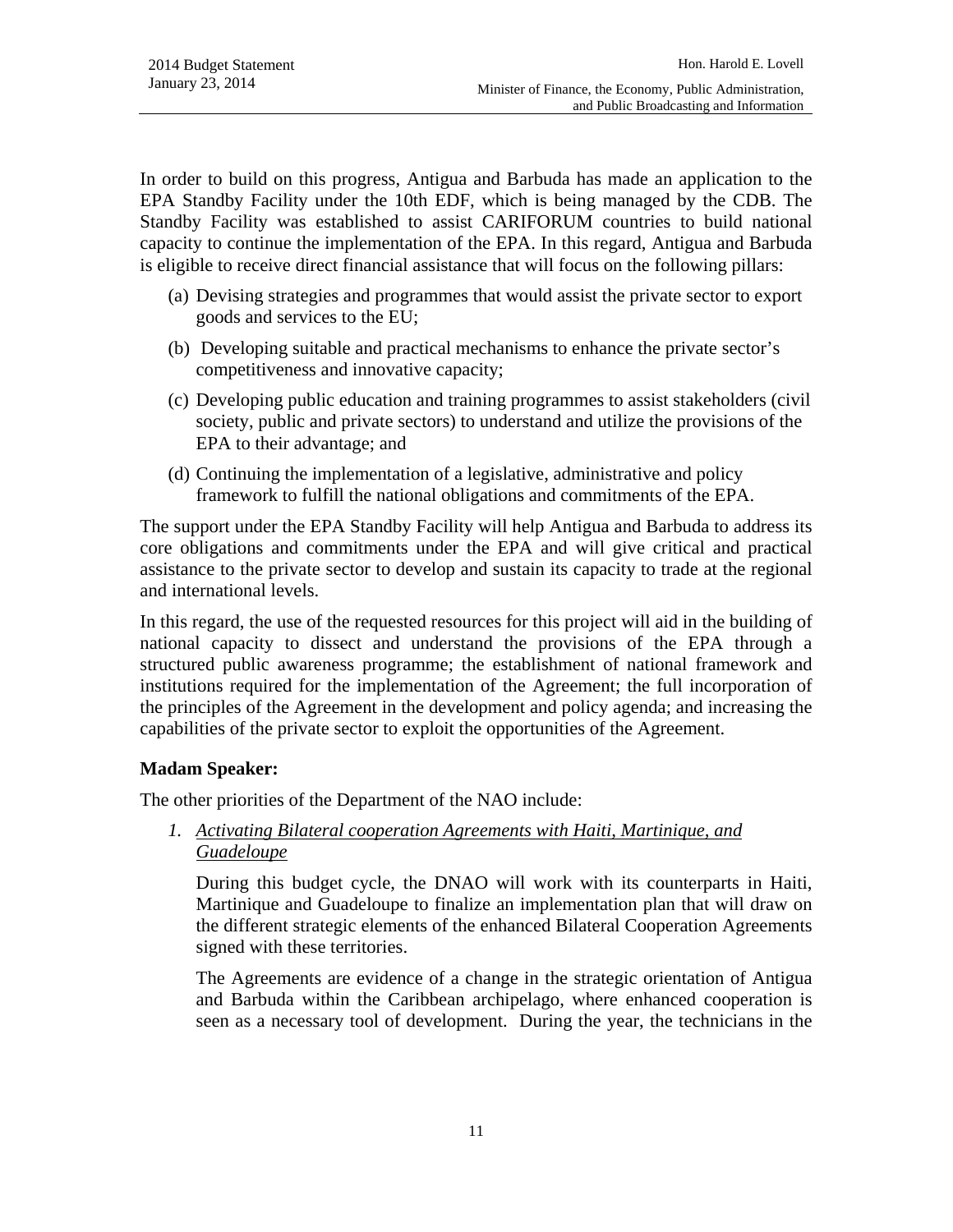various sectors such as agriculture, tourism, education, health, and sports will benefit from mutually pursued initiatives.

*2. Providing Public Access to EPA Implementation Information*

The German International Development Agency (GIZ) has provided technical and financial support for the re-design of the Antigua and Barbuda EPA Implementation Unit Website. The Website is an integral feature of the Unit's Communication Strategy and is a means of providing valuable information and updates on the implementation of the EPA both at the national and regional levels. Additionally, the website will be used to facilitate stakeholder engagement and will also serve as an alternative communication point and consultative medium whereby stakeholders can interact with the Unit on matters pertaining to the Agreement. It is expected that the website will be completed by January 2014.

*3. Improving EPA Compliance*

With financial support from the CARTFund, which is managed by the CDB, the DNAO in collaboration with the Office of the Attorney General has launched a six-month legal drafting consultancy which commenced in July 2013.

The consultant is reviewing and drafting several pieces of new legislation including: Standards Act and Regulations, Metrology Act and Regulations, and the CARIFORUM-EU Economic Partnership Agreement Implementation Bill. All of these will assist Antigua and Barbuda to become compliant with its EPA obligations in the area of services, agriculture and standards.

# **REGIONAL INTEGRATION**

#### *CARICOM Single Market and Economy (CSME)*

#### **Madam Speaker**

As the Caribbean Community celebrates 40 years of existence, active members like Antigua and Barbuda continue to support this important regional pillar. However, we also take this time to reflect on the successes and even the implementation challenges that have formed part of the history of CARICOM and its member states. CARICOM can only be as strong as its Member States, whose ability to comply and implement decisions will have an impact on the 15 million CARICOM nationals.

The CSME continues to consolidate and find ways to promote its intended benefits such as larger markets for the private sector and an increased standard of living for all. Recent discussions on the landmark Caribbean Court of Justice (CCJ) ruling on the Shanique Myrie case strengthen the development of regional jurisprudence and establish that the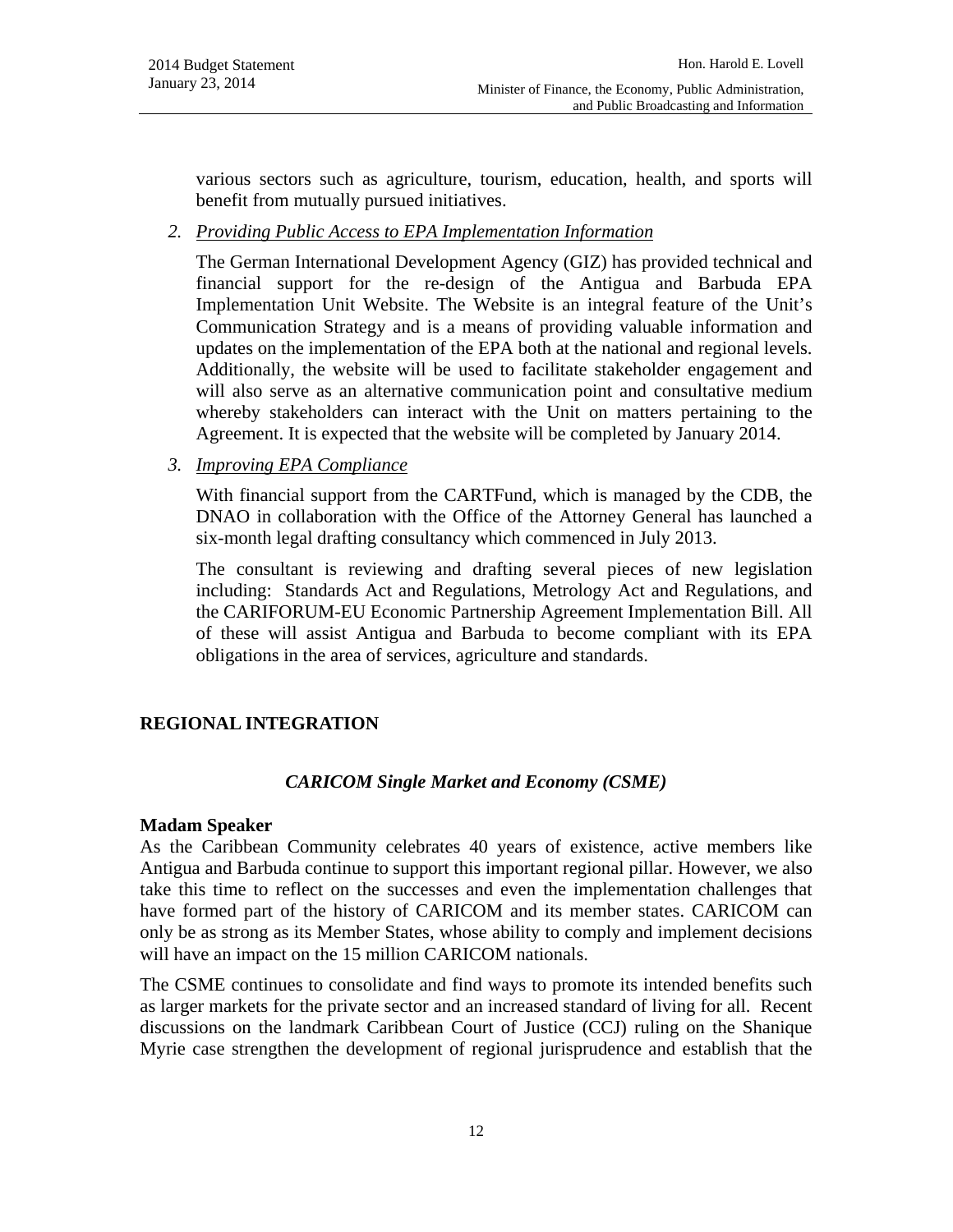rights of all CARICOM nationals are enshrined in the Revised Treaty of Chaguaramas (RTC).

Antigua and Barbuda continues to increase its compliance and this will be strengthened in 2014 by the CARICOM Trade and Competitiveness Project (CTCP) funded by the Canadian International Development Agency (CIDA), and the CDB CSME Stand-by Facility.

The functioning of the CARICOM Single Market (CSM) is expected to provide real benefits to private sector companies. However, our private sector has not yet been able to fully access the intended benefits of the single market. Some of the reasons for this include lack of a clear strategy to export, lack of knowledge about the CSM and the proposed export markets and institutional weakness of Business Support Organisations (BSOs). Through the *CSME Stand-by Facility*, therefore, key areas that currently prohibit the private sector from fully engaging in the regional market will be the focus of the intervention. It is expected that this intervention will result in increased production and export into the regional market and addressing the balance of trade deficit.

The CTCP has a multi-focused approach. In 2014 the CTCP will assist the National Training Agency (NTA) to train over 20 verifiers and assessors and to complete a detailed work plan that will bring Antigua and Barbuda closer to issuing the Caribbean Vocational Qualification (CVQ). This will allow our tradesmen to become certified and give them the right to move for the purpose of work within the CSME.

The CTCP will also assist with the reengineering of various administrative practices that affect both the private and public sectors in being efficient. This will support the government's continued thrust to simplify and remove administrative practices that frustrate the end users.

# *OECS Economic Union*

The Government of Antigua and Barbuda continues to be a strong supporter of the OECS Economic Union. We believe that successful implementation of the Union will result in significant benefits and reform, nationally and regionally. This is due to the wider ambit that the Revised Treaty of Basseterre gives to the OECS Commission in areas such as trade policy and the common market, including the customs union.

The Revised Treaty now creates a single financial and economic space, within which there is free movement of people, capital and soon the free circulation of goods. Likewise, monetary and fiscal policies are harmonized and territories are better-placed to adopt a common approach to trade, health, education, the environment and the development of critical sectors as agriculture, tourism and energy. These are key factors in the region's thrust towards achieving sustainable growth and development. This was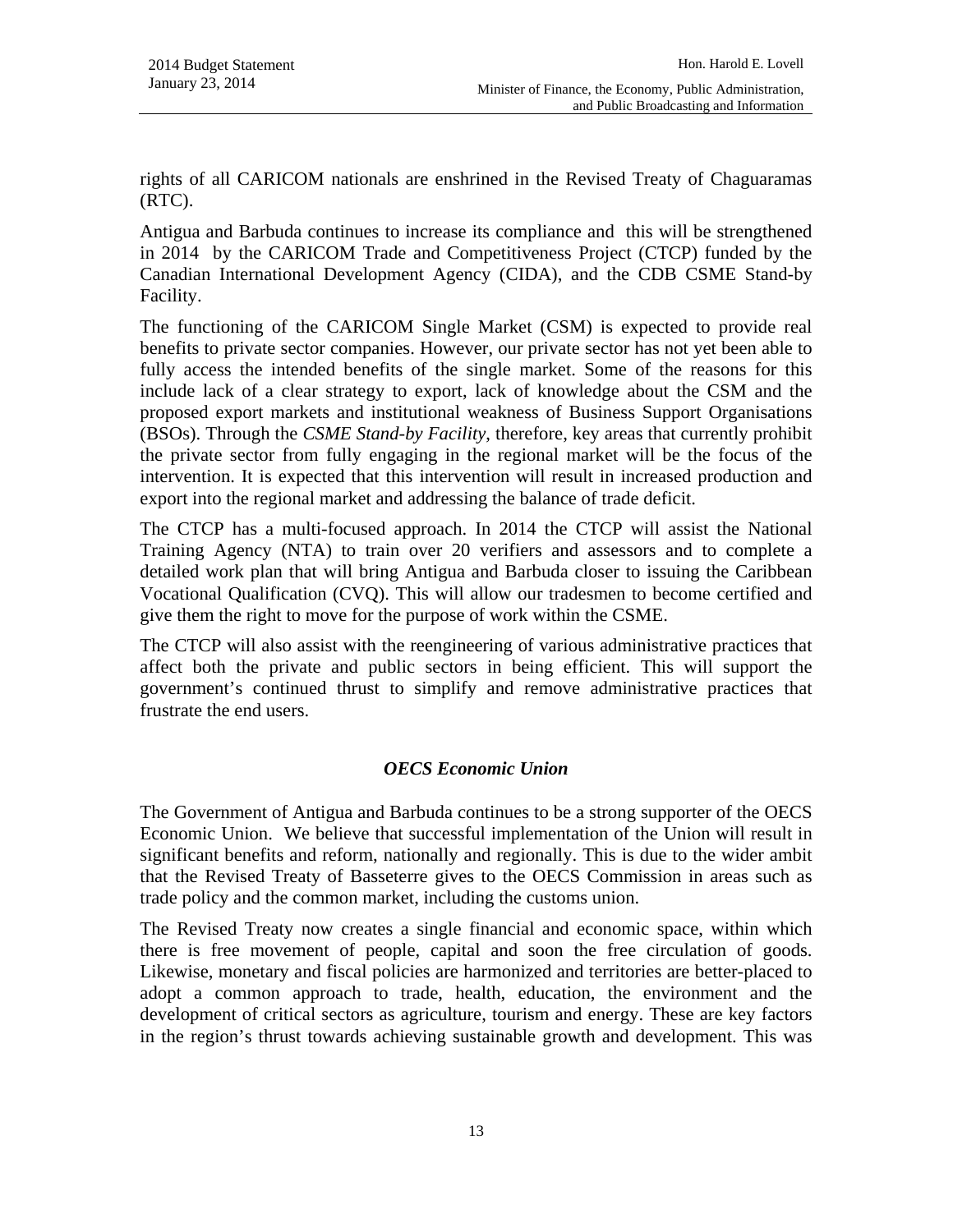recently outlined in the seminal OECS Growth and Development Strategy approved by the 58th Meeting of the OECS Authority, which was chaired by Antigua and Barbuda's Prime Minister.

To effectively harness and capitalize on these opportunities the necessary policy and legislative adjustments must be approved nationally. The Parliament has approved the OECS Treaty, and it has been brought into effect at the national level. The process of enacting the enabling legislation and administrative practices to implement the Economic Union is ongoing. This includes formalising the administrative arrangements relating to movement of people regime that will ensure that all OECS nationals are treated in accordance with the Treaty.

The Cabinet Sub-Committee on the OECS Economic Union has been overseeing the implementation of OECS Economic Union. In addition, work has been ongoing at the legislative and administrative levels, with the ministries of Legal Affairs and National Security and Labour, and the Immigration Department being major drivers and players in the process.

Another critical area that government will focus on in 2014 is the Monitoring and Evaluation (M&E) of the OECS Economic Union. The monitoring and evaluation system is a new mechanism introduced by the Revised Treaty of Basseterre establishing the OECS Economic Union. This system will ensure that member states comply with and implement the Treaty and the decisions of the OECS Authority and other administrative procedures to enable the functioning of the economic union. This system will strengthen the government's thrust to improve data collection. This work will be undertaken by several departments within the government service and led by the Department of Trade, Industry and Commerce, the Statistics Division, the Policy and Planning Unit and the Immigration Department.

Antigua and Barbuda continues to firmly believe that active participation in regional arrangements like the OECS Economic Union will result in the pooling of scarce critical resources - finance, human resources, technical expertise and strengthening our economic resilience in a dynamic global marketplace.

In this regard, the Government devotes its undying commitment and continues to stand ready in making the realities to be garnered from the Economic Union within reach of all nationals of Antigua and Barbuda.

# *CARICOM-Canada Trade and Development Agreement*

#### **Madam Speaker:**

The Government of Antigua and Barbuda has been an active participant in negotiating the CARICOM/Canada Trade and Development Agreement. Since the start of the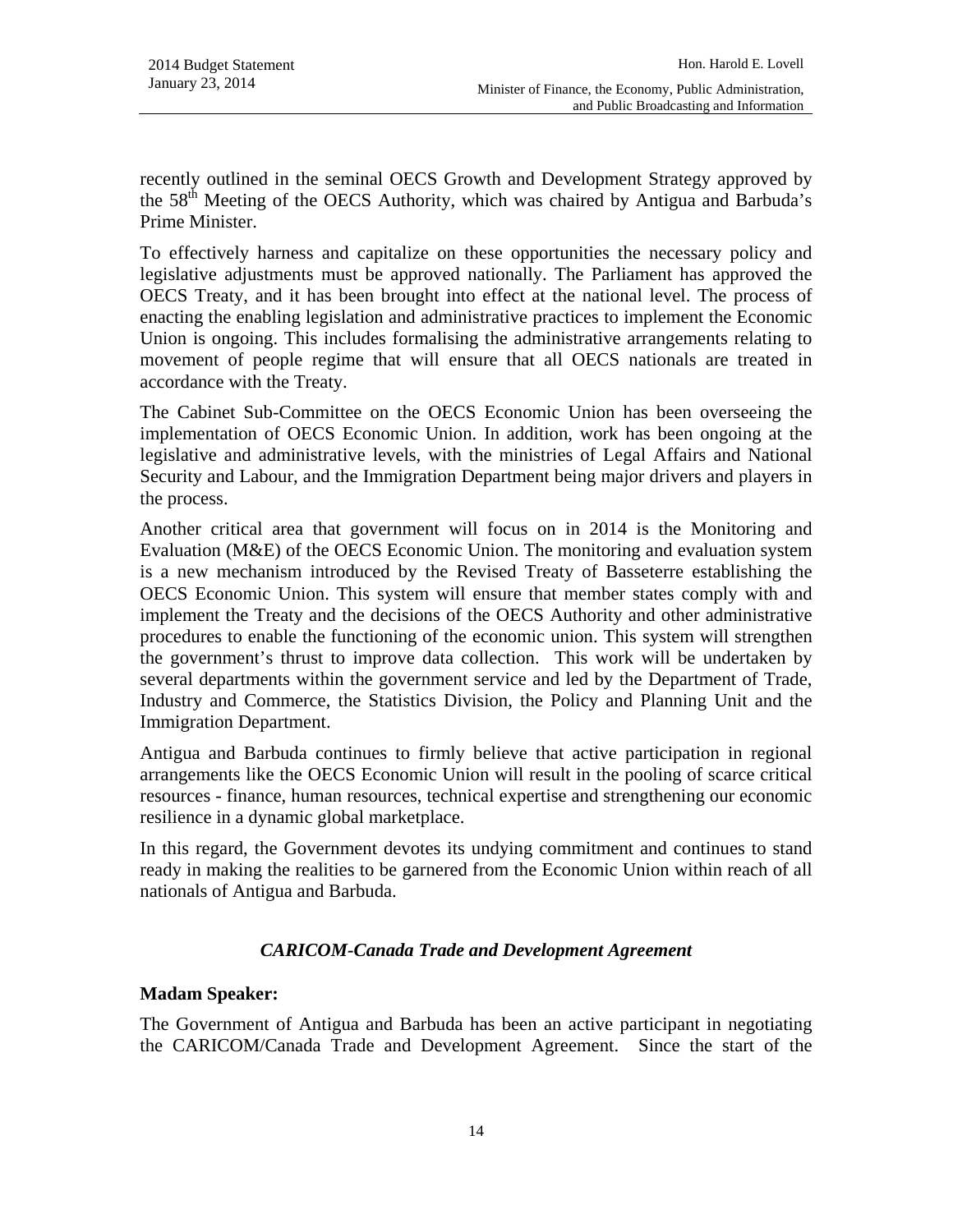negotiations in 2009, there have been several rounds of talks. As the waiver expiration on the CARIBCAN approaches, negotiating parties - CARICOM and Canada, have been engaged regularly on the technical and political levels to reach an agreement that will be beneficial for all. This agreement is expected to cover goods and include provisions on alcoholic beverages, investment, services, trade facilitation and development cooperation.

Arriving at such a complex agreement has not been an easy task, given that at all stages relevant national and regional stakeholders must accept the terms being negotiated. However, the Department of Trade, Industry and Commerce has been working with public and private sector stakeholders to consolidate and submit Antigua and Barbuda's position to the Office of Trade Negotiations (OTN), to ensure that the views and requests of national stakeholders are covered in the agreement.

Agreements like this will allow the private sector to set up strategic partnerships with Canadian firms and vice versa. This often leads to greater access to foreign markets that will in turn lead to the export-led growth that all countries strive for.

We ask our private sector to look beyond the borders of our twin-island nation and understand that the world is now their marketplace. To grow, businesses need the larger markets, access to capital, and strategic relationships that trade agreements can provide.

# **BILATERAL RELATIONS AND SOCIAL AND ECONOMIC COOPERATION**

The Ministry of Foreign Affairs is primarily responsible for maintaining good relations between Antigua and Barbuda and its regional and international counterparts and is tasked with utilising diplomacy as a tool for national development. Antigua and Barbuda has diplomatic relations with over 85 countries and the Government's engagement with these countries is guided by a core set of principles that emphasise economic and social development, poverty reduction, good governance, and environmental sustainability.

Through the efforts of the Minister of Foreign Affairs and his energetic team of Ambassadors, foreign relations officers, and other staff, Antigua and Barbuda continues to obtain tangible support for national projects, technical development, and education and training for our people.

#### *Japan*

Antigua and Barbuda will join the rest of the Caribbean to commemorate 2014 as the CARICOM - Japan Friendship year as a way of celebrating the good relations between the people of Japan and the Caribbean Community.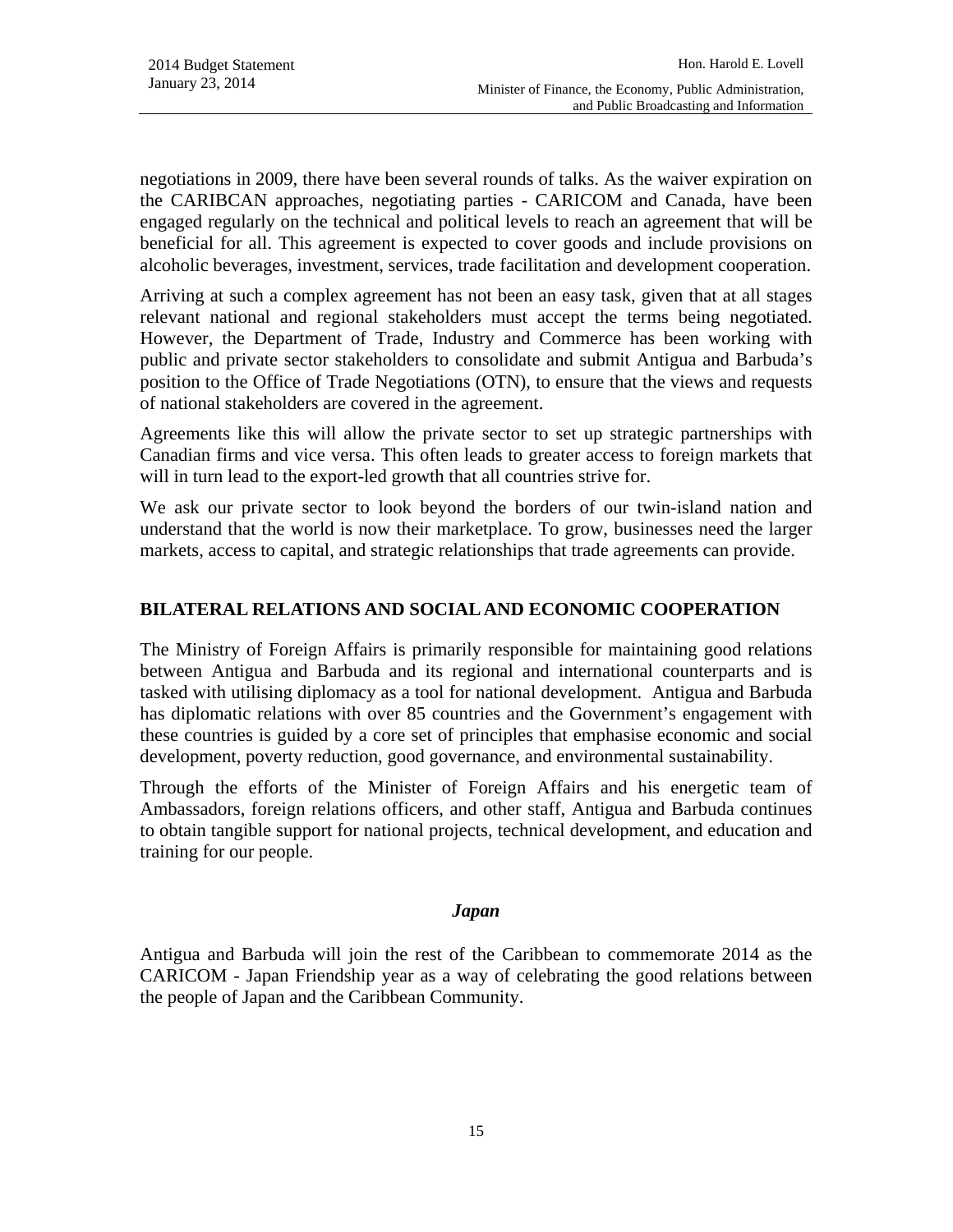Antigua and Barbuda over the years has benefitted tremendously from technical assistance and economic cooperation in the areas of health, education, agriculture, fisheries, and disaster management.

For the period 2013 to 2014 it is anticipated that nine Antiguans and Barbudans will benefit from training scholarships in Japan valued at over \$737,000.00.

The Ministry of Agriculture, through the Fisheries Department, will benefit from a Fisheries Complex refurbishment project in 2014.

As an important sector in our national development thrust, Fisheries has the potential to make an even greater contribution to our economic growth. In this regard the Governments of the OECS have agreed to explore the establishment of a Fisheries Promotion Fund with the Government of Japan that will provide significant financial support for projects in the sector over the next 10 years.

Additionally, it is anticipated that in 2014 the Government of Japan, through its Grant Assistance for Grassroots Human Security Projects, will support local non-governmental organizations or community based organizations in small development projects. Sectors to be given priority are basic education; primary health; vocational training; special education; agriculture; public welfare; and the environment.

# *Republic of Cuba*

Antigua and Barbuda and the Republic of Cuba will celebrate 20 years of diplomatic relations in 2014. Since 1994, the relationship between the two countries has grown stronger as we have nurtured our mutual interests. These interests include providing quality healthcare to our respective populations; ensuring our people have access to the highest levels of education and training; developing infrastructure; and collaborating in sports.

Since establishing diplomatic relations with the Republic of Cuba nearly 20 years ago, Antigua and Barbuda has benefitted from significant support for education and health care. Over 400 Antiguans and Barbudans have received scholarships to pursue tertiary education in Cuba in various fields of study including medicine, engineering, agriculture, and special needs education. In addition, Antigua and Barbuda has received and will continue to benefit from technical assistance in health care. Young medical doctors will continue to receive specialized training and we will benefit from technical assistance to strengthen community health care services.

The Ministry of Works and Transport continues to receive technical support from visiting Cuban hydraulic, quarry and road engineers. This technical assistance is expected to continue in 2014 and will significantly benefit the Government's enhanced road construction and repair and maintenance programmes.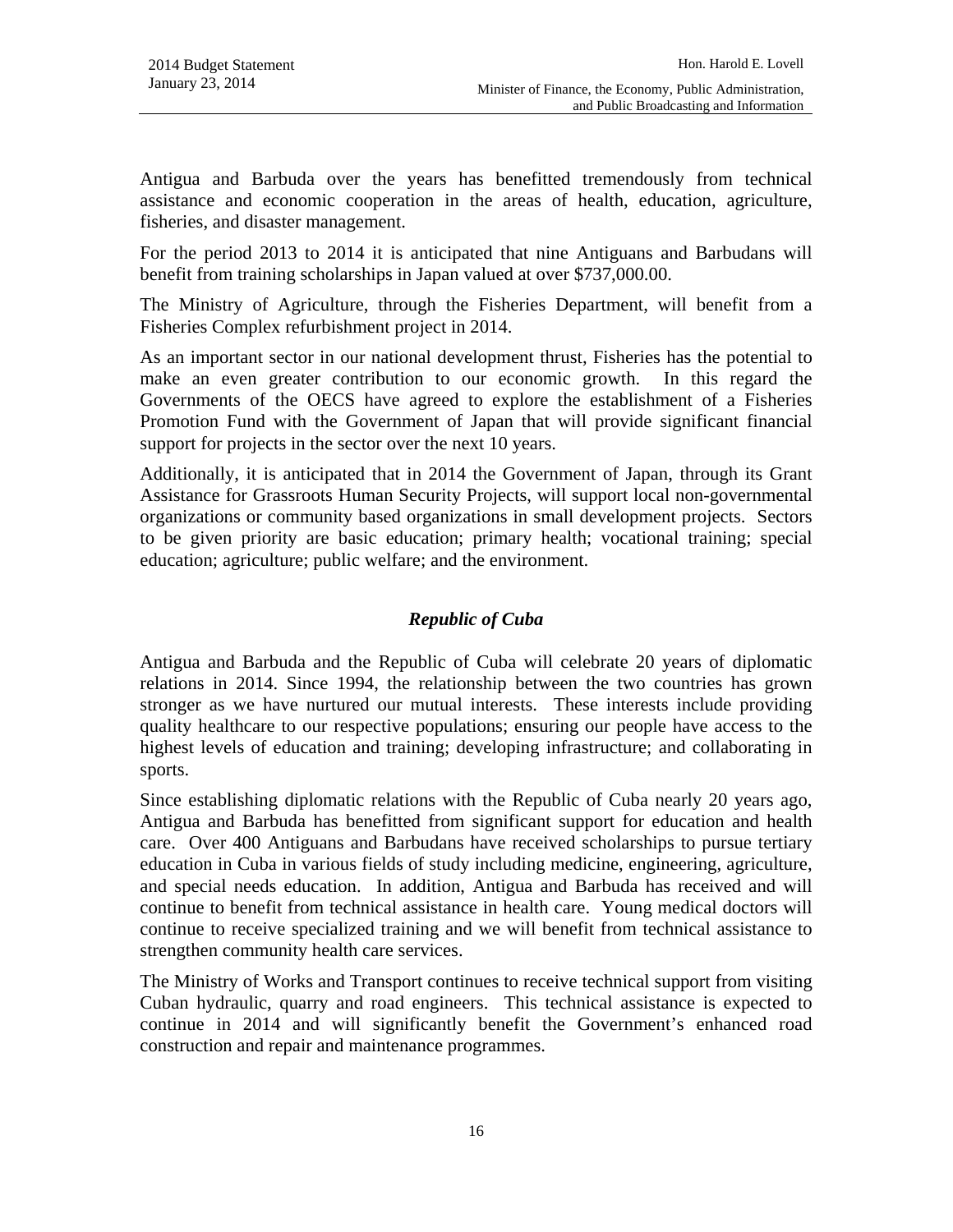Finally, Antigua and Barbuda will provide assistance to Cuba to expose Cuban students to tourism training at the Antigua and Barbuda Hospitality Training Institute (ABHTI).

# *The Bolivarian Republic of Venezuela*

Over the past several years, Antigua and Barbuda has benefited significantly from the generosity of the people and the late President Hugo Chavez of the Bolivarian Republic of Venezuela. Antigua and Barbuda is very grateful for its close and enduring friendship with the people and Government of Venezuela and we are pleased that under the leadership of the new President, Nicholas Maduro, our bilateral relationship with the Bolivarian Republic of Venezuela continues to strengthen.

The PetroCaribe initiative continues to be the cornerstone of Antigua and Barbuda's ongoing relations with Venezuela. Since signing on to the PetroCaribe Agreement in 2005, Antigua and Barbuda has purchased fuel valued at about \$695 million. Approximately 40 percent of this is in the form of concessional loans to be repaid over a period of 25 years at an interest rate of 2 percent. As a result of this arrangement, the Government, through its wholly owned company, PDV Caribe (Antigua and Barbuda) Ltd. has been able to develop and implement a number of social and infrastructural programmes.

#### *Social Programmes*

Since its inception in 2008 a total of \$25.2 million has been spent on the Senior Citizens Utility Subsidy Programme (SCUSP). This programme provides \$100 monthly towards utility services for pensioners in Antigua and Barbuda. There are currently 4,968 SCUSP beneficiaries and it is expected that an additional 500 beneficiaries will be added in 2014.

The Peoples Benefit Programme (PBP) was launched in 2009 and targets vulnerable groups in Antigua and Barbuda. As at November 2013, there were 2,163 active beneficiaries and these beneficiaries have received special debit cards valued at \$215 monthly. To date, nearly \$20 million has been spent on vulnerable groups through this programme.

#### *LPG subsidy for Barbudan*

Over the past four years the cost of transporting LPG cylinders from Antigua to Barbuda has been subsidized by PDVCAB. This programme was implemented in order to reduce the retail price of propane gas in Barbuda. Since its inception in 2009, about \$140,000 has been spent on subsidising the cost of propane gas to Barbudans.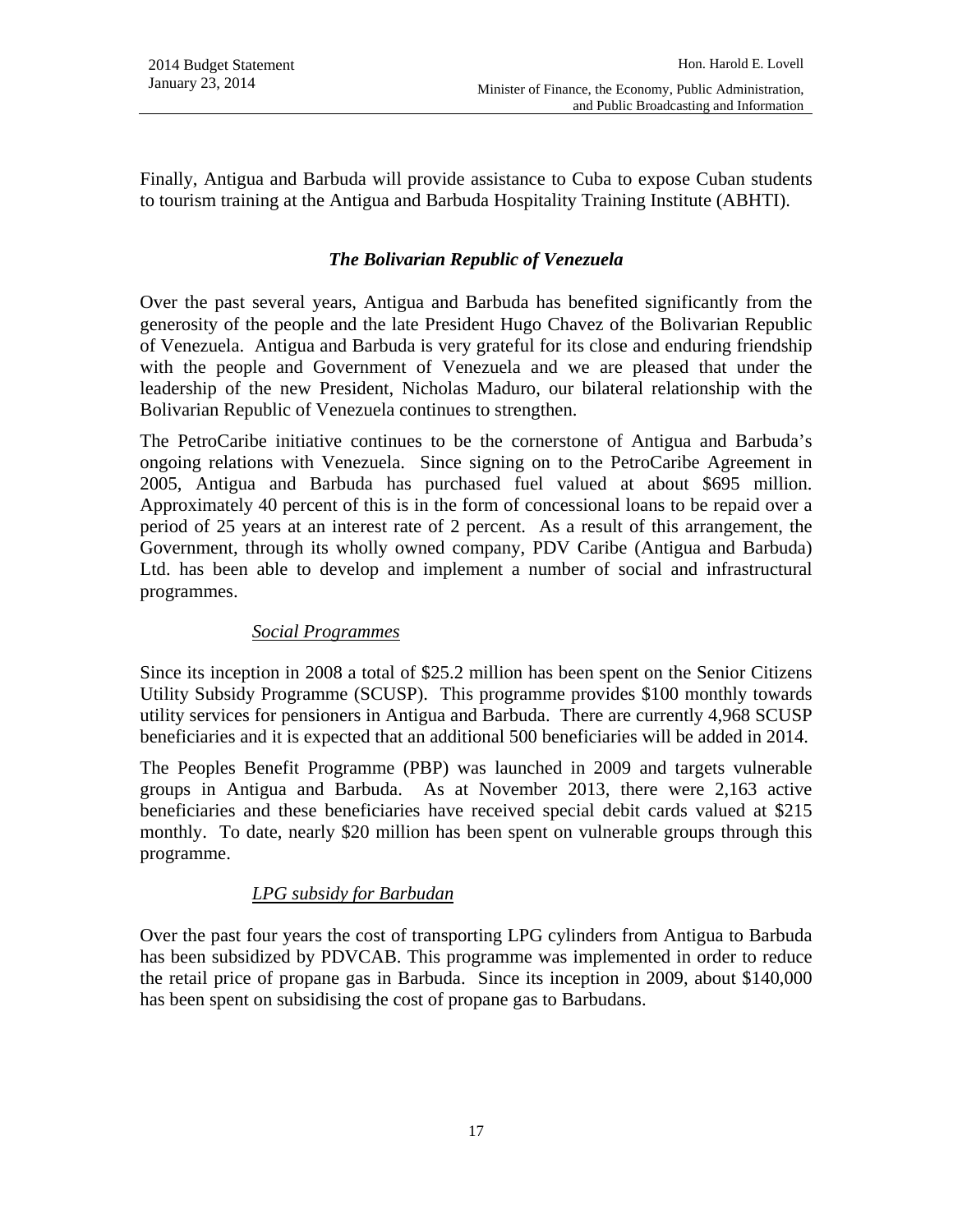# *Other projects and programmes funded by PDVCAB:*

In addition to these ongoing programmes, over the years PDVCAB has provided funding totalling more than \$24 million for several other projects and programmes that have benefitted the people of Antigua and Barbuda. These include:

- \$3 million towards the construction of the new National Public Library
- \$622,000 for fencing and drainage work at the King George V Grounds
- \$250,000 to assist the Antigua Barbuda Tennis Association to construct a National Tennis Centre
- \$53,000 to fund construction of solar dryers at the Gilbert Agriculture and Rural Development Centre
- \$6 million for infrastructural work at the Sir Vivian Richards Cricket Stadium
- \$1.1 million to provide relief to citizens and residents affected by Hurricane Omar
- \$1.88 million for upgrading Codrington Airport in Barbuda
- \$1.5 million to support the sweeping and dredging of the Nevis Street Pier

Over the next several months, PDVCAB will partner with the Government to implement a street lighting project and will continue to provide funding to implement the Enterprise Achievement Challenge. Further, PDVCAB will engage in projects related to the Agriculture and Healthcare sectors in 2014.

#### *Repayment of financed portion of shipments*

The PetroCaribe Agreement contains a debt compensation component that offers member countries the option of paying for fuel with local goods and services. This option reduces the need to purchase foreign exchange to pay for petroleum and allows for increased production of locally grown and manufactured produce for export.

Discussions are ongoing about how Antigua and Barbuda's tourism and educational products may be traded to Venezuela and/or other PetroCaribe member countries as payment on our invoices. While this debt compensation mechanism is being explored, PDVCAB has put in place the financial arrangements to ensure that all obligations due to Venezuela are paid when they become due. The Government established PDVCAB to ensure that execution of the PetroCaribe Agreement could be achieved without any impact on the Consolidated Fund. To date, over \$17.5 million has been repaid to Venezuela for the financed portion of shipments received.

Madam Speaker, the Government is extremely grateful for its relationship with the Bolivarian Republic of Venezuela and we look forward to many more years of mutually beneficial cooperation with the President, Government, and people of Venezuela.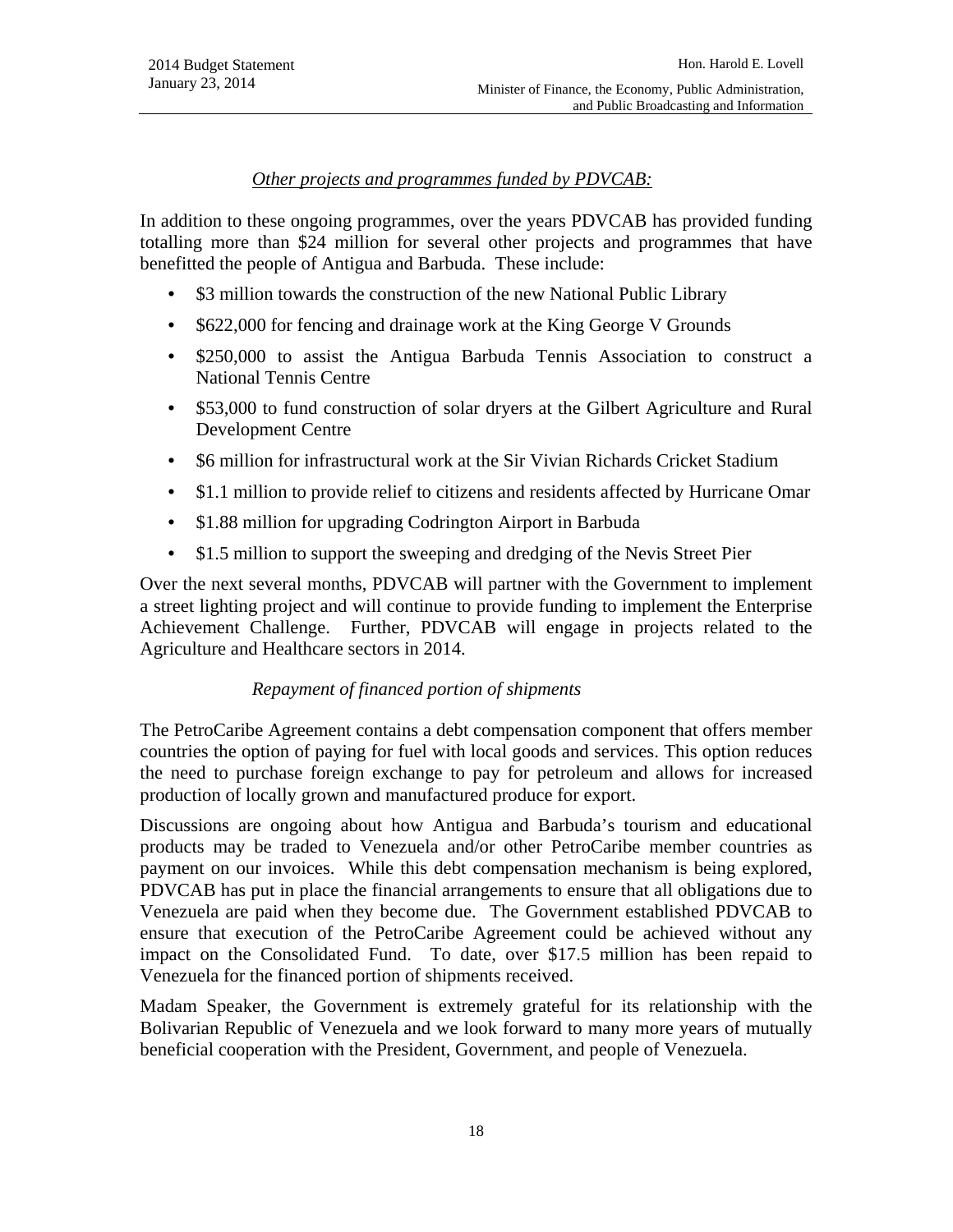# *People's Republic of China*

The Government and people of Antigua and Barbuda celebrated 31 years of diplomatic relations with the People's Republic of China on January  $1<sup>st</sup>$ , 2014. During 2013 we hosted a number of Chinese officials and several agreements have been entered into for projects as well as economic and technical cooperation.

The Grays Green Gutter was completed in January 2013 and the final construction contract for the Five Islands Secondary School was signed on November  $17<sup>th</sup>$ , 2013, at the official ground breaking ceremony. The school is to be built at a cost of approximately \$44 million and is scheduled to be completed in September 2015.

Additionally, a grant aid agreement has been entered into for the construction of a community centre and basketball court in the Grays Green Community. Work continues on the new Airport Terminal Building, which is scheduled to be completed in September 2014.

The Government will also benefit from assistance to upgrade existing infrastructure. This will be achieved through a Memoranda of Understanding executed between the Government and the China Civil Engineering Construction Corporation. The MOU provides for rehabilitating the Deep Water Harbour as well as improving the facilities at the soon to be decommissioned V.C. Bird International Airport terminal. The work on the VC Bird Airport facilities will include a runway extension; and construction of a cargo building, fire services building, and an Air Traffic Control Tower.

Antigua and Barbuda has benefitted from ongoing technical cooperation with the People's Republic of China in 2013. Several technicians were able to attend conferences, seminars and training programmes in China. Additionally, over 100 university scholarships were provided to Antiguan and Barbudan nationals.

The Government appreciates the invaluable support received from the Government and People of the People's Republic of China and anticipates that in 2014 economic and social cooperation will expand. In fact, there are a number of projects slated to commence. These include the expansion of the King George V grounds; a maintenance agreement for the Sir Vivian Richards Cricket Stadium; a tennis and swimming pool complex in Cedar Grove; and a packaging, storage and agro-processing plant. agricultural demonstration project will be executed and will involve experts dispatched from China to introduce new technologies and techniques to help increase the yield of agricultural produce.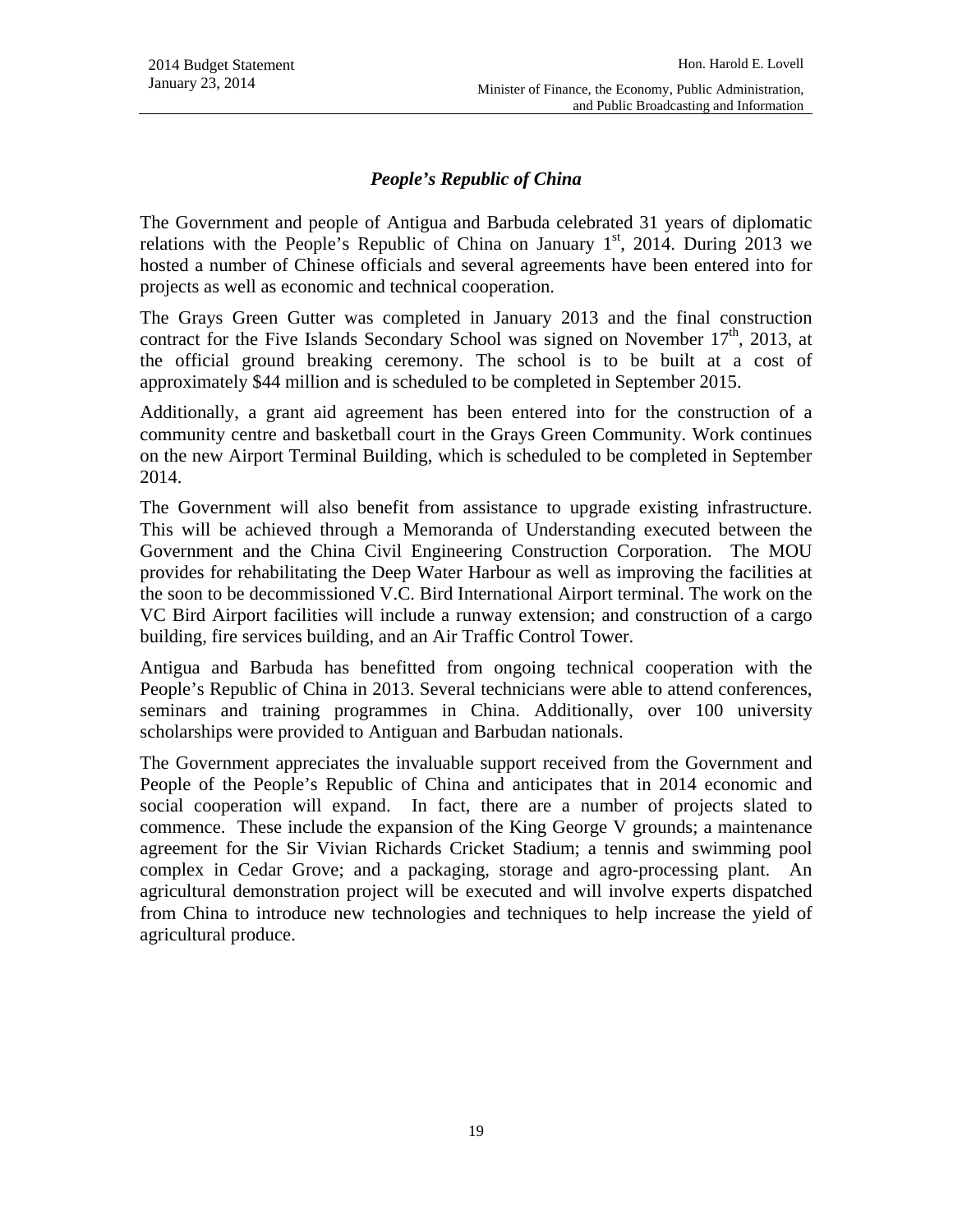# *Bilateral Relations with selected other countries:*

#### *Mexico*

The Government of Mexico during 2013 contributed \$675,000 towards Antigua and Barbuda's electoral reform exercise. This significant contribution will ensure continued transparency of the democratic process in Antigua and Barbuda.

Antigua and Barbuda is very grateful for its strong relationship with Mexico and we look forward to greater collaboration in 2014. Our Governments will continue to explore areas for intervention, particularly with respect to education, in order to advance the development process.

# *The Republic of Korea*

The Government of Antigua and Barbuda and the Republic of Korea continue to have good relations, which will be strengthened in 2014. Grant funding valued at US\$100,000 to upgrade Antigua and Barbuda's fleet of protocol vehicles has already been committed.

Additionally, Antigua and Barbuda will continue to collaborate with the Republic of Korea within multilateral organizations.

# *United Arab Emirates (UAE)*

The Government of Antigua and Barbuda will deepen its cooperation with the people and Government of the United Arab Emirates. A number of cooperation activities in health, information and communication technologies, transportation, disaster management and education will receive grant support amounting to \$2.7 million.

#### *Columbia*

Antigua and Barbuda continues to experience productive relations with the Government of Columbia. In 2014 the Government of Columbia will provide US\$250,000.00 in grant funding to support the Government's electoral reform and good governance project.

Additionally, Antigua and Barbuda will receive support for drug prevention, and tertiary level scholarships for young Antiguans and Barbudans to study in Colombia.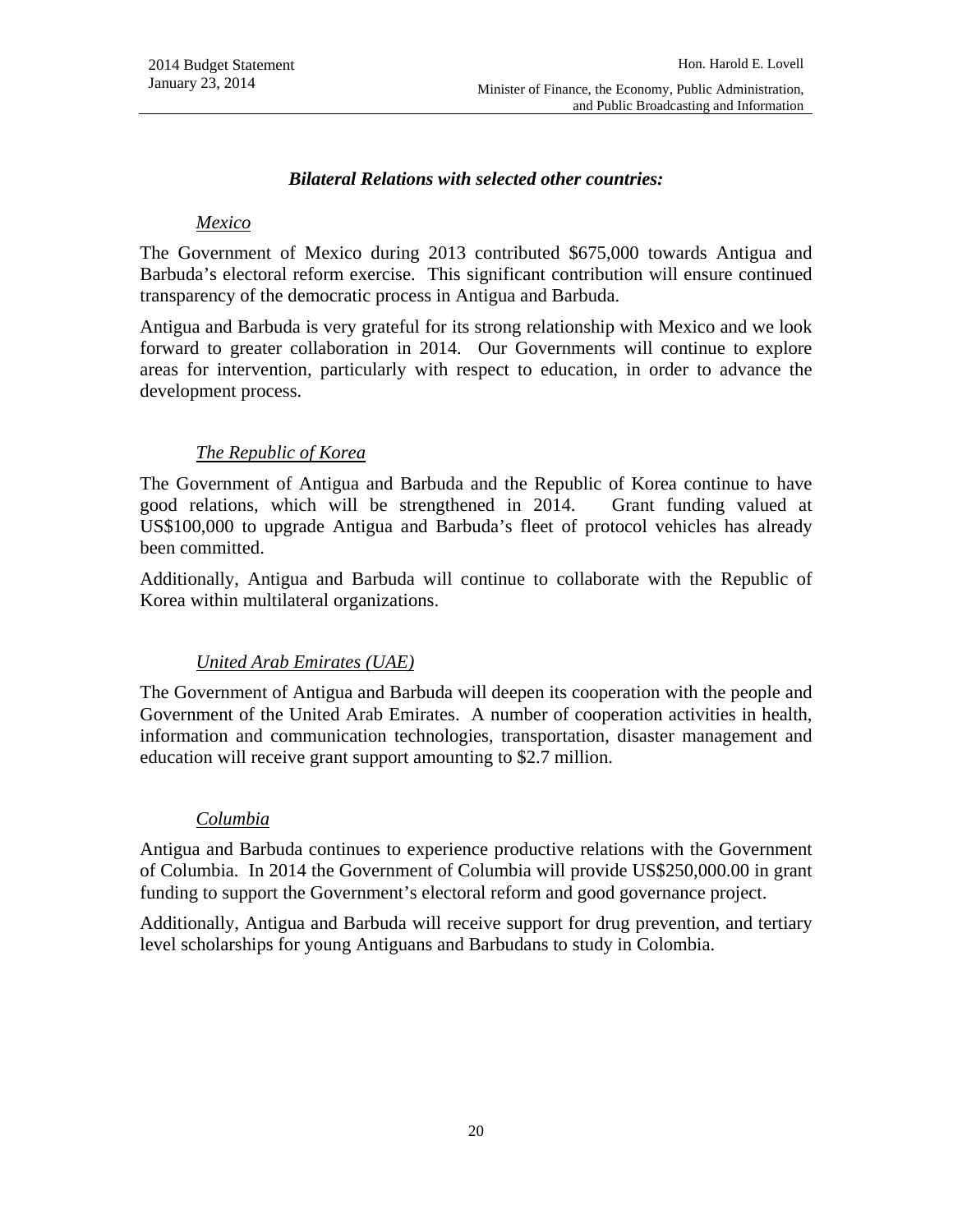#### **FISCAL PERFORMANCE 2013**

#### **Madam Speaker**

l

The current account balance is expected to deteriorate from a deficit of \$18 million or about 0.6 percent of GDP in 2012 to \$54.7 million or 1.6 percent of GDP in 2013. At \$612.3 million, the projected outturn for current revenue in 2013 is about 19 percent below the \$757.9 million that was budgeted for the year. The main factors contributing to lower than forecasted revenue are the slower pace of economic recovery than was originally estimated for 2013, delays in implementation of revenue administration reforms, and setbacks in implementing the Citizenship by Investment Programme.

Chart 1 presents the current account balance from 2008 to 2013. The current account balance is the difference between current revenue and current expenditure. It represents a Government's ability to cover its recurring operational expenses. Current expenditure comprises expenditure on wages and salaries; goods and services such as utilities, office supplies, and travel; payments to Mount St. John Medical Centre; and interest payments on debt.





An overall objective of the Government is to ensure that it is able to generate the revenue needed to meet its current expenditure. This means that current revenue, which is generated from tax and non-tax sources, must be aligned with current expenditure. As seen in Chart 1, the Government was able to realise this objective in 2010 as the current account balance improved considerably from a deficit of \$307.9 million or 10 percent of GDP in  $2009<sup>1</sup>$  to a surplus of \$38.1 million in 2010. While the current account balance

 $<sup>1</sup>$  A significant contributor to the deficit in 2009 was approximately \$234 million in interest payments on</sup> the debt, which includes large penalties on arrears and past due interest.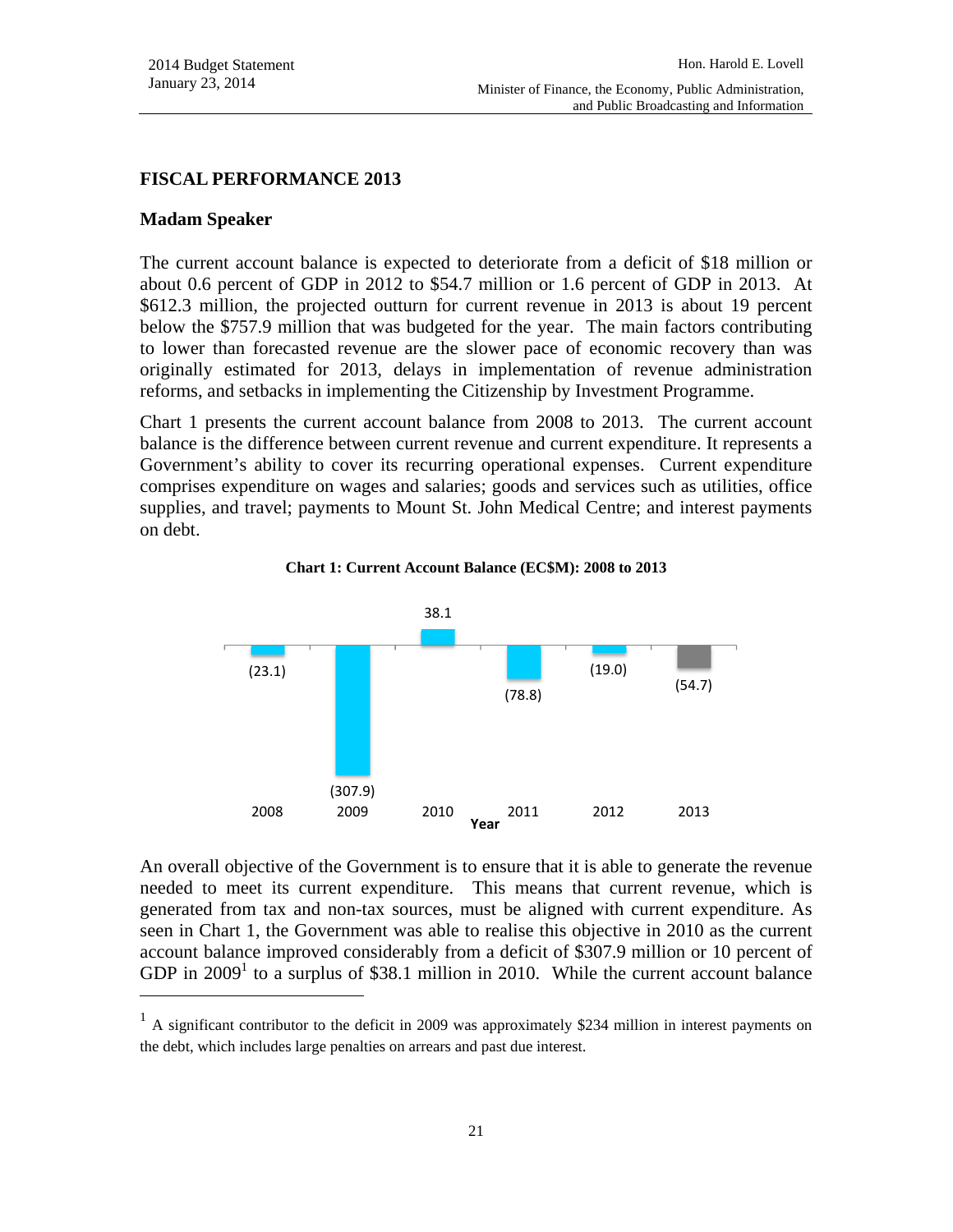$\overline{\phantom{a}}$ 

remains significantly below the deficit recorded in 2009, the alignment of current expenditure and current revenue has not yet been fully realised due to the underperformance of revenue between 2011 and 2013.

Current expenditure for 2013 is projected to be \$667.1 million, which is about 1 percent above current expenditure recorded in 2012. This outcome for 2013 reflects the Government's efforts to increase spending in critical areas as well as a number of one-off payments that arose during the year.

# *Revenue Performance*

As seen in Chart 2, current revenue grew steadily between 2005 and 2008, as a result of strong economic growth and a number of tax reform initiatives implemented over that period. Current revenue declined sharply in 2009 due to the fallout from the global economic and financial crisis. Despite the continued impact of the global recession on the domestic economy, current revenue improved in 2010 to \$672.9 million. Included in this amount is a \$34 million grant from the European Union in support of Antigua and Barbuda's NEST Plan and \$20 million in tax arrears. Current revenue amounted to \$642 million in 2012, which was less than current revenue generated in 2010 but 7.5 percent greater than current revenue collected in 2011.



#### **Chart 2: Current Revenue (EC\$M): 2005 to 2013**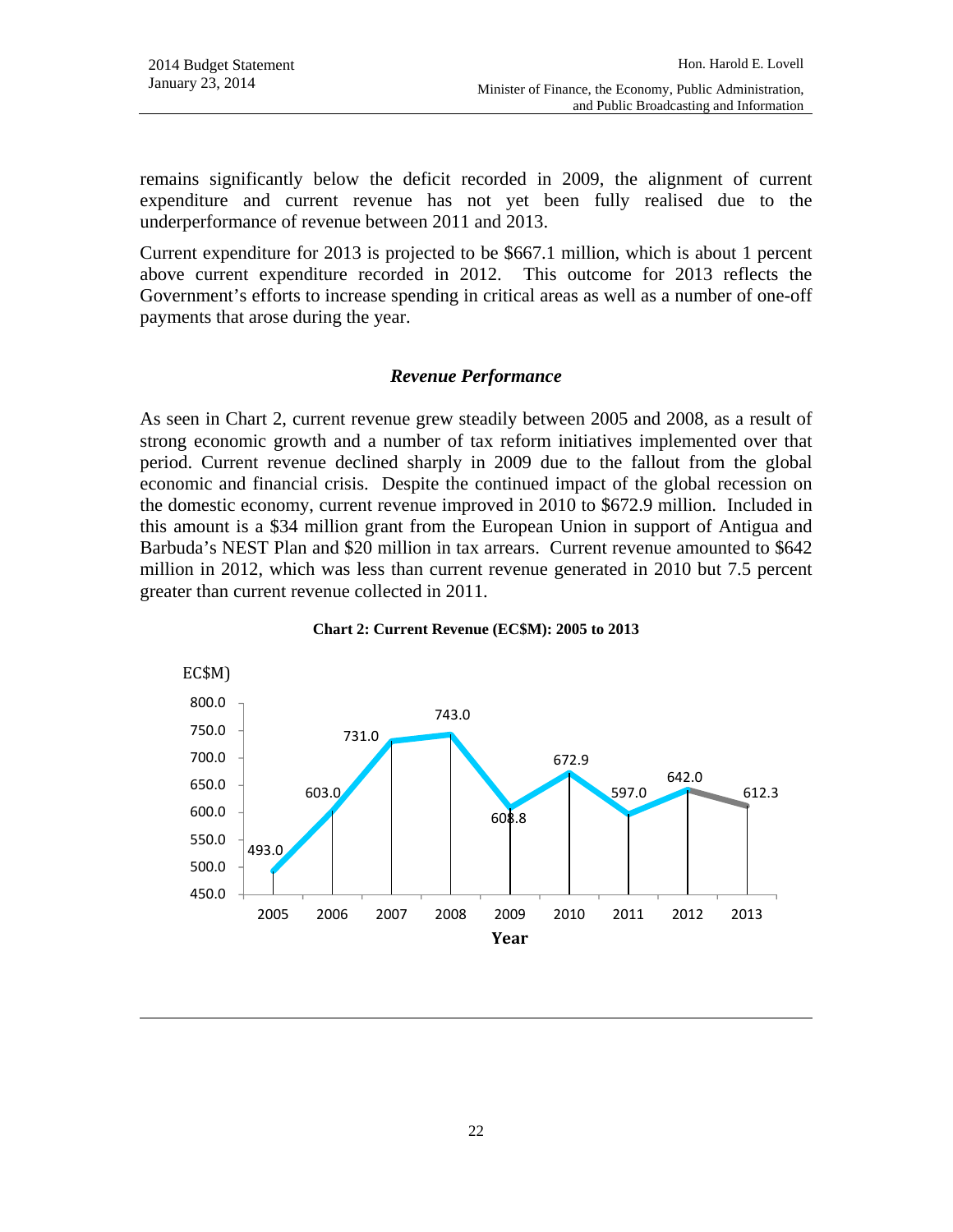For 2013 current revenue is expected to amount to \$612.3 million or about 5 percent less than current revenue generated in 2012. The main contributor to this decline in current revenue between 2012 and 2013 is the reallocation of the Passenger Facility Charge, Embarkation Tax (in the form of the Airport Administration Charge) and the Cruise Passenger Tax from central government to the Antigua Barbuda Airport Authority and the Antigua Pier Group respectively. These revenue sources generated an average of \$40 million between 2010 and 2012.

Tax revenue is presented in Chart 3. In Budget 2013 tax revenue was projected at \$670.2 million. Actual outturn for 2013 is estimated to be about 15 percent less at \$570.4 million. This is due to lower than anticipated economic performance and delays in implementing a number of revenue boosting tax administration reforms. Tax revenue for 2013 is also \$27.4 million less than tax revenue generated in 2012. This is mainly a result of the reallocation of the Passenger Facility Charge, Embarkation and Cruise Passenger taxes.

#### **Chart 3: Tax Revenue (EC\$M): 2008 to 2013**



Direct taxes are projected to yield \$111.5 million in revenue in 2013, which is about 14 percent more than the \$97.5 million generated in 2012. The increased yield from direct taxes in 2013 is mainly due to enhanced collection of revenue from the corporation tax. There was also a slight increase in revenue from the personal income tax. Revenue collected from direct taxes between 2008 and 2013 is presented in Chart 4. The main components of direct taxes are taxes on income and taxes on property, shown in Charts 5 and 6.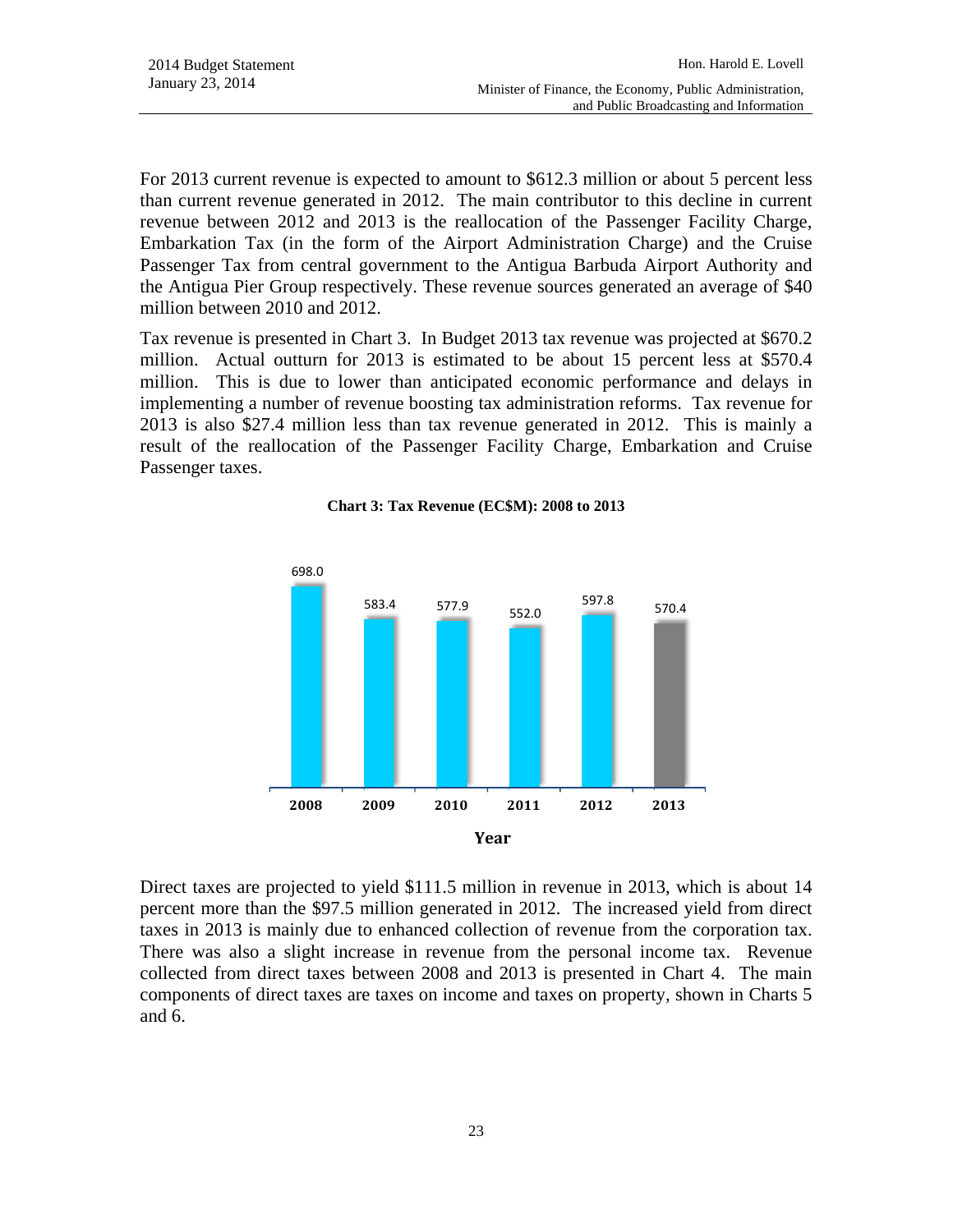

**Chart 4: Direct Taxes (EC\$M): 2008 to 2013** 

Taxes on income are projected to generate \$91.4 million in revenue in 2013. This is about 18 percent or \$14.1 million more than revenue collected from taxes on income in 2012. Corporation tax and personal income tax, which make up taxes on income, are expected to yield \$48.4 million and \$42.5 million in revenue respectively. The yield from the Corporation Tax is expected to be 37 percent above the amount collected in 2012. This improved performance is a result of the Inland Revenue Department's efforts to boost compliance and collect outstanding arrears. Revenue collection from personal income tax grew slightly by 1.4 percent in 2013 compared to 2012.

Property tax, the main component of taxes on property, generated \$17.3 million in revenue in 2012. This is expected to increase by about 12 percent in 2013 to \$19.4 million. The improvement in revenue from the property tax is a result of commendable work by the staff of the Property Valuation Department to increase collections and improve tax payer compliance.



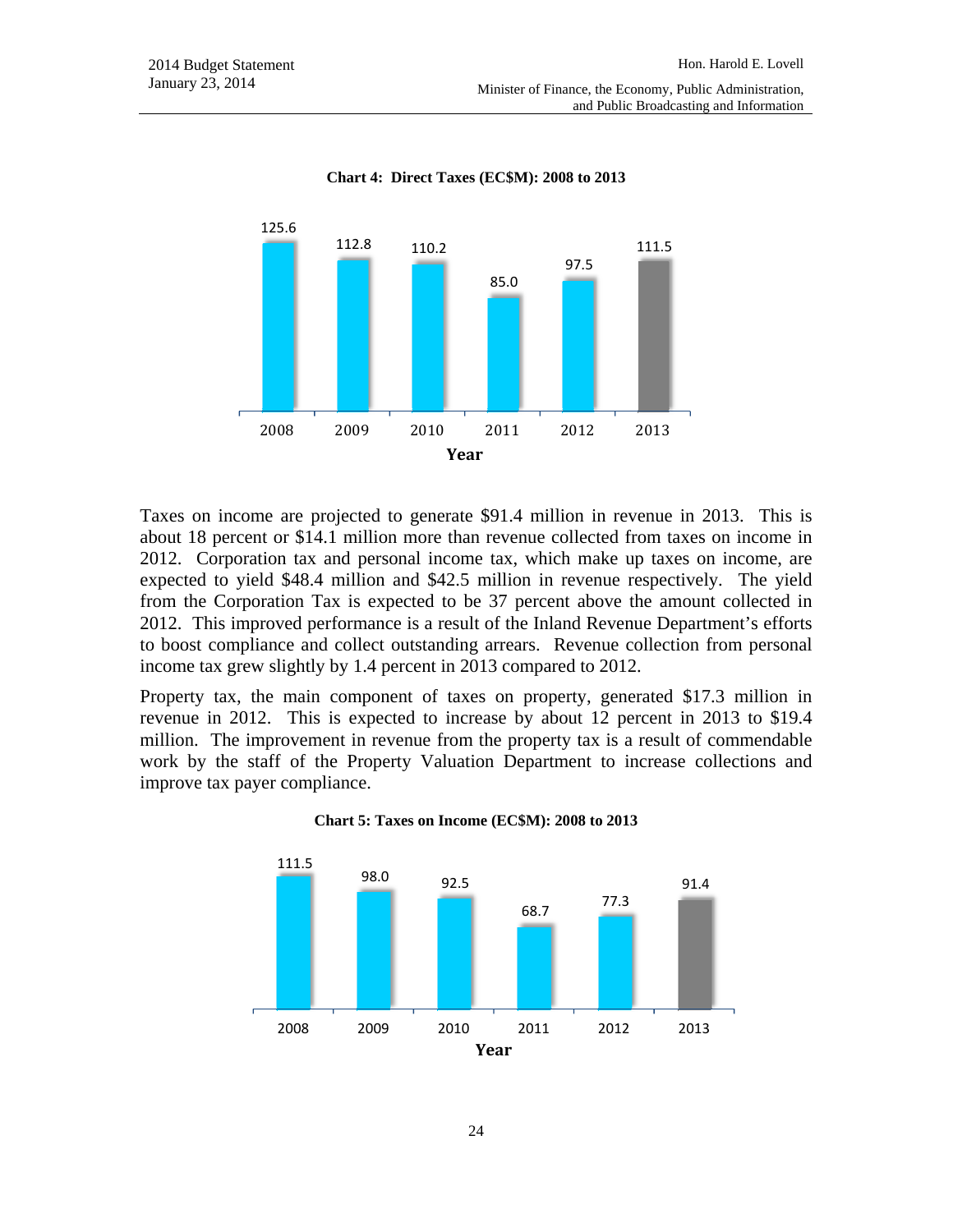

**Chart 6: Property Tax Revenue (EC\$M): 2008 to 2013** 

Indirect taxes are expected to yield \$458.9 million in 2013, which is about 8 percent below the amount generated in 2012. This outcome is mainly a result of the reallocation of some revenue sources from central government to statutory corporations. Chart 7 depicts indirect tax revenue from 2008 to 2013 (see Chart 7).



#### **Chart 7: Indirect Taxes (EC\$M): 2008 to 2013**

Indirect tax revenue is generated by taxes on domestic production and consumption and by taxes on international trade and transactions. Taxes on domestic production and consumption, which include stamp duties and the Antigua and Barbuda Sales Tax (ABST), are projected to yield revenue of \$250.6 million in 2013. This is about 7 percent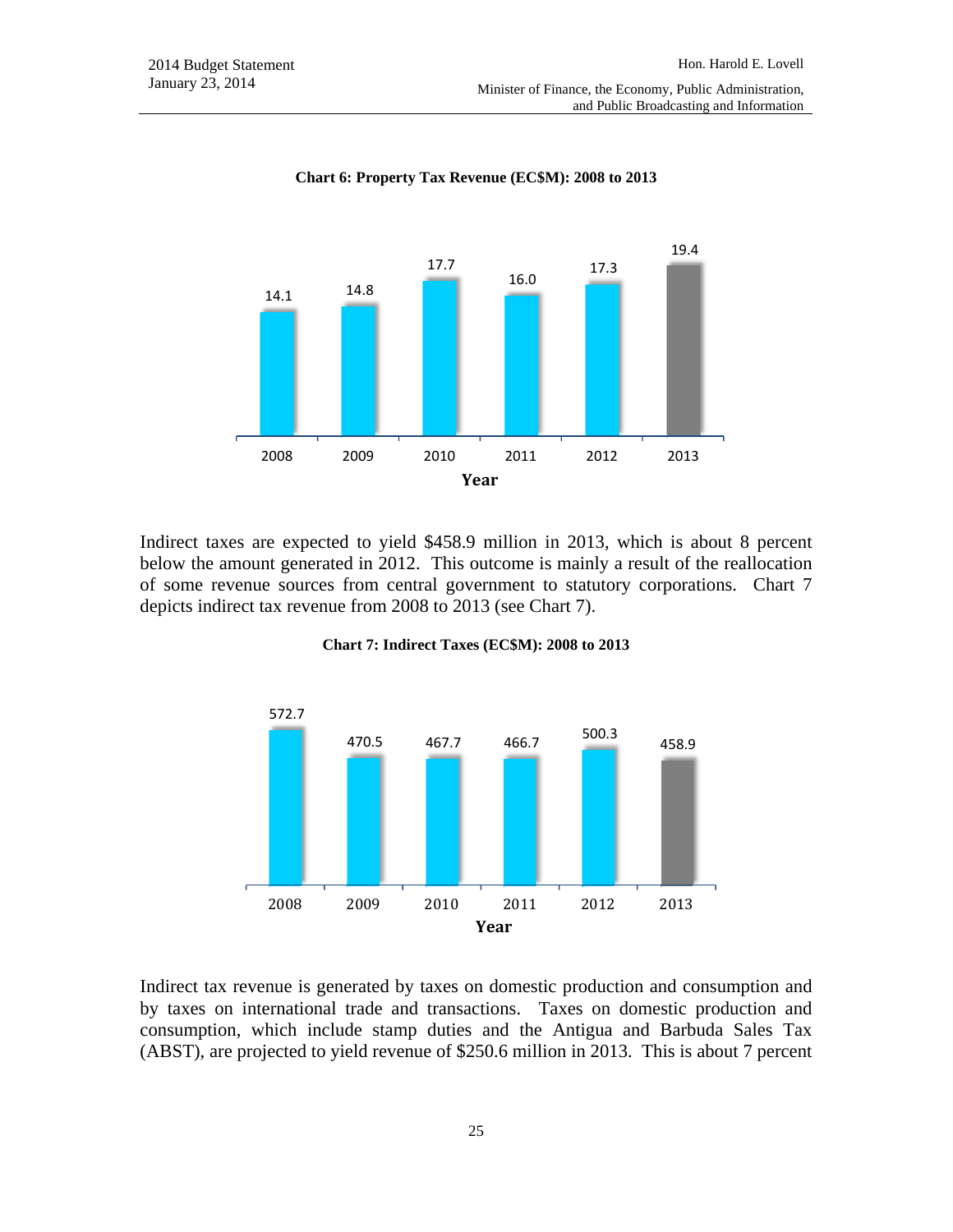less than the \$268.6 million collected in 2012. Chart 8 presents revenue collections from this category of indirect taxes.



**Chart 8: Taxes on Domestic Production and Consumption (EC\$M):2008 to 2013** 

The main contributor to the decline in revenue from this source is a projected 37 percent reduction in revenue from Stamp Duties. In 2012 revenue collected from Stamp Duties increased significantly over the previous year and amounted to \$39.1 million. This reflected increased activity with respect to transfers of property, particularly in relation to the expansion work at the Jumby Bay Resort. In 2013 revenue from Stamp Duties is expected to amount to \$24.7 million.

The ABST is the main source of revenue from taxes on domestic production and consumption and is expected to yield \$217.7 million in 2013, which is 1 percent below the \$220.3 million generated in 2012. Chart 9 presents revenue collected from Stamp Duties and the ABST between 2011 and 2013.



**Chart 9: Revenue from Stamp Duties and ABST (EC\$M)**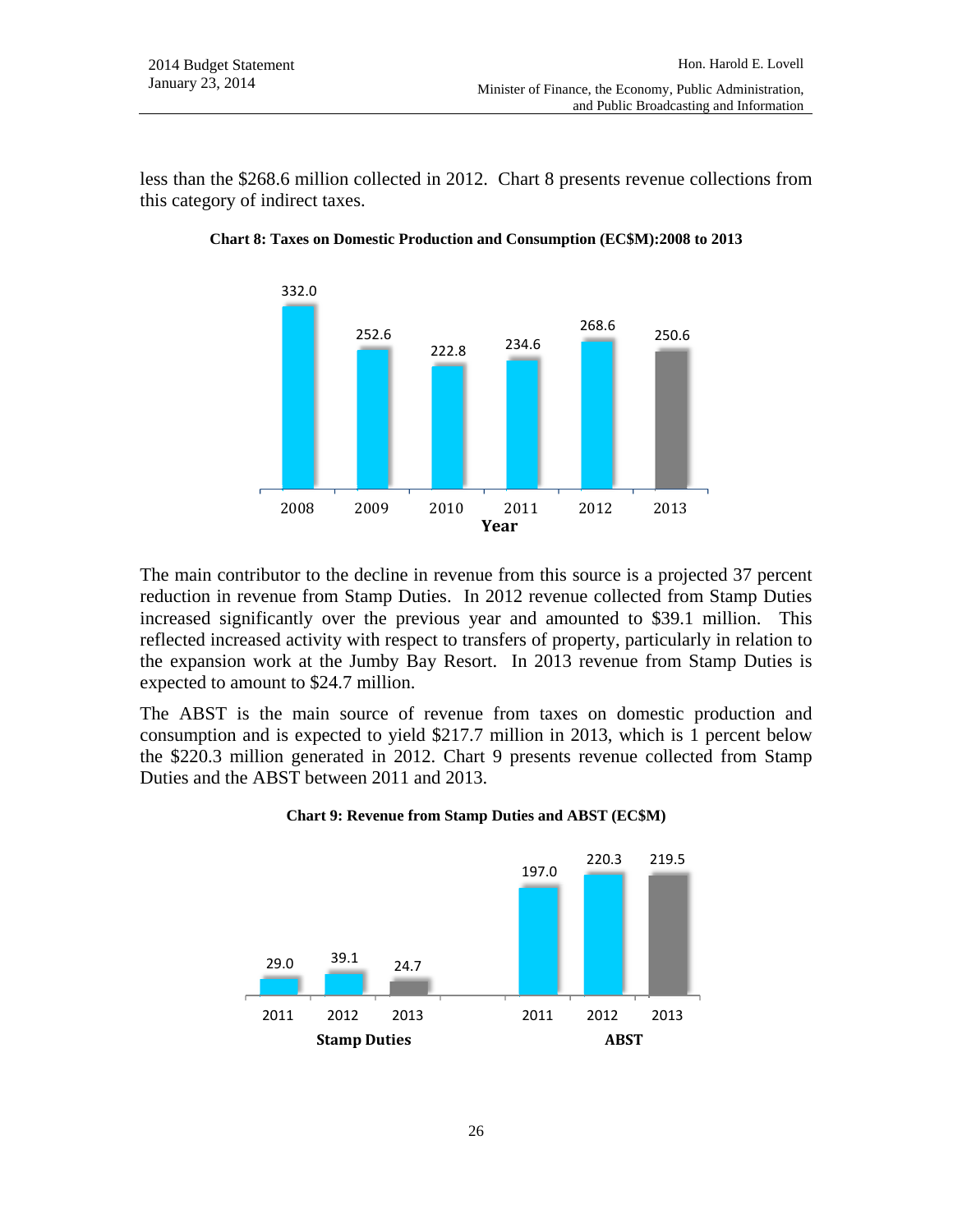As seen in Chart 10, revenue from taxes on international trade and transactions is projected to be \$208.4 million in 2013, which is 10 percent less than the \$231.7 million generated from these taxes in 2012. Included in this group of taxes are the revenue recovery charge (RRC), import duty, the throughput levy, and the travel tax. In 2012 this group of taxes also included the embarkation tax, the passenger facility charge (PFC), and the cruise passenger tax, which were reallocated to the Antigua Barbuda Airport Authority and the Antigua Pier Group. These taxes generated about \$36 million in 2012. However, the reduction in revenue from taxes on international trade and transactions amounted to about \$23 million. This indicates that revenue from other taxes in this category increased compared to 2012.



**Chart 10: Taxes on International Trade and Transactions (EC\$M):2008 to 2013** 

The RRC generated \$70.5 million in 2012 and is projected to yield \$69.5 million in 2013. The RRC replaced the Customs Service Tax in 2010 and is applied at a rate of 10 percent on all non-oil imports. Import Duties generated \$81 million in 2012 and are expected to yield \$80.6 million in 2013. Chart 11 shows revenue from the Import Duty and the RRC for the period 2011 to 2013.

The Travel Tax and the Throughput Levy are expected to generate increased revenue in 2013 compared to 2012. The Travel Tax yielded \$5.8 million in 2012 and is projected to generate revenue of \$6.1 million in 2013. Revenue from the Throughput Levy is expected to increase by \$13.6 million from \$1.5 million in 2012 to \$15.1 million in 2013. The increase in revenue from this source is due to collection of arrears from the West Indies Oil Company (WIOC).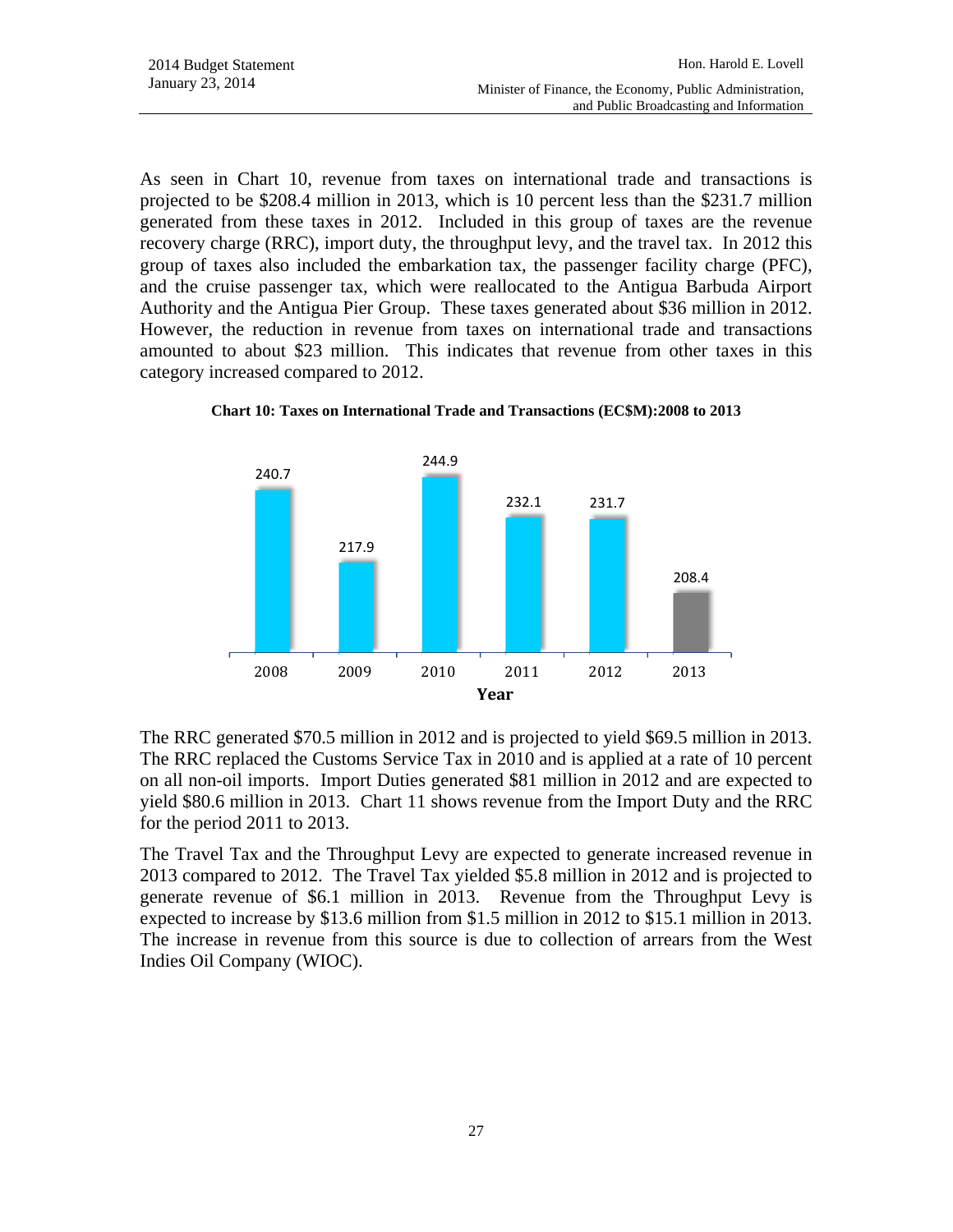

**Chart 11: Revenue from Import Duty and Revenue Recovery Charge (EC\$M)** 

Finally, Non-tax revenue accounts for about 7 percent of current revenue. This category of revenue comprises profits from statutory corporations, U.S. Naval Base lease payments, profits from the ECCB, and surplus funds from merchant shipping. In 2013 non-tax revenue is expected to amount to \$41.8 million, which is about 5 percent below the \$44.3 million collected in 2012. This decline in revenue from Non-tax revenue reflects lower profits from statutory corporations, including the State Insurance Corporation, a reduction in profits from the ECCB, and a small reduction in revenue from the sale of stamps.

#### *Expenditure Performance*

Recurrent expenditure is projected to amount to \$667.1 million in 2013, which is about 0.5 percent above the \$663.9 million forecasted in Budget 2013. The components of recurrent expenditure include wages and salaries, transfer payments, goods and services, contributions to statutory corporations and interest payments on public debt.

Wages and salaries are expected to amount to \$276.7 million in 2013, accounting for about 41 percent of recurrent expenditure. This is about 1 percent less than the \$279.9 million estimated in Budget 2013 and 1.6 percent more than the \$272.3 million spent on wages and salaries in 2012. The increase in wages and salaries in 2013 compared to 2012 is mainly a result of recruitment of police officers; new defence force recruits; additional prison guards, additional staff in the Ministry of Agriculture; and recruitment of personnel for the electoral process, including the re-registration exercise. Chart 12 presents the changes in expenditure on wages and salaries between 2008 and 2013.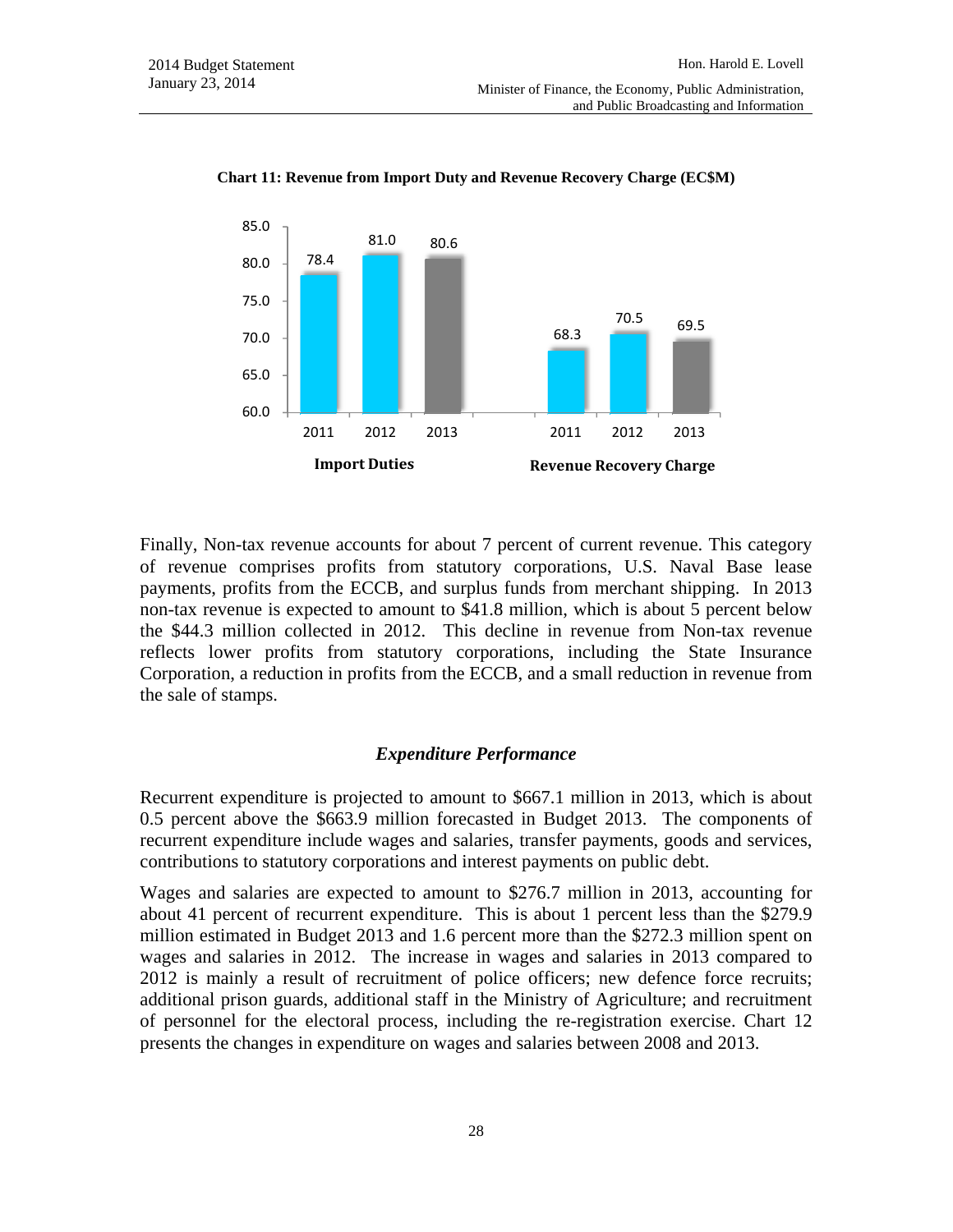

**Chart 12: Wages and Salaries (EC\$M): 2008 to 2013** 

In Budget 2013 expenditure on goods and services was estimated at \$117 million. Actual expenditure on goods and services is projected to be about \$151.4 million. This is about 29 percent above the budgeted amount and about 32 percent more than expenditure on goods and services in 2012. The areas of government spending that comprise goods and services include office and computer supplies, cleaning and security services, rents, and utilities. Also included in expenditure on goods and services are road repair and maintenance and associated services such as heavy equipment rental and transportation. Expenditure on road repair and maintenance is projected to amount to about \$10 million in 2013 compared to \$2.5 million in 2012. This threefold increase in spending on road repair and maintenance is indicative of the Government's policy position to invest more resources in infrastructure development and maintenance. Chart 13 presents the movement in expenditure on goods and services between 2008 and 2013.

Transfer payments, which comprise spending on pensions and gratuities as well as other transfers, are expected to amount to about \$150.1 million in 2013. This is about 4 percent below the \$156.1 million estimated in Budget 2013 and about 15 percent below the \$177.4 million recorded in 2012. Expenditure on pensions and gratuities is projected to amount to \$69.1 million in 2013 and is about 4 percent more than the amount spent in 2012. One contributor to the additional spending on pensions and gratuities is the number of officers leaving the public sector through attrition.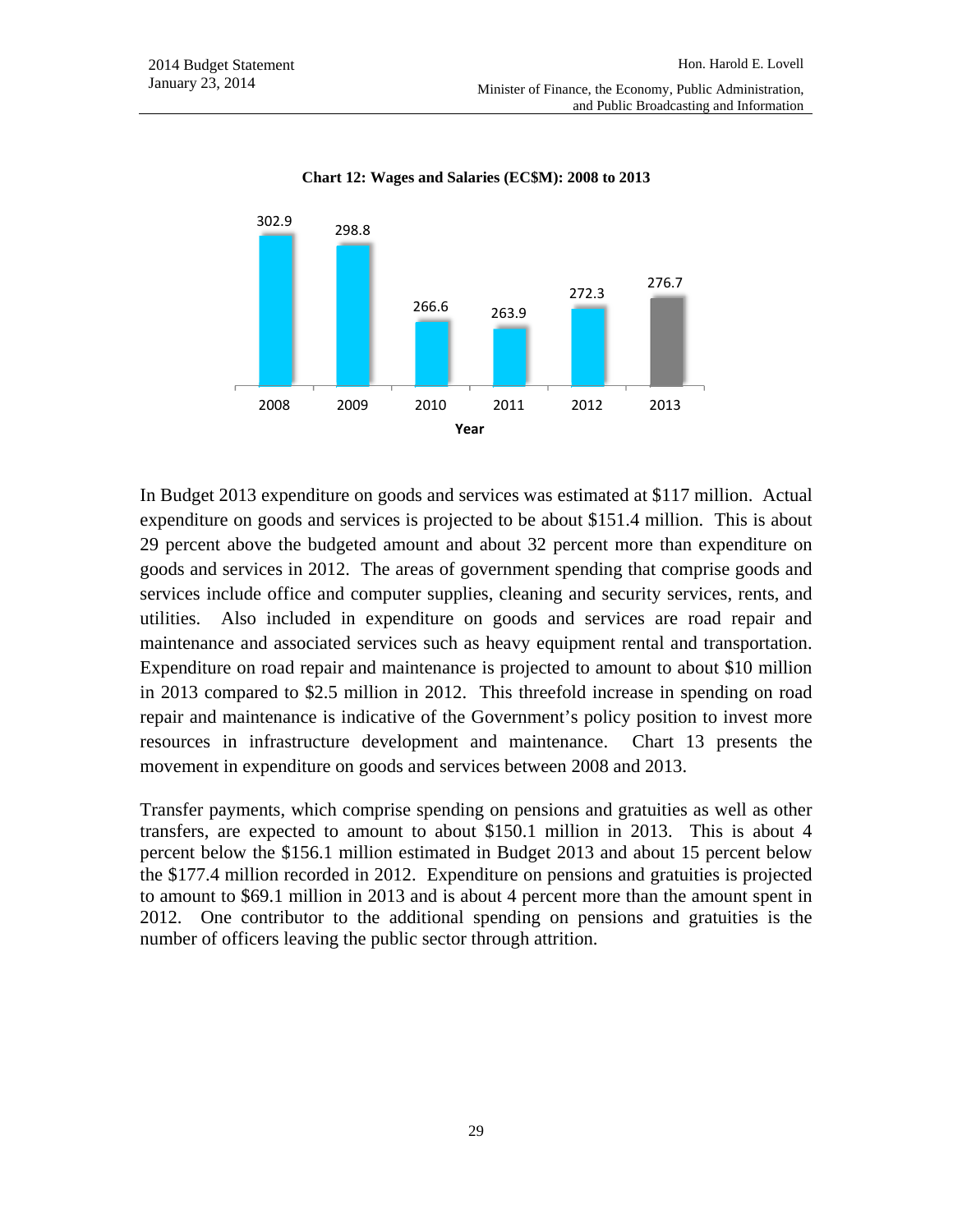

**Chart 13: Goods and Services (EC\$M): 2008 to 2013** 

Expenditure on other transfers, which include transfers to state-owned corporations such as Mount St. John Medical Centre, Antigua and Barbuda Investment Authority, and the overseas offices and missions, is projected to be \$80.9 million for 2013. This is about 27 percent less than the \$110.8 million spent in 2012. The main reason for this reduction in other transfer payments is that the Government is no longer required to make transfer payments to the Antigua and Barbuda Airport Authority (ABAA). With the introduction of the Airport Administration Charge, the ABAA is able to generate the revenues required to effectively operate the airport. In 2012 about \$25 million<sup>2</sup> of other transfer payments was associated with the ABAA.

Interest payments are projected to amount to \$63.8 million, which is 35 percent less than the \$90.2 million estimated in Budget 2013. This reduction in the interest bill is a result of our debt management strategy. The debt management section of this document presents the details of the activities undertaken by the Debt Unit and the impact of the debt strategy on the public debt. Chart 14 tracks interest obligations as a percentage of current revenue between 2001 and 2013.

Between January and December 2013, the Government paid \$267.6 million in principal and interest payments. Of this total, interest payments amounted to \$63.8 million. Of this, 76 percent or \$48.5 million was paid to domestic creditors, while the remaining \$15.3 million of interest payments was made to external creditors. Domestic creditors include citizens and residents as well as institutions who invest in treasury bills and bonds, commercial banks, and certain statutory corporations. In 2013 the Government paid \$9.0 million in interest payments to investors in treasury bills and bonds that were issued before 2004. Over the same period \$4.6 million was paid to investors in securities

l

 $2$ <sup>2</sup> This includes the amount collected from the Passenger Facility Charge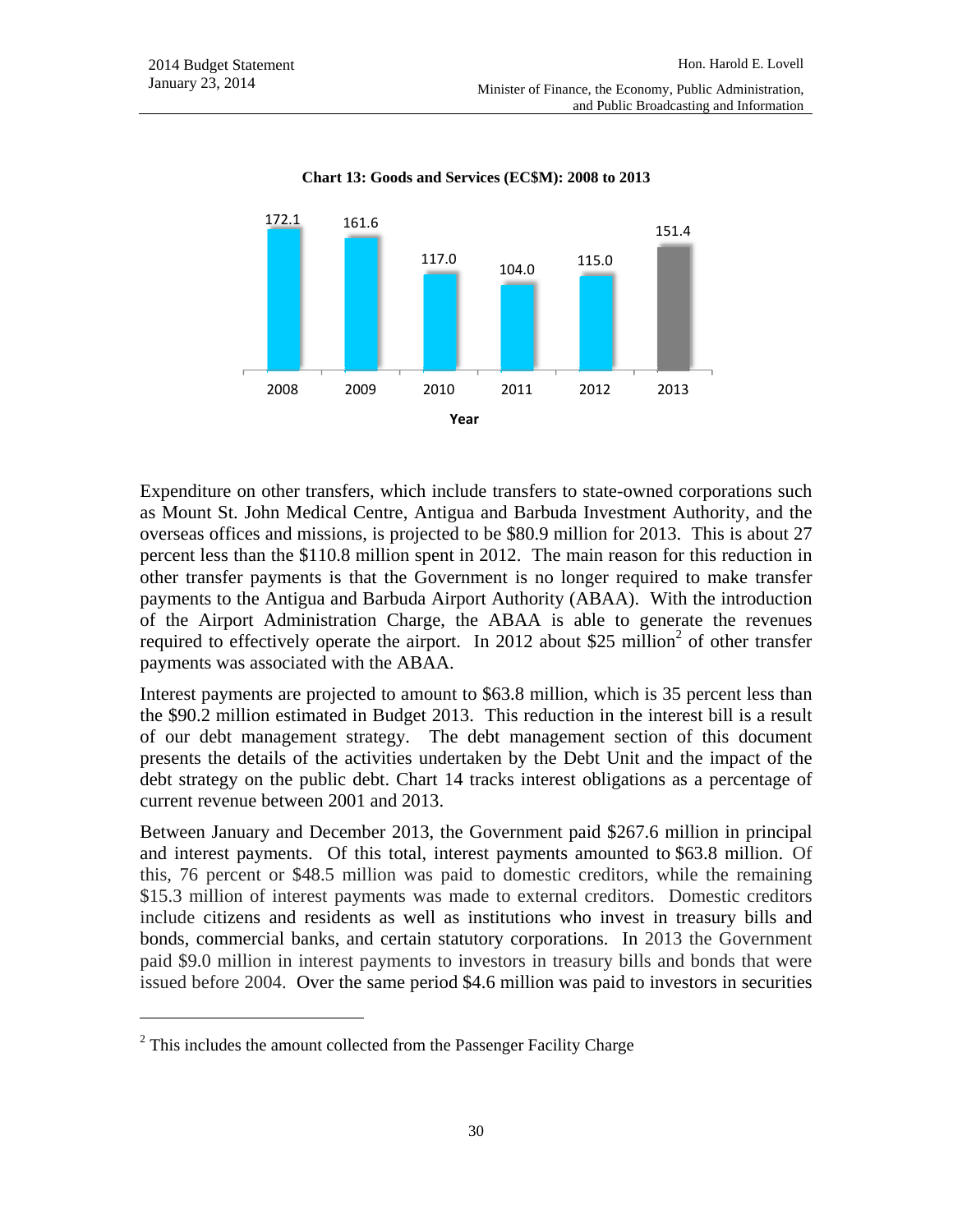issued on the RGSM. Also, \$29.8 million was paid to domestic commercial banks in 2013. In addition to these interest payments, the Government made \$203.8 million in principal repayments to domestic and external creditors in 2013. Of this amount, \$167.3 million represents payments to domestic creditors, while \$36.5 million was paid to external creditors.





In Budget 2013 we projected capital expenditure would be \$115 million, with \$28.3 million of this expenditure to be funded with grant resources. Actual capital expenditure for 2013 is estimated to be \$43 million, which is more than twice the amount spent in 2012. The majority of the grant resources included in Budget 2013 was related to the construction of a new school in Five Islands. However, due to the delay in implementing this project, these funds will be programmed for use in 2014. Though there has been some increase in capital spending, lower revenue outturn continues to limit the Government's efforts to more aggressively increase capital spending. At 1.3 percent of GDP for 2013, capital expenditure remains below the level of investment required to maintain the capital stock and fund new infrastructural development projects. Chart 15 tracks capital expenditure as a percentage of GDP from 2001 to 2013.

Between 2010 and 2013 average spending on capital projects amounted to about 1.3 percent of GDP. This is significantly below average capital expenditure of over 7 percent of GDP between 2006 and 2009. Capital spending has been constrained over the past four years because of limited fiscal space and the Government's policy decision to safeguard public sector employment and key social programmes.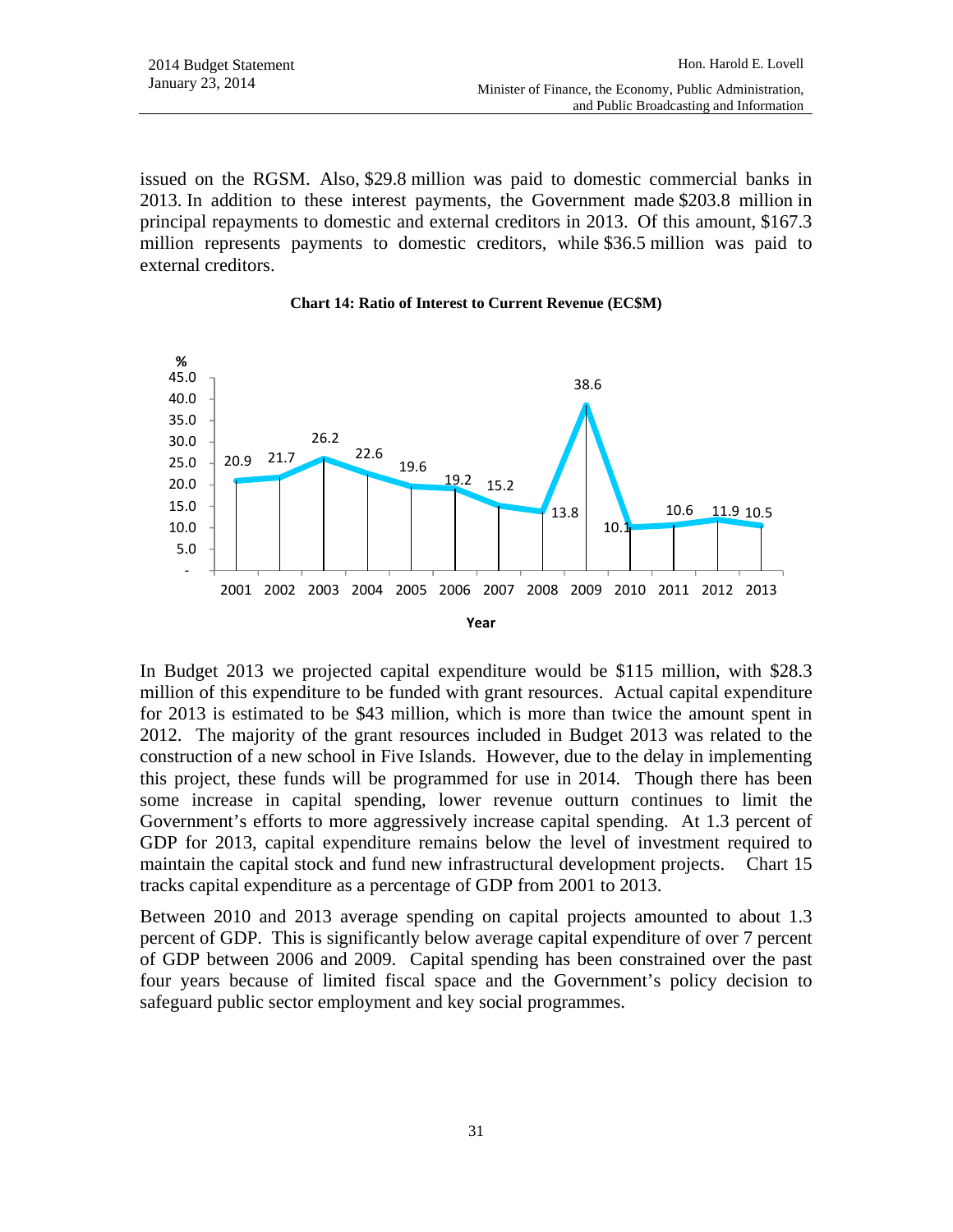

**Chart 15: Capital Expenditure in Percent of GDP** 

Madam Speaker, though investment in new capital projects has been restricted, the Government has prioritised settlement of outstanding amounts due to contractors and local merchants and suppliers. Between January and November 2013 we made \$78.7 million in payments to contractors and local merchants and suppliers. Since June 2010 the Treasury has paid more than \$350 million to contractors and local merchants and suppliers. I wish to commend the Accountant General, Dr. Cleopatra Gittens, the management and staff of the Treasury Department for their herculean efforts in the face of unprecedented and challenging circumstances.

Total primary expenditure, which is capital expenditure, plus recurrent expenditure, less interest payments, represents the Government's total spending in the fiscal year. A good indicator of the sustainability of a Government's fiscal policies is its ability to cover its primary or non-debt expenditure with revenues generated in the fiscal year. In 2010, when the Fiscal Consolidation Programme was in the early stages of implementation, Antigua and Barbuda was able to generate the revenues required to cover its non-debt expenditure in that fiscal year. As seen in Chart 16, this was the first time Antigua and Barbuda generated a primary surplus over the period 2002 to 2013.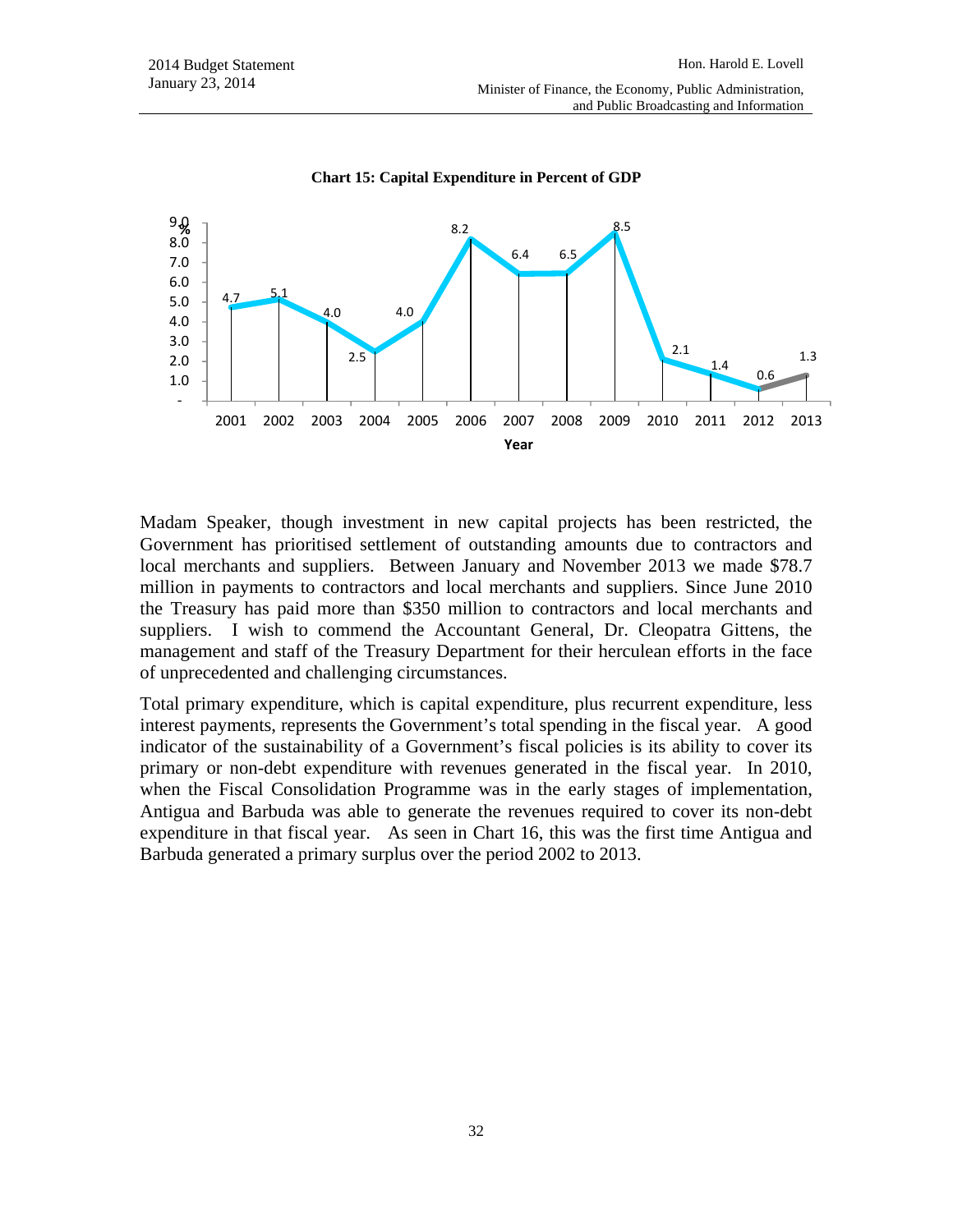

**Chart 16: Primary Balance (EC\$M): 2002 to 2013** 

After realising a primary surplus of about \$53 million in 2010, the primary balance deteriorated in 2011 to a deficit of \$28 million in 2011, which was mainly a result of the Government's \$40 million financial support to ABI Bank in that year. By 2012 the position was reversed as the Government recorded a primary surplus of \$40.9 million. For 2013 the primary balance is projected to amount to a deficit of about \$28 million. This outcome is mainly due to significantly lower revenues than forecasted in Budget 2013. Despite this underperformance in revenue, the Government decided not to make as deep an adjustment to expenditure, which had been the case in previous years when revenue fell short of budgeted amounts. It was determined that a small primary deficit would be acceptable to avoid reducing critical expenditure on capital works, road repair and maintenance, and essential social programmes. Table 2 presents a summary of expenditure and revenue for 2011 and 2012; the amounts estimated in Budget 2013; and the projected outcome for 2013.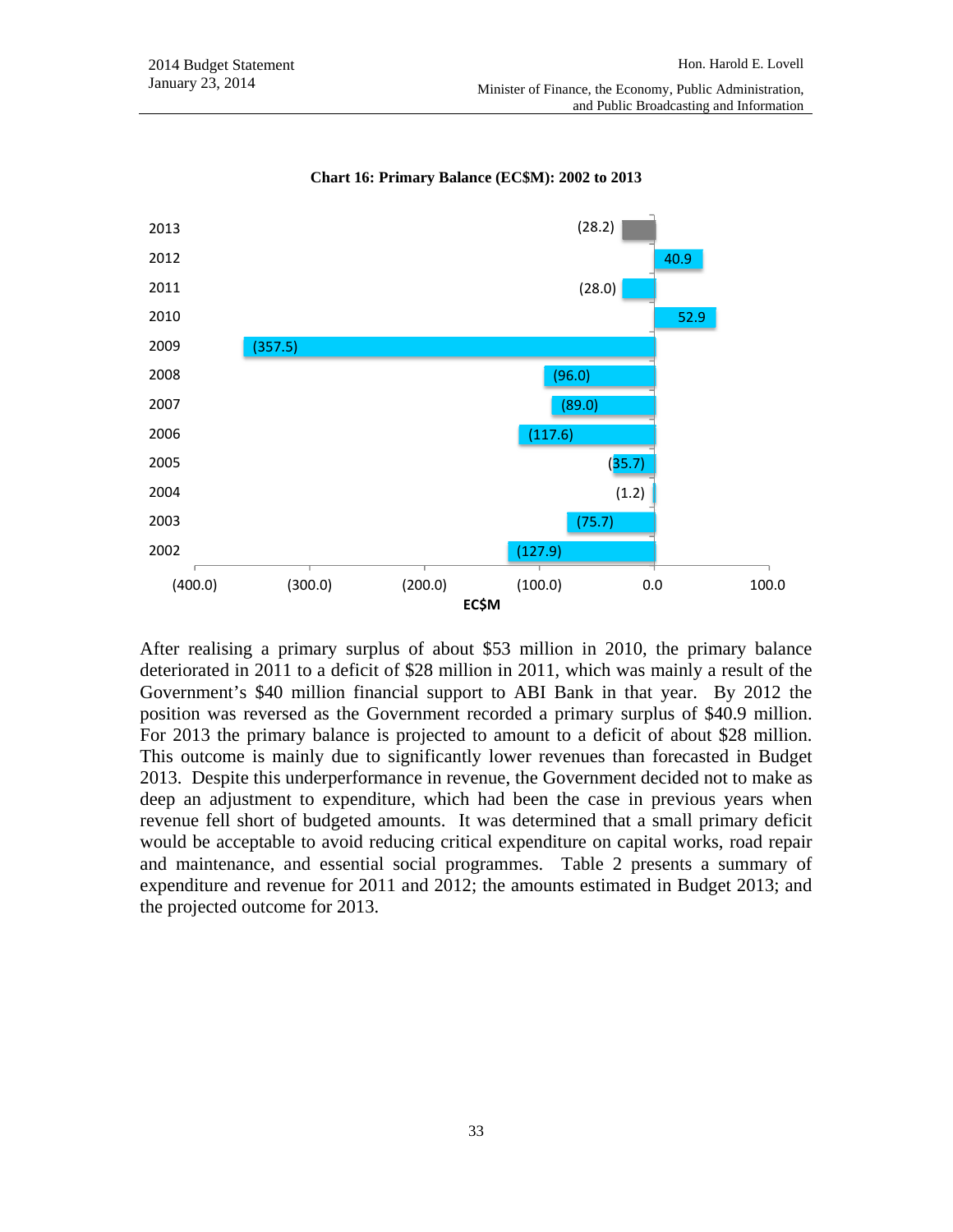and Public Broadcasting and Information

|                                   | <b>Actual</b><br>2011 | <b>Actual</b><br>2012 | <b>Budgeted</b><br>2013 | <b>Prelim</b><br><b>Estimate</b><br>2013 |
|-----------------------------------|-----------------------|-----------------------|-------------------------|------------------------------------------|
| <b>Total Revenue and Grants</b>   | 623.2                 | 644.2                 | 790.1                   | 618.3                                    |
| Current revenue                   | 597.4                 | 642.0                 | 757.9                   | 612.4                                    |
| of which: Tax revenue             | 552.4                 | 597.8                 | 670.2                   | 570.4                                    |
| Capital revenue                   | 3.0                   | 2.2                   | 4.0                     | 0.9                                      |
| Capital grants                    | 23.0                  | 0.0                   | 28.3                    | 5.1                                      |
| <b>Total Expenditure</b>          | 715.0                 | 677.8                 | 778.9                   | 710.3                                    |
| Current expenditure               | 676.1                 | 659.7                 | 663.9                   | 667.1                                    |
| Wages and salaries                | 263.9                 | 272.3                 | 279.9                   | 276.7                                    |
| Contribution to SSB, MBS, BOE     | 19.8                  | 20.0                  | 20.6                    | 25.1                                     |
| Goods and services                | 103.8                 | 115.5                 | 117.0                   | 151.4                                    |
| Interest payments                 | 63.3                  | 74.5                  | 90.2                    | 63.8                                     |
| Pensions, other transfers         | 225.3                 | 177.4                 | 156.1                   | 150.0                                    |
| Capital Expenditure & Net Lending | 38.7                  | 18.1                  | 115.0                   | 43.2                                     |
| <b>Current Account Balance</b>    | (78.7)                | (17.7)                | 94.0                    | (54.7)                                   |
| <b>Primary Balance</b>            | (28.5)                | 40.9                  | 101.4                   | (28.2)                                   |
| <b>Overall balance</b>            | (91.8)                | (33.6)                | 11.2                    | (92.0)                                   |

#### **Table 3 – Fiscal Summary**

In 2004, when the UPP Administration began the process of reforming fiscal management in Antigua and Barbuda, the overall objective was to secure fiscal stability by ensuring that, on average, the Government attains a balanced budget. This means that if the Government runs a fiscal deficit in any year, it would not exceed the benchmark of 3 percent of GDP which was established by the ECCU Monetary Council. Further, the intention is to generate some fiscal surpluses so that Antigua and Barbuda's fiscal position can be sustainable and the Government can position itself to better respond to economic and other shocks. Having implemented the Fiscal Consolidation Programme, Antigua and Barbuda has made significant strides towards achieving fiscal stability. This is reflected in the improvement in the overall fiscal deficit, which has declined from \$592 million or about 20 percent of GDP in 2009 to \$92 million or 2.7 percent of GDP in 2013.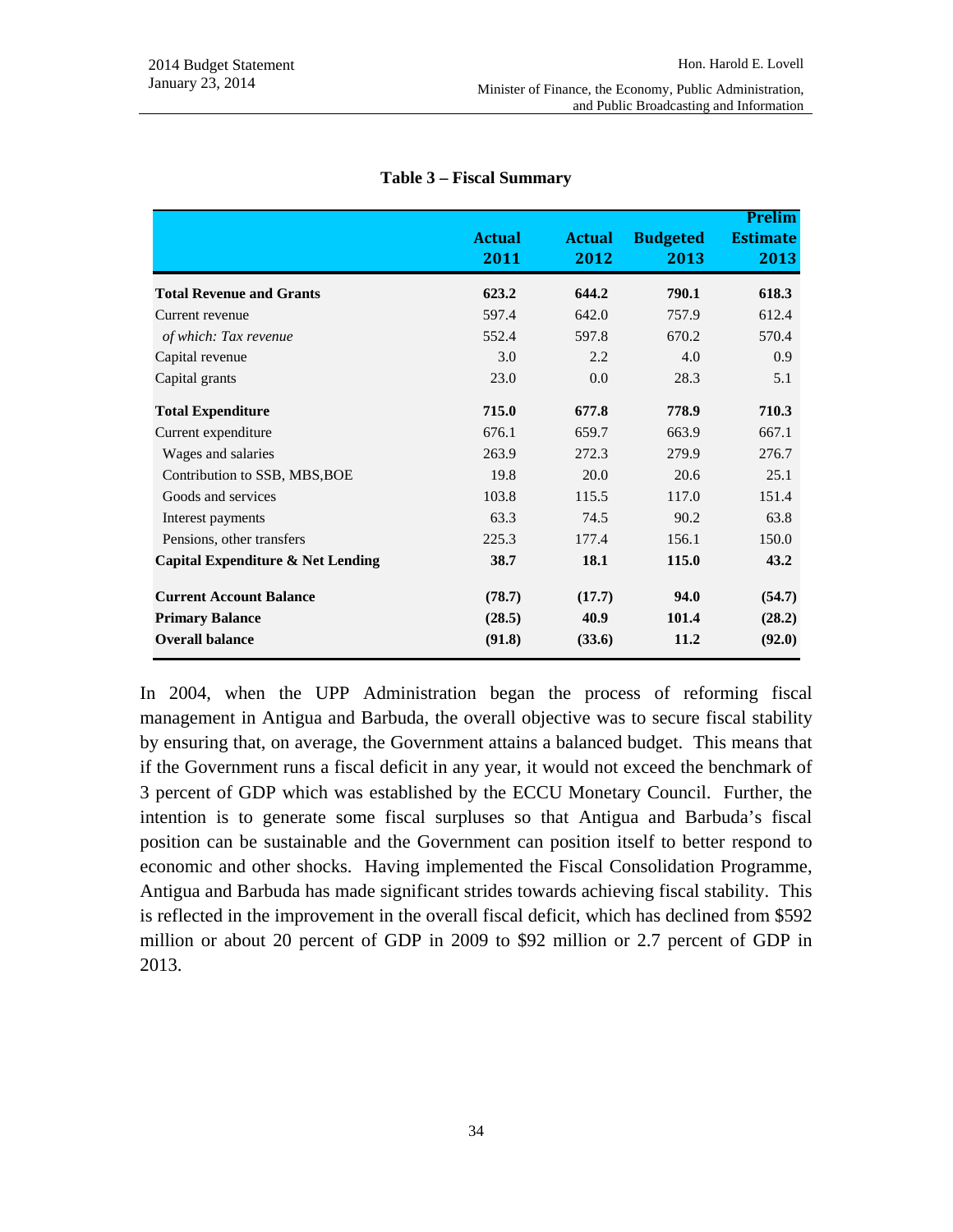## **Madam Speaker**

These achievements are remarkable, particularly since they occurred at a time when our nation was facing one of the most challenging periods in its history. Though the past three years were tough for our citizens and residents, I am certain that the actions taken by this Administration helped to mitigate the effects of the Great Recession.

As a result of this Government's interventions, we were able to avoid some of the more severe fiscal policies that had to be pursued by other countries. Some of these austere policies include sizeable wage reductions for public servants in some countries; retrenchment of public workers in other countries, disbanding social programmes, reducing Government pensions; and cutting or eliminating essential services.

When the Fiscal Consolidation Programme was being developed, this Administration determined that it would not pursue a retrenchment programme and that it would safeguard the social programmes provided to the population.

These positions were integral to the Government's engagement with the International Monetary Fund and the Caribbean Development Bank, and this Administration made that clear during its NEST Plan consultations. However, at the time the announcement was made that the Government would enter into a Stand-by Arrangement with the IMF, the Opposition took to the airwaves and held a number of marches in vehement protest of the Government's decision.

They decried the Fiscal Consolidation Programme and proclaimed that engagement with the IMF would mean economic havoc and irremediable social ills for Antigua and Barbuda. At that time, the ALP claimed that if Antigua and Barbuda sought assistance from the IMF, it would lead to severe social and economic hardship from which the country would never recover.

Our critics pointed to Jamaica and Guyana as examples of what would happen in our nation as a result of engagement with the IMF. They declared that there would be a massive layoff of public servants, reduction or elimination of social services such as the national school meals programme, and a devaluation of the currency. Not one of these predictions has proven accurate.

The outcome of Antigua and Barbuda's engagement with the IMF has been an opportunity to access over \$270 million from the Fund and to leverage an additional \$150 million from other sources such as the Caribbean Development Bank, the European Union and the World Bank. Madam Speaker, this Administration successfully completed its engagement with the IMF in June 2013 and, having achieved the goals and objectives set out in the Fiscal Consolidation Programme, Antigua and Barbuda is firmly on the path to fiscal and debt sustainability.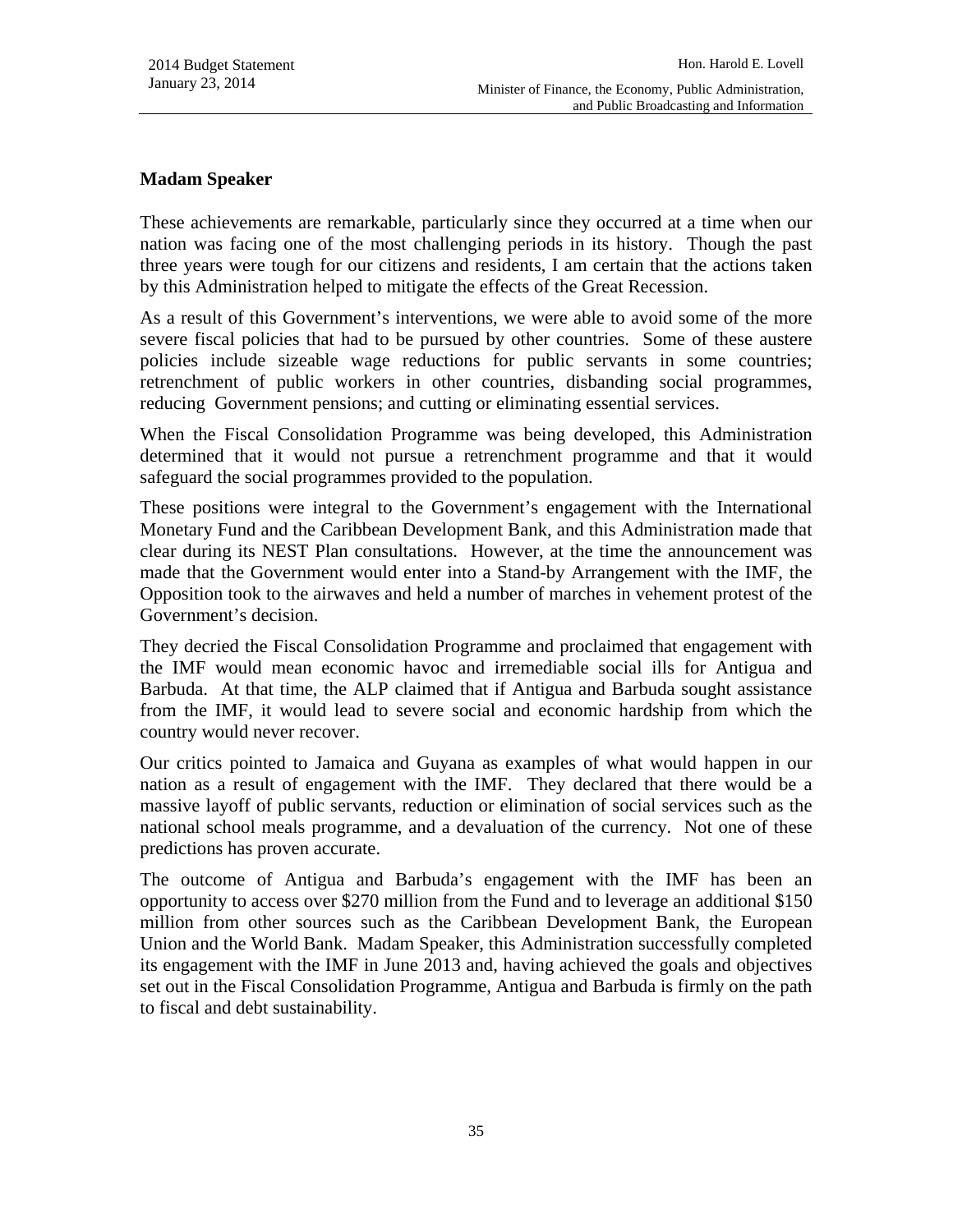and Public Broadcasting and Information

### **ECONOMIC OUTLOOK 2014**

### **Madam Speaker**

Looking forward to 2014, the global economy is still recuperating from the 2008 meltdown, even as some remnants of the crisis continue to threaten sustained growth and stability. Specifically, in both advanced economies and emerging market economies, concerns remain about fundamental challenges such as fiscal vulnerabilities and alarming levels of public debt stock. These challenges require the immediate attention of policy makers in the respective spheres. In addition, the financial system in the Euro area requires more cleansing and synchronization.

In our projections for 2013 we anticipated continued, albeit slow recovery for the global economy, with emerging market economies being the main drivers of growth and the areas of stress concentrated in the Euro area and to a lesser extent the United States. While vestiges of the 2008 meltdown are still evident today in the major advanced economies and can potentially trigger new crises, on the positive side these economies are now showing more promising signs of recovery and gradual strengthening. In fact, in 2014 the drivers of growth are expected to be the major advanced economies which are expected to grow at around 2 per cent, compared to 1.25 per cent in 2013. Though emerging market and developing economies continue to grow and still account for a major portion of world economic growth, there is reason to believe that the area of stress is now shifting to these economies as growth rates continue to decline.

The October 2013 edition of the IMF's *World Economic Outlook* anticipates the global economy will grow by 3.6 per cent in 2014. This represents a very modest increase of 0.7 percentage points over the 2.9 percent growth in world output experienced in 2013.

There is some concern that the global economy could be entering a period of relatively flat growth, as improvements in advanced economies are counterbalanced by declining growth rates in emerging market and developing economies.

Growth in the major advanced economies has been relatively flat for the last three years at 1.7 per cent, 1.5 per cent and 1.2 per cent for 2011, 2012 and 2013 respectively. For 2014 economic output in these countries is expected to experience a slight uptick, with projections for 2014 at 2.0 per cent. The US is estimated to grow by 2.6 per cent in 2014, up from 1.6 per cent in 2013. Similarly, Canada, which grew by 1.6 per cent in 2013, is expected to record 2.6 per cent growth in 2014. The UK is also demonstrating encouraging signs of growth, achieving 1.4 per cent in 2013, up from 0.2 per cent in 2012. Projections are for 1.9 percent growth in 2014.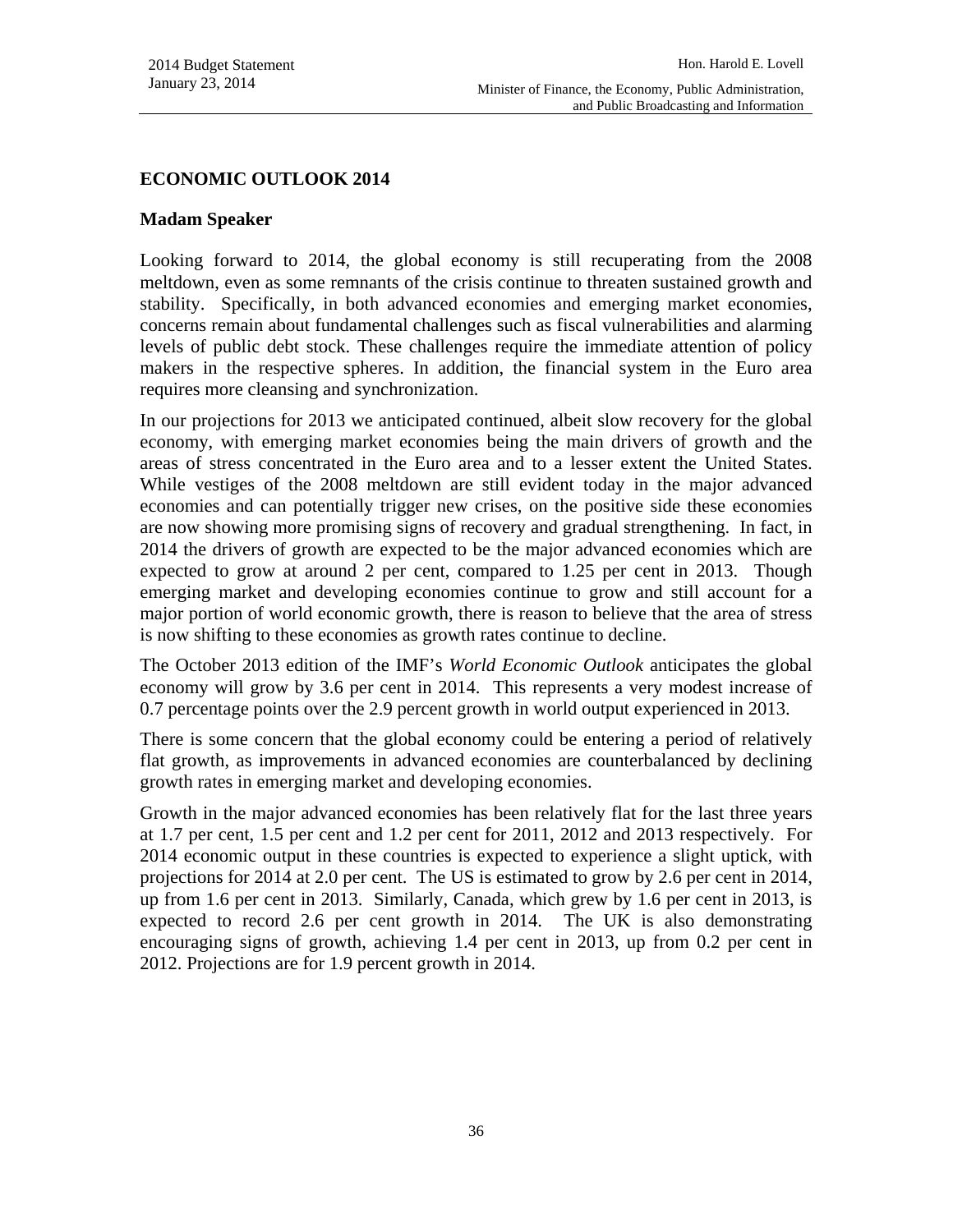|                                                         | <b>GDP</b><br><b>Growth</b> | GDP<br>Growth      |  |  |
|---------------------------------------------------------|-----------------------------|--------------------|--|--|
| <b>Country</b>                                          | (%)<br>$2013^e$             | $($ %)<br>$2014^e$ |  |  |
| <b>World Output</b>                                     | 2.9                         | 3.6                |  |  |
| <b>United States</b>                                    | 0.6                         | 2.6                |  |  |
| Canada                                                  | 1.6                         | 2.2                |  |  |
| China                                                   | 7.6                         | 7.3                |  |  |
| France                                                  | 0.2                         | 1.0                |  |  |
| Germany                                                 | 0.5                         | 1.4                |  |  |
| India                                                   | 3.8                         | 5.1                |  |  |
| Japan                                                   | 2.0                         | 1.2                |  |  |
| Spain                                                   | (1.3)                       | 0.2                |  |  |
| United Kingdom                                          | 1.4                         | 1.9                |  |  |
| $ECCI$ <sup>**</sup>                                    | 1.1                         | 1.9                |  |  |
| <b>Source: IMF World Economic Outlook, October 2013</b> |                             |                    |  |  |
| <sup>e</sup> - Estimate                                 |                             |                    |  |  |
| ** - Data from Eastern Caribbean Central Bank           |                             |                    |  |  |

 **Table 4: GDP Growth Rates for Selected Countries** 

The US is expected to be at the epicenter of the global recovery in 2014. Private demand in the US has been strong for several consecutive quarters and this trend is expected to continue into 2014 as financial conditions are ideal to boost private demand. Additionally, notwithstanding pending fiscal adjustment there is likely to be increased public sector demand and this should spur further growth. As the economy continues on its growth path, the Federal Reserve will be challenged to respond appropriately – not too aggressively or too timidly – to the inevitable changes in growth and inflation prospects.

In the Euro Area the slippage which began in 2012 continued in 2013, though there are indications that the core economies are on a recovery path. The Euro Area contracted by 0.4 percent in 2013 compared to a 0.6 percent decline in 2012. In 2014 the Euro Area is projected to grow by 1.0 per cent.

Interestingly, both Japan and core economies of the Euro Area continue to show signs of recovery. However, Japan's economy is expected to go through a downturn in 2014 amid structural reforms and fiscal consolidation. In the Euro Area, periphery economies continue to experience weak growth. Though indicators point to recovery in the core economies, internal demand remains depressed as the Euro Area continues to grapple with competitiveness and boosting exports. In addition, the familiar vulnerability and struggle of the Euro Area – repairing a weak financial system – remains present. In both Japan and the Euro Area potential output needs to be boosted to avoid modest and sluggish growth.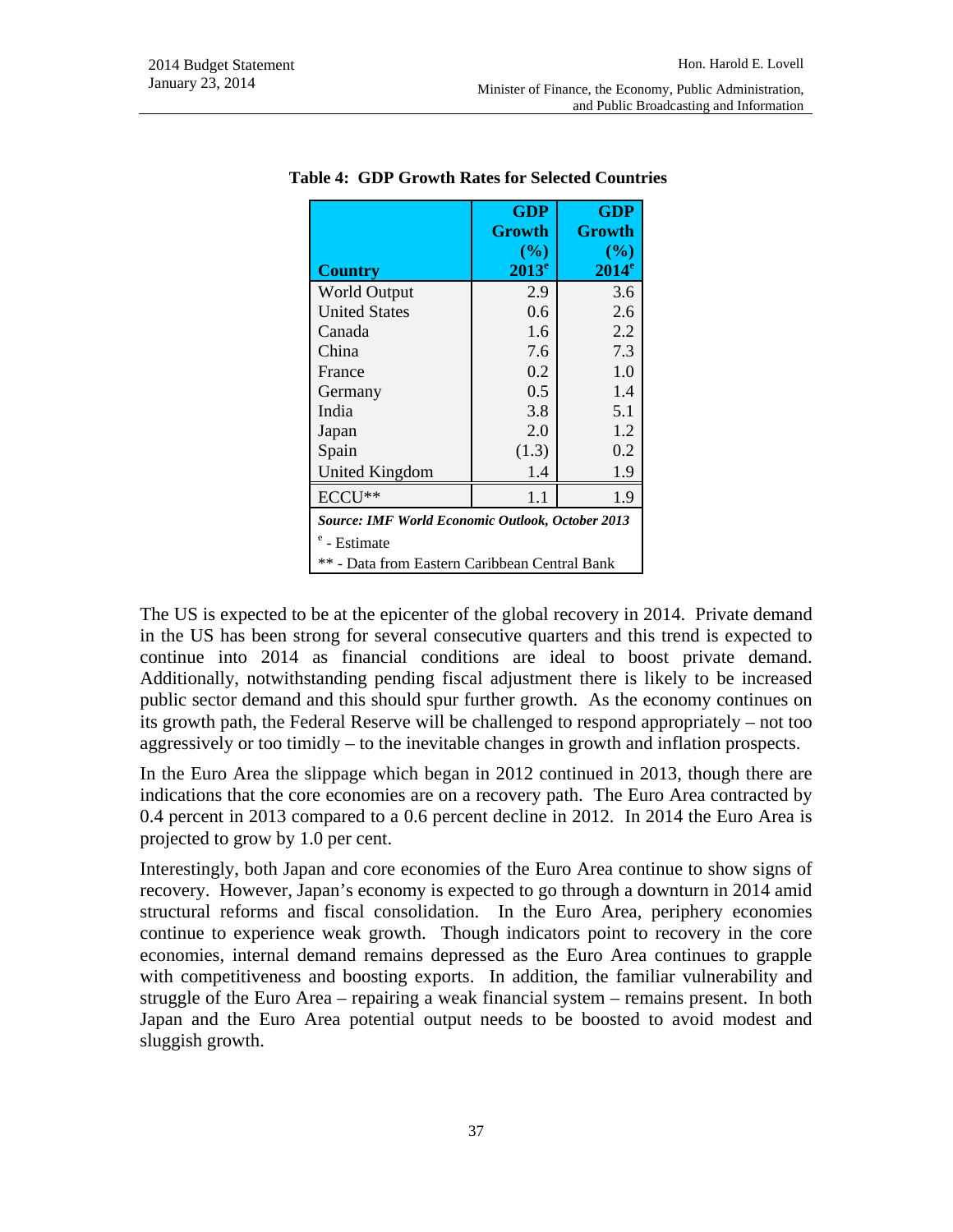Notwithstanding the fact that emerging market and developing economies continue to experience better growth rates than advanced economies, their economic outlook is likely to continue to weaken as the pace of growth continues to slow. In 2013 emerging market and developing economies grew by 4.5 percent as compared with 6.2 percent recorded in 2010. The anticipated rate of growth for 2014 is 5 percent but there are downside risks to this forecast. This weakening can, in some cases, be attributed to the cyclical nature of economic activity as these economies had previously been experiencing elevated levels of growth. However, there are indications that for other emerging economies such as China, lower growth rates are occurring as a result of capacity constraints. While there is no homogeneity across these economies, in a general sense, policy makers will now need to turn their immediate attention to structural reform programs that address their individual domestic vulnerabilities in order to assist their respective economies to adjust to flagging growth rates. Potential trouble spots are likely to include widening fiscal deficits, balance of payments disruptions, inflationary pressures and fiscal consolidation, and a weakened monetary policy framework.

The latest data published by the ECCB indicate that the ECCU is projected to grow by 1.1 per cent in 2013. Relative to the marginal growth rate of 0.2 per cent in 2012, this is a significant improvement for the currency union in 2013. Projections for 2014 show the growth trajectory for the currency union flattening out somewhat at 1.9 per cent. Notwithstanding this subdued growth, it is important to note that all economies in the union are projected to grow in 2014 in contrast to 2013. Anguilla is projected to record the lowest growth rate of 0.8 per cent, but this represents a recovery for the economy, which contracted by 0.9 per cent in 2013. At the other end of the growth spectrum is St. Kitts and Nevis, which is projected to grow by 3.0 per cent in 2014.

Antigua and Barbuda is projected to continue its economic recovery in 2014 as the country records its third successive year of growth at a projected rate of 1.9 percent. Already we are seeing that there is significant potential for greater economic performance as several investment projects are slated to begin in 2014. We are also encouraged by the growth prospects for our main source markets – the United States and United Kingdom.

# **STRATEGY FOR 2014 – BUILDING THE NEW ECONOMY FOR GROWTH AND PROSPERITY**

## **Madam Speaker**

When this Administration began to implement its NEST Plan in 2010, the focus was on stabilising the economy, securing the financial sector, and protecting the most vulnerable. Much of our focus over the past few years has also been on repairing the reputation of Antigua and Barbuda and improving the credibility of our country regionally and internationally. At the onset, we faced many challenges and, like the rest of the world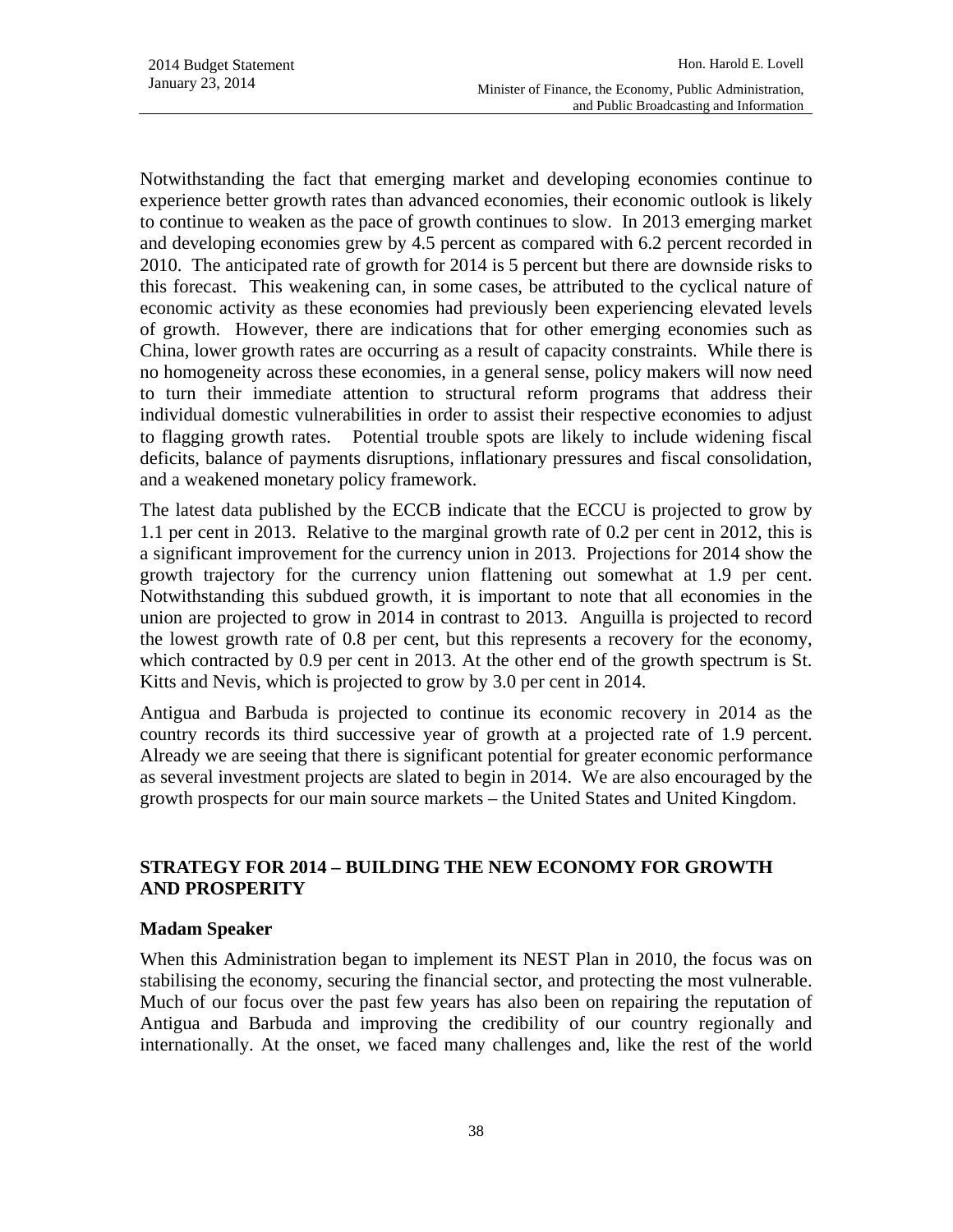stood at the brink of an economic abyss that was even more daunting than the Great Depression. Whilst we fought the fallout from the monster that is now termed the Great Recession, our opponents decried all of the policies and programmes we pursued to safeguard the interests of the people of this country. However, Madam Speaker, this Administration was determined that no force, no matter how indomitable it seemed, would deter us from doing what was right and necessary to protect Antigua and Barbuda.

This Administration took the tough decisions and implemented policies and programmes that undoubtedly prevented a total collapse of the Antigua and Barbuda economy. Recall Madam Speaker, that our people did not only have the Great Recession to contend with; we were impacted at the same time by the Clico/BAICO and the Stanford debacles. The combination of these three events resulted in the most severe economic crisis our nation has ever experienced. Thankfully, under the guiding hand of our Prime Minister, this Government introduced the policies and programmes that were necessary to successfully navigate the crisis.

Though the process took longer than originally anticipated, the Government stabilised its fiscal operations, reduced public sector debt, and pursued a number of legislative and institutional reforms that are critical for sustainable development. The NEST Plan also included a number of policies that were intended to stimulate economic activity and strengthen social safety nets. However, the protracted recession in the US and Europe along with the diversion of Government resources to support the resolution of ABI Bank delayed implementation of a stimulus programme and a number of social programmes. By 2012 a number of projects and economic programmes were implemented and efforts to develop new and strengthen existing social programmes were intensified. The result has been increased economic activity over the past two years.

Madam Speaker, we spent the last few years establishing the foundation that will support the new economy for growth and prosperity. In 2014 we will continue to develop and implement policies that relate to the four pillars of the NEST Plan. This means that our strategy in 2014 will emphasise:

- 1. Fiscal Stability
- 2. Priorities for the New Economy
- 3. Social Transformation
- 4. Financial Sector Stability

Moreover, the Government's priority in this final year of the NEST Plan will be to augment programmes that will bring about strong and sustained economic growth. Madam Speaker, the policies pursued by this Government over the past few years could be likened to a farmer preparing his land: tilling the soil, removing any weeds and rocks that would impede the growth of his crop, introducing fertilizer and irrigation systems, and planting the seeds. The seeds that we planted have begun to develop and Antigua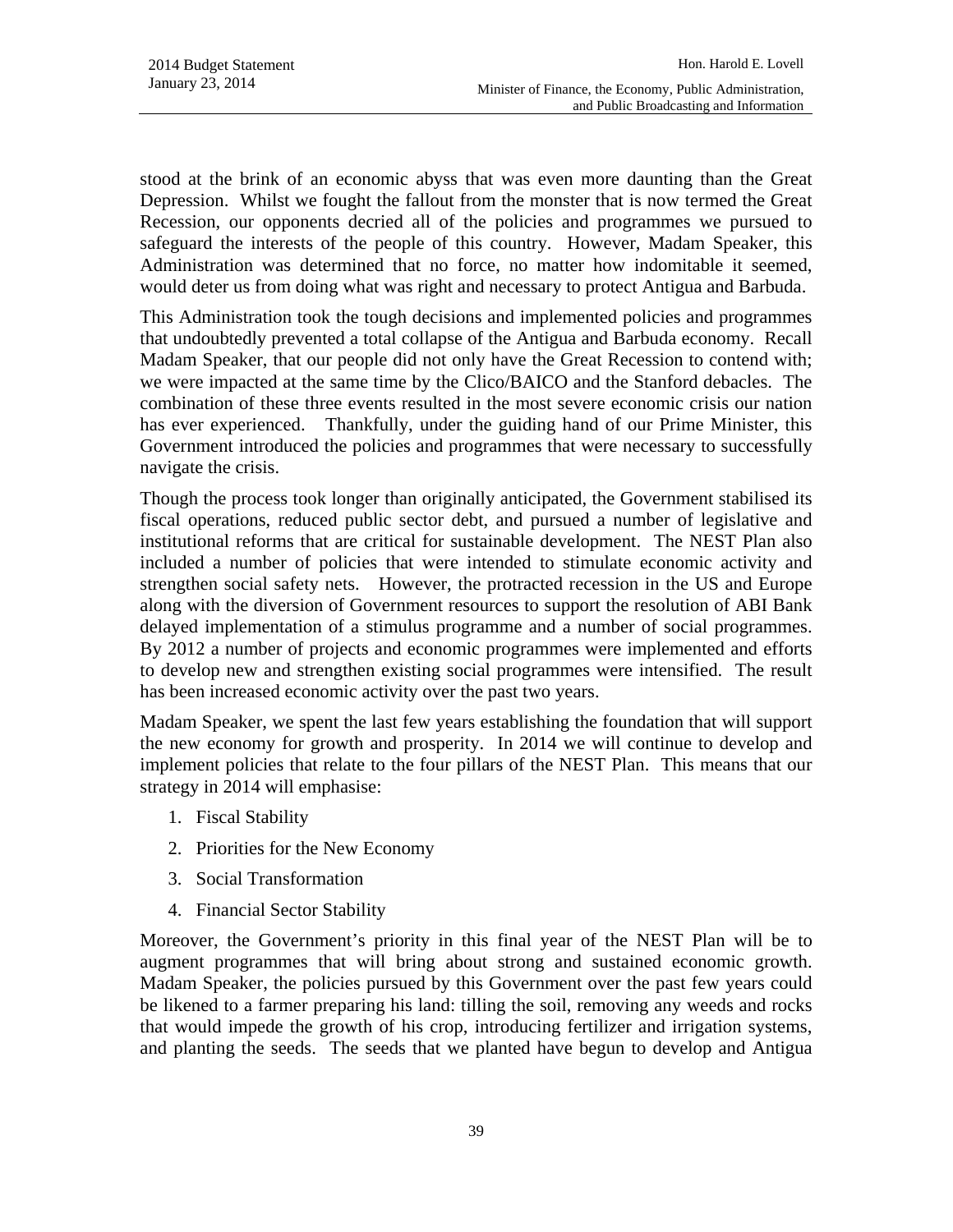and Barbuda is set to yield the fruits of this Administration's efforts. In 2014 we will continue to cultivate the land and nurture the crop in preparation for harvest. This will be a harvest of strong economic growth, job creation, improved services for all citizens and residents, and enhanced social programmes for the vulnerable in society.

# **FISCAL STABILITY**

### **Madam Speaker**

In June of 2013 Antigua and Barbuda successfully completed and exited the three year Stand-by Arrangement with the IMF. I would like to thank my cabinet colleagues and other colleagues in the lower and upper house for their unwavering support during this process. More importantly I would like to thank the people of Antigua and Barbuda for their continued support as we navigated through this period of fiscal consolidation.

Madam Speaker, fiscal adjustments are generally difficult but what made our adjustments more challenging is that we embarked on this process during a period when economic activity was weak. As I have stated before, our preference would have been to pursue more gradual fiscal consolidation over a five-year period. However, decades of weak economic fundamentals, coupled with the debilitating effects of the global financial crisis, meant that quick and decisive action to accelerate the pace of the fiscal reform was necessary.

Since embarking on the path to fiscal stability, many have asked: what have we achieved to date from this reform process? How has it benefitted Antigua and Barbuda in terms of economic stability and supporting growth and development? What will be the goal of fiscal policy going forward?

Based on economic theory and on the experience of a number of countries worldwide, we know there are various channels through which a sound fiscal position can improve macroeconomic stability and support long run growth and development. Firstly, sound fiscal policy reduces inflationary pressures and improves the efficiency of the pricing system. Secondly, it reduces the possibility of the government crowding out the private sector by decreasing the amount of funds available to the private sector and increasing the cost of these funds. Further it improves the investment climate by creating certainty as to the projected level of debt, the level of taxation required to service that debt, the stability of the financial sector, and the government's overall approach to managing the economy.

This Administration's fiscal policies are based on an understanding of these principles. We have made every effort to ensure that our economic policies are evidence-based and grounded in economic theory, as opposed to relying on policies based on conjecture. I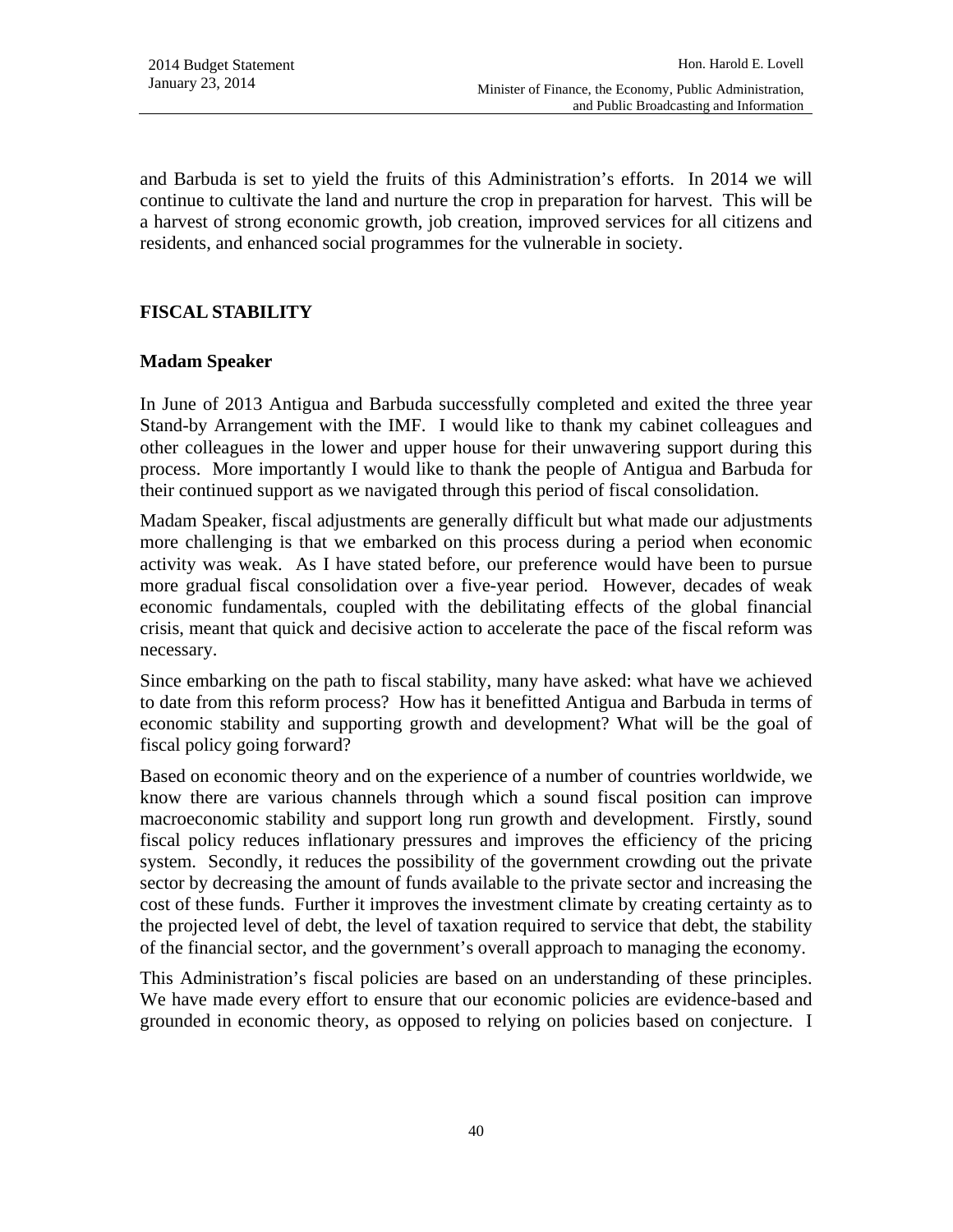am happy to say that after three years of a tight fiscal stance, we have begun to reap the benefits of our comprehensive fiscal reform programme.

Madam Speaker we have normalized relations with our domestic and external creditors and our debt is on a downward trajectory. This has improved our credibility and creditworthiness and reduced the risk premium that local and foreign investors paid for funds to invest in Antigua and Barbuda. We took decisive measures in collaboration with the ECCB and other regional and international partners, to maintain stability in the financial sector, despite several challenges in the banking and insurance industries. Our efforts at comprehensive fiscal reform have resulted in improvements in tax administration, expenditure management and public financial management. Madam Speaker, this administration has achieved a lot during its time in office but the job is far from over. We have taken huge steps in reversing decades of fiscal mismanagement and we will stay the course.

The UPP Administration is of the view that our prudent fiscal policy stance has supported economic recovery and will be critical for strong economic performance going forward. We will therefore continue to pursue fiscal policies that secure a stable macroeconomic environment and engender investor confidence. The broad objectives of our fiscal policies in the medium term will be to:

- (a) achieve fiscal and debt sustainability;
- (b) maintain financial sector stability;
- (c) support growth and development;
- (d) improve the structure and efficiency of social safety nets; and
- (e) build fiscal buffers to mitigate the impact of external shocks.

Through our Fiscal Consolidation Programme we have established a solid fiscal framework that can ensure fiscal and debt sustainability. Our focus in 2014 and over the medium term will be to reinforce that fiscal framework by improving institutional and legislative arrangements and continuing to implement a comprehensive Public Financial Management reform programme.

### *Enhancing Public Financial Management (PFM)*

An important aspect of the Government's efforts to improve macroeconomic management in Antigua and Barbuda is a comprehensive Public Financial Management (PFM) Reform programme. The PFM Reform Action Plan was developed in 2010 following a Public Expenditure and Financial Accountability (PEFA) assessment in May 2010. Implementation of this Action Plan has been financed with \$10.9 million from the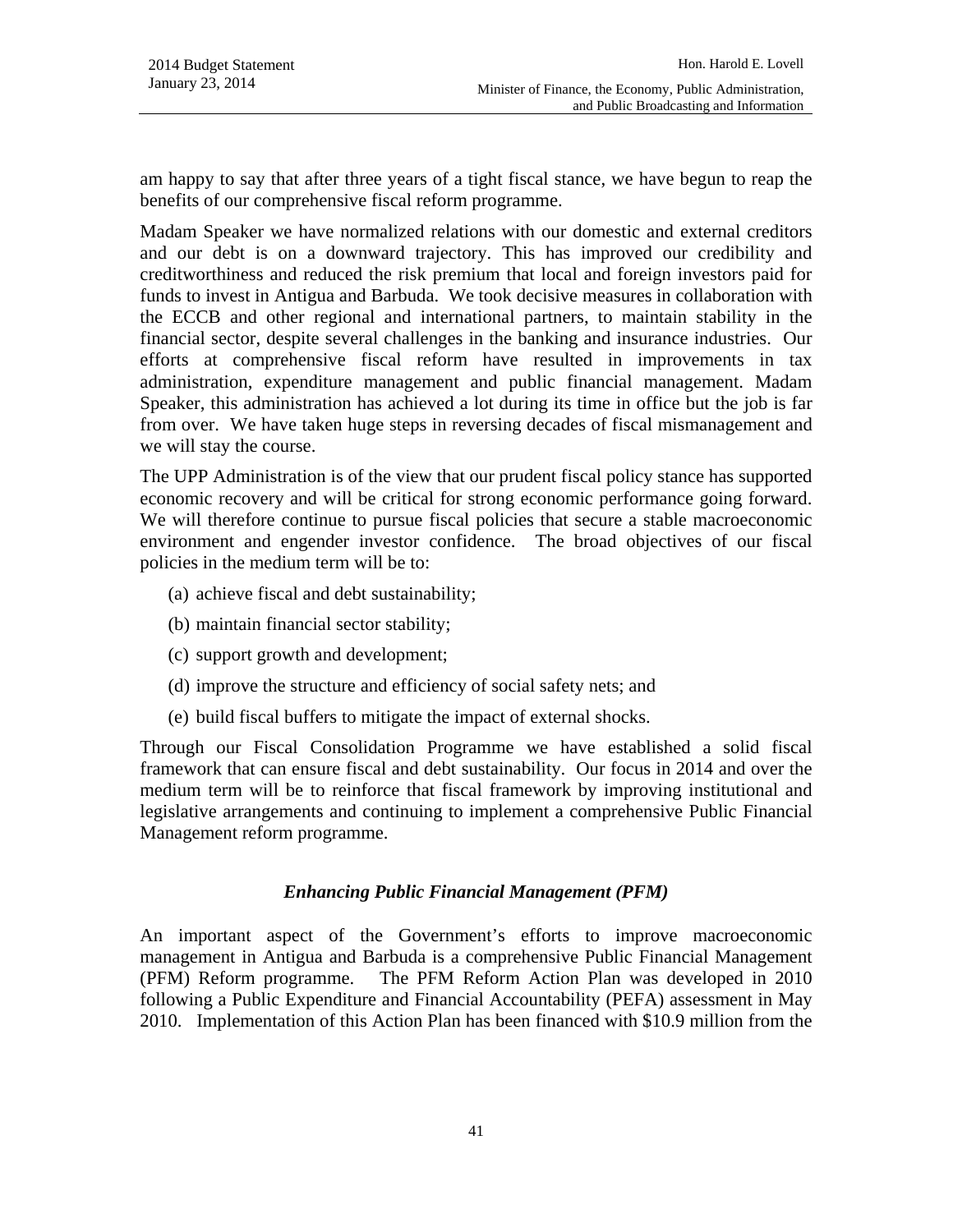EU and is supported by the IMF Fiscal Affairs Department. The objectives of the PFM Reform programme include:

- (a) Ensuring transparency and accountability in the use of public funds;
- (b) Increasing oversight and management of government expenditure;
- (c) Modernizing and streamlining institutional arrangements and procedures for public financial and operational management;
- (d) Enhancing predictability and control in budget execution;
- (e) Ensuring efficient and cost effective delivery of Government services.

In an effort to attain these objectives, the Government has benefitted from significant technical assistance to a wide range of Government agencies including the Inland Revenue Department, the Customs and Excise Division, Treasury Department, Budget Office, and Audit Department. There has been some significant progress in respect of the PFM system in Antigua and Barbuda since 2010. A number of the successes include:

- (a) Development and implementation of a budget calendar that specifies the procedures and timelines associated with the budget preparation process.
- (b) Improving the Budget Circular by providing more detailed guidelines to line ministries and statutory corporations on budget preparation, including improved templates for baseline budgeting and preparing business plans.
- (c) Significant training and technical support to selected line ministries to enhance their capacity to prepare and execute performance-based budgets.
- (d) Implementation of automated procedures for bank reconciliation and assistance from a local consultant funded by the World Bank has resulted in clearing most of the bank reconciliation backlogs at the Treasury.
- (e) Tabling audited financial statements for 2006 and 2007 at Parliament and submission of financial statements for 2008, 2010, 2011 and 2012 to the Audit Department by Treasury.
- (f) Strengthening the Internal Audit function in the Treasury by increasing human resource capacity and developing an Internal Audit Mid-Term Development Plan and an Internal Audit Charter.
- (g) Training the staff of the Audit Department in risk-based auditing among other skills, and development and approval of a Strategic Plan for the Audit Department for the period 2013 to 2017.
- (h) Reorganising the Inland Revenue Department along functional lines to ensure more efficient tax administration. A number of the units created or strengthened include: the Audit Department, Arrears Collection and Enforcement Unit, Data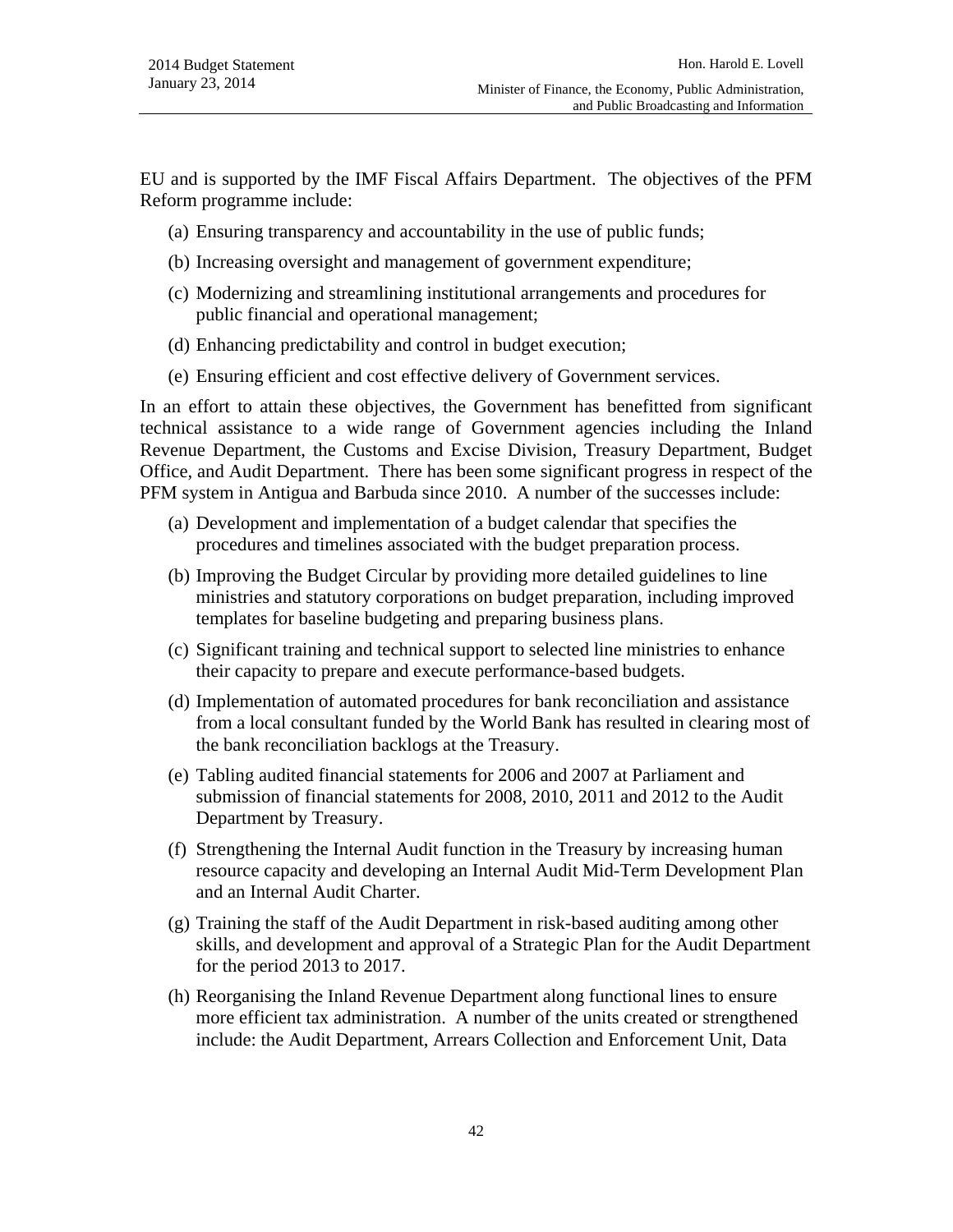Capture and Information Technology Unit, and a Taxpayer Services Unit, which has responsibility for taxpayer registration, education and outreach.

- (i) Simplification of Vehicle import procedure and introduction of a Rapid Clearance of Imports Policy.
- (j) Implementation of a new Container Checking Policy, including risk-based selective container checking.
- (k) Acceptance of credit and debit card payments at Inland Revenue and Customs.

Another development under the PFM Reform project involves strengthening institutional arrangements for macro-fiscal planning and policy development; oversight and management of statutory corporations; and enhancing Government's procurement system. The Macro-Fiscal Policy Unit centralizes the functions of macro-fiscal management and is tasked with preparing and implementing fiscal policy that accurately reflects the Government's social and economic objectives. This Unit has responsibility for the medium term fiscal framework, which informs the decision making process and establishes the context within which the budget is developed and executed. The MFPU will also be the Government's counterpart to the IMF, CDB, ECCB and other international and regional agencies that may support Antigua and Barbuda's fiscal and economic planning processes. A number of training workshops have been delivered on revenue forecasting and preparing medium term fiscal projections. Over the next few months additional training and capacity building initiatives will be undertaken to equip the staff of the MFPU with the appropriate knowledge and expertise to carry out their mandate.

The Government has created a State-owned Enterprises (SOE) Oversight Unit that serves as a direct and formal link between the Government and statutory corporations (SOEs) to ensure consistent dialogue and collaboration. The mandate of the SOE Oversight Unit is established through the Finance Administration Act and it is anticipated that the operations of this Unit will help to improve SOE governance, efficiency and financial performance. Another critical mandate of the Unit is to monitor the operations of SOEs and assess and report on any potential fiscal risks. The SOE Oversight Unit will review the annual business plans, annual audited financial statements, and quarterly management reports of statutory corporations in order to assess the financial operations of these entities. The Unit will prepare performance reports detailing the compliance of statutory corporations within the approved oversight and risk management framework. These reports will ultimately be submitted to Cabinet along with recommendations for addressing any potential fiscal risks associated with statutory corporations.

The technical assistance provided under the PFM reform project over the past two years has been comprehensive and the interventions have yielded improvements in public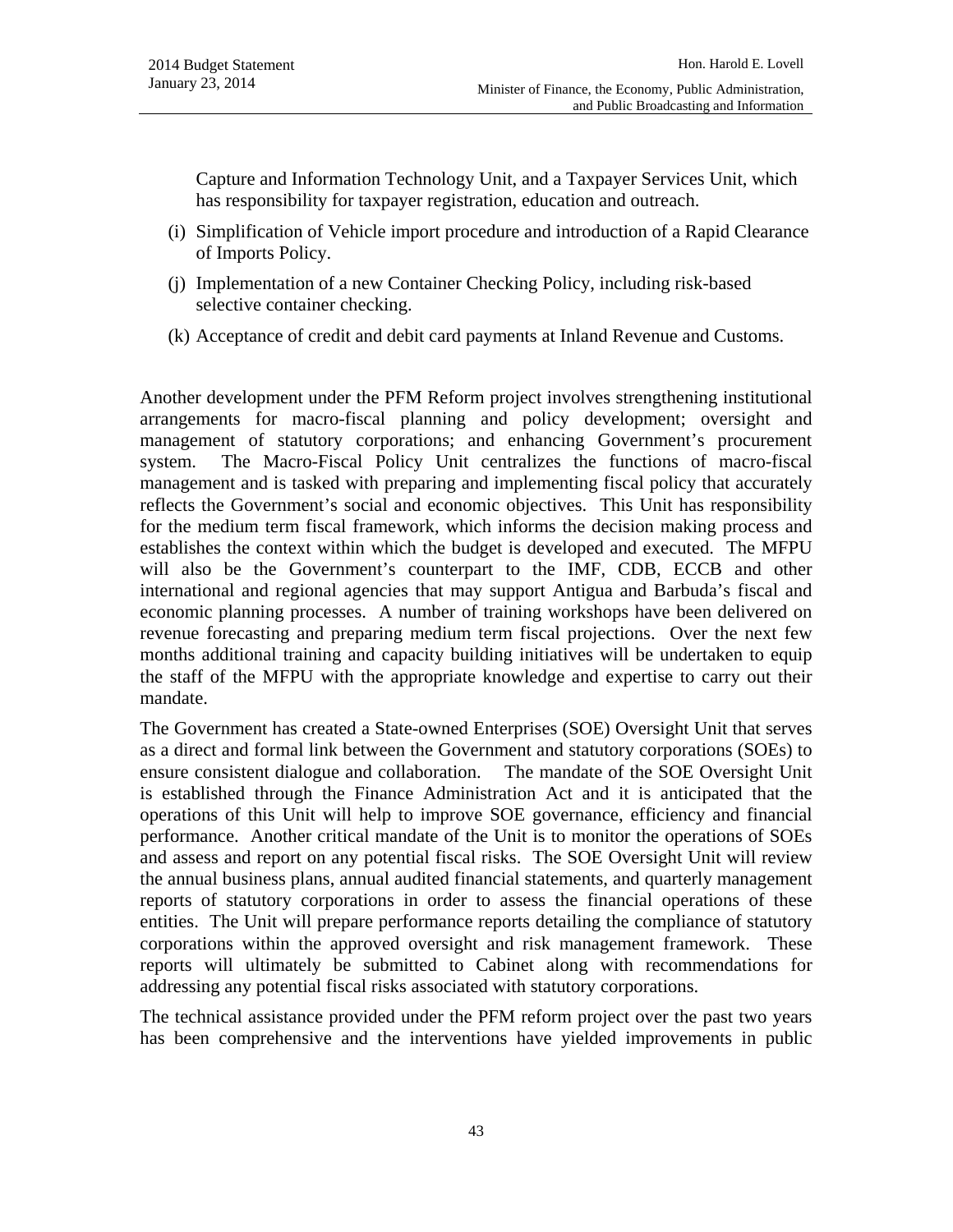financial management. In light of this progress, the Government is negotiating with the EU for additional funding to continue to modernise public financial management in Antigua and Barbuda. As part of the process of finalising a successor financing arrangement with the EU, Antigua and Barbuda will participate in another Public Expenditure and Financial Accountability (PEFA) assessment in February 2014. This exercise will assess the progress made in public financial management since the 2010 assessment, and generate an updated PFM Reform Action Plan. In order to facilitate the PEFA assessment and to ensure effective implementation of the updated PFM Reform Action Plan, the Government has created a PFM Coordination Unit in the Ministry of Finance. This Unit will coordinate implementation of Government's public financial management agenda, and monitor and report on the execution of recommendations coming out of the assessment. The PFM Coordination Unit will also serve as the Government's focal point for interaction with regional and international agencies that provide technical assistance and financial support for PFM reform activities.

According to the World Bank, "public financial management entails the development of laws, organizations and systems to enable sustainable, efficient, effective and transparent management of public finance". Essentially, PFM underpins the Government's operations and involves revenue generation, allocation of resources for public expenditure, monitoring the use of these resources, and reporting on the use of public resources. Given the significant role played by the Government in the economy, it is critical that its processes and operational procedures are effective and efficient. This Government is therefore committed to creating and maintaining good public financial management systems that will optimize scarce public resources to achieve our national development objectives.

### *Strengthening Government Procurement*

Improving the Government procurement system is another critical area of focus in the PFM reform action plan. The Government enacted a new Procurement Administration Act in 2011 that has the objective of modernizing and enhancing the procedures and institutional arrangements for procurement by Central Government and statutory corporations. While the Act was passed in 2011, implementation has been delayed due to technical and financial constraints. Under the PFM Reform project, the Government received technical assistance to develop a roadmap for implementing the Procurement Administration Act.

The first steps in this process involve the creation of a new Procurement Unit to be headed by a Chief Procurement Officer, and the appointment of a Procurement Board. They will manage, oversee, regulate and report on Government procurement in accordance with the provisions of the new law. Based on the provisions of the Procurement Act, Ministries and Departments will have greater autonomy in procuring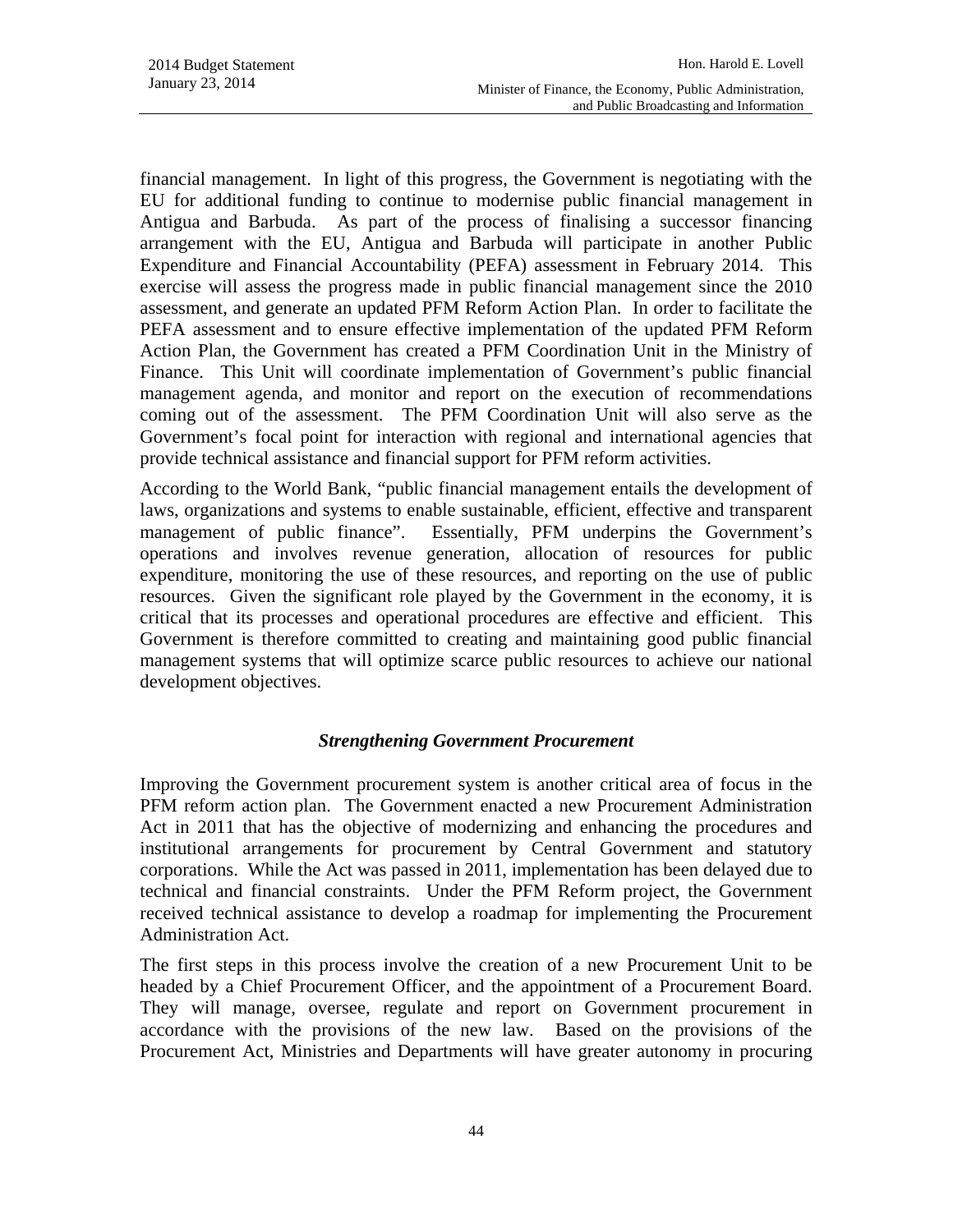goods and services. However, this will demand greater responsibility and accountability on the part of the Ministries and Departments, particularly in respect of compliance with stipulated procurement rules and procedures.

The new procurement legislation emphasizes transparency, accountability and adherence to the highest ethical standards associated with international best practice in procurement. It provides strict penalties, including possible imprisonment, for any individual or corporate entity that engages in corrupt practices. Further, there are specific requirements for the publication of information regarding the awarding of contracts and the release of information to the public in respect of Government procurement practices. In particular, the Procurement Board is required to undertake an annual assessment of procurement and contract administration practices and to make recommendations, where necessary, to strengthen systems for Government procurement and contract administration. The Board's report is to be completed by March 31 of each year and is to be presented to the responsible Minister who is required by law to table the report in Parliament.

This effort to improve the system for procurement and contract administration is part of the Government's ongoing *"War on Waste"* in the public sector. The rules and procedures that form part of this enhanced procurement system will help to increase Ministries' operational efficiency while at the same time establishing higher performance standards. The *"War on Waste"* has been an important element of the Government's efforts to improve fiscal management in Antigua and Barbuda. Over the past few years the Government has pursued policies and implemented measures to reduce expenditure in areas prone to inefficiency. Two areas consistently raised during public consultations were spending on vehicles and utilities. In response to this, a Vehicle Use and Management Policy is being implemented. This policy has focused on reducing the fleet of Government vehicles and establishing rules and procedures for the use and management of these public assets. The process of reducing the fleet of Government vehicles involved the sale of vehicles to public servants and to the public at large. The Policy is implemented by a Vehicle Policy Advisory Committee (VPAC) and has established:

- (a) Monitoring and reporting requirements for the use of Government vehicles;
- (b) Procedures for securing vehicles and for reporting accidents;
- (c) Guidelines for procuring and disposing of Government vehicles;
- (d) Driver Education and Training requirements; and
- (e) Penalties for failing to comply with the provisions of the policy.

With respect to the Utilities Policy, the Government introduced a cap on utilities provided to civil servants, public officials, and senior citizens to reduce the financial impact on the Antigua Public Utilities Authority (APUA). Before implementing these caps, the estimated annual cost of providing utilities services to these categories of persons was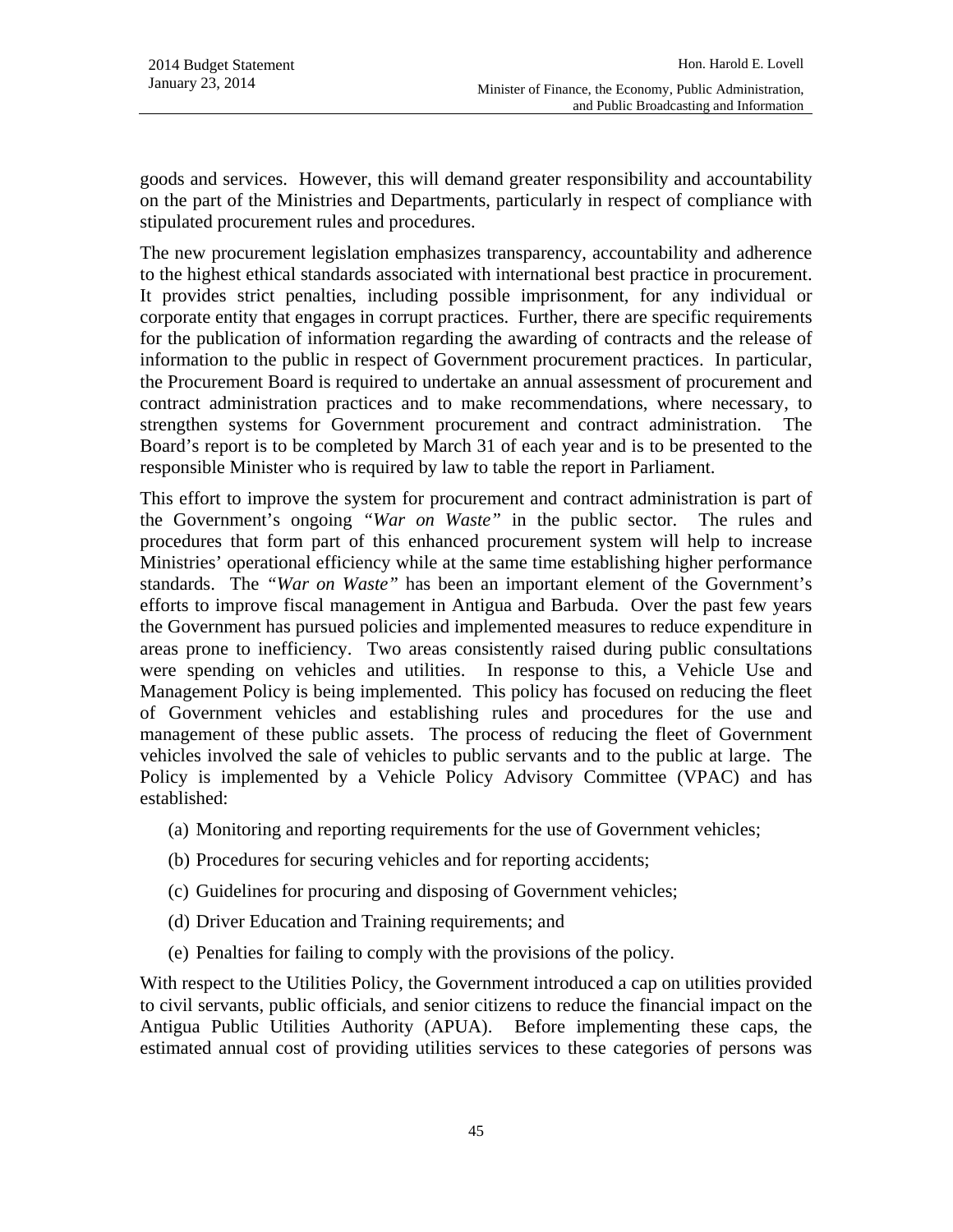more than \$5 million. As a result of the new Utilities Policy the cost to APUA and, ultimately, the Government, is estimated to have been reduced by about 40 percent or \$2 million per year.

Another area where there has been a reduction in expenditure is overtime. In 2009 nearly \$20 million was budgeted for overtime. Since then, significant effort has been made to improve management of staff and allocation of resources within Ministries and Departments to ensure that they carry out their functions in a more cost effective manner. Expenditure on overtime is 80 percent less than the amount allocated in budget 2009. Further, overtime spending amounted to \$4.5 million in 2012 and is projected to amount to \$3.5 million in 2013.

Madam Speaker, this Government has demonstrated a commitment to reducing spending by improving expenditure management systems and introducing policies and measures that target areas of abuse and wastage. An indication of our success is the reduction in non-debt or primary expenditure compared to 2009, with the implementation of the Fiscal Consolidation Programme. Total primary expenditure at the end of 2013 will be more than 30 percent below the expenditure outturn for 2009. This outcome is due to deliberate efforts by this Government to better manage its resources. Implementing the Procurement Administration Act is yet another weapon to be used in the *"War on Waste"* to ensure public resources are optimally allocated for the delivery of services to the people of Antigua and Barbuda.

## **TRANSFORMING THE PUBLIC SECTOR TO SUPPORT THE NEW ECONOMY**

## **Madam Speaker**

Our bold and broad public sector transformation strategy remains on track as 2014 unfolds. With continued support from our development partners, the World Bank, Caribbean Development Bank and others, relevant and timely reforms will be introduced; some incremental, others radical, to fuel a new economy for growth and prosperity. Of paramount importance is equipping public officers with the skills and knowledge indispensable to delivering the services to sustain growth and prosperity. A specific capacity building programme will be designed for public service management entities to enhance their ability to execute their functions. These functions will include policy development, oversight, coordination, and information management roles. Based on the recommendations from functional reviews of all ministries, including the Cabinet Secretariat, new structures, reengineered business processes, and information technology will be used to boost organisational capacity across Government.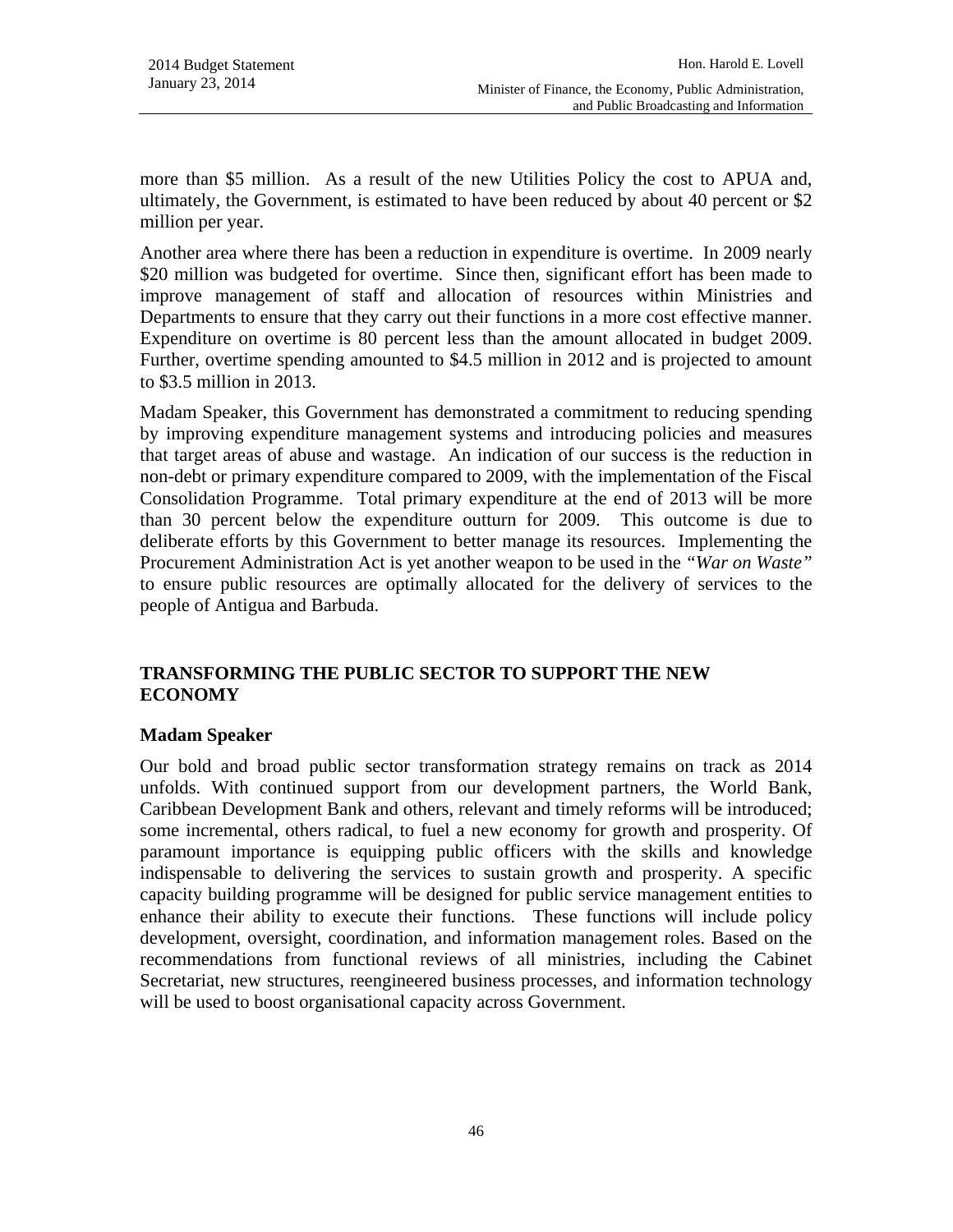### *Strengthening strategic management of government policies*

A review of the functions of the Cabinet Secretariat and the administration of Cabinet meetings was conducted during 2013. The review helped raise senior government officials' awareness of the possibilities to improve the quality of policy-making by instituting a predictable and regulated system of policy coordination. Among the reforms to be achieved during 2014 are:

- (a) Strengthening technical capacity in the Cabinet Secretariat so it is better able to coordinate policy submissions, and to monitor policy implementation. The Cabinet recently approved two positions, *Assistant to the Cabinet Secretary* and a *Public Policy Officer* to allow it to carry out these new duties.
- (b) Setting up sector policy units in line ministries to support the Permanent Secretary and the Minister in developing policy options and assessing policy impacts;
- (c) Providing training in public policy development, monitoring and analysis. This will be accomplished with training and development methods such as attachments, formal classroom and on-the-job training;
- (d) Developing a set of rules and tools for defining types of policy and planning documents; the process of their preparation for government approval, including inter-ministerial coordination; the process of impact assessment to ensure that the newly identified activities and priorities are realistic, affordable and coordinated with the already approved policies; and incorporating these new rules into a Cabinet Handbook;
- (e) Imposing the requirement for ministries to consult other ministries on their proposals before submitting them to Cabinet, especially the Ministry of Finance and the Ministry of Legal Affairs;
- (f) Maintaining and regularly updating a schedule of major decisions taken by the Cabinet, periodically surveying ministries to check on implementation, and reporting on progress to the Prime Minister.

### *Modernising civil service management*

A comprehensive review of civil service management was conducted during 2013. Recommendations were offered for improving the organisational structure, staffing and business processes in the Establishment Department and the Training Division. Once implemented, these reforms will introduce and institutionalise modernised human resource management practices. Among the specific reforms to be implemented in 2014 are: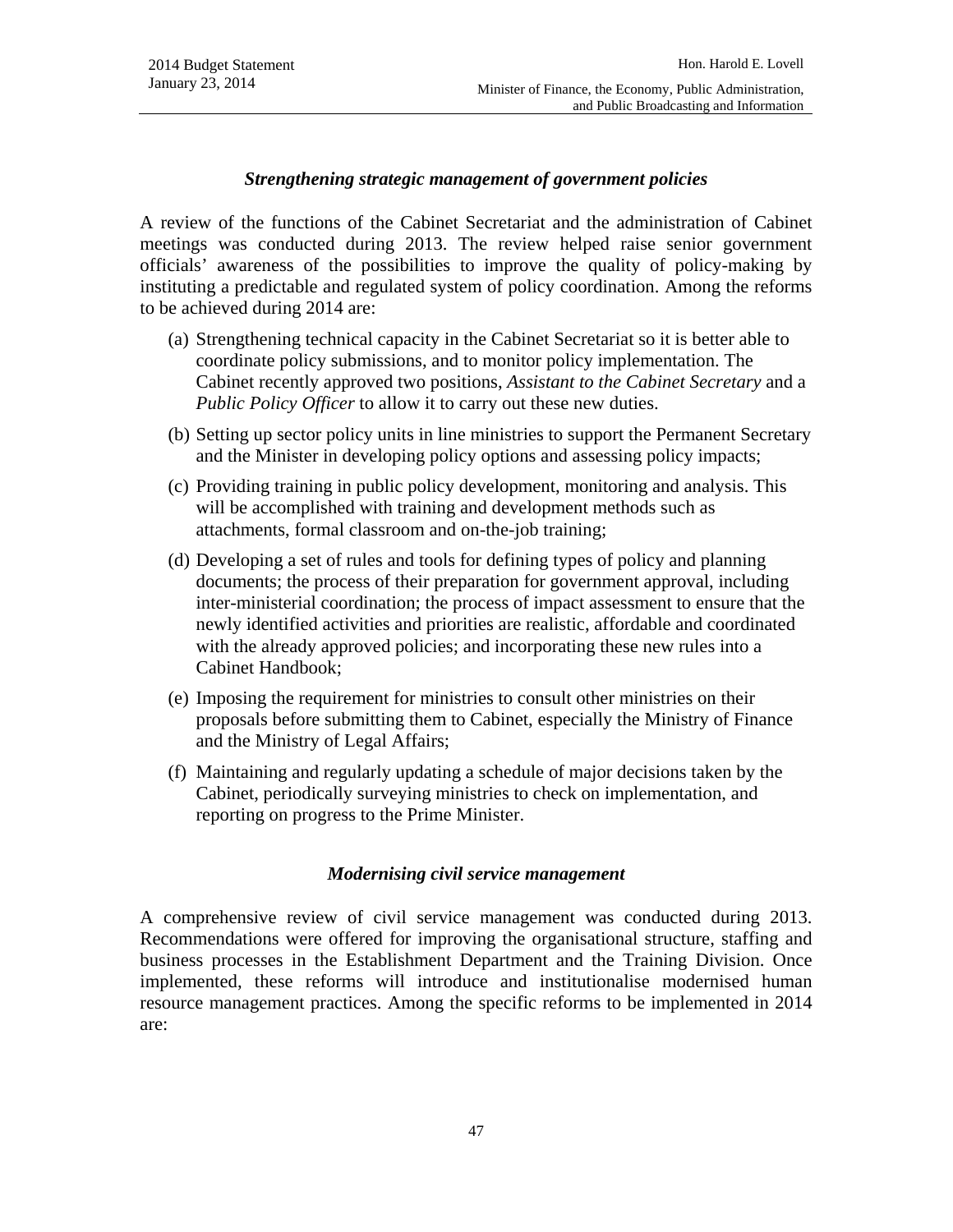- (a) Restructuring the Establishment Department into a configuration that offers people management services for a modernised public service;
- (b) Training practitioners in human resource management so they will understand the new dispensation and assist in bringing about changes in public service management.
- (c) Designing an human resource management curriculum to be delivered by a local institution. Senior public officers, heads of department and other relevant officers will be taught the people management skills and knowledge suited for the Antigua and Barbuda context, while respecting international and regional HRM imperatives and standards;
- (d) Updating and enacting a Public Service Bill that provides for, *inter alia.*
	- i. the main institutions (bodies) that will have authority and oversight for human resource management and development, along with their, responsibilities, accountabilities and reporting requirements;
	- ii. the degree of centralised versus decentralised human resource management and allocating development functions among the main institutions, permanent secretaries, heads of departments and agencies;
	- iii. A mechanism for performance review and evaluation;
	- iv. Terms and conditions of employment and service;
	- v. A mechanism for ensuring fairness and equity of pay.

### **Madam Speaker**

You will deduce from our public sector transformation agenda that there is a heavy focus on training for public servants. The new economy and a modernised way of delivering public services necessitate retooling the people who will be required to take on this charge. In light of this imperative we will be developing and implementing an action plan to transform the Training Division based on the recommendations from a functional review of the Division that was conducted in 2013. By transforming this critical Government agency, we will be shifting toward a more strategic approach to learning and development in the public sector, to ensure we deliver the right training, at the right time to the right people. The proposed functions are significantly wider than those currently undertaken by the Training Division and would thus require a policy directive. The intent is to transform the Division into a strategic learning and development establishment in order that it can:

- (a) support our public sector reform agenda;
- (b) support a strategic human resources function, particularly in the areas of workforce planning, performance management and succession planning;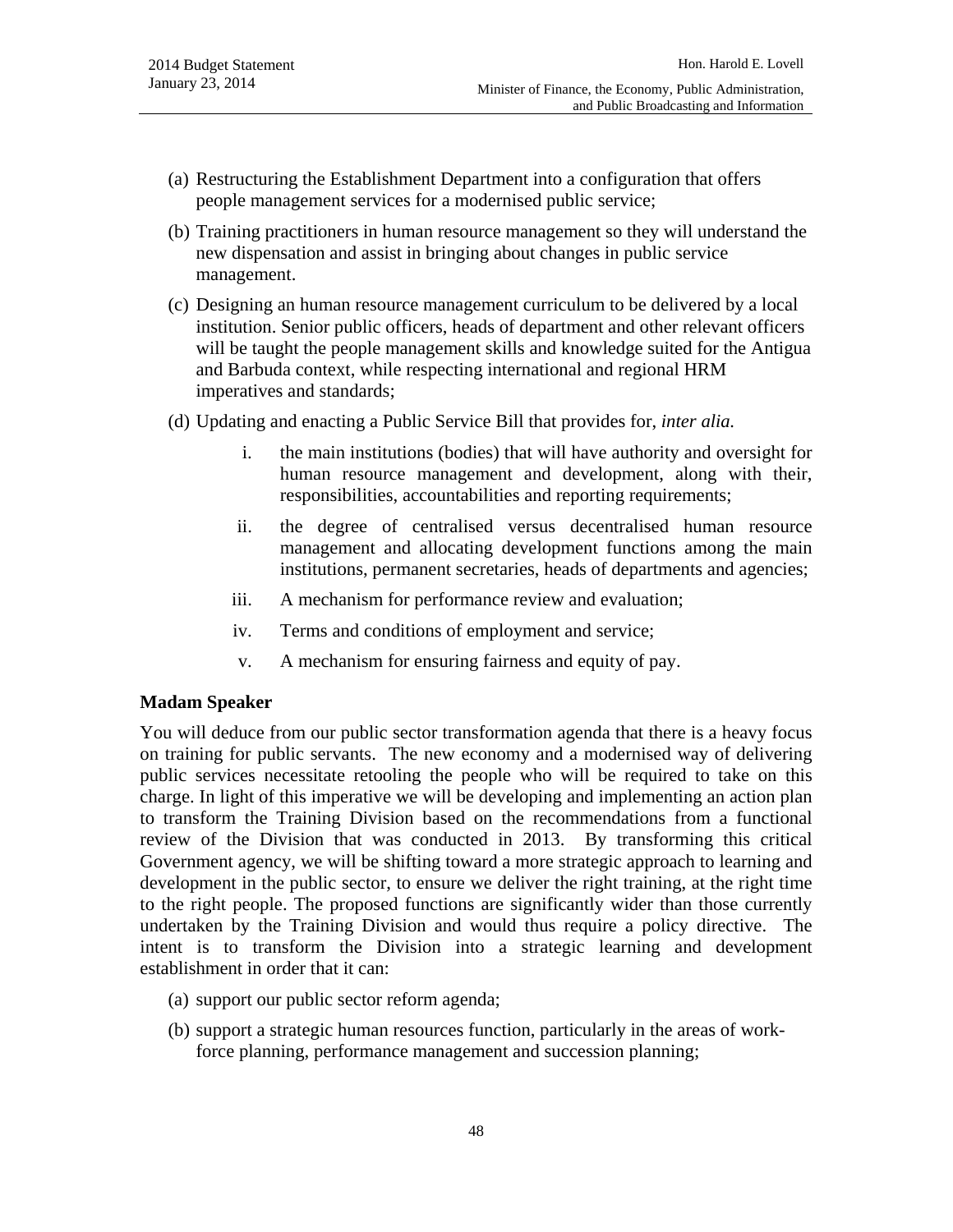- (c) advise on and support the training needs of line ministries;
- (d) source alternative funding/training opportunities to supplement the training budget;
- (e) manage costs more effectively, ensuring that procurement processes deliver the best quality at the best price;

We intend to set up a Learning and Development Committee enshrined in a new Public Service Act. This will be a mechanism to ensure that training is relevant, integrated, strategic and well-coordinated among the various ministries and departments. Its membership will be made representative of the public sector, private sector, academic entities and our social partners.

### **Madam Speaker**

To date, we have had functional reviews of two ministries, the Cabinet Secretariat and two key departments in the Ministry of Finance – Establishment Department and the Training Division. We will continue in 2014 with the review of the Budget Office, the Treasury Department, and the Development Planning Unit - three Government agencies that are very important players in public financial management. Though we have been implementing a public financial management programme, it focuses primarily on legislation, rules, procedures and systems. The functional reviews will facilitate the design of appropriate organisational structures, staffing and strategies to ensure the public financial management reforms are effective and can be sustained. All ministries and departments will thus be subjected to a functional review in 2014 with support from our development partners, including the Caribbean Development Bank.

### *Developing statistics for the economy*

### **Madam Speaker**

In 2013 the Government enacted the Statistics Act that establishes the National Bureau of Statistics. The Bureau will have the following functions:

- (a) collect, compile, analyse and publish official statistics;
- (b) carry out such censuses and surveys as may be necessary from time to time;
- (c) formulate and ensure compliance with regional and national standards for statistical purposes;
- (d) collaborate with any person who furnishes or is required to furnish any information under this Act;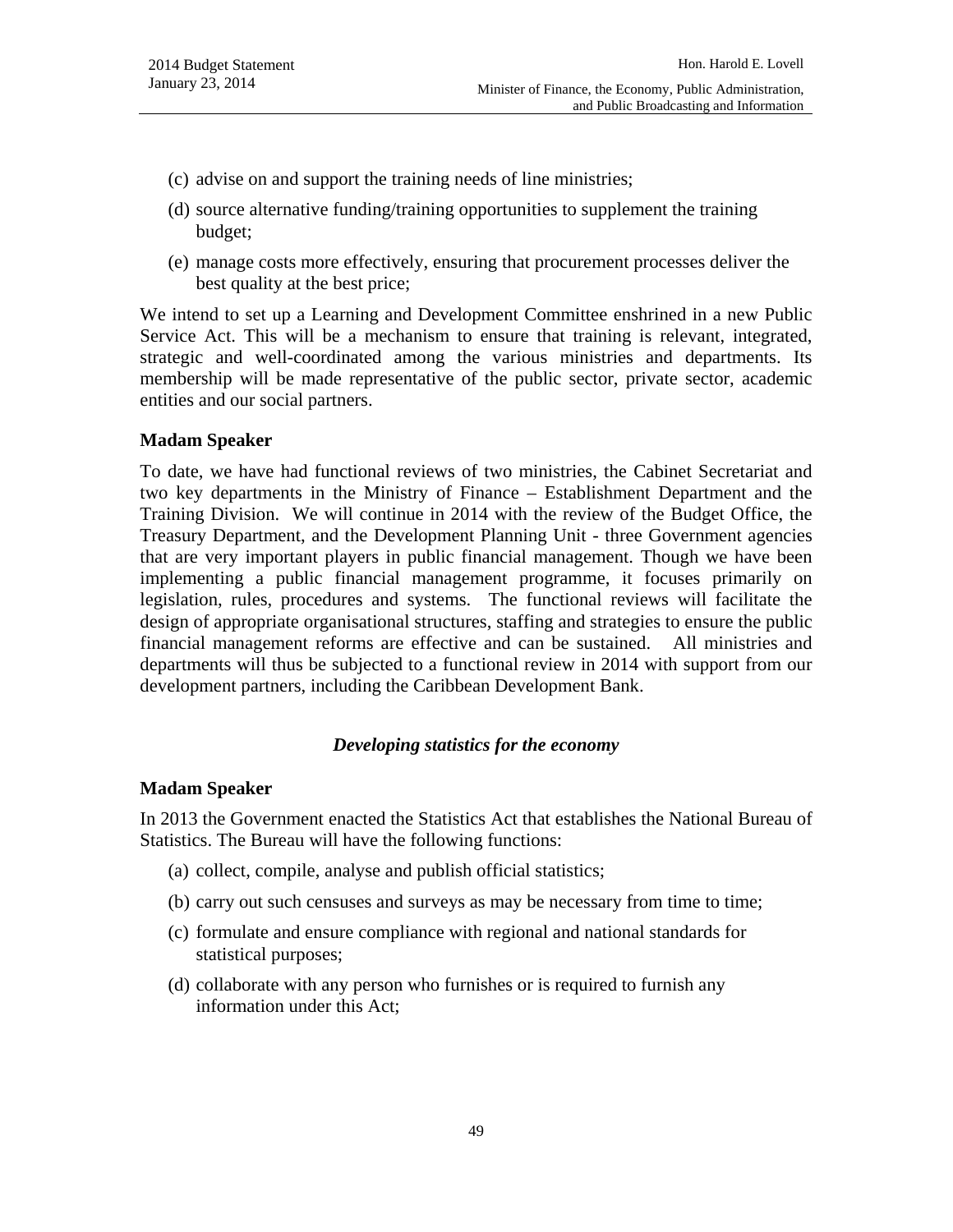- (e) promote, develop and maintain an integrated statistical system in Antigua and Barbuda; and
- (f) liaise with other countries and regional and international organizations in relation to statistical matters.

Though these functions are not too different from those provided for in the General Statistics Act 1975, the new legislation creates an independent and semi-autonomous agency by removing the production of official statistics from the operations of the Central Government. The powers of the Bureau will be vested in a Board that will oversee its operations and management.

We are determined to create and sustain the foundation and the environment for evidenced-based decision-making and policy formulation, for informed debates and discussions and for tracking and analysing our development progress. In light of this, we encourage and invite our young professionals and students to receive this information as an opportunity to direct their education and learning to disciplines that can contribute to the production and use of official statistics. We would expect that they will begin to carve the specialist skills and knowledge central to the conduct of professional statistical work in government. We intend to entice our young and new minds to pursue training and receive qualifications in areas such as demography, cartography, econometrics, labour statistics, social statistics, economics, national accounting, information management, statistical computing, survey design and management among others. We will ensure that these disciplines form part of the Government's list of priorities for funding to ensure that those who are inclined toward statistics as a profession can access the requisite financing.

In 2014 the transitional arrangements for the existing staff, assets, and operations of the Statistics Division to the National Statistics Bureau will be put into effect with support from our development partners. Changing the national statistical office to an autonomous statistical agency is a solution that can enhance the credibility and impartiality of official statistics. The investment will pay for itself many times over, since good statistics will enable proper planning, implementing and monitoring of policies and development activities.

## **PRIORITIES FOR THE NEW ECONOMY**

### **Madam Speaker**

Madam Speaker, I have stated in the past that a stable and predictable fiscal environment is a necessary condition for sustainable economic growth. Sound fiscal management is a critical factor for securing investor confidence and encouraging private sector activity.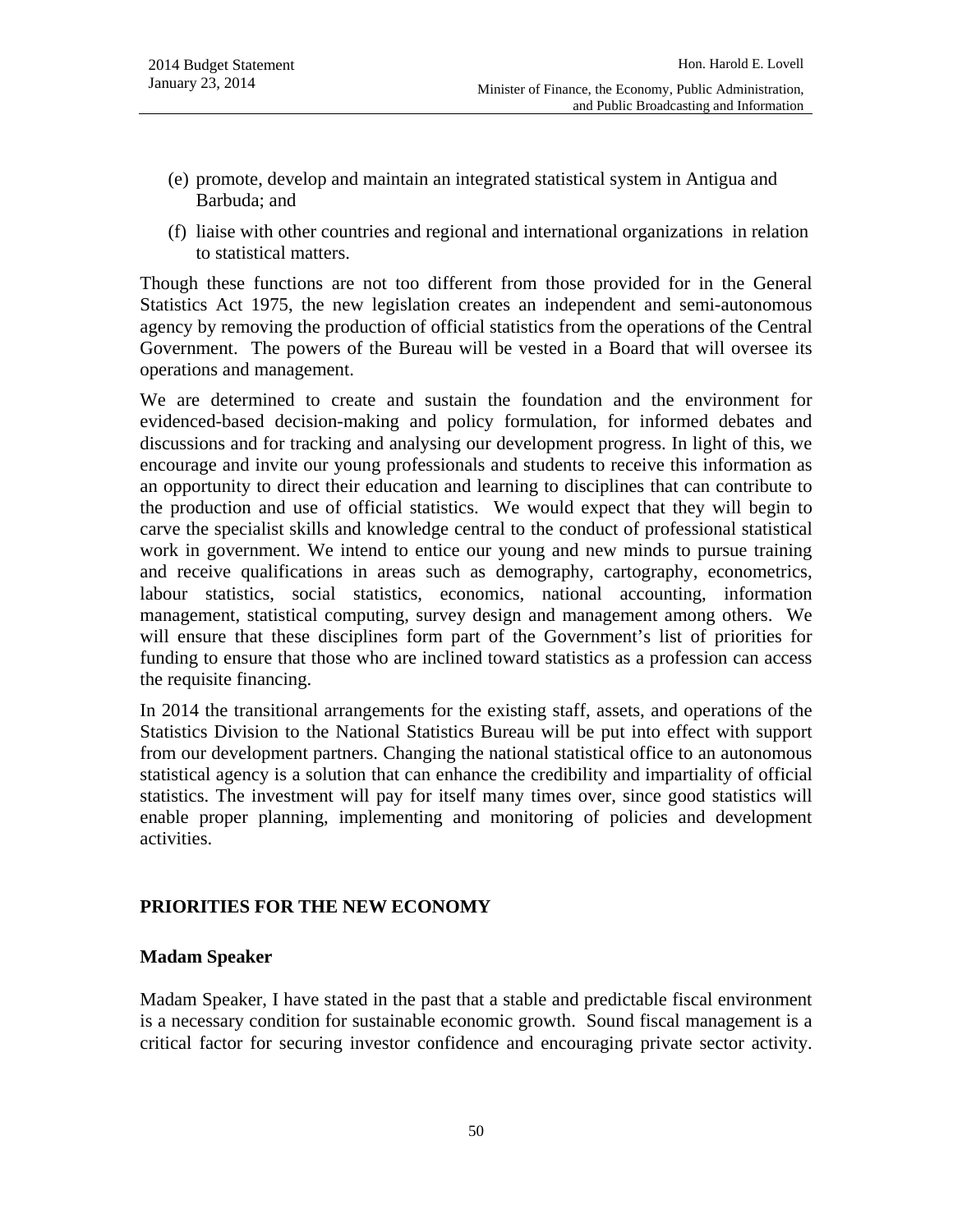However, though fiscal stability is necessary for sustainable growth, it is not sufficient on its own to bring about lasting growth in economic output. This Administration is cognisant of this fact and has, since assuming office in 2004, taken steps to develop policies and establish institutions that promote investment and encourage private sector development. Our efforts to create a business-friendly environment continued over the past year through Antigua and Barbuda's involvement in the Caribbean Growth Forum (CGF). The CGF is a collaborative effort involving the CDB, World Bank, IDB, DFID, CIDA, CARICOM, and the University of the West Indies (UWI). This initiative brings together national stakeholders to identify practical and implementable solutions to the growth challenge. Antigua and Barbuda launched its CGF national chapter in November 2012, which brought together public sector, civil society, private sector and youth representatives to consider the country's growth challenges. Three working groups comprising the participants at this event were created to discuss and make recommendations on the following issues:

- (a) investment climate
- (b) logistics and connectivity
- (c) skills and productivity

The working groups developed a number of policy prescriptions relating to these three thematic areas. These policy recommendations include:

- (a) ensuring consistent and affordable access to technology
- (b) improving air and sea connectivity
- (c) creating a one-stop-shop for investment
- (d) improving the process of starting a business
- (e) building sustainable agriculture and agro-processing industry
- (f) elaborating a human resources development plan
- (g) improving the flexibility, responsiveness and capacity of the education system to satisfy labour/skills demand

The next step is to develop action plans containing specific activities and milestones and the resources required to achieve these milestones. Over the next few months the Government will work with the civil society, private sector and youth representatives along with other stakeholders to finalise the action plans and begin implementing the recommendations of the working groups. Particular emphasis will be placed on those recommendations that will result in quick wins for the business community. These include improving access to affordable technology, creating the one-stop shop for investment and simplifying the process of starting a business.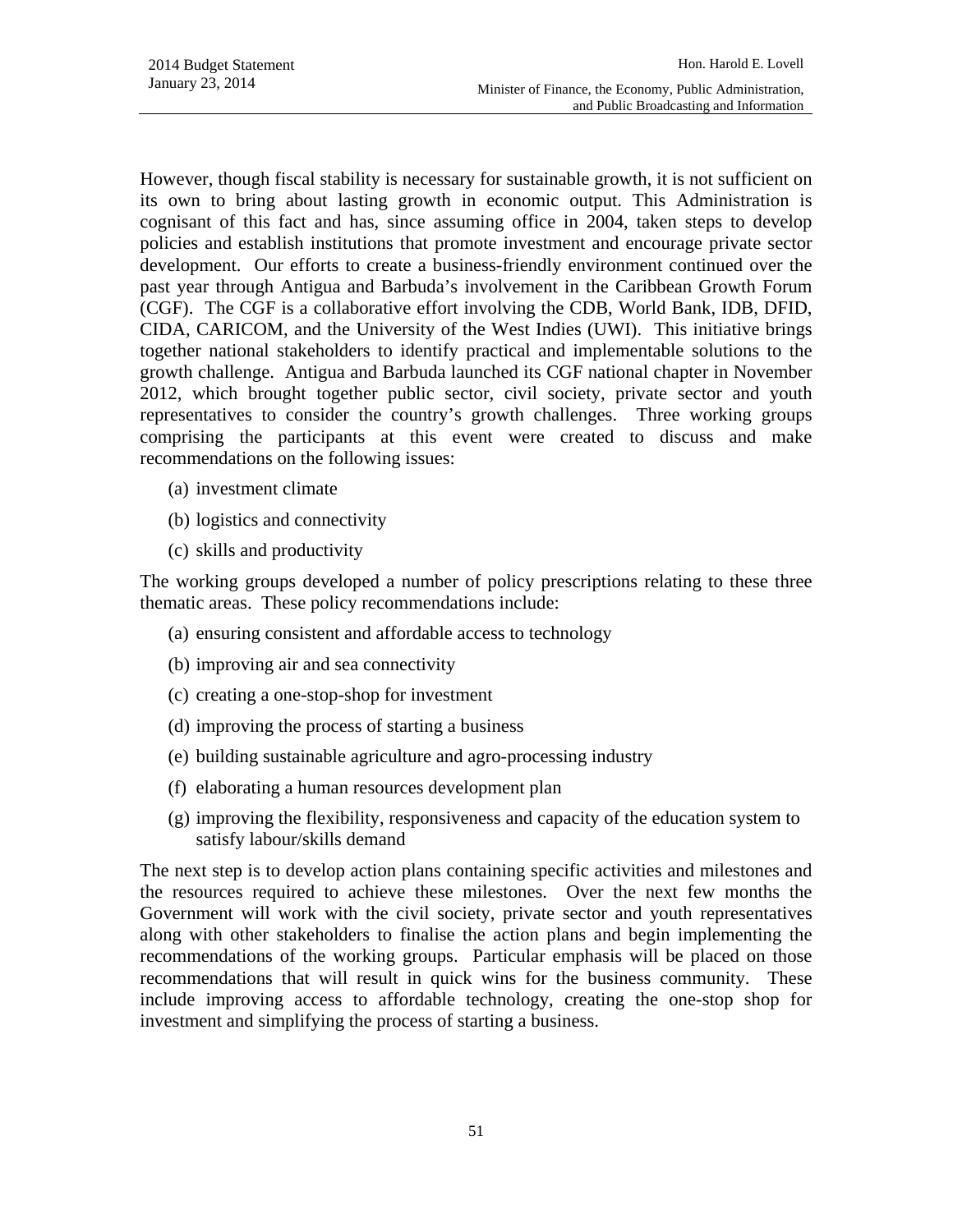We have already started to address the access to technology recommendation through a number of initiatives, which include import duty and ABST exemptions for personal computers and laptops along with certain equipment for use with personal computers and laptops. The Government Assisted Technology Endeavour (GATE) as well as the Connect Antigua Biz also have the objective of improving competitiveness, creating opportunities for growth and job creation, and providing access to consistent and affordable technology.

In terms of the one-stop-shop and simplifying the process of starting a business, the Antigua Barbuda Investment Authority (ABIA) has already begun to identify possible sources of support to give effect to these recommendations. The ABIA has begun to work with the World Bank's International Finance Corporation (IFC) to automate the business registration process through a Business Entry Reform Project. This project is intended to reduce the time, number of procedures, and costs associated with starting a business in Antigua and Barbuda. It will improve institutional and administrative arrangements for registering businesses at the Intellectual Property Office and will create critical linkages between the business registration and employer registration processes. In addition to these interventions, the Government is pursuing a trade facilitation project that will involve comprehensive reform of operations at the Port and Customs and Excise Division. The anticipated outcome of this project is a reduction in the time taken to import and export goods; simplification of trade procedures and documentation; and improvement of the trade clearance process.

These projects, along with the activities to be undertaken under the aegis of the CGF, will help to improve the business environment in Antigua and Barbuda. The overall objective is to ensure that investors find it easier to conduct business in our jurisdiction and to create an environment where competition and private enterprise can thrive. In Budget 2011 I indicated that this Administration would pursue a series of programmes to improve Antigua and Barbuda's performance in the World Bank's Ease of Doing Business Report. The stated goal was to improve our doing business ranking to within the top 20 jurisdictions in a five year period. When this announcement was made, Antigua and Barbuda's ranking was 64 out of 183 countries in the world and second in the Caribbean region. For 2013 we have again retained our ranking of second in the Caribbean and are ranked 63 out of 185 countries.

While the Government is pleased that Antigua and Barbuda has retained its ranking in the region and has improved in the global ranking, we recognise that that progress towards the goal of attaining a ranking within the top 20 has been slower than desired. Over the next 12 months we will redouble our efforts to bring about significant improvement in the areas requiring reform. Along with the Business Entry Reform and the trade facilitation projects, the Government will undertake a number of interventions to address the "paying taxes" component of the ease of doing business survey. It is expected that these interventions will be informed by the recommendations of the Tax Policy Review Task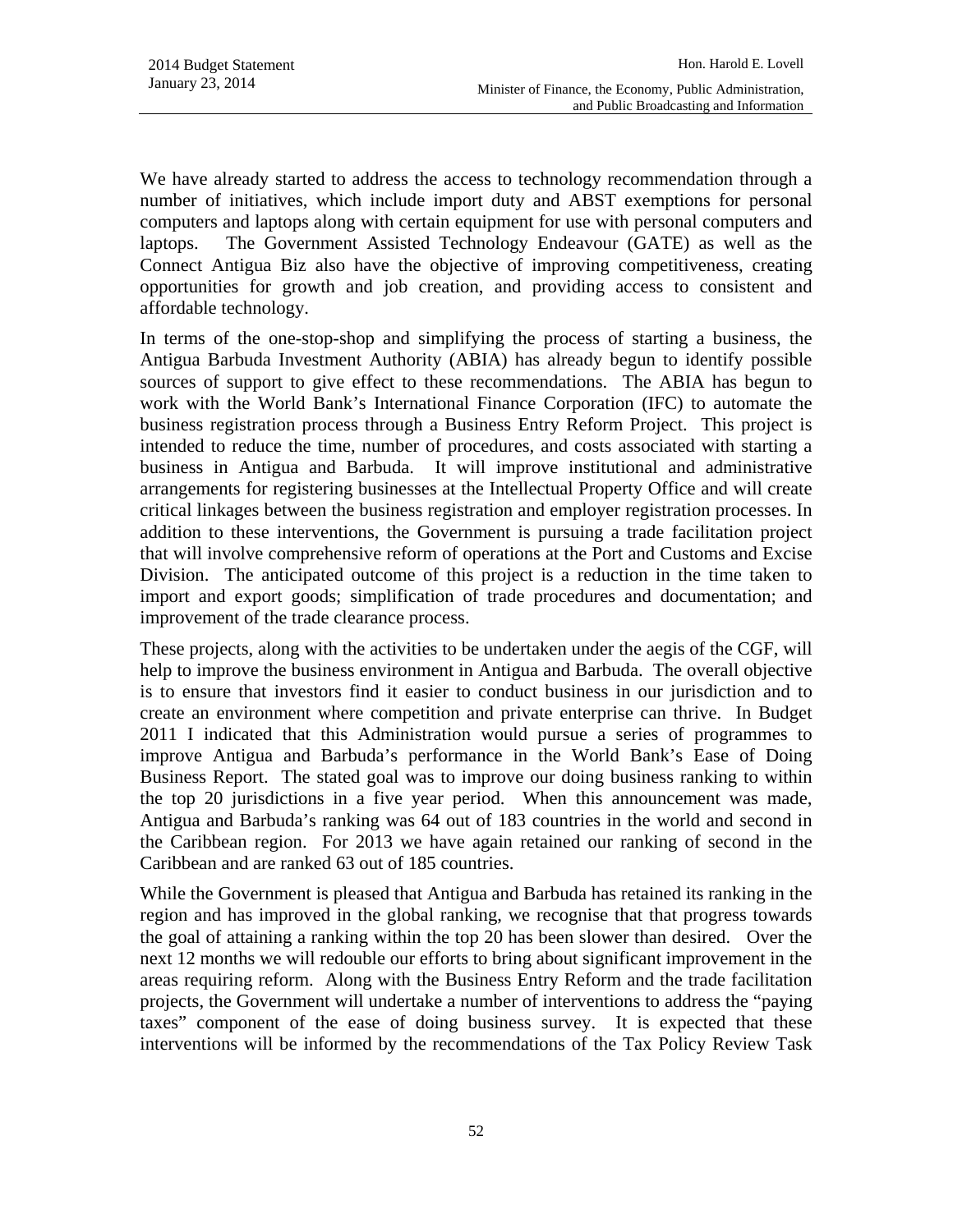Force, which was established in 2012 to assess the tax structure and rates in Antigua and Barbuda and to determine their impact on economic growth and competitiveness. The Task Force was constituted to consider how tax policy may be improved to create a more business-friendly environment that can encourage investment and improve the viability of existing businesses.

Finally, the first draft of a Medium Term Strategic Development Plan (MTSDP) has been completed. This Plan will succeed the NEST Plan and will highlight the strategic development priorities for Antigua and Barbuda over the next three to five years. The Caribbean Development Bank has approved a grant for the Government to contract the services of a consultant to complete the MTSDP. The process of recruiting the consultant has begun and it is expected that the Plan will be finalised in the first half of 2014. The MTDSP will serve as the roadmap for development in Antigua and Barbuda for the period 2015 to 2019 and will be the basis upon which the Government will seek financial and other support from its bilateral, regional and international partners.

As projects and programmes that will transform the business environment and help define the new economy are being implemented, we will broaden our scope of activity in the following priority areas:

- Small Business Development
- **Agriculture**
- Tourism
- Investment for Growth and Development

## *Small Business Development*

Creating an enabling environment that facilitates the development and supports the longterm viability of small businesses is about more than tax concessions and incentives. The development of locally-owned and successful small businesses requires legislative and institutional arrangements that encourage and nurture entrepreneurship. This Administration understood these issues and therefore enacted the Small Business Development Act, which provides support, including incentives and concessions to local entrepreneurs. The Government also created an Enterprise Development Department (EDD) in the ABIA that is dedicated to providing technical support and guidance to existing and potential small business owners. Interventions undertaken by the Government help to bolster small businesses, foster entrepreneurship and innovation, and serve as a medium for effective collaboration among stakeholders. This stakeholder collaboration is critical to boosting competitiveness of small businesses and ensuring these businesses can contribute to growth in the economy.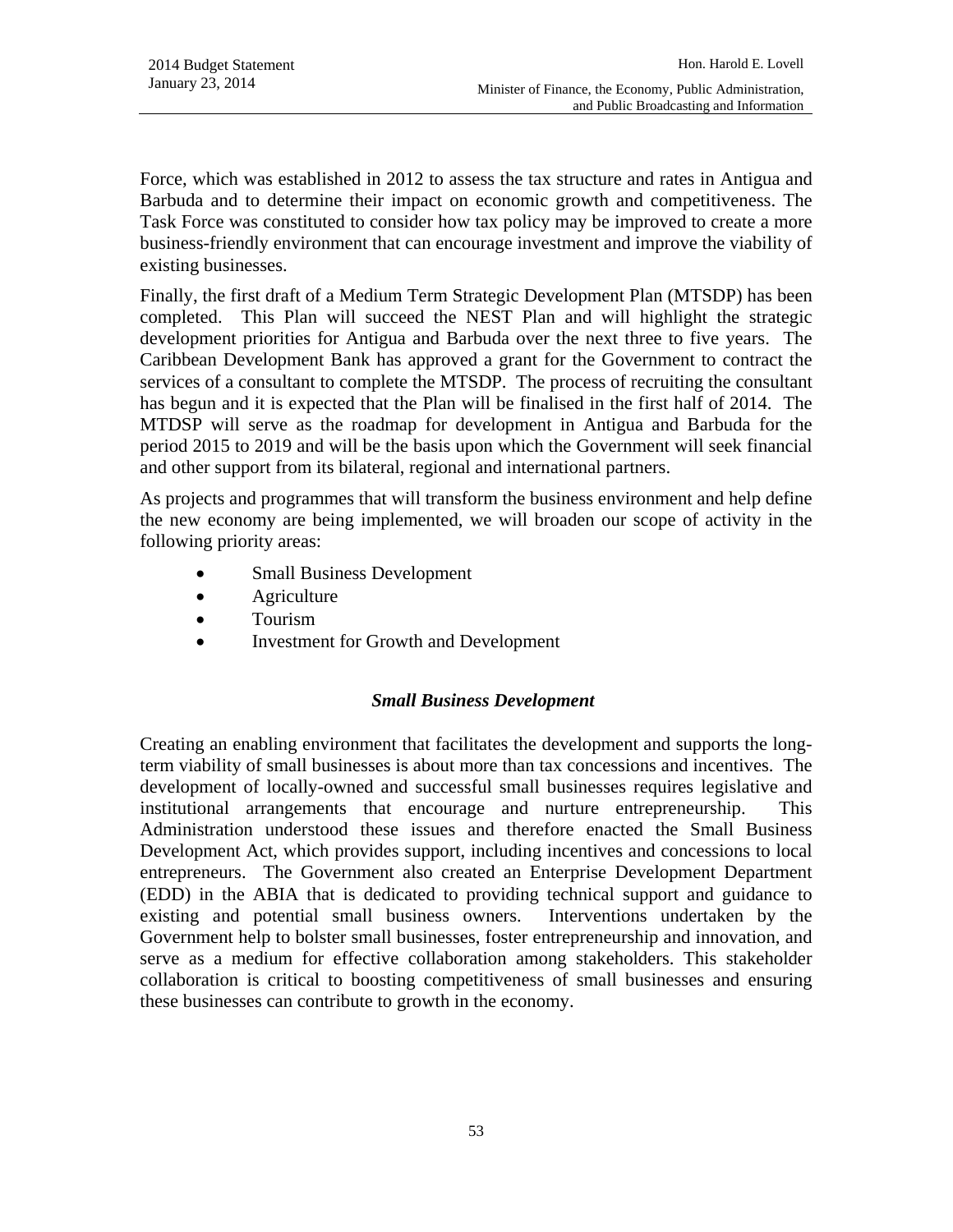In order to ensure small businesses are able to effectively contribute to economic growth and job creation, the EDD has adopted a holistic approach to creating an enabling environment for these enterprises. With the enactment of the Small Business Development Act, inadequacies in the policy and procedures for assisting small businesses have been largely addressed. Through this legislation small, local businesses have access to the same types of concessions and incentives that are available to foreign direct investment. An added benefit for small local businesses is financing at favourable terms under the Small Business Credit Guarantee Scheme, and technical assistance through various Government programmes.

The sectors eligible for concessions and incentives include traditional and new or emerging sectors such as ICT, Arts and Cultural activities, Entertainment, Personal Care, Education and Human Resource Development and even Consultancy Services. Since its enactment in 2007, nearly 70 businesses have been approved and registered under the Small Business Development Act. These businesses fall within more than twenty subsectors and have received total concessions valued at about \$2 million.

Business facilitation includes a knowledge component that helps businesses to incorporate new techniques and technologies into their day-to-day operations. This knowledge component must assist small business owners in adopting new practices and technologies to increase productivity and efficiency in their operations. "The Mind Your Business" (MYB) small business development series is the avenue through which this type of knowledge component is provided, at a subsidized cost. The MYB series offers 20 courses, and two new courses will be introduced in 2014. The new courses, Microsoft Project and Business Networking, reflect the changing business landscape and the sensitivity of ABIA to what is needed for local businesses to evolve and become competitive. Since its inception in 2010, nearly 600 enterprises ranging from one-man operations to larger companies have benefitted from the MYB programme.

The ABIA actively pursues partnerships with the private sector and other stakeholders in supporting small businesses. Partnerships have been developed with Scotiabank, a number of Credit Unions, the Ministry of Education, the GARDC, the Bureau of Standards and other public and private sector organizations.

Over the past few years the ABIA has partnered with the Caribbean Export Development Agency (CEDA) to assist local entrepreneurs with funding proposals. More than sixty percent of Antiguan and Barbudan applicants have been successful in receiving grants. Before this collaboration, Antiguan and Barbudan businesses did not access the grant funding available through CEDA's Direct Access Grant Scheme (DAGS). Since 2010 six Antiguan businesses have received about \$400,000.00 in grant funding through the DAGS. The DAGS provides small businesses an opportunity to access to funding for projects that can increase their export potential, enhance competitiveness, promote increases in productivity, and encourage programmes that will benefit disadvantaged sectors or vulnerable groups. In 2014 new lines of credit will be introduced to provide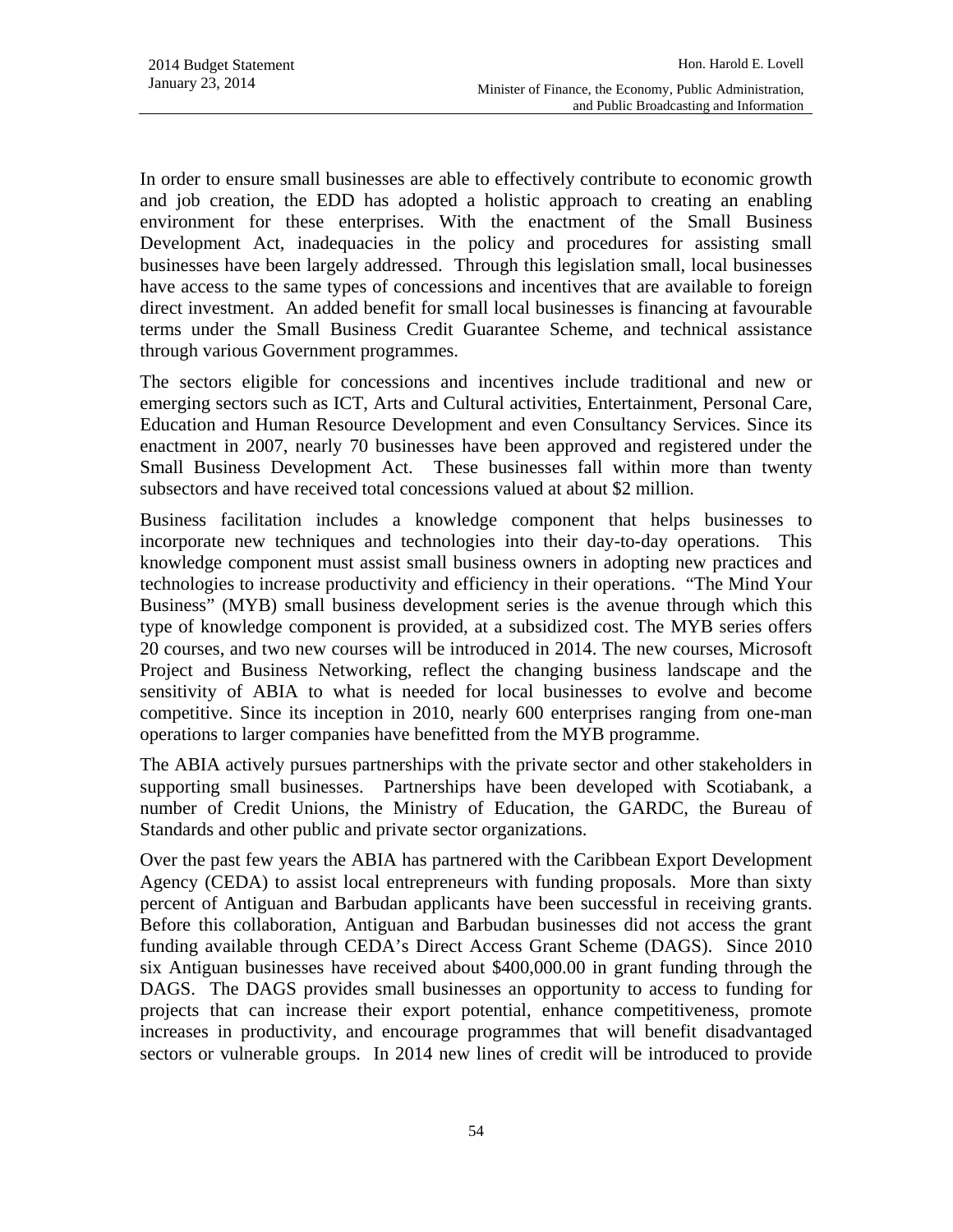further assistance to businesses in the region. The EDD will increase its capacity to provide support to local businesses to ensure Antiguan and Barbudan enterprises take full advantage of these and other funding sources.

The MYB contains a youth development component that is intended to awake and inculcate the entrepreneurial spirit among the students and young people. In conjunction with the Ministry of Education the ABIA designed a programme called *"The Real Hustle"* which brought alive the CXC Business syllabus. This programme engaged the participants on issues of innovation, use of technology, and how their natural talents and attributes can be parlayed into lifelong careers. The Youth Camp was funded by MYB business participants and afforded local businesses an opportunity to showcase various careers. Secondary students from third to fifth form benefitted from a six-day immersion in the business world. The Real Hustle will be expanded in 2014 to allow for continued activities throughout the year.

Madam Speaker, the MYB has been very effective at providing practical support and useful interventions to improve the operations of small businesses. A testament to the success of the MYP programme is the fact that the ABIA has granted a licence for the use of the MYB by another country in the region. The ABIA is currently developing an initiative for franchising the MYB as a regional small business development programme.

The ABIA has collaborated with regional and local experts and consultants to create additional opportunities for small business development through a *Business Factory* and Outsource-Antigua. The *Business Factory* was created to provide participating businesses with operating and manufacturing facilities, specialised equipment, and business support services that will help these businesses to take advantage of regional and international export opportunities. Business support services as well as a network of expert incubation and coaching professionals will be made available to the enterprises. The types of businesses that will form part of the Business Factory include software development and other ICT related fields, sales and marketing, high-end clothing and fabric design, visual arts, jewellery design, and agro-processing. Thirty businesses will benefit from this programme, ultimately providing employment for at least 100 persons. The Government will provide up to \$500,000 to the ABIA over the course of 2014 to facilitate implementation of this programme.

In terms of Outsource-Antigua, the ABIA has engaged a consultant to complete the preparatory work to make outsourcing a reality in Antigua and Barbuda. Through outsourcing, a company contracts out certain business processes to third parties in an effort to leverage benefits ranging from low cost labour to improvement in the quality of its products and services. The well educated, highly skilled workforce; language; proximity to North American markets; and access to advanced ICT services make Antigua and Barbuda an excellent jurisdiction for outsourcing businesses. An information campaign has been ongoing to inform local businesses and other potential stakeholders of the investment opportunities associated with Outsource-Antigua. Also, a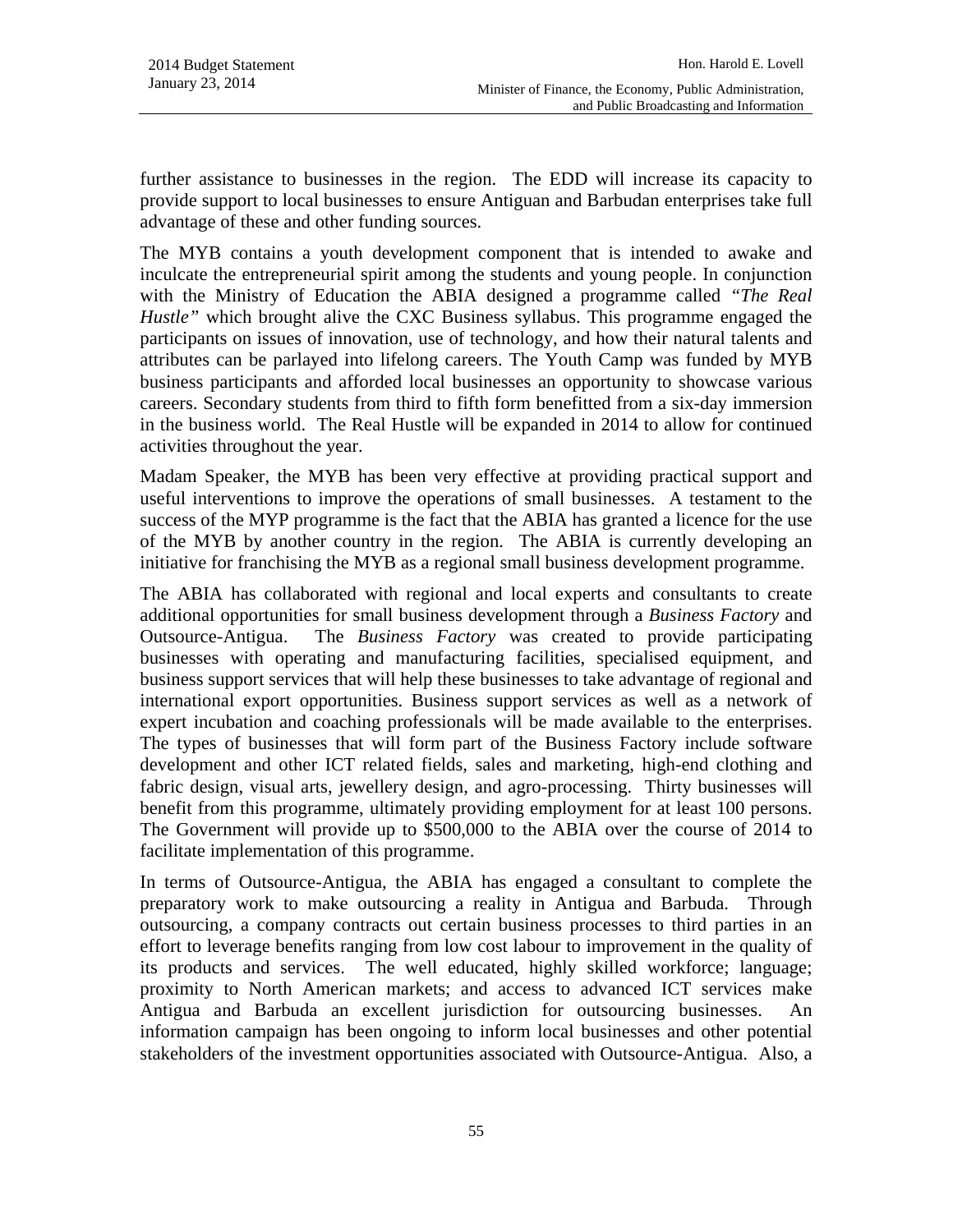database of candidates who could access employment in businesses participating in outsourcing has been compiled.

A workshop will be held this month to further prepare locals to participate in this new industry. It is expected that a number of outsourcing businesses will start up in 2014 providing employment for up to 300 citizens and residents. Preliminary estimates indicate that once Outsource-Antigua is fully rolled out, up to 1200 jobs will be created in areas such as call centre services, data entry services, engineering services, mobile app development, web analytics services, healthcare services, photo editing services, and software development. Initially, Outsource-Antigua will target unemployed youth and provide business opportunities for micro and small businesses.

Madam Speaker, access to credit is still a major challenge. It can prevent individuals from starting a business and impact the ability of small business owners to remain viable, finance the expansion of their operations, or enhance their productivity. Recognising the importance of funding to the continued viability of small businesses, the Government included a Credit Guarantee Scheme (CGS) as a component of the Small Business Development Act. The CGS, which is being administered by the Antigua Barbuda Development Bank (ABDB), offers a credit guarantee of up to 80 percent of the amount being borrowed by a small business. It should be noted that the funding provided through the CGS is not a hand-out. Small businesses that access this programme will have been granted a loan, having met the prudential requirements established by the lending institution. Over the past year the ABDB has provided credit guarantees amounting to \$1 million for small businesses that have been registered with and approved by the ABIA. The types of businesses that have benefitted from the credit guarantee scheme include retail trade, manufacturing, tourism services and accommodation, agro-processing, and medical services.

Currently, the maximum loan for which a credit guarantee can be granted is \$50,000.00. In 2014 the ceiling will be increased to \$100,000.00. While all businesses will have an opportunity to access the CGS, special consideration will be given to a number of priority areas. These include tourism, agriculture, fishing, agro-processing, community tourism services, and IT/social media. I wish to commend the ABDB for the work done in administering this programme and to thank the other participating banks, Antigua Commercial Bank, Caribbean Union Bank and Eastern Caribbean Amalgamated Bank, for their involvement in this programme. These institutions have certainly stepped up to the plate to contribute to the development of the small business sector.

Support for manufacturing is another critical element of the Government's strategy to encourage the development of local businesses. Manufacturing businesses in Antigua and Barbuda have access to the incentives and concessions provided through legislation such as the Investment Code enshrined in the Investment Authority Act and the Small Business Development Act. These include exemption or reduction of duties on the importation or purchase of raw materials, building materials, furniture, furnishings,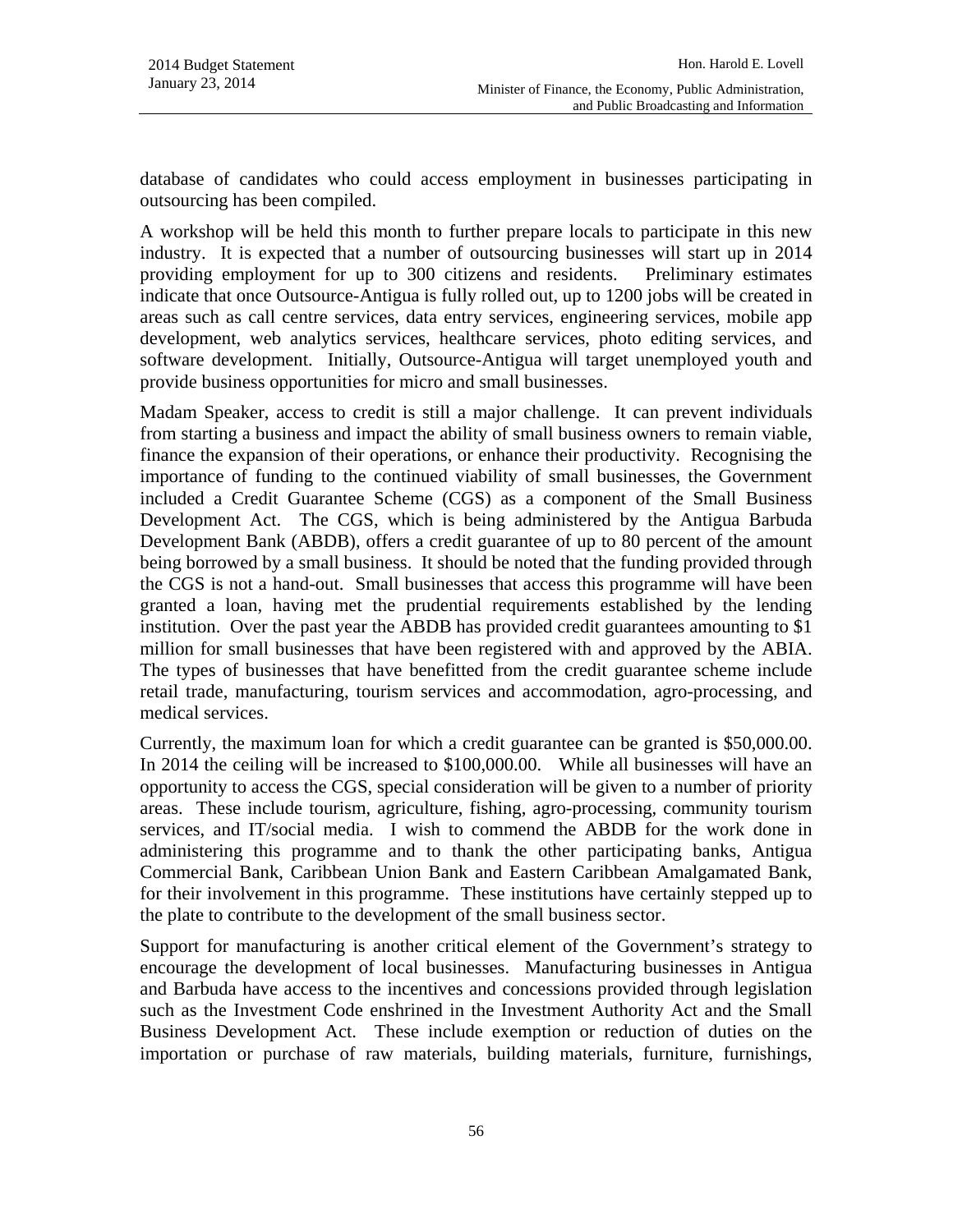fixtures, fittings, appliances, tools, spare parts, vehicles, machinery and equipment for use in the construction and/or operation of the manufacturing business. In addition, the Small Business Development Act affords manufacturers the benefit of exemption or reduction of property tax, income tax, and stamp duties. Over the past few years, these concessions have been supplemented by a Manufacturers' Incentives Programme, which was developed to provide further relief to the manufacturing sector during the economic crisis.

The Department of Trade, Industry and Commerce (DTIC) is responsible for implementing and monitoring the Manufacturers' Incentives Programme. This programme provides exemption from the Revenue Recovery Charge (RRC) and deferral of payment of the ABST on raw materials. The ABST relief provided to manufacturers is enshrined in the Antigua and Barbuda Sales tax (Manufacturers Exemption) Regulation. By waiving the duties and the RRC applicable to the inputs and raw materials of manufacturers, the Government has helped to reduce the operating costs of these businesses. Further, the deferral of payment of the ABST has helped to improve the cash flow of these businesses. Any manufacturing business that wishes to take advantage of this programme must apply to the Department which, upon verifying the business is a bona fide manufacturer, will approve and register the business as a participant in the programme. A manufacturing business participating in this programme is expected to file ABST and PAYE returns and pay any taxes due to the Inland Revenue Department on a monthly basis as required by law. Failure to do so will result in that business being barred from the programme.

To date the DTIC has received over 40 applications to the programme and more than 30 have been approved. Between January and November 2013 total waivers of duty and RRC granted under this programme amounted to about \$3.4 million. A further \$2.6 million in ABST payments was deferred over the same period. Since the introduction of this programme a number of new small manufacturing businesses have been established and these have benefited from the incentives offered.

In 2014 the programme will be reviewed to determine how best to improve the application and approval processes and to enhance efficiency in granting the incentives to participants. Further, the DTIC will enhance its capacity to provide technical assistance to manufacturing businesses by partnering with regional organisations to develop targeted industrial development programmes. The Manufacturers Incentives Programme has clearly provided significant benefits to the participants and has helped to secure the continued operation of manufacturing businesses and thereby preserve the jobs of hundreds of Antiguans and Barbudans.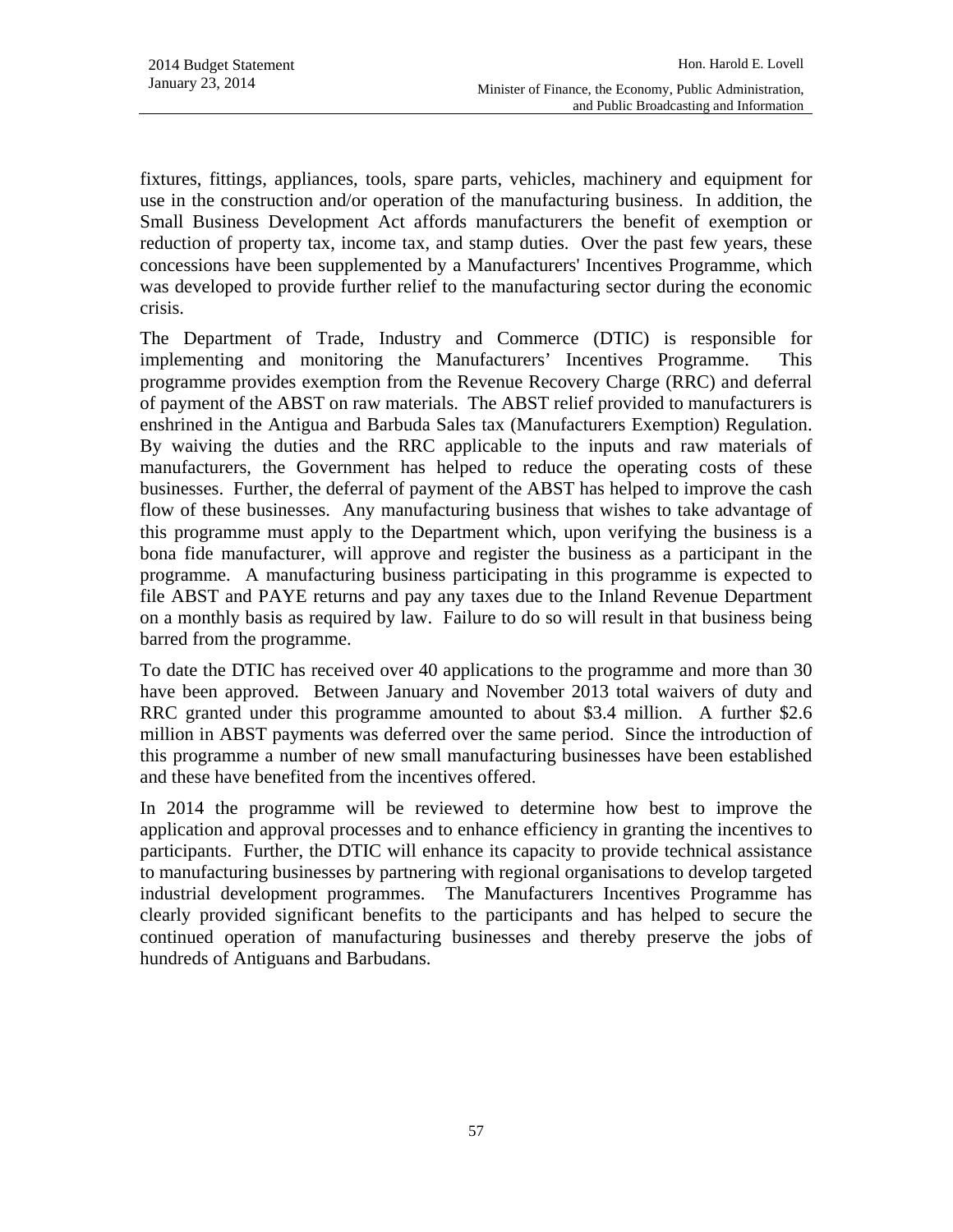### *Tourism*

### **Madam Speaker**

Tourism continues to be the main driver in our economy, contributing directly and indirectly to about 80 percent of domestic output and providing direct and indirect employment to about 70 percent of the workforce. Undoubtedly, the development of tourism in Antigua and Barbuda has been pivotal in improving living standards in the country over the past three decades. As a small, open, service-oriented economy, we will need to continue to earn high levels of foreign exchange in order to further improve our standard of living. Since tourism generates 85 percent of our foreign exchange, our interventions in this industry will determine our success at building a new economy for growth and prosperity. There is increasing competition for market share regionally and globally, as well as evolving tourist tastes and interests. Antigua and Barbuda will therefore need to mature in order to overcome challenges and capitalise on opportunities arising in the industry. This is critical to ensure our country remains competitive and a leader in the export of tourism services.

A viable tourism sector requires strong public/private sector partnership, inclusion and support of the national community and the strategic application of modern communication and technology platforms to ensure efficiency and cost effectiveness. The Government will therefore enhance efforts to implement the National Sustainable Tourism Development Plan which sets the strategic direction for the comprehensive overhaul of tourism in Antigua and Barbuda. The policies and programmes pursued by the Government in 2014 will boost Antigua and Barbuda's competitiveness and increase market share. Improving the tourism product would be one of the most critical interventions needed to bring about the desired transformation of the industry. Augmenting Antigua and Barbuda's appeal will be crucial if we are to increase our market share and promote growth and increased employment in tourism. As such, our priority in 2014 will be to create new and refreshed tourism product offerings, services and events. This will involve new investment in infrastructure, public attractions and services, and accommodation.

In terms of accommodations, the focus will be two-fold: attracting new investors to develop four and five star properties, and supporting the rehabilitation and upgrading of existing properties. The work of the Antigua and Barbuda Investment Authority along with the Citizenship by Investment Unit will contribute to our efforts to secure the new investments that will lead to development of world class properties that meet the demands of all visitors. An important tool in respect of this drive to increase the quality of our accommodations is the Tourism and Business (Special Incentives) Act 2013. This sunset legislation provides added incentives for investments in tourism and other sectors of the economy over a specific period.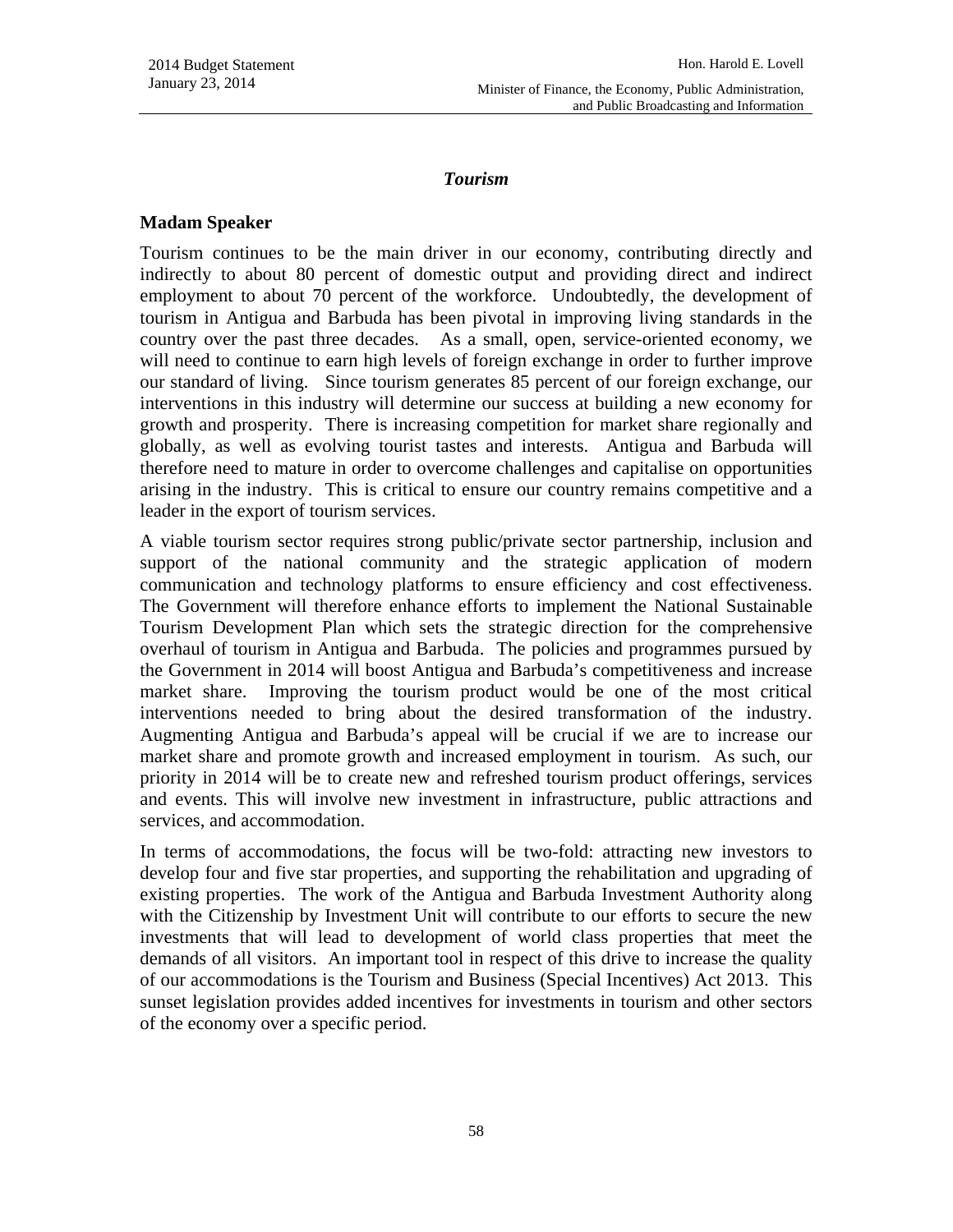The intention is to encourage investors and developers to construct new properties or make major upgrades to existing properties in Antigua and Barbuda over the next two years so that the quality and quantity of our room stock can be enhanced. There are already two major tourism projects that will benefit from the provisions of this legislation – the Beaches and Azure Bay projects. For those owners and operators of existing hotels that are not eligible for the incentives under the Act, concessions are available through the Memorandum of Understanding executed between the Government and the Antigua Hotels and Tourist Association in 2008. This MOU provides concessions for capital items, and operating and security equipment to be used by hotels, and offers incentives for refurbishing and upgrading existing properties. The overall objective is to increase the room stock and help reduce operating costs, thereby improving the competitiveness and viability of hotels in Antigua and Barbuda.

The tourism products and services offered are just as important to enhancing Antigua and Barbuda's appeal as a premier tourist destination as the quality of accommodations. In 2014 the Government will enhance a number of existing programmes and develop new initiatives to improve our tourism product. Among the specific interventions to be pursued over the course of the year are the Service Excellence Initiative, Community Tourism Entrepreneurship Programme, encouraging the development of heritage sites, and undertaking repairs and upgrades to various areas in the city.

## *The Service Excellence Initiative*

This involves a series of programmes that focus on improving the quality of service provided by all tourism stakeholders from the moment the visitor arrives in Antigua and Barbuda to the time of his departure. These programmes include the National Tourism Awards Programme, a National Tourism Quality Service Improvement Programme, an Engaging Tourism Awareness Programme, and a National Tourism Certification Programme. The overall objective of the Service Excellence Initiative is to engender a culture of excellence in the delivery of service across all aspects of the tourism experience in Antigua and Barbuda. This will involve setting and maintaining a minimum standard of service in the industry and providing ongoing behavioural, customer service and other skills training to all participants in the industry. The Government will persist with its interventions in this area until our nation consistently delivers tourism and hospitality services that are internationally renowned.

## *Community Tourism Entrepreneurship Programme*

This is an important intervention to promote the engagement and participation of citizens and residents in tourism development. The Community Tourism Entrepreneurship Programme is intended to provide opportunities for community groups and other nongovernment organisations to develop and implement sustainable community tourism projects. Also, a community tourism ambassador certification programme will be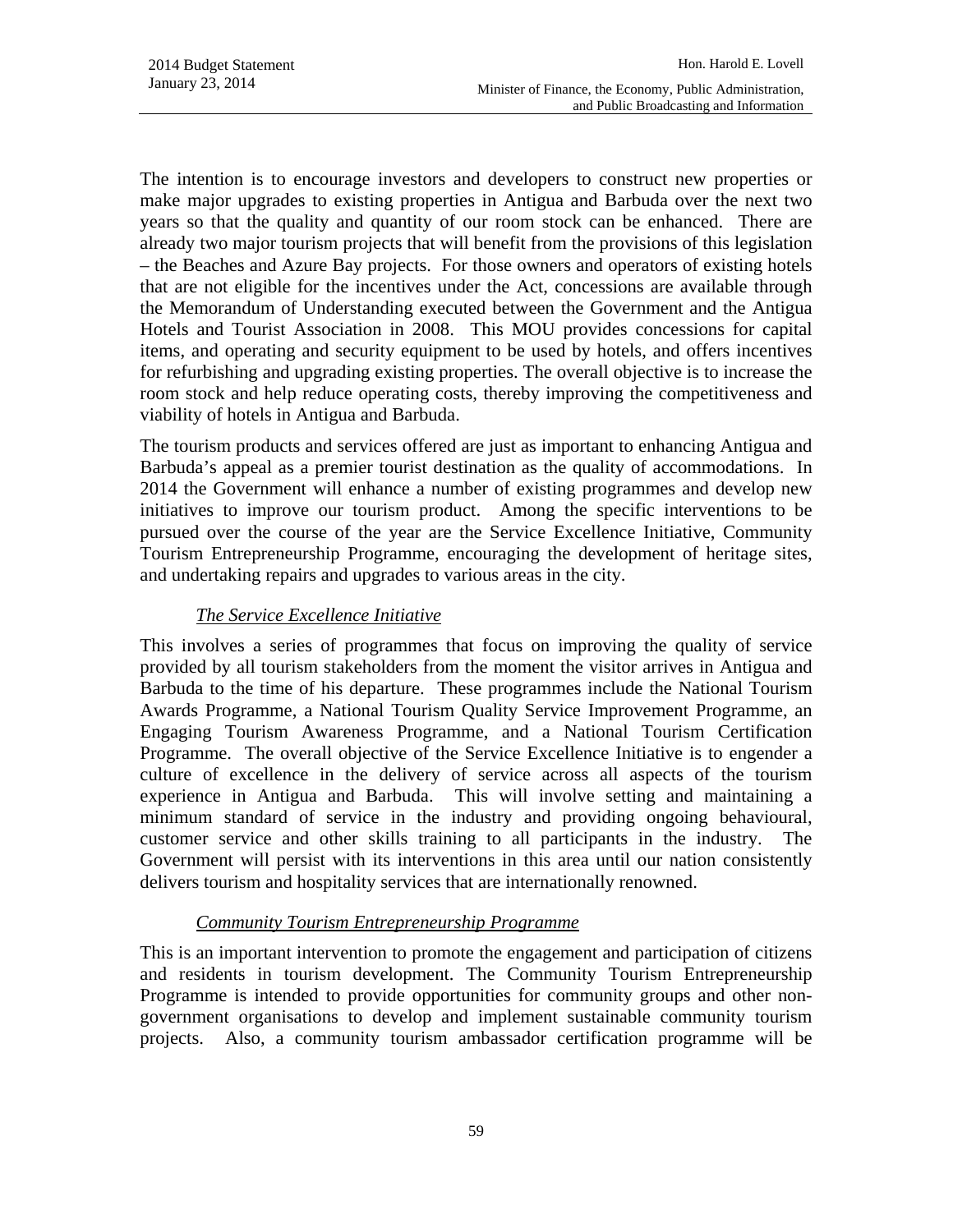developed by the Government in conjunction with the community groups and associations through which tourism ambassadors will be trained and appointed in various communities.

## *Product Development Strategy*

Antigua and Barbuda's success at improving its competitiveness and securing greater market share will depend on the variety, uniqueness, and attractiveness of the tourism product it offers. The objective of the Government's product development strategy is to formulate a menu – a veritable carte du jour – of products, services, and experiences that represent the rich culture, history, talents, and heart of our nation and people. This requires ongoing collaboration among the Government, businesses and the wider community to ensure the "Antigua and Barbuda Experience" is top notch, unforgettable and second to none. In 2014 we will pursue a number of programmes to enhance existing attractions and create new offerings that will satisfy the demands of those who know us and entice persons from new markets to visit our shores.

We will continue to work on our Sports Tourism Promotion Initiative by revamping and strengthening the mandate of the Antigua and Barbuda Sports Tourism Alliance. This Alliance will bring together public and private sector interests and outstanding national sports icons to plan, organize, implement and monitor sports tourism events and activities across the twin island state. Sports Tourism has become one of the most lucrative segments in the tourism market. It is one of the fastest growing sectors of the global travel and tourism industry, accounting for over 14 percent of the total international tourism market. Antigua and Barbuda's geographic location, physical infrastructure, technical expertise, and a host of qualified volunteers are just some of the factors that make it an ideal sports tourism destination. Through the work of the Sports Tourism Alliance, we will unleash our nation's potential in this area and take full advantage of the opportunities presented in this multibillion dollar market. The Sir Vivian Richards Cricket Stadium will be a critical component of our sports tourism thrust. It is a premier multi-purpose facility that can be used by international sporting groups and can be the backdrop for innovative sports entertainment events.

A targeted refurbishment and development programme will help to increase the potential of our heritage sites to enhance visitor satisfaction and expenditure in Antigua and Barbuda. The \$8 million Clarence House Restoration Project funded by the Peter Harrison Foundation, a UK-based charity, will revitalise an important part of Antigua and Barbuda's history and offer an incredible experience to visitors and locals alike. In order to encourage the restoration and preservation of other strategic natural and man-made sites, the Government will offer tax credits to businesses that contribute to restoring and preserving historical sites such as Betty's Hope, Fort Barrington and Devils Bridge.

Madam Speaker, another priority in the product development strategy will be developing an impressive events calendar. The process of developing an events Calendar in Antigua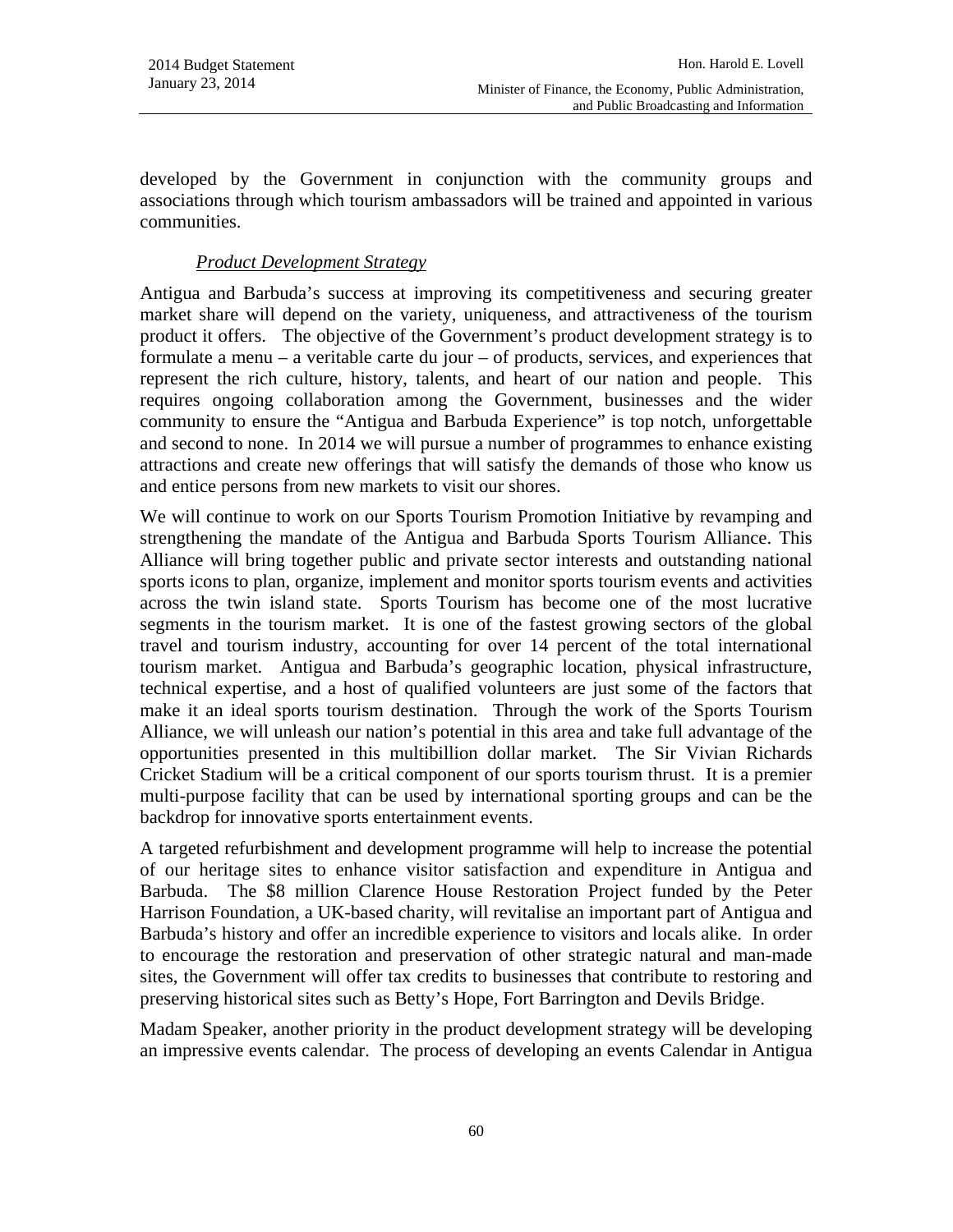and Barbuda will begin with the formulation of an Events Strategic Plan that will underpin future investment, management, development, and programming of major festivals and events. Such a calendar will help to broaden our profile as a leading tourism destination; strengthen our brand in the Caribbean and globally; and give visitors a myriad reasons to keep returning to our twin island nation.

Our capital city is a very significant component of the tourism product. It is no doubt an important consideration when choosing among holiday options. A well designed, clean, safe and secure city makes the country not only a compelling destination but a must stop on the cruise visit. Priority will therefore be given to developing and uplifting various parts of the city to improve the aesthetics of St. John's. The Government is negotiating with the CARICOM Development Fund (CDF) to provide funding to the St. John's Development Corporation to undertake a re-development programme for lower St. John's. The CDF is an institution created under the Revised CARICOM Treaty to ameliorate disparities among Member States. This programme will include rehabilitating the seawall of the waterfront from the Old Bryson's Building to the new Ferry Dock; repairing streets; restructuring gutters and sidewalks; installing waste run-off collection areas; providing a clear path connecting Redcliffe Quay and Heritage Quay along Commissioners Alley; and repairing and upgrading public bathrooms. The financing arrangements should be concluded shortly so that work can commence by the second quarter of 2014. It is expected that the project will be completed in time to unveil a reinvigorated city at the beginning of the 2014/2015 tourist season.

### *Marketing and Promotion*

Improving performance of the tourism industry in Antigua and Barbuda requires effective marketing and promotion in the key source markets. Financial limitations have tended to restrict the Government's ability to undertake more traditional marketing and promotion activities. This has led to the adoption of more cost effective and innovative marketing tools. One major strategy implemented by the Government is an Integrated Online Strategy. Antigua and Barbuda revealed aspects of the new integrated online and mobile strategy in early 2013 with a full launch of the new global website VisitAntiguaBarbuda.com The new integrated web presence marks a departure from a mostly informational website to a hybrid of informational and transactional services. The website will be produced in seven languages to appeal to Antigua and Barbuda's new and existing tourism markets. It features a world class content management system and the best in class design, using high quality rich content and video.

The new website is supported by a full-time team of young Antiguans and Barbudans who are dedicated to ensuring that the site is constantly updated with rich content to present our nation's "story" to potential visitors. An important part of this "story" is the products and services that our local businesses and individuals can offer visitors. In this regard, local businesses, regardless of size, that have products to offer visitors are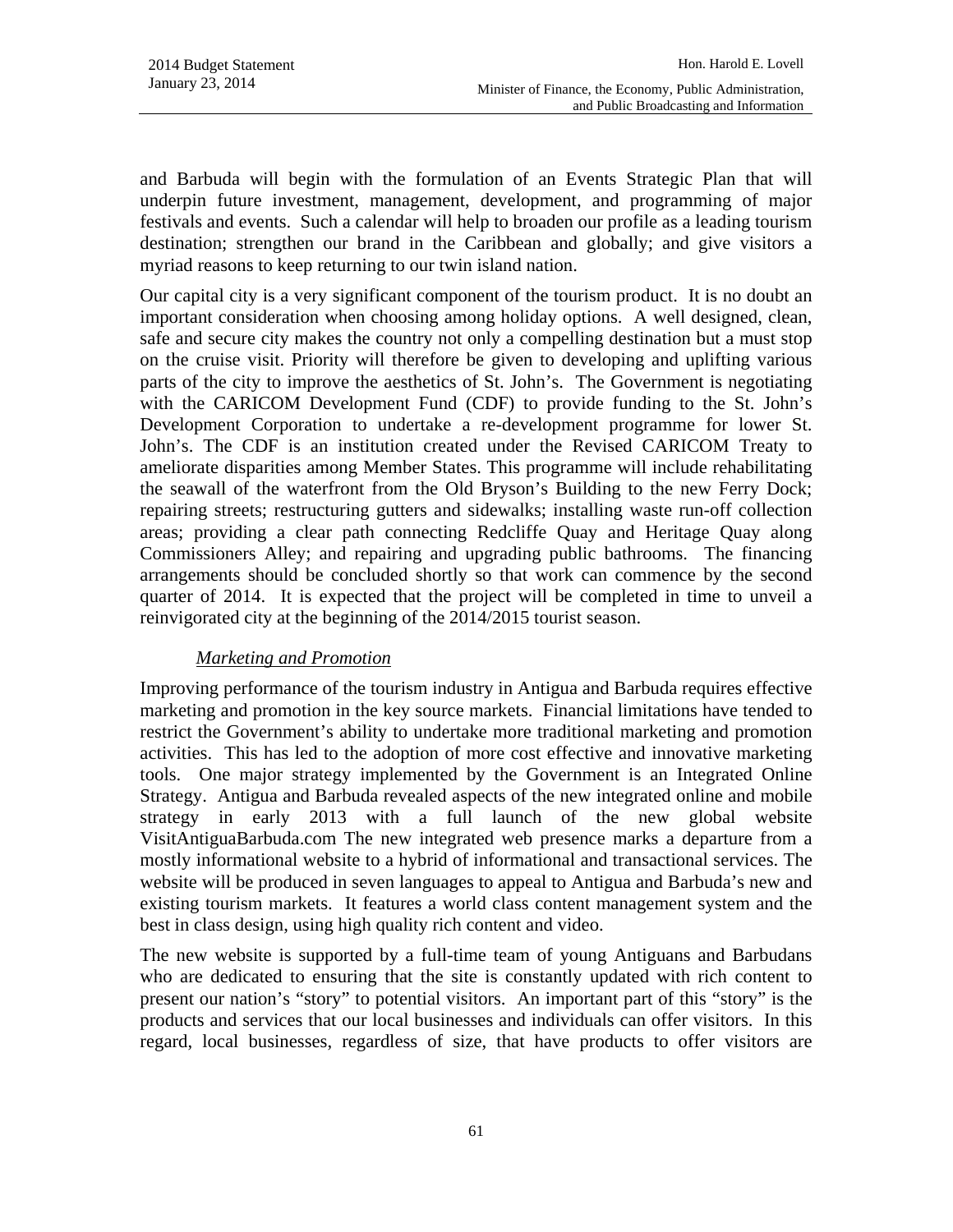encouraged to provide their information to the Ministry of Tourism so that it can be uploaded on the website. This is an opportunity for local businesses to showcase their goods and services on a sophisticated platform that is viewed across the globe.

Antigua and Barbuda's advanced web presence has so far presented a unique opportunity to efficiently reach target markets and to draw in visitors from new and untapped markets. The site and the newly developed IPhone and IPAD apps make the booking process for those planning to holiday in Antigua and Barbuda simple and enjoyable. It offers consumers an easily navigable trip planning and travel booking resource as visitors are able to book everything, from their flights and accommodation, to excursions, and even a table at their favourite restaurant, all on this website.

There has been a marked increase in demand for the destination following two high profile promotional and public relations initiatives in 2013. Two popular Primetime TV programmes - *The Bachelorette* and *The X-Factor* – showcased Antigua and Barbuda to millions of television viewers in the United States and the United Kingdom, our two largest source markets. As a result, there has already been a spike in enquiries and demand for Antigua and Barbuda. These initiatives have been supplemented with TV advertising on NBC, and Global Cricket Cable TV channel Willow TV with commercials featuring Sir Viv Richards. These and new promotional and public relations initiatives will remain at the forefront of the Government's strategy to spread the word about the Antigua and Barbuda Experience.

Finally, an important source of funds for the marketing and promotion efforts of the Government is the 2 percent ABST fund that was established in 2012 to finance tourism marketing activities. Since its establishment, the fund has generated about \$11.5 million that has been used by the Tourism Authority to market Antigua and Barbuda.

## *Airlift*

All our efforts to improve service, enhance the tourism product, and expand marketing and promotion activities will be ineffective without consistent and reliable airlift from our source markets. This Government has pursued a partnership strategy with the airlines to ensure airlift to Antigua and Barbuda remains strong. While building alliances and partnerships with airlines is critical to ensuring increased airline capacity, the Government is pleased that it has not had to pay airlines to fly to our destination. This, Madam Speaker, is a testament to the strength of Brand Antigua and Barbuda.

Airlift from North America will remain strong as American Airlines flights to Antigua continue with daily service all year round from Miami. In November 2013 the airline service from JFK New York increased from 4 times weekly to a daily service. Delta Airlines will operate on Saturday from JFK during the 2013/2014 winter season from December to April 2014, while the airline's service out of Atlanta will operate each Saturday from December to March 2014. On December 19, 2013 United Airlines started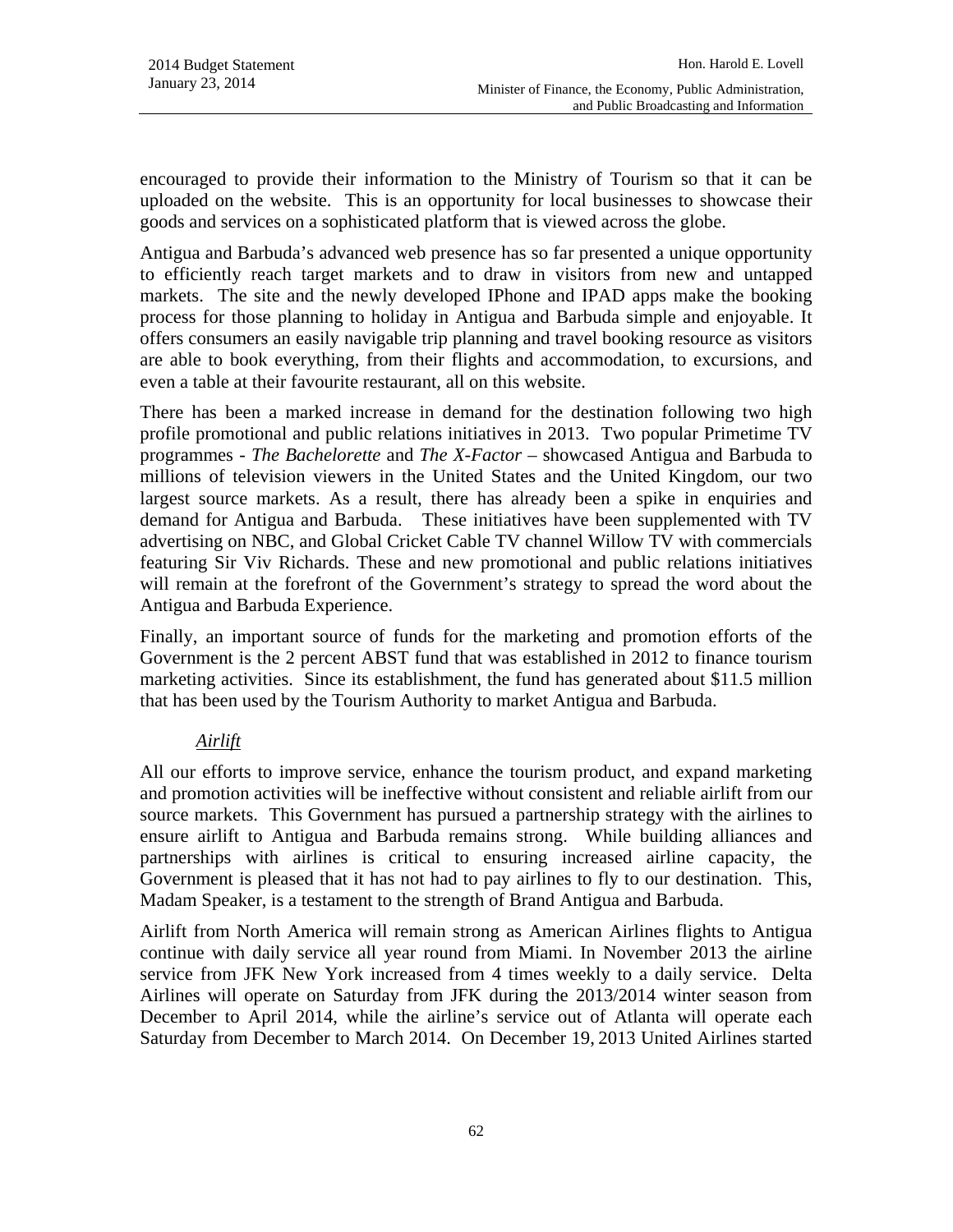operating ten flights per week out of Newark, New Jersey and this number could increase in January and February 2014. US Airways continues its once weekly service from Charlotte, North Carolina between December 2013 and March 2014.

There has been increased airlift out of Canada over the past year, leading to 30 percent growth in tourist arrivals from that source market compared to 2012. Air Transat will again operate two flights per week from Canada with 189 seats each out of Montreal and Toronto for the 2013/2014 tourist season. WestJet will operate twice weekly out of Toronto for the winter season and continue its weekly service post-season including a weekly flight during the summer months from May to October 2014. Air Canada will continue its four times weekly service for the winter season.

There are also more flights originating in the European market. Virgin Atlantic increased its flights from three to four per week with three being direct turnaround flights to Antigua and one tagged with St. Lucia. The configuration of the new fuel efficient aircraft will result in increased seats in the first class cabin, a development that has been welcomed by the high end properties in Antigua and Barbuda. This means that there are more seats available on these flights for the high net worth visitors that tend to vacation in our country. Further, British Airways will return to weekly service from London during the winter season and will also increase the number of flights in the summer schedule from five to six.

A new once weekly service out of Manchester operated by Thomas Cook started on December 19, 2013, bringing an additional 320 seats weekly. Altogether the increase in flights and seats from the UK will return the airlift from this market to pre-crisis levels. This is indeed a significant development, since the UK market traditionally yields longer stay-over visitors who tend to spend more.

Finally, a new twice-weekly service operated by Air Antilles Express began between Antigua and Guadeloupe in December 2013. These flights will coincide with daily arrivals of transatlantic flights from Paris to Guadeloupe. This will facilitate same day transfer of travellers from France to Antigua and Barbuda. This code share agreement between Corsair and Air Antilles Express will open up the opportunity for more French tour operators from France and Guadeloupe to sell packages to our destination.

# *Cruise and Yachting*

Antigua and Barbuda is estimated to have received 550,000 cruise passengers from 293 cruise ship calls in 2013. This was an increase over the 284 cruise ship calls in 2012, while the number of passengers was about the same as in 2013 at 551,000. In 2014 Antigua and Barbuda will see an increase to 310 calls and a projected 610,000 cruise passenger arrivals. During this Cruise Season small cruise ship vessels will be making beach-stops to Barbuda. This means that cruise passengers will be able to experience the wonders of the sister isle.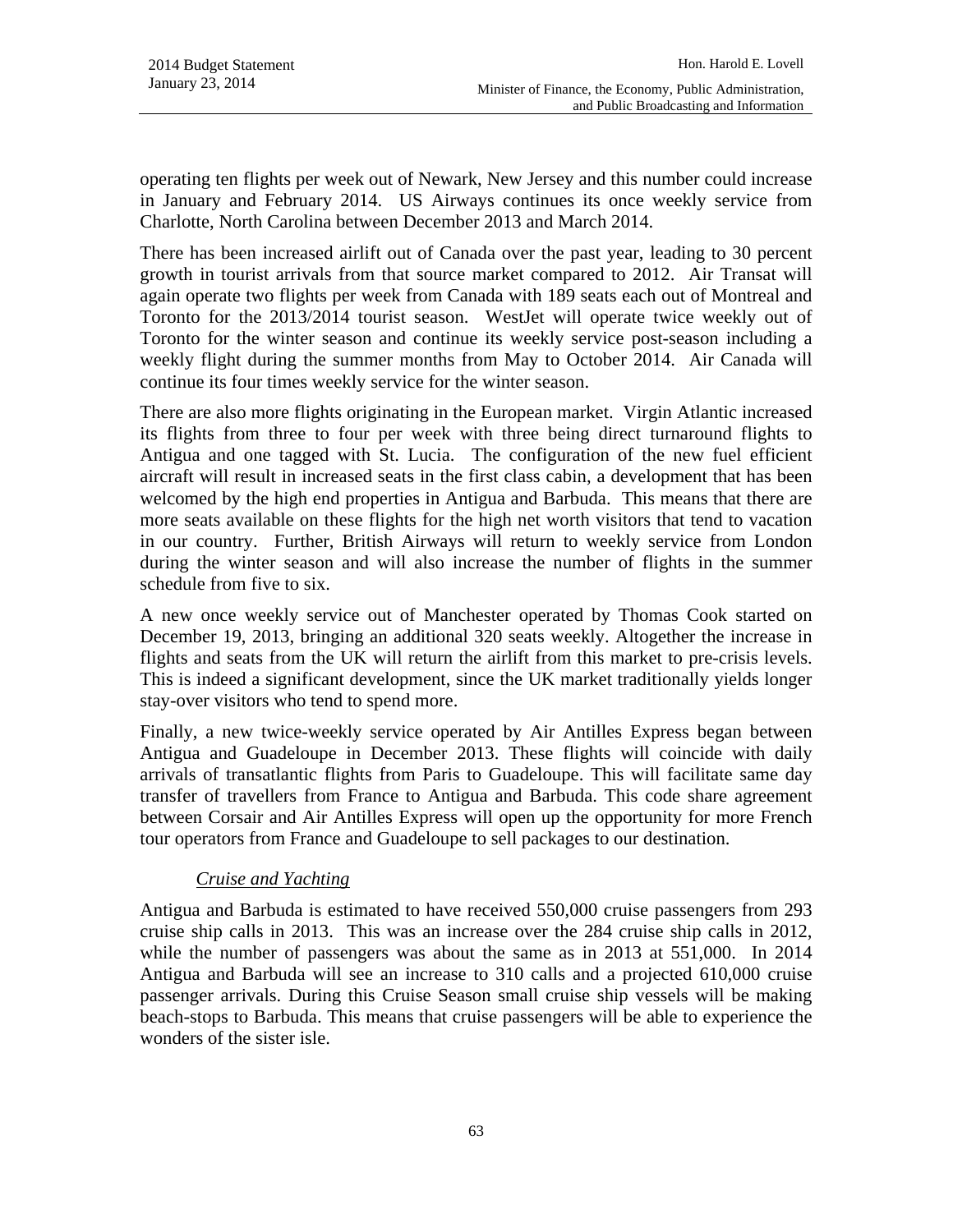Cruise ship visitors to Antigua and Barbuda can expect improvements that incorporate new ground transportation dispatching facilities within the cruise facility to enhance the visitor experience, and ensure our cruise guests are dispatched on their tours as efficiently as possible. New retail spaces will also enhance the Heritage Quay shopping district. Further, significant investments have been made in Cruise Service Excellence training for hundreds of stakeholders operating in the cruise sector. This will greatly enhance the quality of service that Antigua and Barbuda offers to our cruise guests.

The Antigua and Barbuda Cruise Tourism Association, the Antigua Pier Group, the Antigua and Barbuda Tourism Authority and the St. John's Development Corporation are collaborating on a plan to make long-term infrastructural developments to St. John's Harbour. The plans aim to modernize the current cruise ship facilities to provide an easily accessible and safe port environment, while improving the overall experience for visitors. The long-term development plans include sweeping and dredging the harbour to ensure Antigua and Barbuda can accommodate the Oasis Class ships. This work will begin shortly and the overall development work at the harbour will be completed during the summer months to ensure that it is ready for the 2014/2015 season.

Antigua and Barbuda continues to be the yachting capital of the Caribbean, with its world class yachting facilities and marinas. The historic Nelson's Dockyard at English Harbour is known throughout the yachting world for its ambience and incomparable charm that enhance the wide range of provisioning and refitting services the facility offers. We are renowned for our annual Antigua Sailing Week Regatta - the region's largest regatta - the Royal Ocean Racing Club (RORC) Caribbean 600 race, and the Antigua Boat Show, which kicked off the yachting season in December.

The "E Sea Clear" programme continues to operate, allowing for online pre-notification of arrival by visiting yachts. This has reduced immigration and customs clearance times and has certainly helped to secure the success of the various regattas and yachting shows in Antigua and Barbuda.

There have been continual additions to our yachting events calendar, with new races such as the Valentine Day Regatta, the Russian Business Sailing Week, and the "Caribbean Sailing Rally" from the UK, which will take place in January 2014. These have cemented our destination's reputation as the Caribbean Mecca for first class sailing and yachting services.

Madam Speaker, the *"Antigua and Barbuda Experience"* starts at the visitor's first point of contact with the country – the airport. Come September 2014, visitors travelling by air into and out of Antigua will be treated to an enhanced passenger experience at the new V.C. Bird International Airport terminal.

The sleek design and modern touches of the new V.C. Bird International airport will elevate its position among the best airports in the region. It will feature four Jet-Bridges, six climate-controlled aircraft access gates, flight information display screens,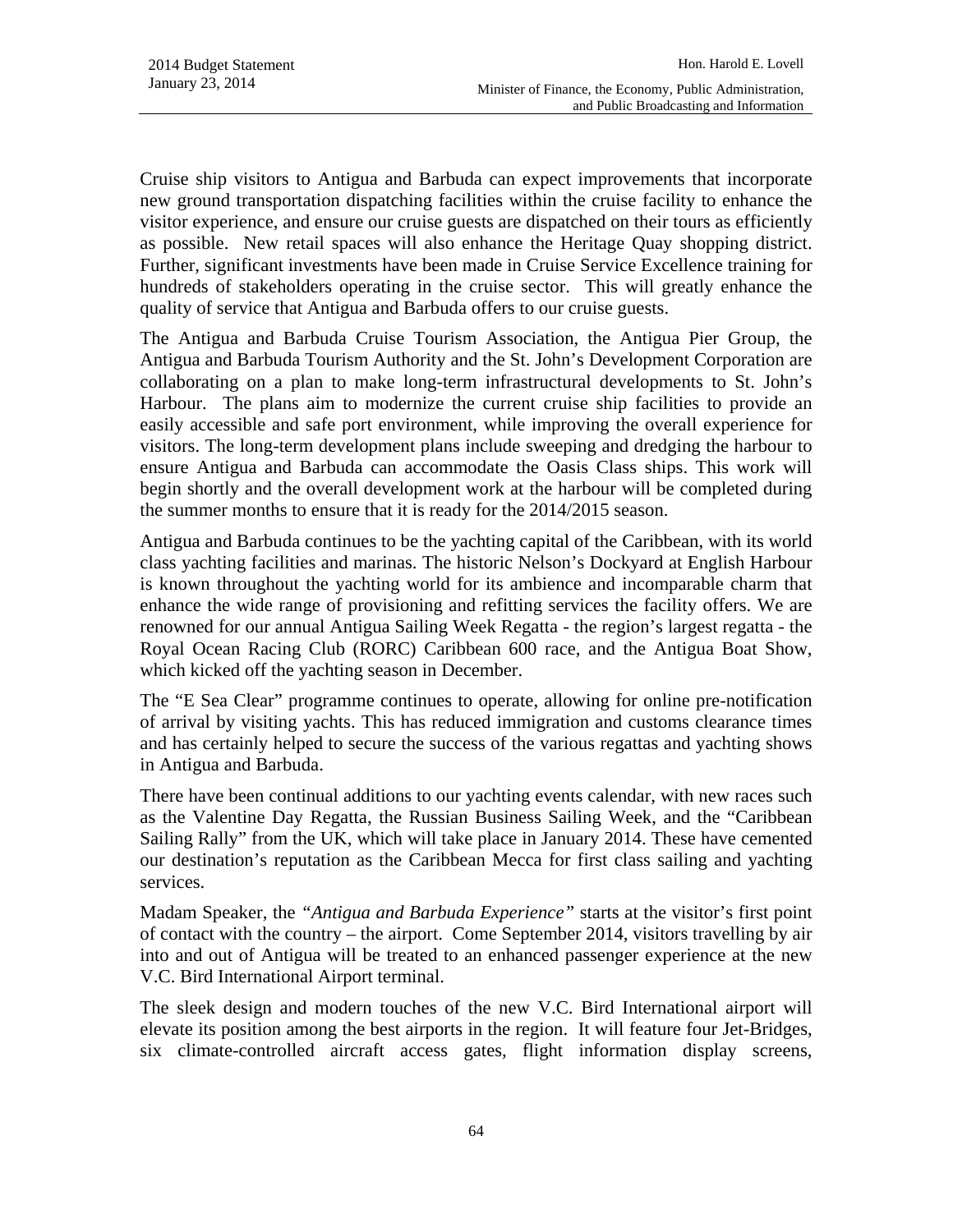interchangeable Common User Terminal Equipment airline check-in counters, several state-of-the-art VIP lounges, high end retail shopping, and modern amenities to assist local officials and airline staff to safely and efficiently move the growing passenger traffic the airport handles annually. The new V.C. Bird International airport will be the first in the Eastern Caribbean to be fully equipped with facilities to enable easy access for persons with disabilities from the aircraft to ground transportation.

Upgrades to the airside parking ramps and fuel lines are also taking place to ensure the airport can adequately accommodate the expected increase in airline traffic. The new facility will allow for annual capacity of two and a half times the current passenger loads of 800,000 passengers. As our efforts to increase airlift to the island continue to yield positive results and our marketing and product development strategies lead to an expansion in visitor arrivals, the Government is confident that the investment in the new terminal and airside works will bring significant returns to the economy of Antigua and Barbuda.

### *Agriculture – Promoting Food Security and Growth*

### **Madam Speaker**

Following the Caribbean Week of Agriculture (CWA) held in Antigua and Barbuda in 2012, the Government executed an agreement with the Food and Agriculture Organisation (FAO) and the Inter-American Institute for Cooperation on Agriculture (IICA) to undertake an initiative to eradicate hunger and poverty under the Zero Hunger Challenge (ZHC). In this regard, a multi-sectoral national committee led by the Ministry of Agriculture was established and with the support of the regional agricultural and health alliance partners, some significant progress has been made in achieving the objectives of the Zero Hunger Challenge. The primary focus in the initial phase of this initiative is strengthening the Backyard Garden Programme and increasing the quantity and quality of local produce used in the National School Meals Programme.

The Backyard Garden Programme continues to expand and more households are participating in the programme in an effort to produce food for their own consumption and to generate additional income. An additional 150 households joined the Backyard Garden Programme in 2013. This is largely attributable to the increased interventions through the ZHC to encourage households, especially vulnerable ones, to create backyard gardens. In 2014 the Ministry of Agriculture, with the continued support of the FAO, will intensify plans to increase household participation in the Backyard Garden Programme. This will include distributing seedlings and other inputs as well as technical advice on starting and maintaining a backyard garden.

While interventions such as the Backyard Garden Programme are contributing to reducing hunger and poverty, significant progress towards zero hunger, elimination of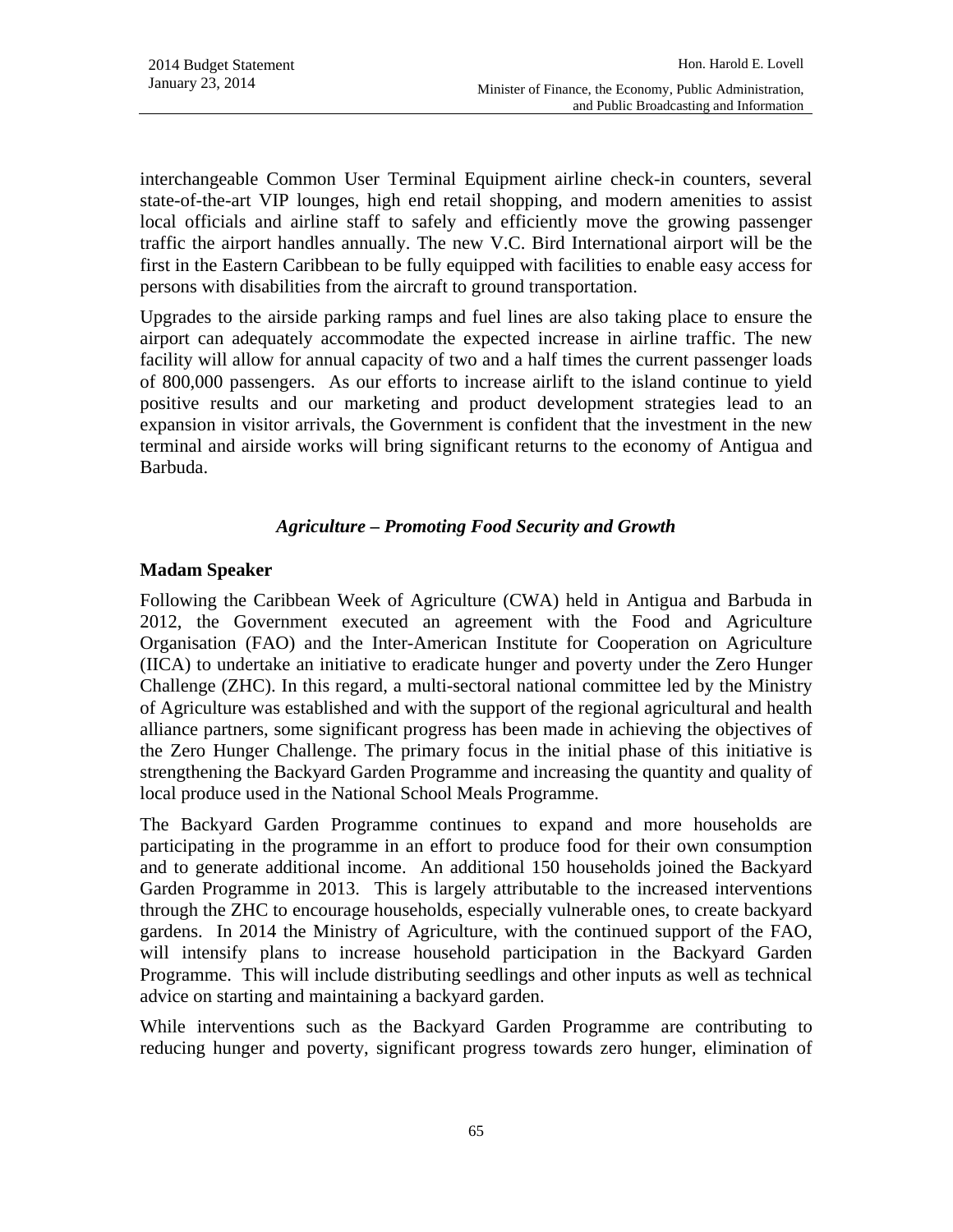poverty, and improved food security will be realised through increased food production on a larger scale. Increased food production would require the allocation of additional lands for agriculture and strengthening the outreach and technical services provided by the Ministry of Agriculture. Some of the interventions in this regard include:

- (a) The allocation of nearly 300 acres of land by the Agriculture Extension Division and the Agriculture Development Corporation in 2013.
- (b) Strengthening the agriculture stations by employing 45 contract workers to increase the number of orchards under production in a number of areas including Cades Bay, Christian Valley, the Cotton Station, and Greencastle.
- (c) Implementing a USAID-funded "covered production technology" project in 2014. This project highlights vegetable production in greenhouses as a means of mitigating the impact of climate change on food production in Antigua and Barbuda.
- (d) Executing a soil fertility mapping project with assistance from the Kingdom of Morocco. This project will provide the Ministry and farmers with accurate information on the nutrient content of any plot of arable land. Such information will facilitate more efficient use of fertilisers by farmers, thereby reducing costs, increasing profitability, and protecting the environment.
- (e) Implementation of a farm feeder road rehabilitation project to improve access in a number of critical agriculture districts.
- (f) Accessing assistance from external organisations and enacting legislation to help combat the impact of invasive pests and diseases including the Giant African Snail (GAS), Lethal Yellowing and Bud Rot in palms, and Citrus Greening.

# **Madam Speaker**

Antigua and Barbuda can generate significant foreign exchange by taking full advantage of its trade agreement with the Cooperative West Indian Sea Island Cotton Japan Project. Sea Island cotton is grown in Antigua by small farmers, the Central Cotton Station, the Agricultural Development Corporation and, more recently, the Antigua and Barbuda Development Bank. Producers are estimated to have harvested 70,000 pounds of cotton lint in 2013. This is a 40 percent increase over the 50,000 pounds of lint produced in 2012 and has a value of US\$700,000. With the new gin to improve cotton lint extraction, adoption of improved production and harvesting techniques, and the growing demand for Sea Island cotton, we have a great opportunity to increase the foreign exchange earning potential of our cotton. The projected yield for 2014 is 200,000 pounds of lint, which will have a value of US\$2 million.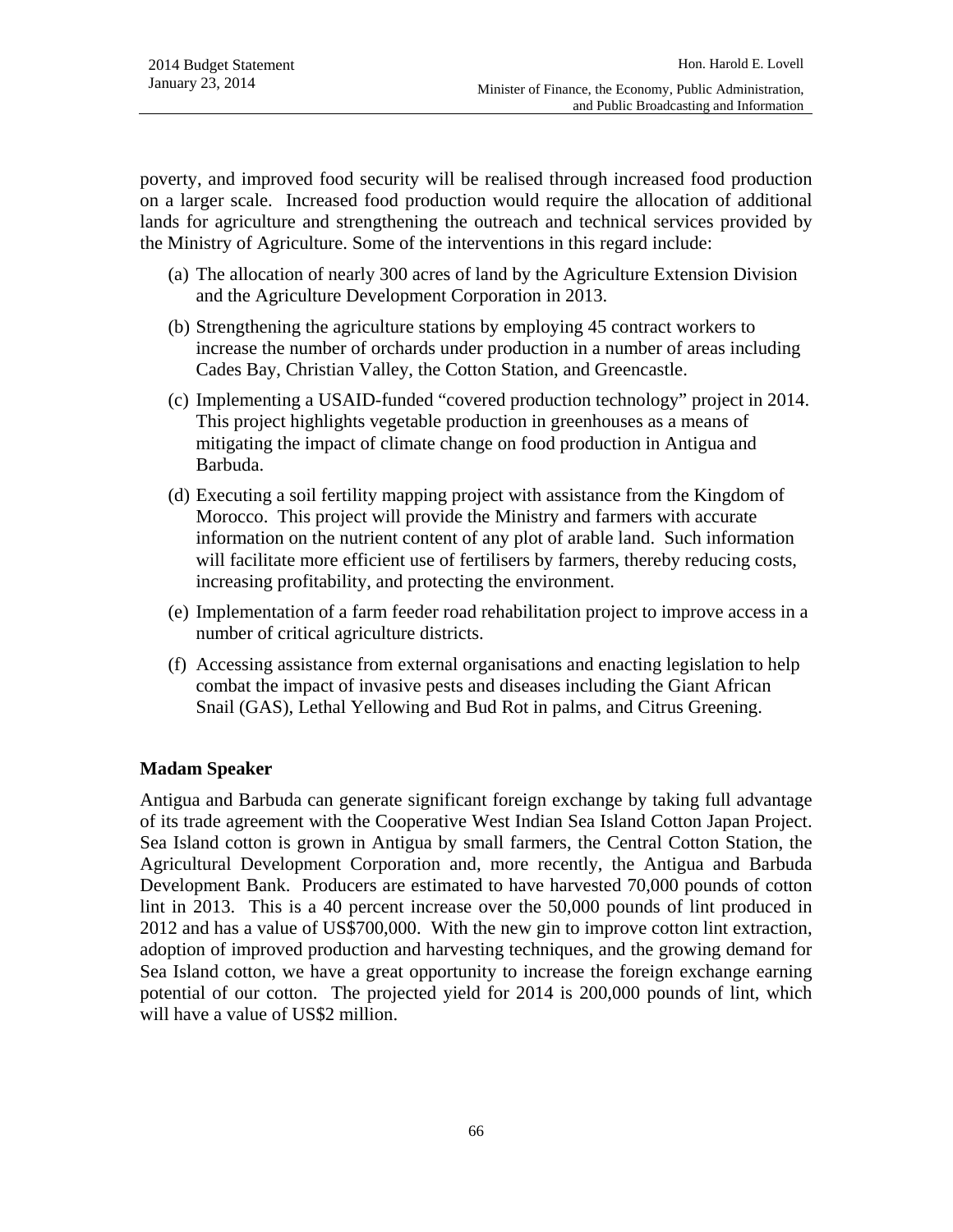Another area of export potential is in poultry farming. In this regard, the Ministry of Agriculture is continuing negotiations with the principals of the Ciboney Poultry Farm. While this US\$75 million project to produce poultry for export promises a number of benefits for Antigua and Barbuda, the Government is cognisant of the concerns of existing local poultry producers. We are therefore continuing discussions with the investors to ensure we can address our domestic concerns while ensuring the investors realise a reasonable return on their investment.

### **Madam Speaker**

Creating a stronger and more viable agriculture sector will require greater use of science and technology and increasingly modern techniques to produce output. With this in mind, the Government, through PDVCAB, will partner with the Gilbert Agriculture and Rural Development Centre (GARDC) to support the implementation of a project that will utilise advanced agricultural science techniques and state-of-the-art machinery to produce agricultural produce for export to several countries in the region.

The basis for this project is a proposal submitted by LCP Industries, a company established by three young men who are convinced of the significant economic potential of agriculture. PDVCAB will provide financial assistance through the GARD Centre to facilitate acquisition of equipment and inputs that will allow LCP Industries along with up to seven other contract farmers to cultivate up to 30 acres of land and produce crops such as onions and carrots for export. These contract farmers will provide employment for up to 30 young people including trainees at the GARD Centre. This project will also include an internship programme through which students studying Agriculture Science in secondary schools can be attached to the farms for practical experience in the business of farming. The arrangements for this project are being finalised and implementation will begin in the first quarter of this year. Over the next three to five years, nearly 268 acres of land will be cultivated through this project, with the creation of up to 40 youth contract farmers providing direct and indirect jobs in the agriculture sector for over 200 young people.

Another promising agro-tourism project will be undertaken by Bio-Antigua Ltd. This is a \$36 million eco-friendly development project located in Bethesda. Work on the first phase of this project has already begun and it is expected that 56 full-time and 15 parttime jobs will be created in the initial phase of this venture.

Madam Speaker, the Government is well aware that the long term viability of the agriculture sector and its ability to increase its contribution to the economy of Antigua and Barbuda will depend on greater involvement of youth in the sector. In this regard, the Ministry of Agriculture, with the support of the FAO, has developed a strategic plan for increasing involvement of youth in Agriculture. This ten-year development plan was recently completed and will lead to the execution of a number of long-awaited projects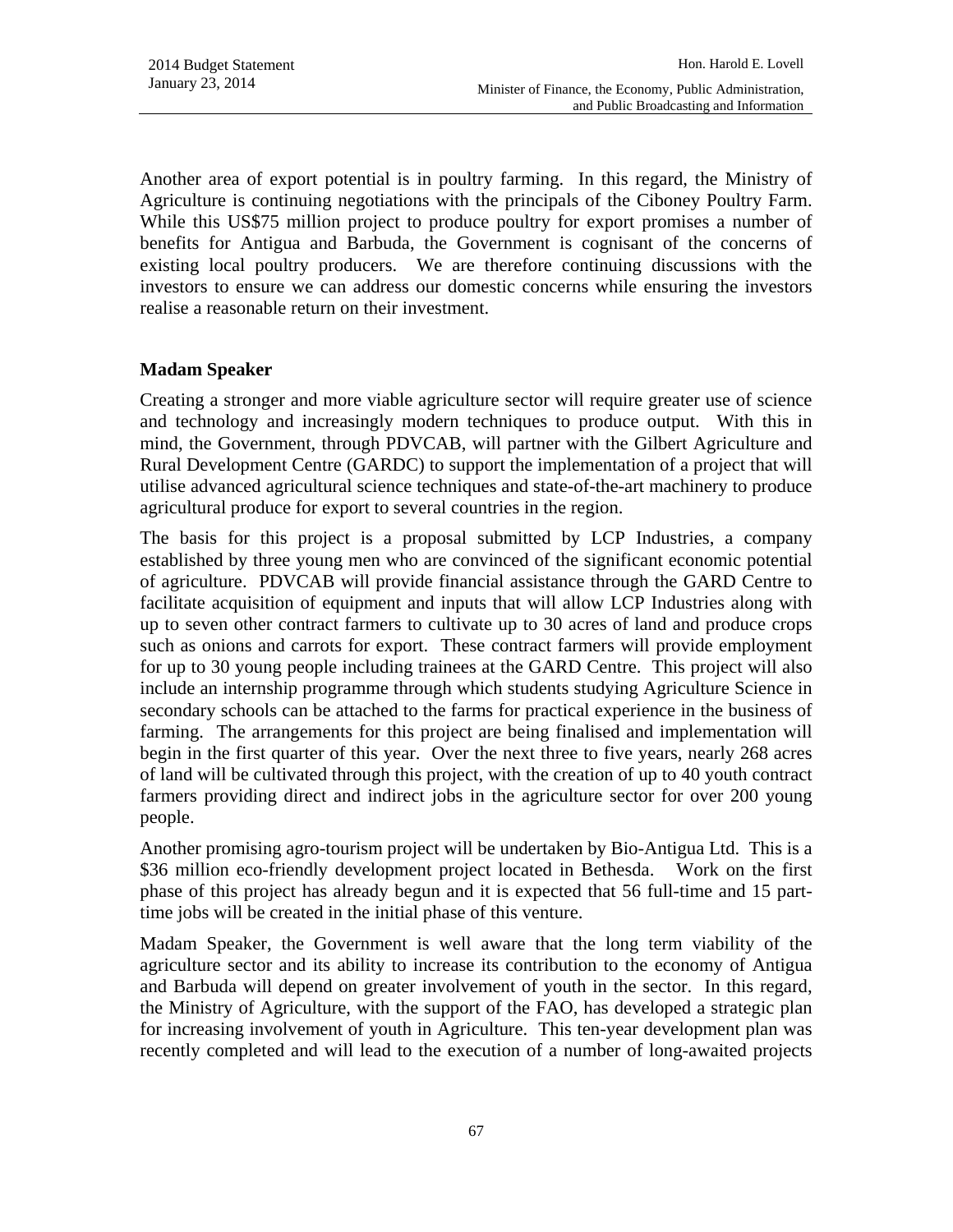such as Project 40:20 in Pares and the National Youth Farm. The National Youth Farm is to be implemented over three phases and will provide training and employment for young people who have an aptitude for work in the agriculture sector and are interested in being part of a transformative process that will make agriculture more lucrative. At least 50 youth will participate in the first phase of this project. The participants will receive practical training in agriculture techniques and procedures, will be directly involved in producing various crops, and will rear goats and other small ruminants. Each participant will receive a stipend while participating in the initial stage of the programme. However, they will each have an opportunity to earn a larger income from the produce they grow and harvest on the Youth Farm.

The purpose of this programme is to demonstrate to young people the potential of agriculture as a viable source of income and the opportunities to operate successful farming businesses. Over the course of four years, up to 200 youth will receive training under this programme and will be engaged in cultivating about 100 acres of land. Having received the support and technical assistance from the FAO, the Ministry of Agriculture is now ready to launch this project. The selection of candidates will be undertaken before the end of the first quarter of 2014. Any young person who is interested in participating in the National Youth Farm project is therefore invited to submit his/her name, address and contact details to the Ministry of Agriculture. This information should be delivered to the Ministry headquarters on Queen Elizabeth Highway in a sealed envelope marked National Youth Farm project and addressed to the Director of Agriculture. In addition to providing a livelihood for the participants, the Youth Farm project is another avenue through which the objectives of the Zero Hunger Challenge as well as the goal of increased food security can be achieved.

#### *Investment for Growth and Development*

As the leading Government institution responsible for promoting and facilitating domestic and foreign investment, the Antigua and Barbuda Investment Authority (ABIA) has sought to strengthen its operations to ensure it can effectively execute its mandate. The Authority has reorganised internally, creating a new Economic Development and Planning Department and increased its capacity to carry out its functions through staff participation in a number of regional and extra-regional conferences, workshops and seminars. In addition, the ABIA has created a strategy that establishes the priority areas of focus for the next five years. These are:

- Outsourcing & Specialized Services
- Agriculture/Agro-processing
- Medical/Health & Wellness Tourism
- Remote Education (Offshore University)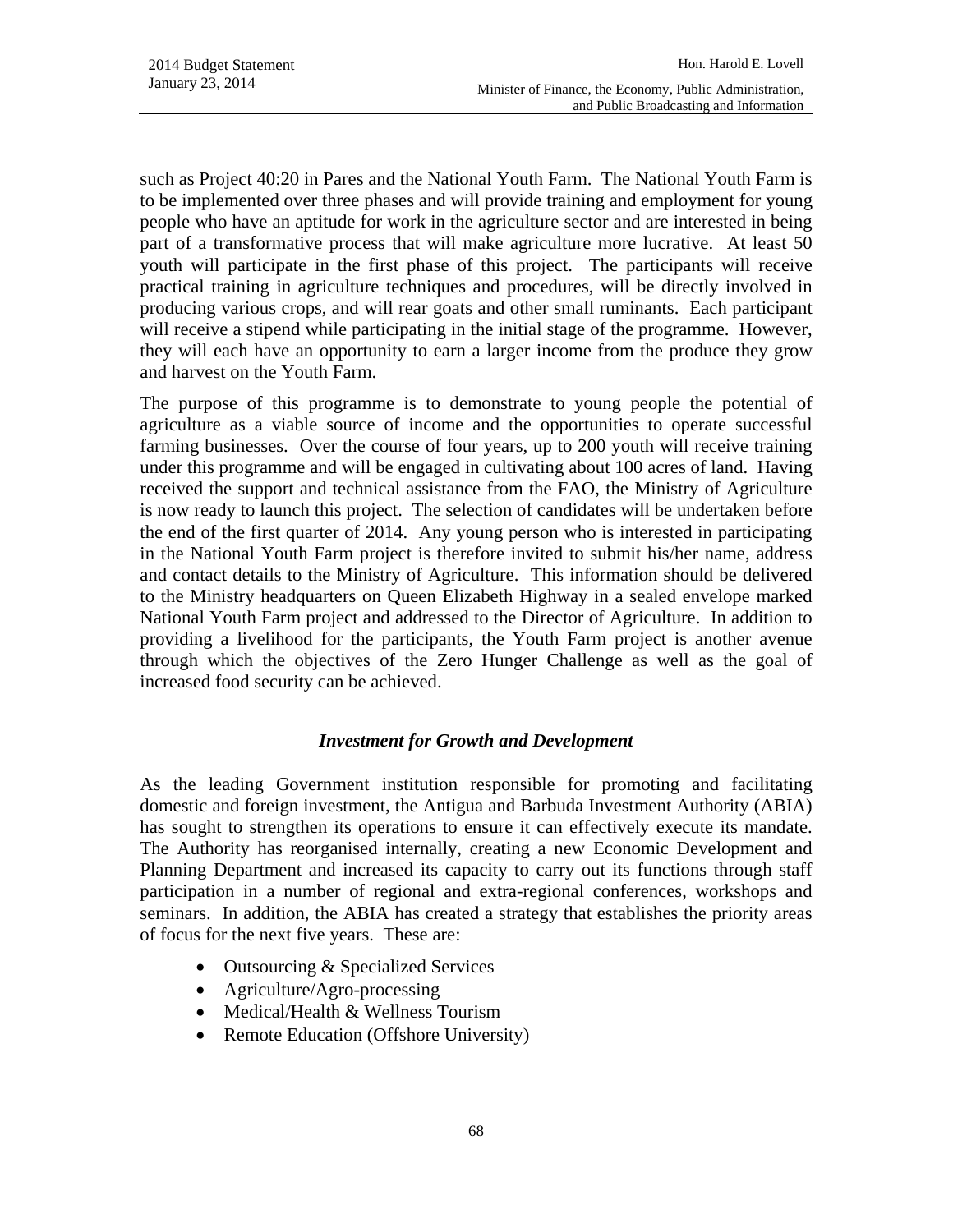- Retirement Tourism
- Renewable Energy

Further, with funding provided through the Inter-American Development Bank (IDB) and Compete Caribbean, the ABIA is working with a consulting group to enhance its capacity to undertake its investment promotion function. The Authority has also increased its collaboration with a number of domestic agencies – APUA, Social Security, Customs and Excise Division, Inland Revenue Department – and its interface with a number of external international institutions such as the International Finance Corporation, IDB, and the World Bank. The work undertaken by the ABIA over the past year and the programmes to be pursued over the next year will help to increase Antigua and Barbuda's profile as a premier investment jurisdiction.

### **Madam Speaker**

A good measure of the ABIA's success in attracting and facilitating investment projects is the number and value of projects approved by the Authority. Since 2010, when the total value of investment projects amounted to \$299 million, there has been a steady increase in investor confidence. This is evidenced by the growth in the value of total investment projects approved by ABIA in each subsequent year. The total value of investments in 2011 amounted to \$321.8 million. In 2012 approved projects amounted to \$788.4 million. In 2013 the total value of investment projects approved by the ABIA nearly tripled, to about \$2.1 billion. This significant improvement in investment projects is not only a signal of investors' desire to do business in Antigua and Barbuda, it is also a very clear indication that over the next 12 months citizens and residents can expect a marked increase in economic activity and employment. The \$2.1 billion in approved investments represents about 30 projects across seven sectors, 23 of which are funded by local investors. This is an indication that investment for economic growth and employment generation need not only come from external sources.

While it is indeed important to attract large projects funded by external investors, our economic future is also critically linked to the willingness of Antiguans and Barbudans to invest. Madam Speaker, it is not by accident that this Administration took great pains to ensure that all incentives and concessions are accessible by local and foreign investors alike. A project funded by a foreign investor can be a catalyst for economic growth in any economy; however a necessary condition for continued growth and economic transformation is an active and dynamic local business sector. This Government has therefore implemented several policies, including the incentives packages offered through the ABIA, to entice domestic businesses and entrepreneurs to contribute to our country's development by investing their resources.

Some of the projects that have already started or will be undertaken over the coming year include a resort project at Pigeon Point by developer New Century Development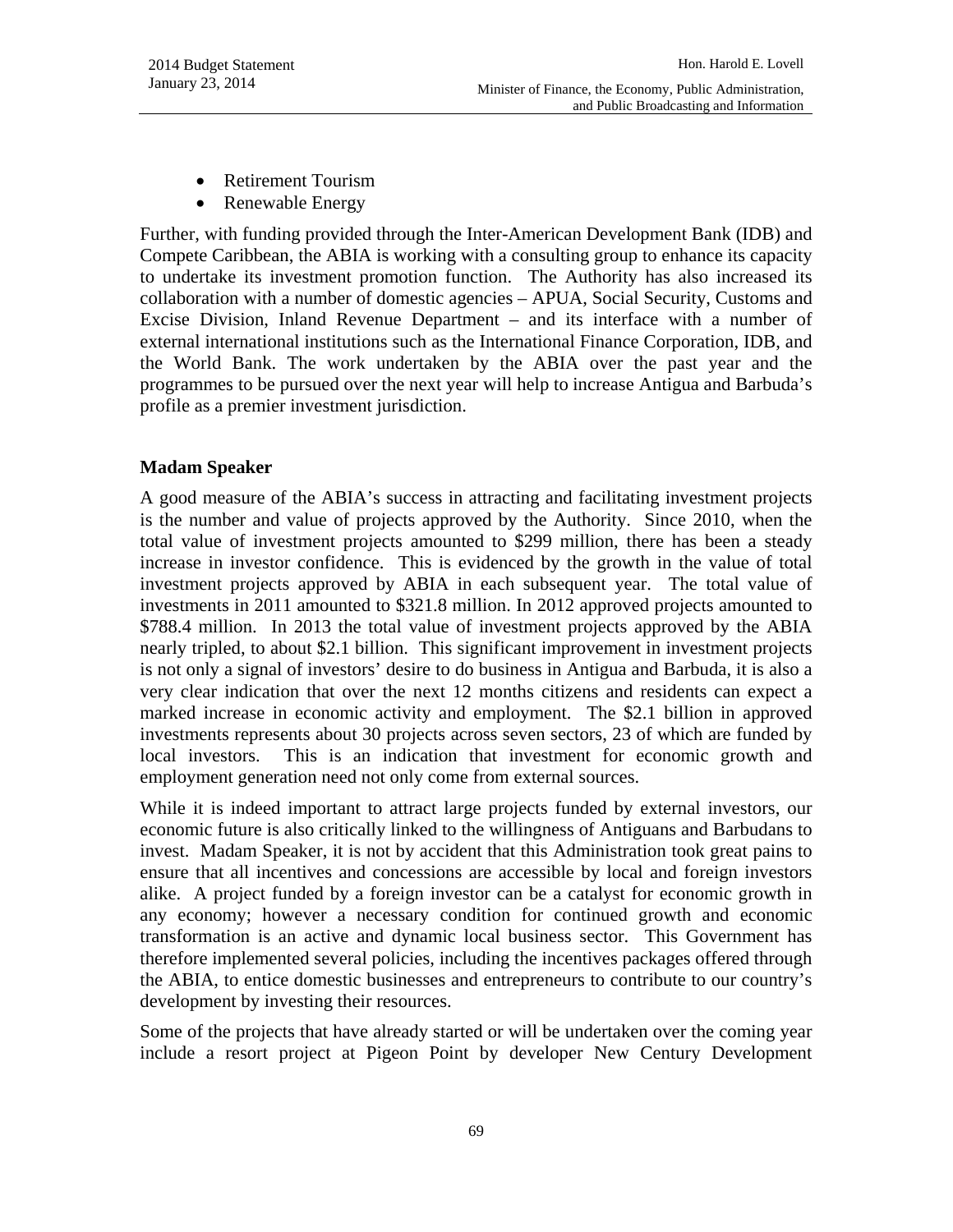Company; the Emerald Cove project; Rendezvous Bay Real Estate Corporation; Caribbean Premium Motors Ltd., and completion of the Hodges Bay Club Resort by JSN Development Group Ltd. and BluPearl Ltd. These and the other projects approved by the ABIA in 2013 are expected to generate jobs for nearly 1,000 citizens and residents.

Madam Speaker, though the Government is encouraged by the positive developments in respect of the investment projects approved by the ABIA, we recognise that our continued success at attracting foreign direct investment and supporting local investment will depend on our ongoing efforts to develop and introduce new investment inducing strategies. Two such strategies are the Tourism and Business (Special Incentives) Act, 2013 and the Citizenship by Investment Programme.

### *Special Incentives for Tourism and Business Investments*

The Tourism and Business (Special Incentives) Act (TBSIA) is sunset legislation that offers more generous incentives and concessions to investors than those provided through the Antigua Barbuda Investment Authority Act. By broadening the scope and value of concessions, the Government expects that local and foreign investors will be induced to invest within the two-year time span of the TBSIA. The need to attract private investors is particularly evident given the lingering uncertainty in international financial markets. Also, the inherent risk aversion of investors in the face of such uncertainty demands some bold policy intervention that would reduce the cost of doing business, improve the viability of an investment project, and above all stimulate job creating economic activity in the immediate term.

Under the TBSIA, an investor may receive a reduction or waiver of Customs Duties, ABST, Revenue Recovery Charge, Stamp Duty, Corporate Income Tax, Withholding Tax, and Property Tax. Eligibility for reduction or waiver of these taxes will depend on the size of investment:

- (a) For investments ranging from over \$1 million to \$10 million, incentives include waiver of Customs Duties, ABST, Revenue Recovery Charge, exemption of Corporate Tax and Withholding Tax for 6 years, and 25 percent reduction in Property Tax and Stamp duty.
- (b) For investments ranging from over \$10 million to \$25 million, incentives include waiver of Customs Duties, ABST, Revenue Recovery Charge, exemption of Corporate Tax and Withholding Tax for 12 years, and 35 percent reduction in Property Tax and Stamp Duty.
- (c) For investments ranging from over \$25 million to \$75 million, incentives include waiver of Customs Duties, ABST, Revenue Recovery Charge, exemption of Corporate Tax and Withholding Tax for 15 years, and 50 percent reduction in Property Tax and Stamp Duty.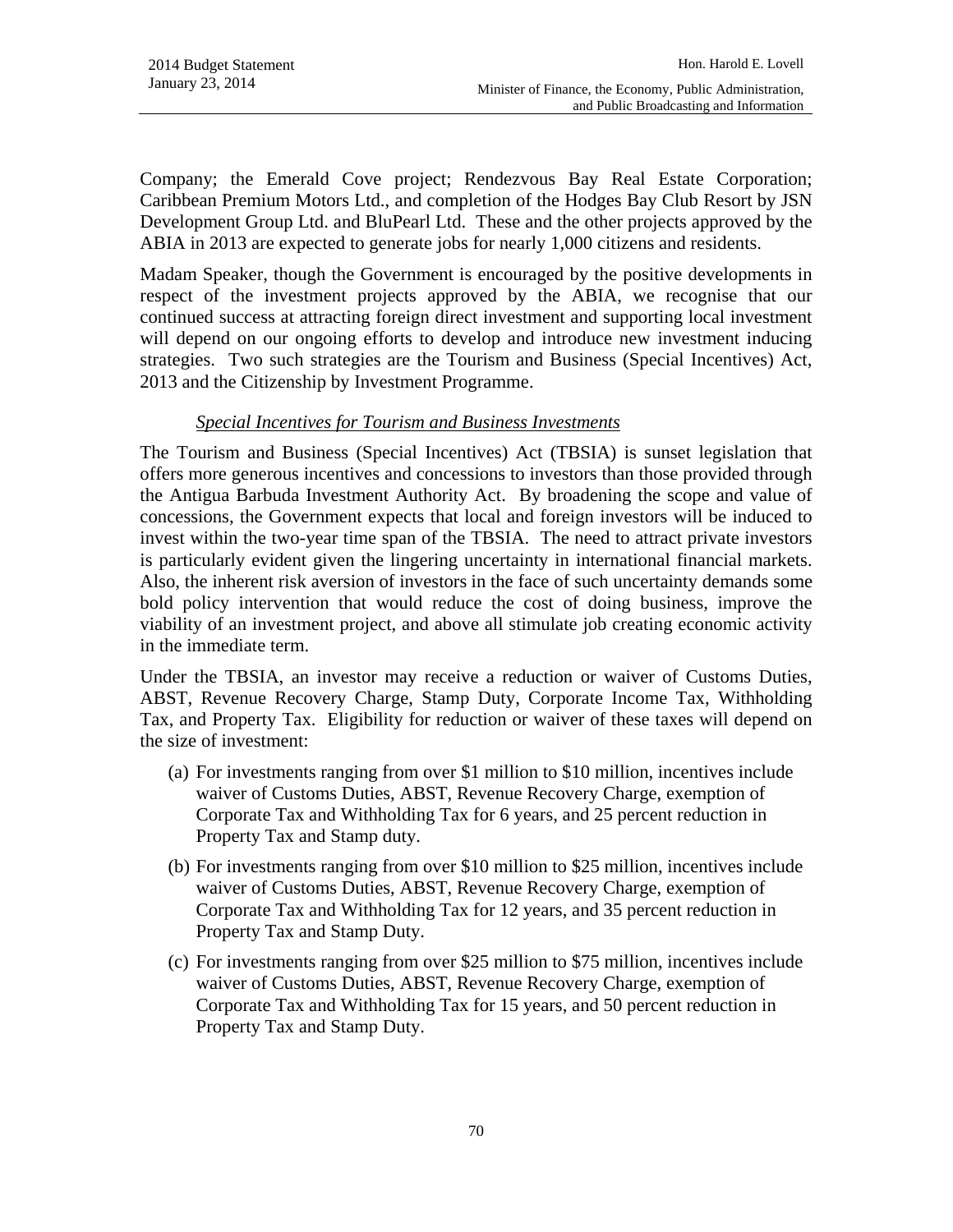- (d) For investments ranging from over \$75 million to \$100 million, incentives include waiver of Customs Duties, ABST, Revenue Recovery Charge, exemption of Corporate Tax and Withholding Tax for 20 years, and 75 percent reduction in Property Tax and Stamp Duty.
- (e) For investments ranging over \$100 million, incentives include waiver of Customs Duties, ABST, Revenue Recovery Charge, exemption of Corporate Tax and Withholding Tax for 25 years, and waiver of Property Tax and Stamp Duty.

Any investor, whether local or foreign can apply for incentives under the TBSIA. The legislation provides for fast-tracking approval of the projects and the relevant incentives package. The types of businesses that can benefit from the provisions of this law may be tourism-related or other businesses including:

- Manufacturing
- **Information and Communication Technology**
- Financial Services
- Health and Wellness
- Agriculture, Fisheries, and Agri-business
- Creative Industries to include music, film, and television recording and production, photography, publishing, and arts and crafts
- **Energy/Green Technologies**

Madam Speaker, the first project to benefit from the provisions of the TBSIA is the Beaches Hotel project at Long Bay. This US\$150 million project will bring to Antigua and Barbuda a world renowned brand that will increase the number of visitors to our shores. In December 2013 the Government executed a binding Memorandum of Agreement with Gordon "Butch" Stewart that essentially sets out the framework under which the project will be developed. There have been some delays in completing the negotiations for this project – a situation that is not uncommon with large projects. However, such delays are invariably tied to the ability of the developer to raise the financing for the project. This is not the case with the Beaches project. From the very onset, Mr. Stewart has made it clear that he is committed to undertaking this project in Antigua and Barbuda. Unfortunately, the political and personal motives of a few all but halted progress in bringing this multi-million dollar investment project to fruition.

An investment of this size will certainly boost economic activity and create employment for several hundred citizens and residents. All we need to do is look at Grenada where the Sandals LaSource project was started at the same time we in Antigua and Barbuda were consumed with political posturing instead of focusing on what was best for the people of this country. This US\$100 million investment in Grenada resulted in employment for 1400 persons in that country, including local contractors and subcontractors. I ask, Madam Speaker, how many construction workers, electricians,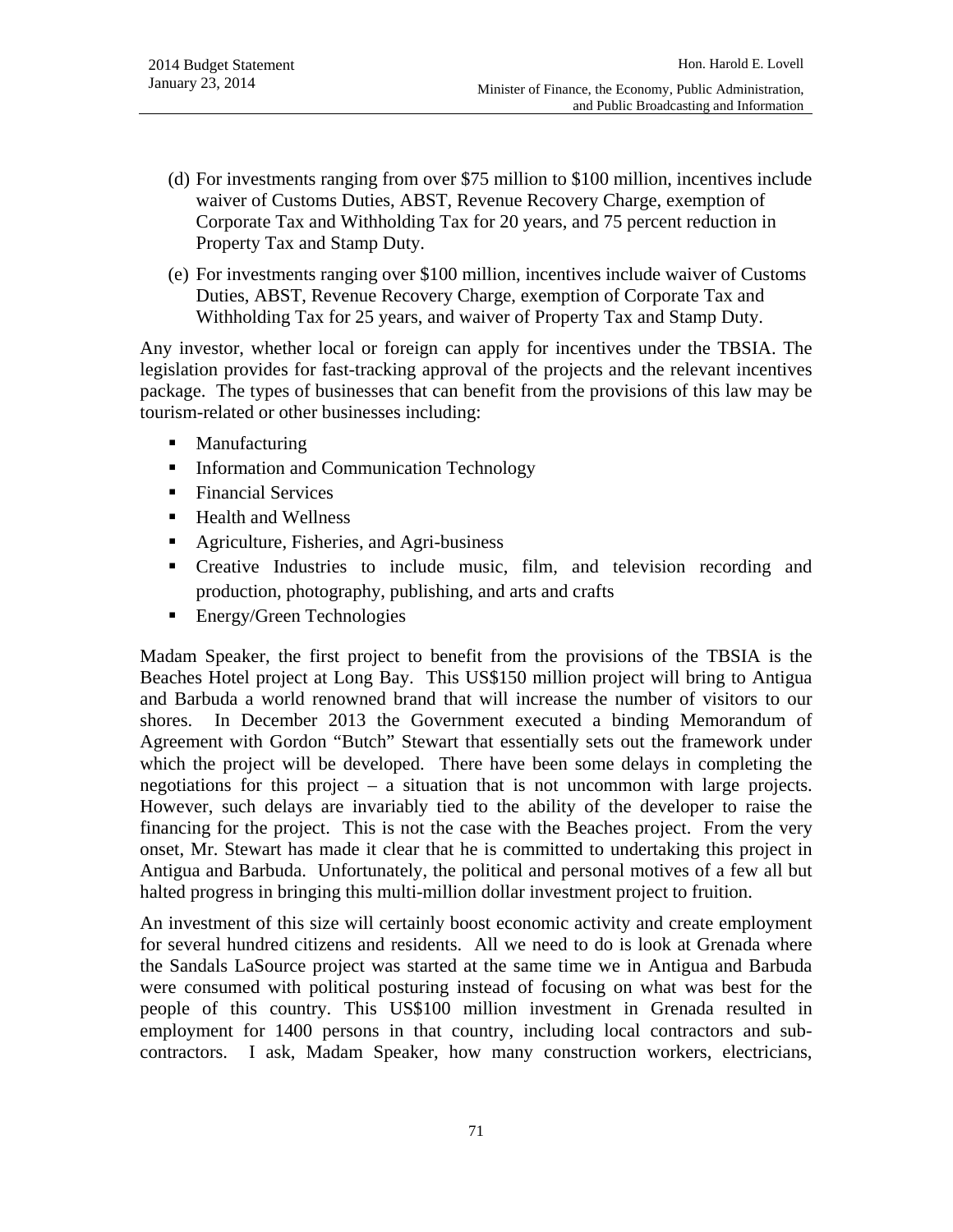plumbers, painters, contractors, sub-contractors, and suppliers of construction equipment and material have been negatively impacted by the failure of some persons to put country first?

Though the delay was unfortunate, this Administration is happy to confirm that in 2014 it will move full steam ahead with the Beaches project. At least 1400 citizens and residents can look forward to employment during the construction phase of this project. The Beaches Hotel will have a total of 400 rooms and boast a wide range of amenities and facilities including a water park, movie theatre, rock climbing, a dozen restaurants, an incredible family entertainment programme, and an ice-skating rink. In addition, Mr. Stewart will partner with the Government to begin work on the \$5 million Long Bay Public Park project. This project involves the creation of a public park facility that will boast new roads and beach parking, improvements to the beach area, vendors' kiosks, a new water sports facility, public restrooms and showers, a well appointed play area for children, and new restaurants to cater to locals and tourists alike. In constructing this Park, special care will be taken to ensure the natural and cultural heritage of the area are preserved. Further, the residents of the communities surrounding Long Bay can be assured that employment and other economic opportunities will be made available to them during and after the construction of the Long Bay Public Park.

Madam Speaker, the fact that Mr. Stewart has stayed the course with this Administration is a testament to his confidence in this country. It is quite likely that another investor may have opted to take their investment elsewhere. However, Antigua and Barbuda and the Sandals brand have a long standing and special relationship and this new project will only serve to deepen and strengthen that relationship.

# *Creating a Fund for National Development*

# **Madam Speaker**

The Government has a significant role to play in stimulating economic activity and generating employment opportunities for the population. One way to do this is by implementing policies and legislation that encourage private sector investment and business development. Government also contributes to economic output by investing in infrastructure and public sector projects. Over the past few decades the major infrastructure and public sector investment projects have been funded by external grants and debt accumulation. Antigua and Barbuda has developed significantly over the years, recording high human development and living standards and a very high per capita GDP.

According to information published by the World Bank, per capita GDP in Antigua and Barbuda increased by about 26 percent over the ten year period 2003 to 2012. Per capita GDP was about US\$10,500.00 in 2003 and amounted to US\$13,200.00 in 2012. Despite the economic challenges that affected this country over the past few years, per capita GDP in Antigua and Barbuda remains among the top five in the region. Though this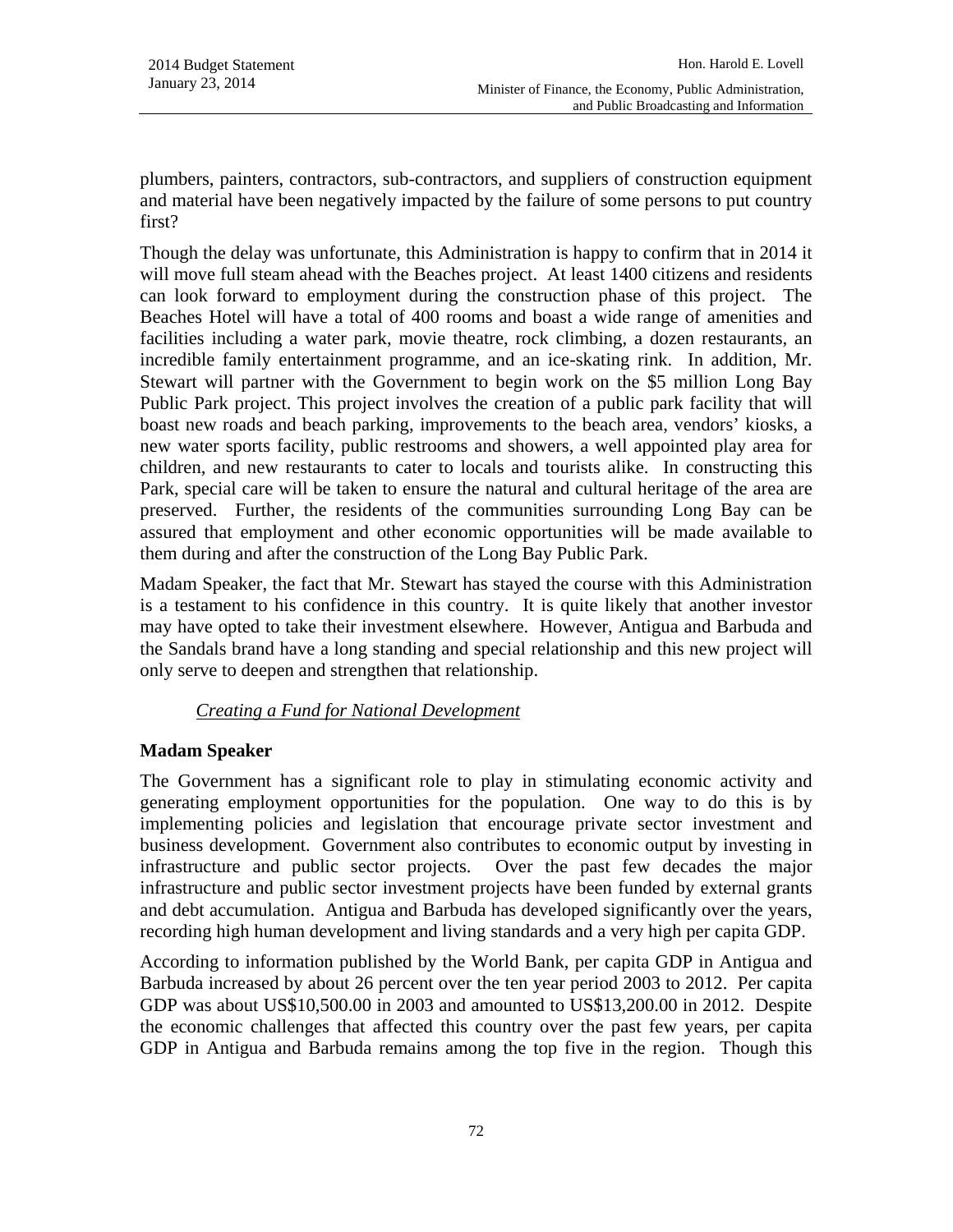growth is a positive development, it also means that Antigua and Barbuda is no longer eligible for official development aid, and there are limited development grants available for an upper middle or high income country. The other method used by the Government to finance infrastructure development – debt accumulation – is also challenging, given considerations of fiscal stability, the cost of borrowing, and debt sustainability. With limited grant funding and the existing borrowing constraints, the Government will need to explore alternative funding arrangements for public sector projects.

One source of financing identified by the Government to help fund infrastructure, public sector and other national development projects is the Citizenship by Investment Programme (CIP). The agency responsible for implementing this programme, the Citizenship by Investment Unit (CIU), was officially opened to accept applications in October 2013. The CIU was established as an entity separate from the general public service to secure the independence and operational efficiency of the Unit. It will execute the programme in strict accordance with the Citizenship by Investment Act and will ensure that the appropriate procedures are followed and reports provided to the public through the Parliament. The CIP offers an alternative investment model that is used in developing and advanced countries. Under the Antigua and Barbuda programme, an applicant may receive a passport by making a US\$400,000 real estate investment, investing US\$1.5 million in a business venture, or contributing US\$250,000 to a National Development Fund. Before a passport can be issued, all applicants must undergo three separate and distinct stages of due diligence to ensure the long-term integrity and sustainability of the CIP programme.

Madam Speaker, though the programme started much later in 2013 than originally expected, I am pleased to report that interest in the CIP has been strong from the onset and continues to grow. The Unit has already evaluated and approved six development projects for inclusion in the CIP and is in the process of reviewing another three projects. These projects represent total investment of US\$614.8 million in the Citizenship by Investment Programme. Based on the interest expressed in the CIP, it is estimated that about \$60 million will be generated in the Fund in 2014. The Government intends to use these resources along, with funds raised through a Diaspora Bond, and its ongoing RGSM Securities programme to finance a number of projects and programmes. With the funds garnered through the CIP, Diaspora Bond and ongoing securities programme, the Government will generate about \$150 million for the Development Fund in 2014. The money will be used to improve domestic infrastructure, support small businesses, and encourage entrepreneurship – particularly among the youth. In this regard, the Government has identified a number of priority areas to be funded in 2014. These include:

- (a) Infrastructure development especially road construction, repair and maintenance
- (b) Development of primary health care facilities in key communities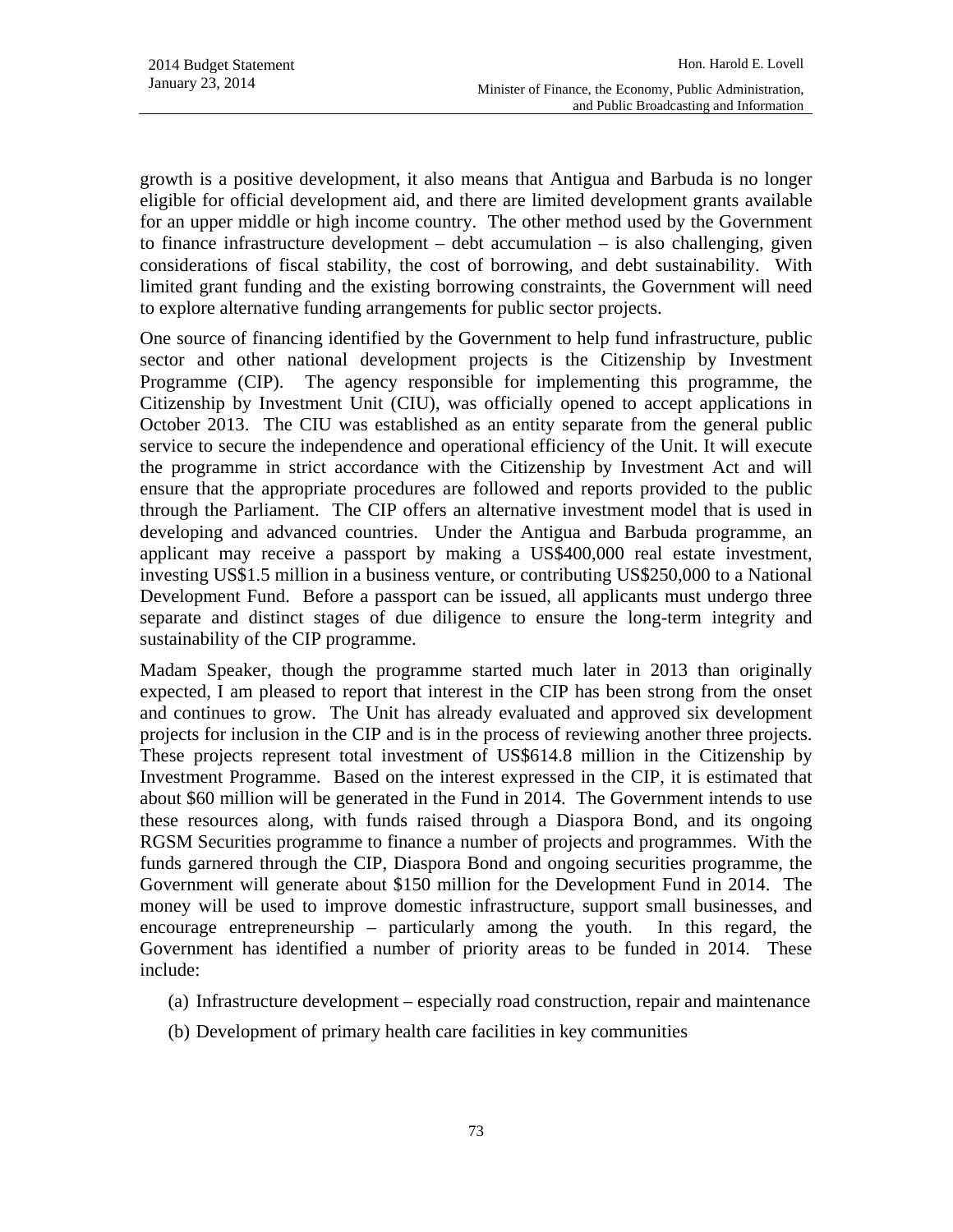- (c) Retrofitting and upgrading public schools
- (d) Renovation of historical sites such as Fort Barrington and Betty's Hope to improve the tourism product
- (e) Implementing a Reef Marking Project to expand the BareBoat Charter industry
- (f) Financing a Youth in Agriculture Development Programme (YADP)
- (g) Financing a Young Entrepreneurs Programme
- (h) Enhancing the Small Business Credit Guarantee Scheme and developing a microfinance programme to support micro-businesses
- (i) A Land Development and Housing Programme, including a mortgage subsidy programme

These represent the Government's perspective on the types of programmes that can be implemented with resources from the Development Fund. They encompass public sector projects, activities that can help to boost performance in the tourism sector, interventions to benefit small businesses, and programmes that support increased entrepreneurship among the youth. However, the Government has determined that the process for approving and finalising the projects and programmes should include a consultative phase. During this phase, stakeholders and members of the public will have an opportunity to provide feedback on the priority programmes identified by the Government and to suggest other projects or programmes that may be considered.

Madam Speaker, the prospects for economic advancement in Antigua and Barbuda are very promising. The Development Fund affords Antigua and Barbuda an excellent opportunity to pursue its development objectives and to do so without total reliance on aid, debt accumulation, or the resources of external investors.

#### *Construction*

#### **Madam Speaker**

Construction is a major contributor to economic output in Antigua and Barbuda. Over the past ten years the sector's contribution to GDP averaged about 12 percent per year and grew by an average of about 4 percent per year. This sector has shown strong signs of rebound, recording growth of 9.9 percent in 2012 and 11.3 percent in 2013. A significant contributor to the recovery in this sector is the Construct Antigua and Barbuda Initiative (CABI), which was launched by this Administration in 2011 to stimulate economic activity. Another objective of the programme is to make homeownership for Antiguans and Barbudans more affordable. Participants in the programme are eligible to receive exemption of the ABST and the RRC on the purchase of building materials from local suppliers. In addition, participating banks have reduced interest rates and fees on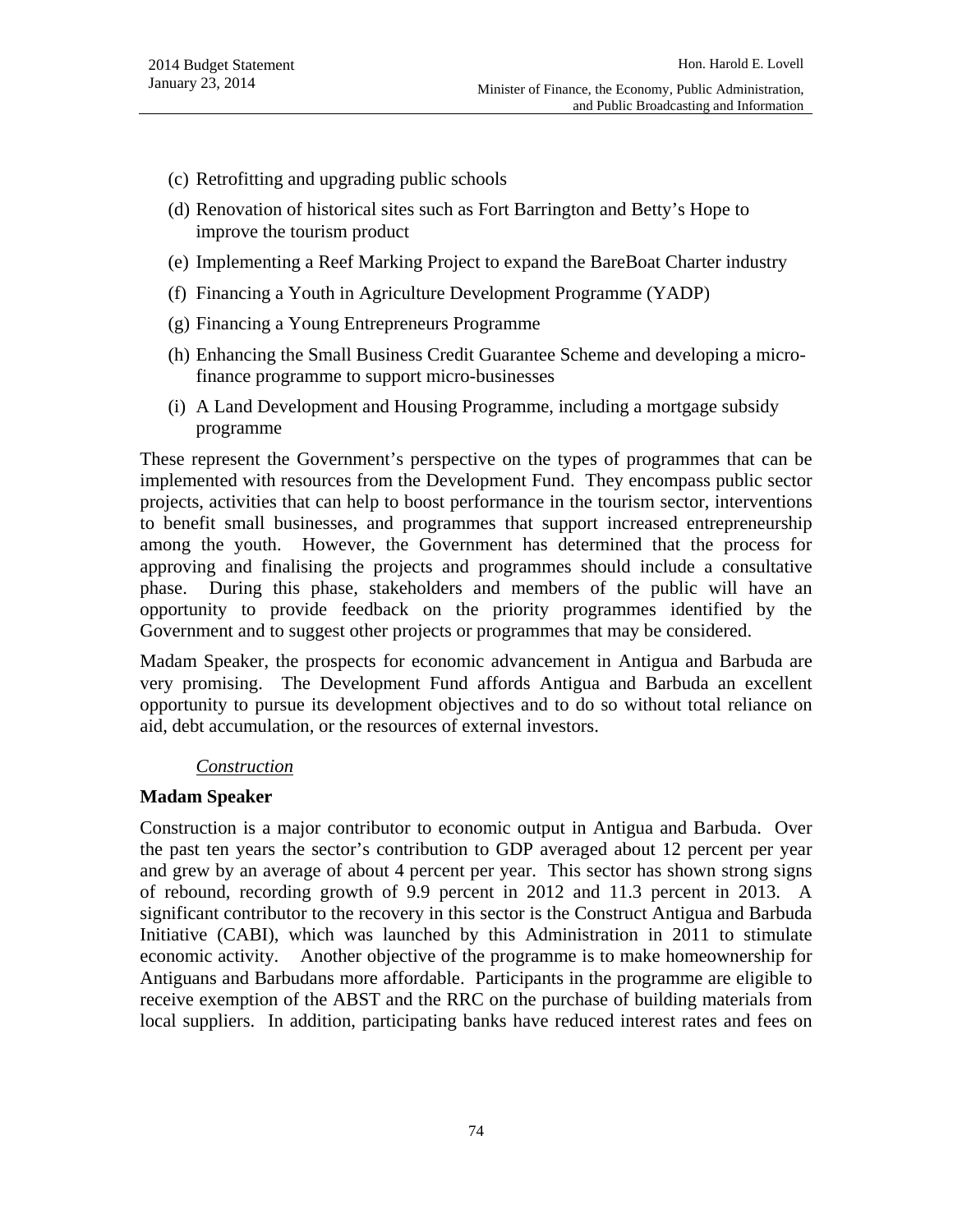mortgages; hardware stores have offered discounts up to 20 percent; and insurance companies offer discounts between 10 and 20 percent.

Since its launch in 2011 there have been 475 applications for the CABI, with 396 approved by ABIA. Two hundred and seventy of these applications were for new home construction, while 205 were for home renovations. In 2013 a total of 278 applications were received and 243 were approved. Of the applications approved in 2013, 136 were for new residential construction and 107 for home renovations. The total value of the projects approved by the ABIA between 2011 and 2013 is \$142 million. In 2013 the total value of applications was \$84.9 million and the value of approved projects was \$72.4 million. This is certainly well above the \$30 million target that was established at the onset of the programme. By all accounts, Madam Speaker, this programme has been a resounding success. I wish to commend the Chairperson, management and staff of the ABIA for their excellent work in implementing this initiative.

Other Government projects to help Antiguans and Barbudans attain the goal of home ownership are the North Sound Housing Development and Folleys Housing projects. The North Sound Housing Development was completed with funding from Venezuela and comprises over 70 homes that are on offer to public servants and employees of Statutory Corporations. Twenty of these homes have already been allocated and it is expected that the application and approval processes will increase significantly over the next few months. A rent-to-own arrangement has been implemented to facilitate the sale of homes in the Folleys housing project. This alternative approach is intended to put home ownership within the grasp of persons who may not be able to access financing to purchase the homes outright. Twelve families have already benefitted from this rent-toown arrangement and have moved in or are soon to move into their new homes.

The Government has focused on increasing its land distribution programme to make land available to those citizens and residents who may not be interested in purchasing homes in a housing development. In 2013 the Lands Division and the Central Housing and Planning Authority (CHAPA) distributed 220 parcels of land across areas such as Bathlodge, Willikies, Pares, English Harbour, Longfords, Old Road, Villa, Powells, Cooks Estate, Parham, Belmont, Cassada Gardens, and Jennings. In 2014 the land distribution programme will be expanded as more than 450 parcels of land have been identified for sale. These plots of land will be made available in areas such as Bolans, Weirs, Cedar Valley, Lyons, New Field, Carty's Hill, and Five Islands.

Another housing related project is the Bau Panel project which involves the construction of affordable houses using the patented, state of the art Bau Panel System. This is a joint venture between the Government, through CHAPA, and Bau Panel Systems Limited. It will provide employment for over 1,000 citizens and residents and make home ownership a reality for 5,000 Antiguans and Barbudans. A critical part of this project will be a financing component through which prospective purchasers of the homes in this project will be able to access funding. The project also comprises a manufacturing component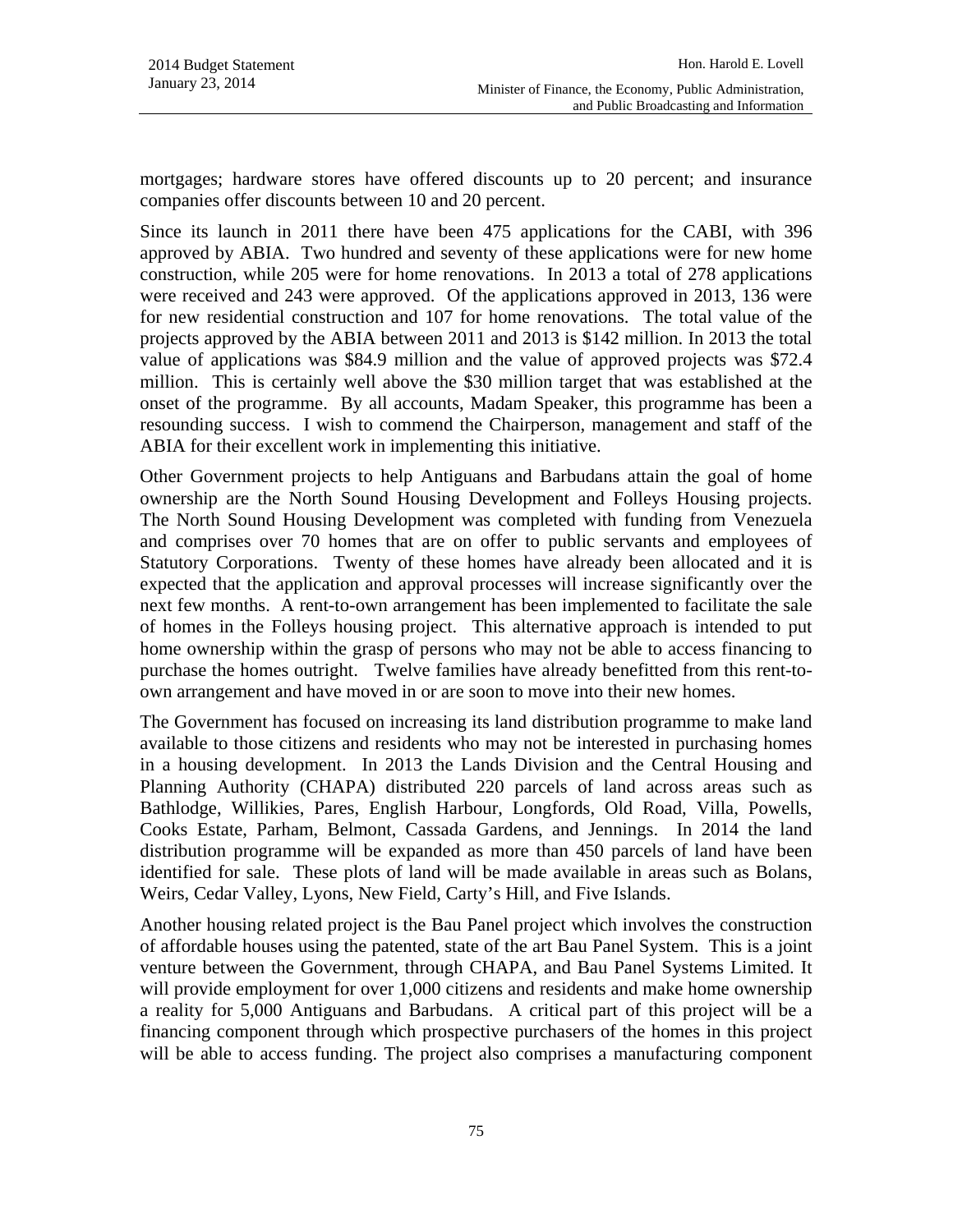where Bau Panel Systems will be manufactured in Antigua and Barbuda for use in the local development projects and to supply the regional and Latin American markets.

In addition to these public sector housing projects, there is the Lightfoot Gardens Housing project being developed by a local entrepreneur. Work on this 73 unit development began in early 2013 and is to be completed within 24 to 36 months. This \$18 million project will offer citizens and residents two and three bedroom options at affordable prices. Up to 200 construction jobs will be created by this project.

Other construction projects being undertaken or to start in 2014 include:

- (a) The State Insurance Corporation construction project, under which a \$15 million office building will be constructed to house the Treasury Department. This project is being undertaken through a build, own, operate and transfer (BOOT) arrangement where after twenty years, the Government will take over full ownership of the building. After some unanticipated delays, implementation of this project will be accelerated in 2014. This project will generate 150 construction jobs over the next 12 to 14 months.
- (b) The three-storey, 34,000 square foot headquarters for the Antigua Department of Marine Services. Work on this \$24 million project has begun and 200 persons will be employed during the 20 month construction period.
- (c) New headquarters for ABS Radio and Television. This is a \$12 million project that will be executed by Lego Development Company Ltd. through a BOOT arrangement with the Government. The building will be located on Friars Hill Road and construction will begin in mid-2014. This project will be implemented over a period of 12 months and will provide employment for up to 100 subcontractors and construction workers. Ownership of this building will transfer to the Government after 20 years.
- (d) The \$44 million secondary school at Five Islands with a grant provided by the People's Republic of China, and preparatory work for a new secondary school at Tomlinson's funded by the Caribbean Development Bank through the Basic Education Project.
- (e) Completion of work on the new terminal at the VC Bird International Airport with about US\$96 million in funding from China.
- (f) A US\$30 million airside works project to include upgrading parking ramps and installing a fuel line system to ensure that airlines can be more efficiently serviced.

# *Tourism Development Projects*

# **Madam Speaker**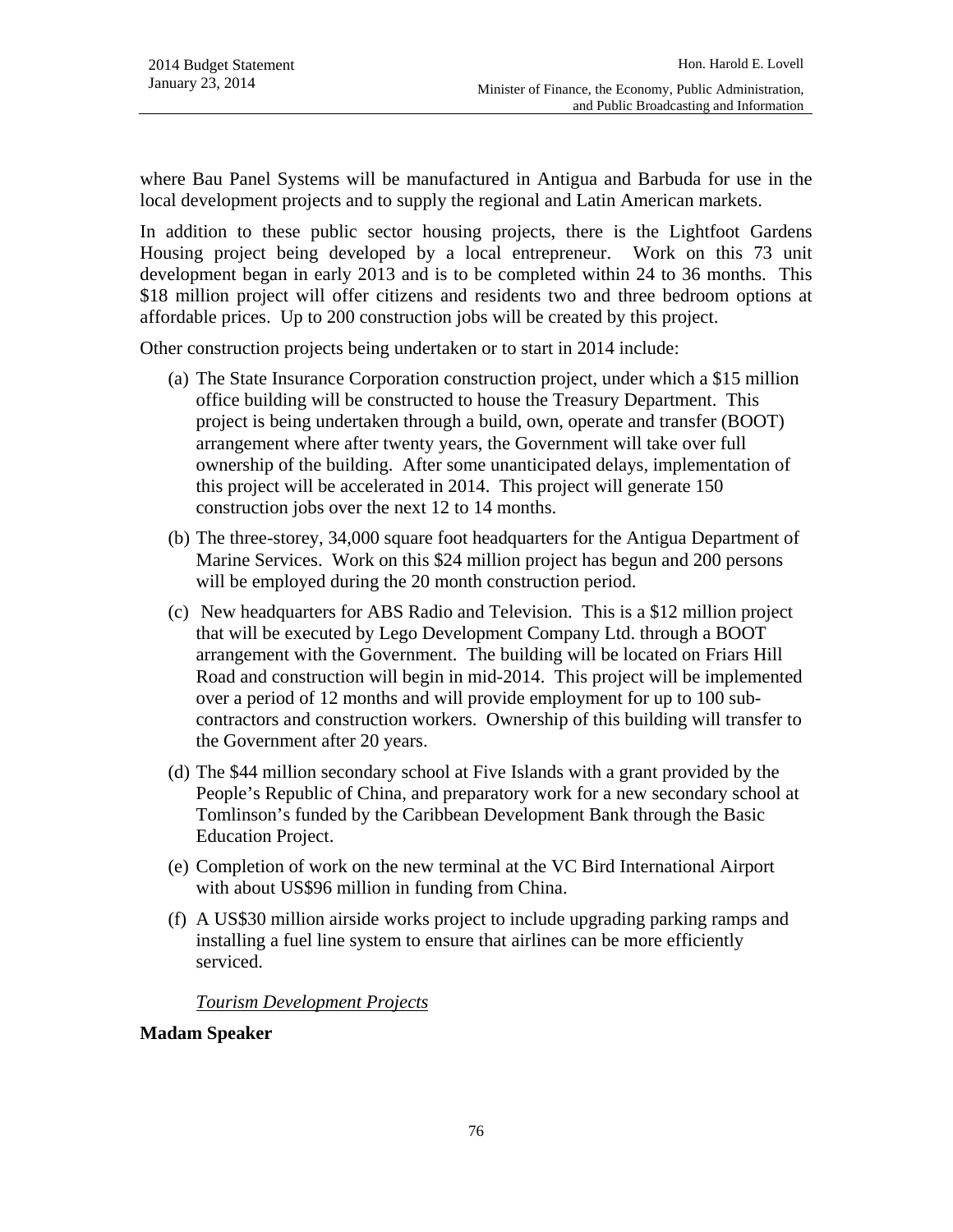Development projects in the tourism sector produce an immediate economic impact as well as long-term benefits for the economy. During the construction phase several hundred jobs are created and the spill-over effects for other areas of the economy such as supplies of building materials, transportation and heavy equipment rental, and the wholesale and retail trade sector can be significant, particularly in the case of very large projects. The next stage, operating the newly built property, will require workers with varying skills and experience to ensure the project is indeed successful. As mentioned before, the Beaches Hotel project is one major development that will boost economic activity and create significant employment for Antiguans and Barbudans. There are a number of other tourism development projects that have already started or are expected to start over the next several months. These include:

### *NonSuch Bay Resort*

Phase two of this project involves the construction of a US\$11 million marina complex and 94 new one, two, three, and four bedroom units at a cost of US\$34 million. The developers will also spend US\$12 million on support infrastructure for the resort and marina. Work on this project began in 2013 and construction on the marina complex is expected to be completed in time for an October 2014 opening. The NonSuch Bay resort project will generate employment for about 400 contractors and construction workers and 180 full time employees for the operational phase.

# *Gunpowder House and Suites*

This is a \$6.75 million project to build 20 new hotel rooms. The Gunpowder House and Suites is located at English Harbour and has four completed suites that are already occupied. Work on the expansion of this property started in mid-2013 and includes construction of a wellness centre inclusive of a spa, a fitness centre, and a restaurant. This project will be completed in 2015 and will provide 50 construction jobs and 21 fulltime jobs when fully operational.

# *Orange Antigua Limited*

The developers of the US\$253 million project will transform Pearns Point Peninsula into a 5-star resort of luxury residences. Work on this project has started and will continue over the next several years, providing construction jobs for several hundred Antiguans and Barbudans. This is an impressive project that will add 251 well appointed units to Antigua and Barbuda's room stock. The property will boast a 140 room boutique hotel, 50 freehold-managed condominiums and 61 residences, along with a health club and spa, homeowners' club facility, and a casino. When it is fully operational, the property will provide nearly 440 full time jobs for our citizens and residents.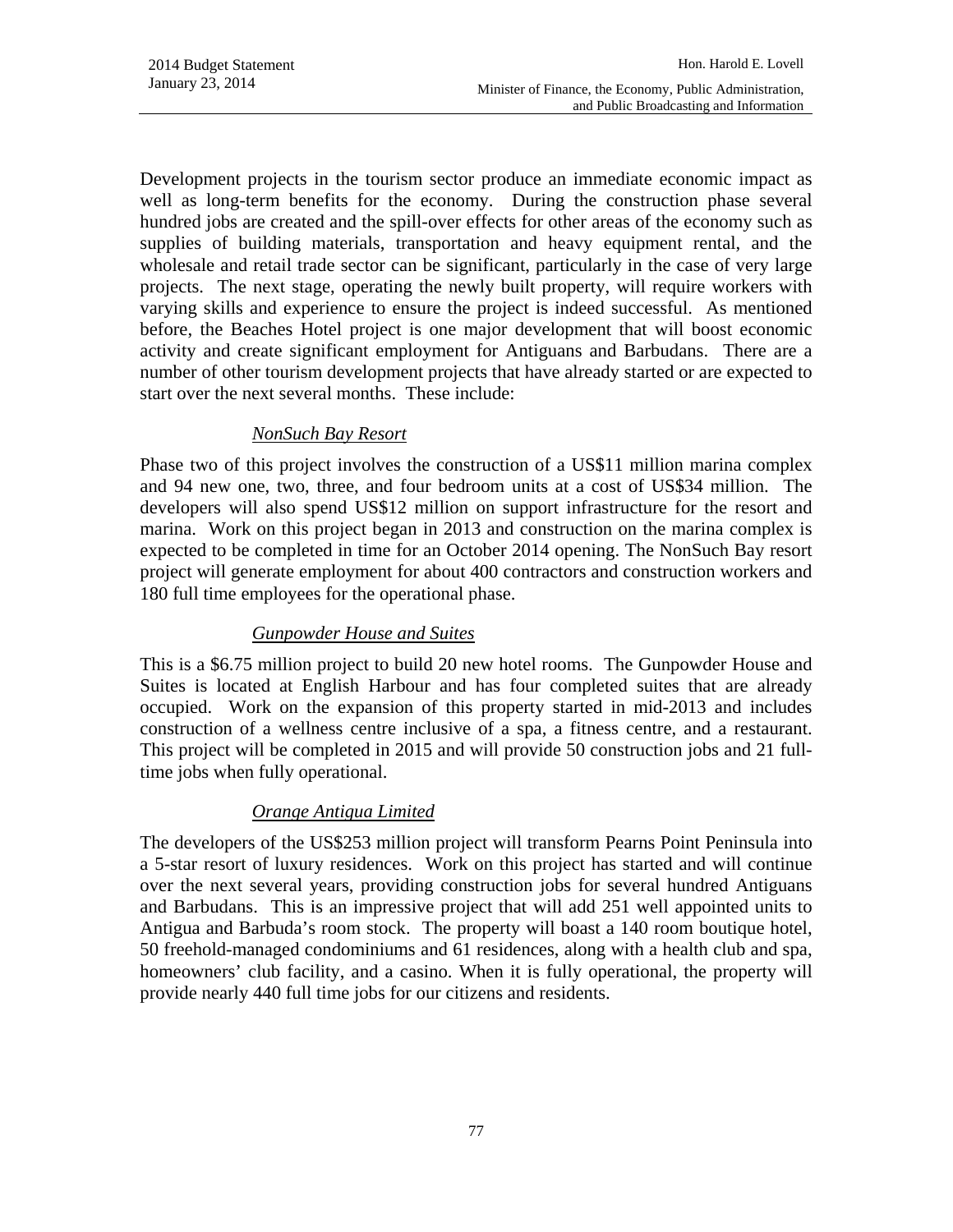### *The Villas at the Verandah Resort & Spa*

This project will be implemented over 36 to 48 months and involves construction of up to 38 new luxury two-bedroom villas at Honeymoon Beach. The villas will have about 1,300 square feet of living space and boast high-end finishes, modern amenities and island-inspired furnishings and artwork. The project will also include construction of a new restaurant and bar, swimming pools, supporting infrastructure and other related facilities. This \$100 million project will provide about 150 construction jobs and a further 140 full time jobs when it becomes fully operational.

### *Azure Bay Development*

This is a US\$500 million to US\$700 million project to be implemented over a four to five year period. It will include two five-star branded hotels; a mega yacht marina and marina village; an 18-hole championship signature golf course; spa and wellness centre; a casino; commercial centre; and residential development. The project will also include significant investment in road works and supporting infrastructure for this massive development. Over the course of its implementation, this project will generate jobs for thousands of contractors and construction workers and hundreds more once the facility is fully operational.

Madam Speaker, as I indicated before, a tourism development project can have immediate and significant benefits for the economy and contribute to sustained growth and job creation over the long term. Antigua and Barbuda is poised to benefit from not one but several major hotel development projects that will span at least the next five years. A number of these projects are already in the implementation stage and others will start in 2014. They represent an investment of approximately US\$1 billion, which will certainly have an incredible impact on the tourism and construction sectors as well as considerable spill-over effects in all other segments of the economy. An important result of these projects will be the addition of at least 1,000 new units to Antigua and Barbuda's room stock over the next five years. This will lead to a more than 20 percent increase in the number of hotel units to about 4100 rooms. Further, the total number of jobs to be created as a result of these projects is estimated at 5,000 over the next four to five years.

As you can see Madam Speaker, 2014 and indeed the next five years will be characterized by significant economic activity, spurred by large scale private sector investments. While much of these investments will take place in the tourism sector, there are also investments in agriculture and non-tourism related construction projects. In addition to the US\$1 billion investment projects in tourism, there will be public and private sector investments in other sectors amounting to at least US\$240 million. These are projects that have started or will begin over the next several months. All told, they, along with the tourism development projects, will provide employment for nearly 7,000 citizens and residents.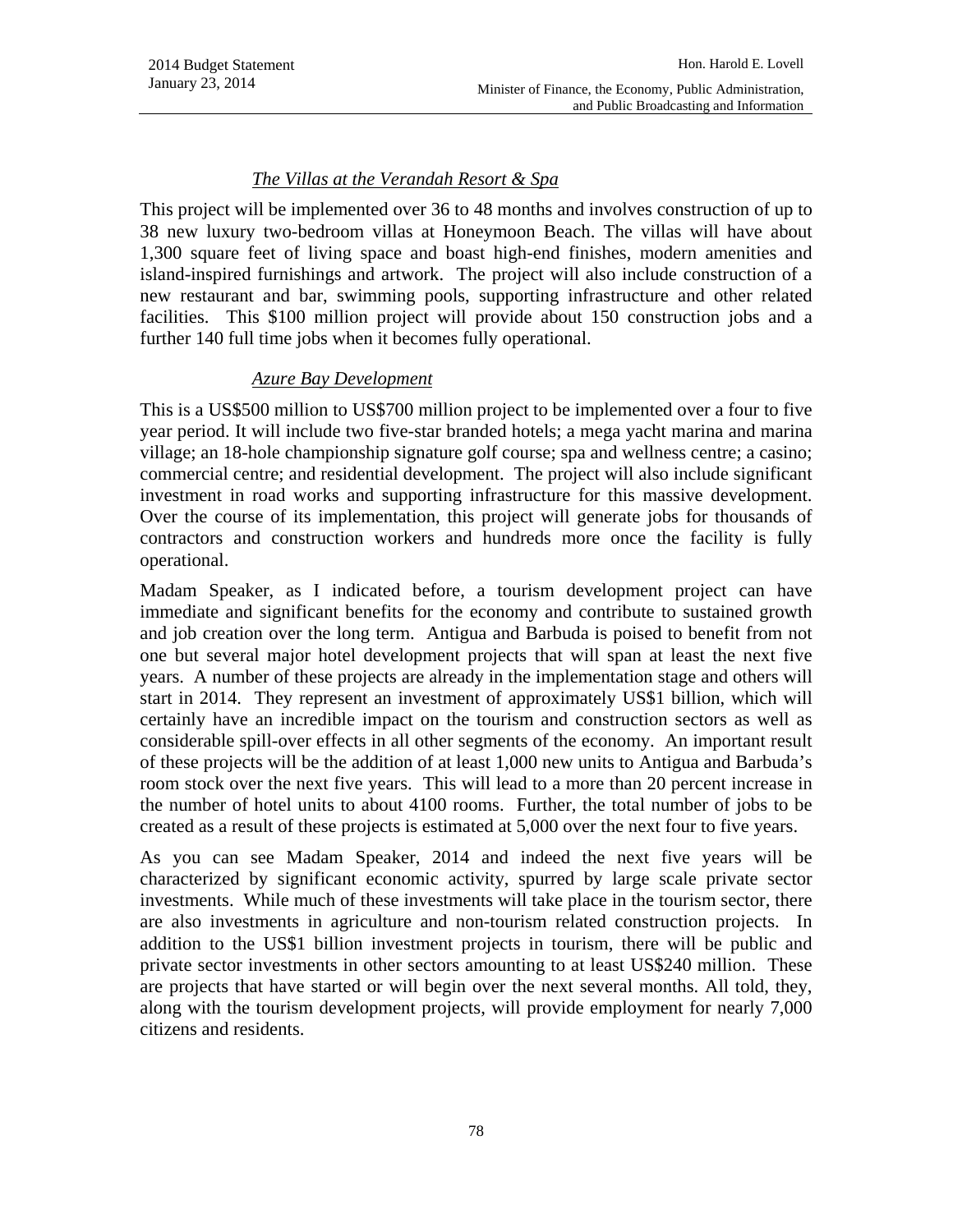Madam Speaker, the people of Antigua and Barbuda need look no further than the UPP Administration if their desire is to see a true social and economic transformation of our twin-island nation. It is not by accident that local and foreign investors have committed to invest significant amounts in Antigua and Barbuda over the next several years. Their decision to invest demonstrates their confidence in the macroeconomic policies pursued by this Administration under the skillful leadership of our Prime Minister, Dr. the Hon. Baldwin Spencer. Madam Speaker, no developer or businessman, whether local or foreign will invest their resources in an economy in which they are not assured of a healthy return. They therefore will seek out a stable economy with sound policies and strategies to promote economic growth.

To the extent that our people's confidence in the country's economic direction is heavily dependent on the level of investments, Antiguans and Barbudans have US\$1.2 billion reasons to be optimistic about our economic prospects. Indeed, Madam Speaker, I am certain that these investments, along with the effective policies being pursued by this Government, will advance the development of the new economy for growth and prosperity. I am also confident, Madam Speaker, that our per capita GDP, a measure of the standard of living in a country, will increase steadily over the next few years so that we will attain the target of US\$20,000.00 for every man, woman and child in Antigua and Barbuda by the year 2020. These are exciting times and I encourage our citizens and residents to take every opportunity to participate in our country's economic and social transformation.

# **SOCIAL SECTOR TRANSFORMATION: TARGETED PROGRAMMES AND SERVICES**

There is broad consensus in the international community that social protection is a powerful way to fight poverty and promote inclusive growth. This consensus commits governments to progressively realise a minimum cost-effective package of basic social protection that covers essential health care and benefits for children, informal workers, the unemployed, the elderly, and persons with disabilities. The National Poverty Reduction Strategy (NPRS) for Antigua and Barbuda outlines the macroeconomic, structural, and social policies and programmes to promote growth, reduce poverty, and improve overall living conditions in the country.

The UPP Administration has invested in social protection programmes over the years, targeting the most vulnerable and marginalized within our society. These include troubled youth, single parents, the destitute, and discharged lepers. Our menu of assistance programmes and services will continue in 2014 and involve:

- counseling services
- **probation services**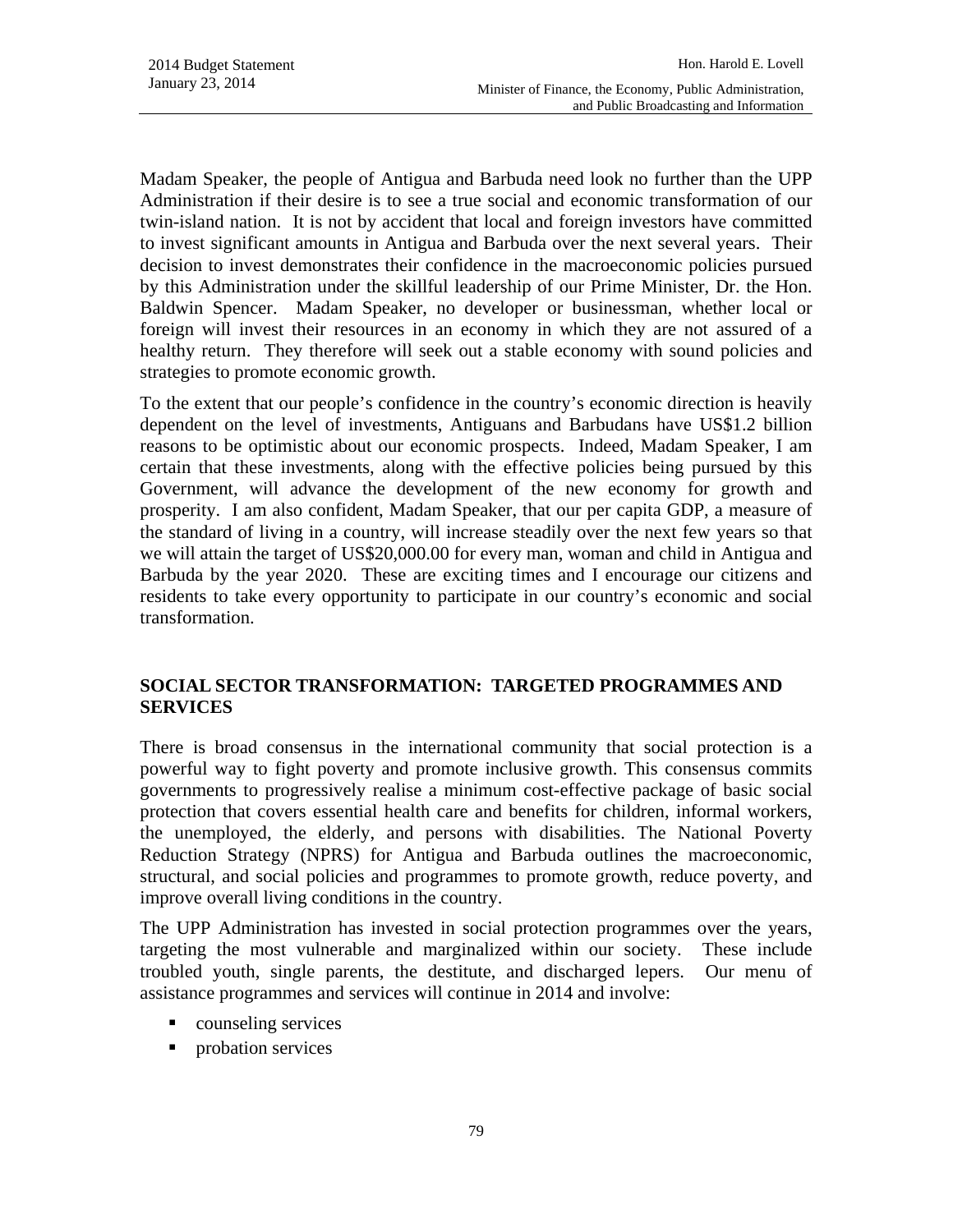- **•** rehabilitation services
- child protection services
- financial assistance to the elderly
- food and in-kind assistance
- $\blacksquare$  residential care and assistance
- **EXECUTE:** empowerment programmes
- **EXECUTE:** employment programmes
- training and re-tooling programmes
- life-skills and heath training;

In 2014 we will go into high gear to implement our pro-poor programmes with a renewed attention on formulating government policy, formulating and enforcing legislation, setting and applying standards for providing social protection, and conducting and applying research into social protection affairs and services. Functional and efficiency reviews of all the departments and agencies that currently administer social programmes will provide information necessary to identify, develop and implement the necessary reform initiatives. Additionally, information technology will be utilized to automate and centralise programme administration and tracking, and to significantly improve fiduciary oversight of the payment process.

Financial support and technical assistance from our development partners, specifically the World Bank and the Caribbean Development Bank, will provide the resources to transform our social protection sector into one that is targeted and coordinated. A wellresourced Department of Social Policy, Research and Planning, the appropriate administrative, technical and governance systems and procedures will allow the government to realise its objectives of not just coordinated, targeted and effective social safety nets, but also reducing the expenditure on social protection spending, over time and in the near future. Capacity development will be given high priority and will include skills and knowledge in social policy, social protection, economics, and information technology.

#### *Social Sector Reforms for a New Economy*

An efficient and effective social protection sector requires a continuous management cycle that includes design, operation, supervision, evaluation, and redesign processes. Under the PSST Project, a reform toolkit will be assembled to realise a targeted, coordinated and unified social protection sector. It will include:

- A Centralised Beneficiaries Registry
- A National Beneficiaries Management Information System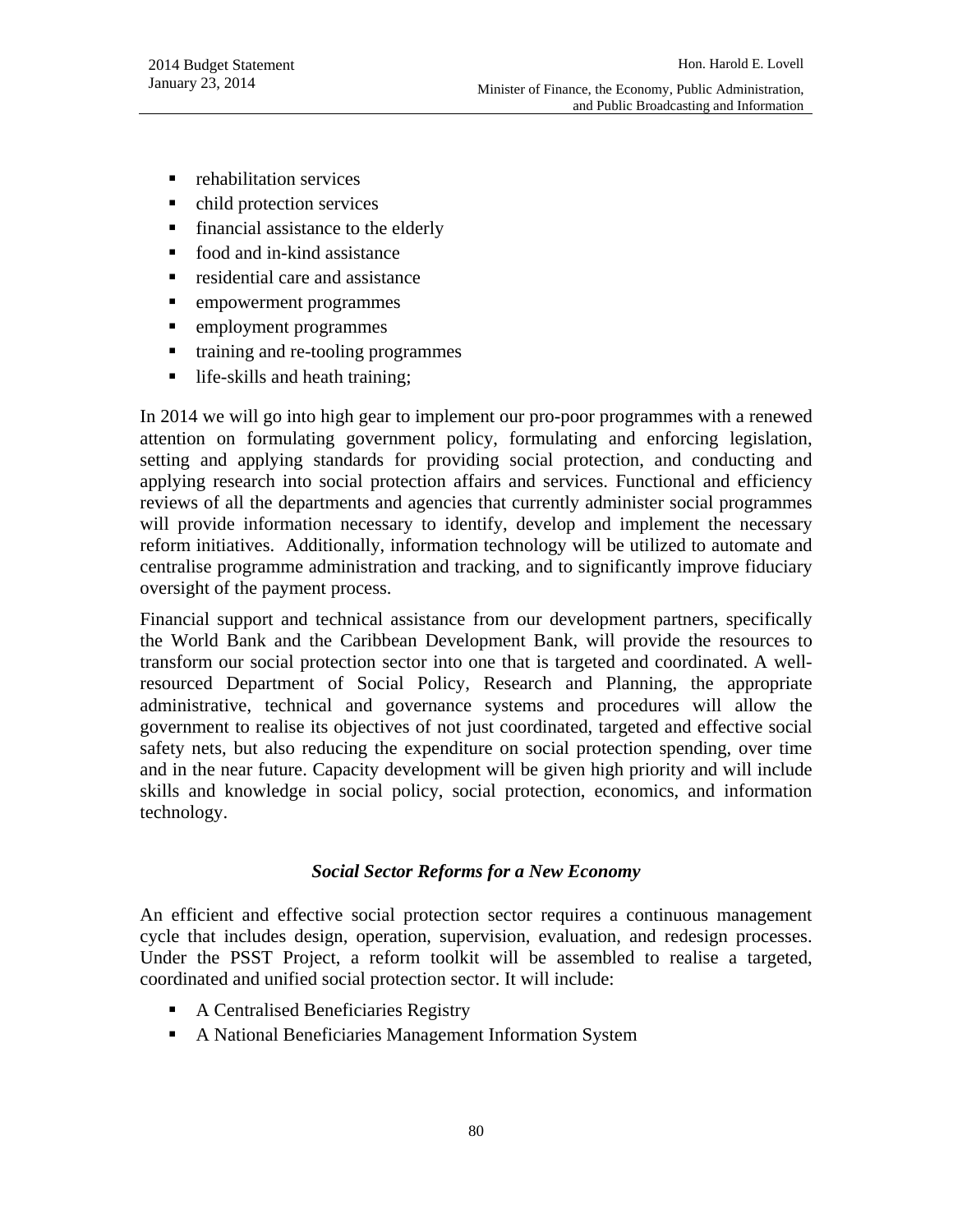- A proxy means testing tool
- A household assessment tool
- A governance and complaints mechanism
- **Performance indicators**
- A Monitoring and evaluating system

A World Bank 2010 rapid assessment proposed several important reforms. A major reform activity will be to re-register all beneficiaries and to deploy a management information system to rationalise the targeted and coordinated approach. At a minimum, it will include information on: (i) applicants; (ii) beneficiaries; (iii) payment; (iv) appeals and complaints; (v) recertification of eligibility; and (vi) change of address and household status. A monitoring and evaluation system would at least include: (i) coverage of the target group; (ii) benefits provided; (iii) administrative costs; (iv) costs of benefits delivered; and (v) programme outcomes.

A unified targeting system for social assistance programmes would bring transparency to the social safety net, reduce clientelism (uptake), eliminate duplication of programmes, and improve resource allocation. A unified system would streamline the application process and would apply objective criteria, screening instruments and procedures for approval. It will comprise a central beneficiary identification registry for all social assistance programmes and a household assessment tool. It will be designed with all social assistance programmes in mind, and facilitate cross-checking of information with other existing systems such as the social security database. Each programme would have its own sub-registry based on its eligibility rules.

A common methodology to identify/screen the beneficiaries will be established by designing a proxy means test (PMT). The eligibility cut-off point will be varied for different programmes and will be scaled up or down in times of crisis. This unified targeting system would require an interviewer to visit the household and verify the household conditions.

Another core element of an effective poverty targeting mechanism is a monitoring and evaluation system that allows for performance tracking. We have identified explicit key performance indicators that would be measured at the geographical (community, village, parish) and household levels. Both the NPRS and the PSST Project have listed the indicators and benchmarks that will allow us to track and assess our performance for poverty reduction and reduced expenditure in social protection spending.

Our social protection reforms will include solid mechanisms for monitoring registries, overseeing implementation, and evaluating their performance. Transparency, accountability, and fiduciary risk cannot be understated or overlooked when administering social safety nets. We will implement governance and complaints mechanisms which provide for independent evaluations of the systems, public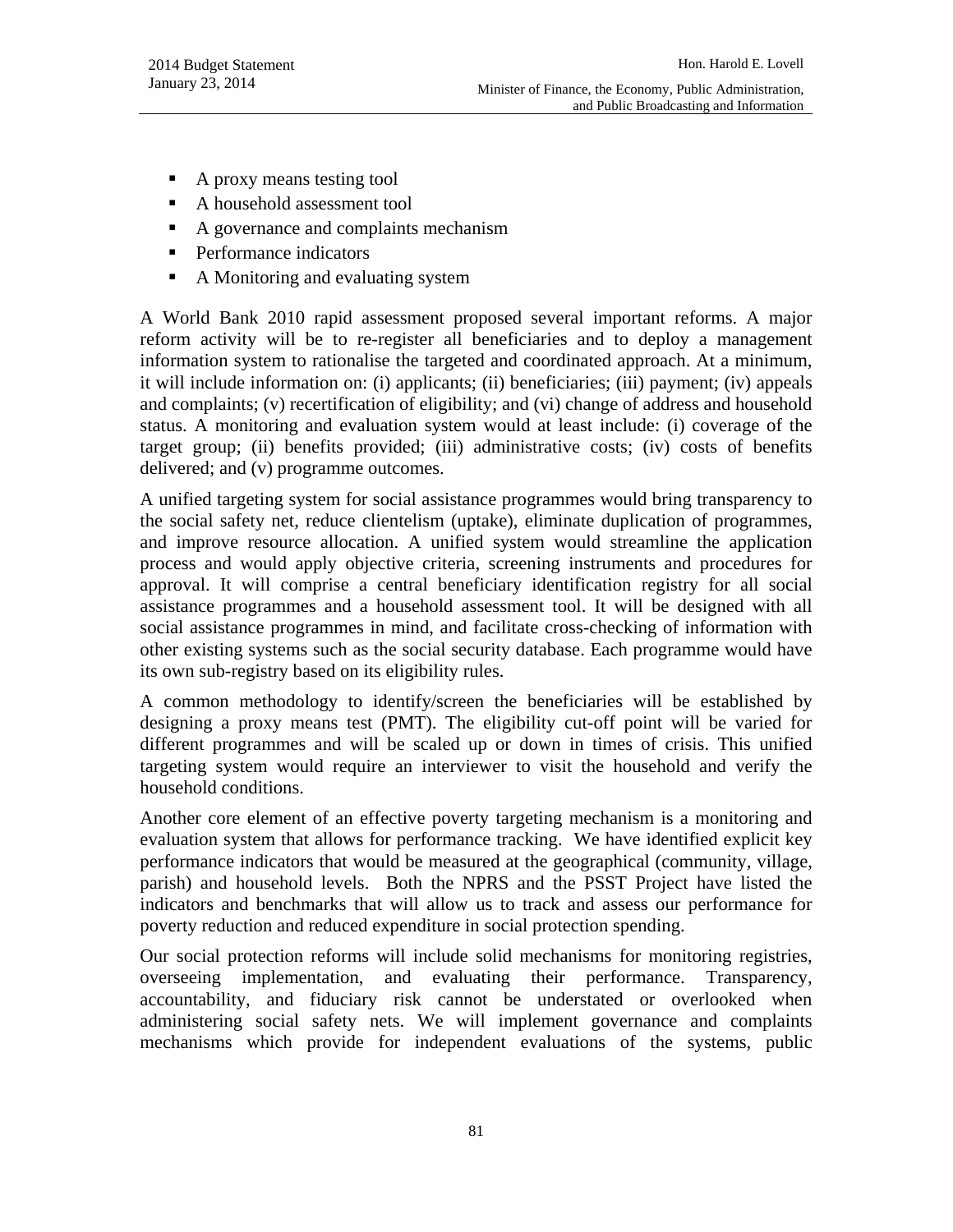availability of oversight, monitoring and evaluation reports, and a process for recourse and appeal for those who feel that they are unjustly excluded from programmes.

Other reforms and programmes that can be singled out for 2014 are:

- (a) A Single Parent Initiative that will provide financial assistance to eligible unemployed single parents in the more indigent communities;
- (b) Guidelines for Private Nursing Homes and similar care facilities to formulate regulations that govern the operations of institutions that cater to the needs of the elderly. This would complement the recently completed Policy on Aging with guidelines to ensure safety, ageing gracefully and maintaining the dignity of the elderly;

#### **Madam Speaker**

The UPP Government will reform, strengthen and boast a social protection sector that (i) conforms to international standards and best practices; (ii) reaches the most vulnerable and indigent cohort of our population; (iii) is cost effective; (iv) is designed and administered in a way that respects the dignity of the beneficiaries; (v) will reduce the dependency on government assistance; and (vi) is credible, and offers fair and equal treatment of anyone who applies.

#### *Social Security Reform and Pension Modernisation*

#### *Social Security Reform*

Social Security remains an important plank of Antigua and Barbuda's system of social safety nets, and we were therefore concerned when, from early 2012 to mid 2013, it experienced a cash flow shortage, as a result of which it was unable to pay its pensioners on time. This despite the fact that this Administration has made significant efforts to ensure that it pays contributions to Social Security for deductions made from the salaries of Government employees. While I have said this previously, it warrants repeating that between 2008 and 2013 this administration paid contributions exceeding \$78 million into Social Security, with most of those funds paid from January 2010 to date. In addition, a lump-sum payment of \$20 million was made under the Memorandum of Understanding executed between the Government and Social Security and ratified in this Honourable House in 2011.

In addition to making timely payment of its contributions, the Government has taken steps to strengthen the organization and place it on the path of long-term sustainability. In this regard, public consultations were held from late 2012 to early 2013, coming out of which we initiated the first phase of a reform programme. Two specific reforms were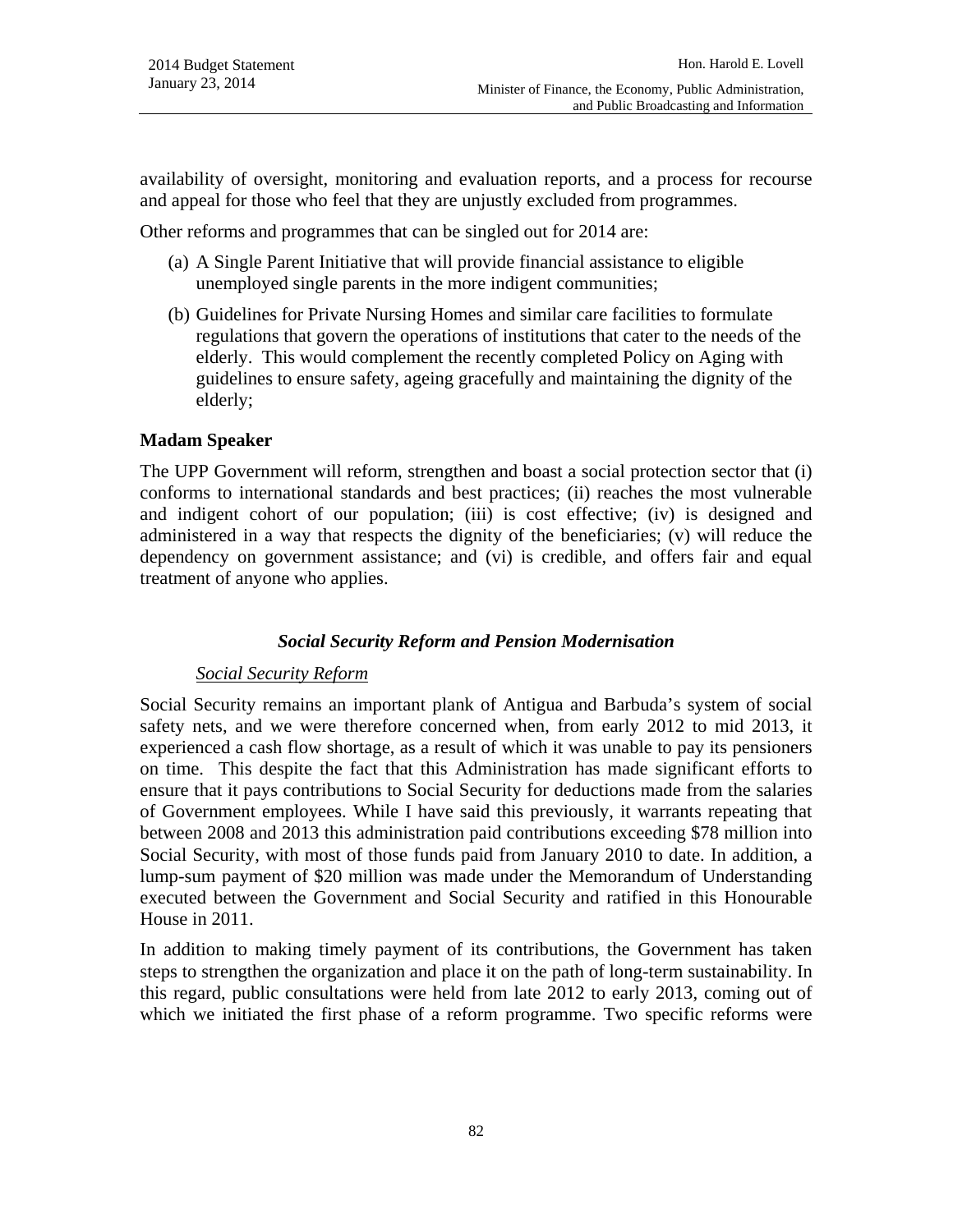introduced, namely, increasing the contribution rate by 2 percent and increasing the insurable income ceiling to \$6,500 monthly.

Madam Speaker, while these measures were necessary, and have enabled Social Security to meet its monthly commitments, the job is not done. This is but a short-term solution. What the institution requires are additional measures to enhance the operations of Social Security over the long-term. The Board of Directors and the Actuary have produced evidence to confirm that the major challenge faced by Social Security is the growth in age pension benefits. We therefore cannot afford to be complacent, and must heed the urgent call to action issued by the Actuary and the Board of Directors. This Government has heard the call, and will respond positively. Consequently, we propose to complete the reform process, and early in this Parliamentary session we intend to present a revised Social Security Act and Regulations for enactment. No major amendments have been made to the Act since it was passed in 1972. We need to bring it into the  $21<sup>st</sup>$  century.

Based on the recommendations made by the Actuary and the feedback provided by the stakeholders, we propose to implement most of the recommendations made in the actuarial reports. These will include:

- (a) An increase in the pensionable age from 60 to 65. This would likely be phased in over a five-year period.
- (b) Adjusting the accrual rate to slow the pace at which contributors would qualify for a full pension, and so take into consideration an increase in the pensionable age.
- (c) Amend the Survivors pension so that widowers qualify on the same basis as widows.
- (d) Strengthen the powers of the Director to ensure compliance on the part of all employers.

The above list is not exhaustive, but it identifies the major recommendations to be implemented. The draft new Act should be laid before the House during the first half of 2014, and I am confident that it will reflect the consensus arrived at during consultations with all stakeholders.

# *Pension Modernisation Commission*

Modernisation of the Government's pension system remains another key matter that is being addressed. At present there is a multiplicity of pension arrangements in place for the public sector, which has proved unwieldy and costly to administer. In addition, there are certain practices which tend to inflate entitlement, and these practices need to be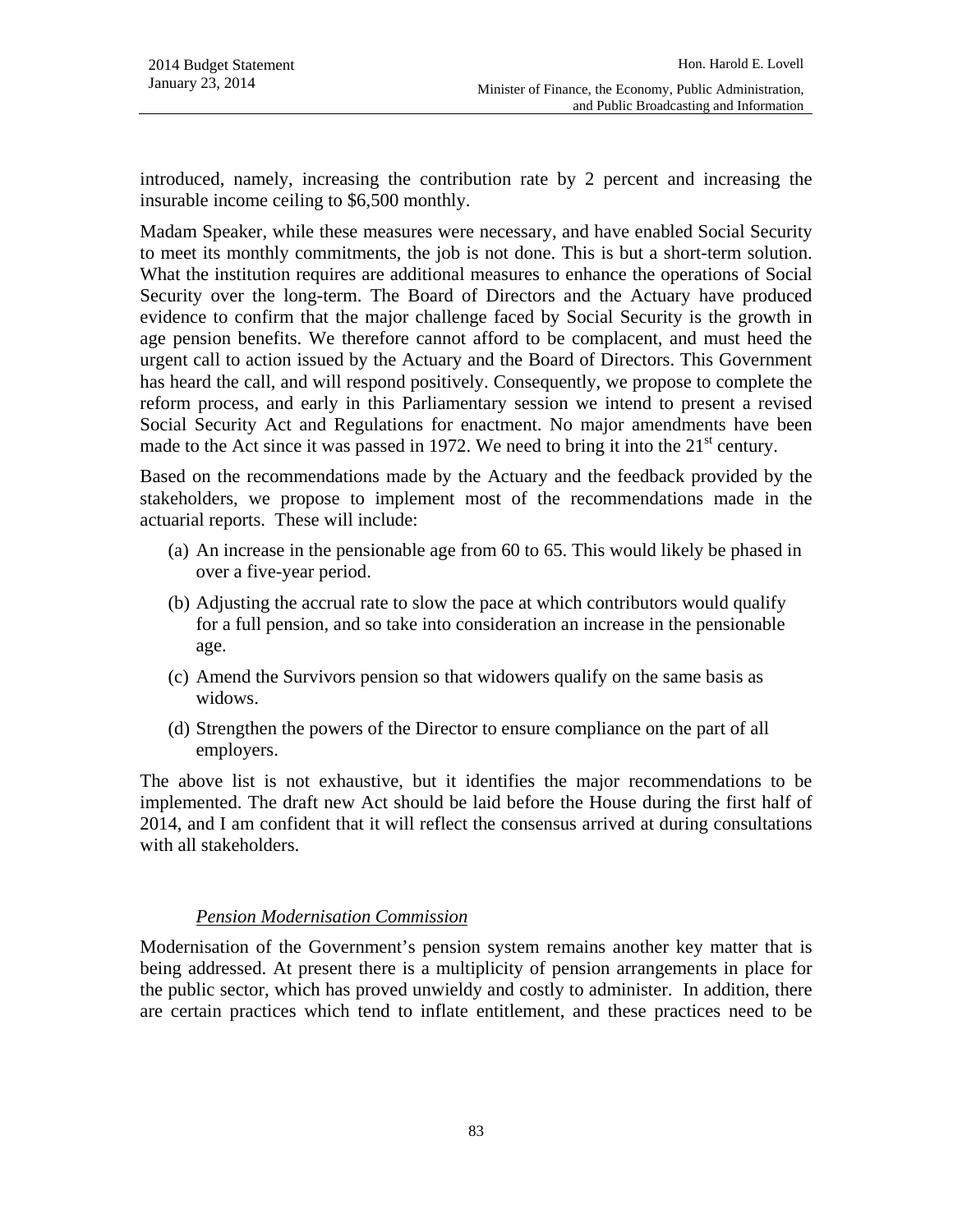reviewed. In conducting an analysis of the current public sector pension arrangements, a number of questions were posed:

- (a) Are the arrangements sustainable? Based on the analysis of the Pension Modernisation Commission established in 2008, the answer is no.
- (b) Is the design suitable for today's service? Again, the work of the Commission indicates that it is not.
- (c) Do they provide adequate, equitable and affordable income protection? The final report of the Commission will present the verdict on this issue.

In establishing the Pension Modernisation Commission, the intention was to harmonize, as much as feasible, the various arrangements, so that going forward we have a system that is universally understood; a system that comports with international best practices, and finally, a system that is sustainable.

The Pension Modernisation Commission obtained a report with the views and recommendations of an Actuary, which report has been given due consideration. In addition, the Commission has conducted its own research, which has benefited from feedback from representatives of a wide cross-section of stakeholders including various Government Ministries and Departments, the Social Security Board, Medical Benefits Scheme, the Chamber of Commerce, the Employers Federation, the Pensioners Association and the Trades Union Congress.

Public sector pension reform will have significant implications for the Treasury and for employees in the public sector. The challenge is to arrive at a design that adequately addresses the concerns of all stakeholders, while ensuring that the system will be sustainable. A key consideration is to ensure that public sector pensions will provide a reasonable level of income protection for pensioners at all times. Consequently, it may be necessary to introduce a form of indexing, to ensure that pensions keep pace with changes in the cost of living. The Pension Modernisation Commission will be asked to consider this when submitting their recommendations.

The Commission is in the process of compiling a draft report, and will host consultations prior to compiling a final set of recommendations for submission to Cabinet.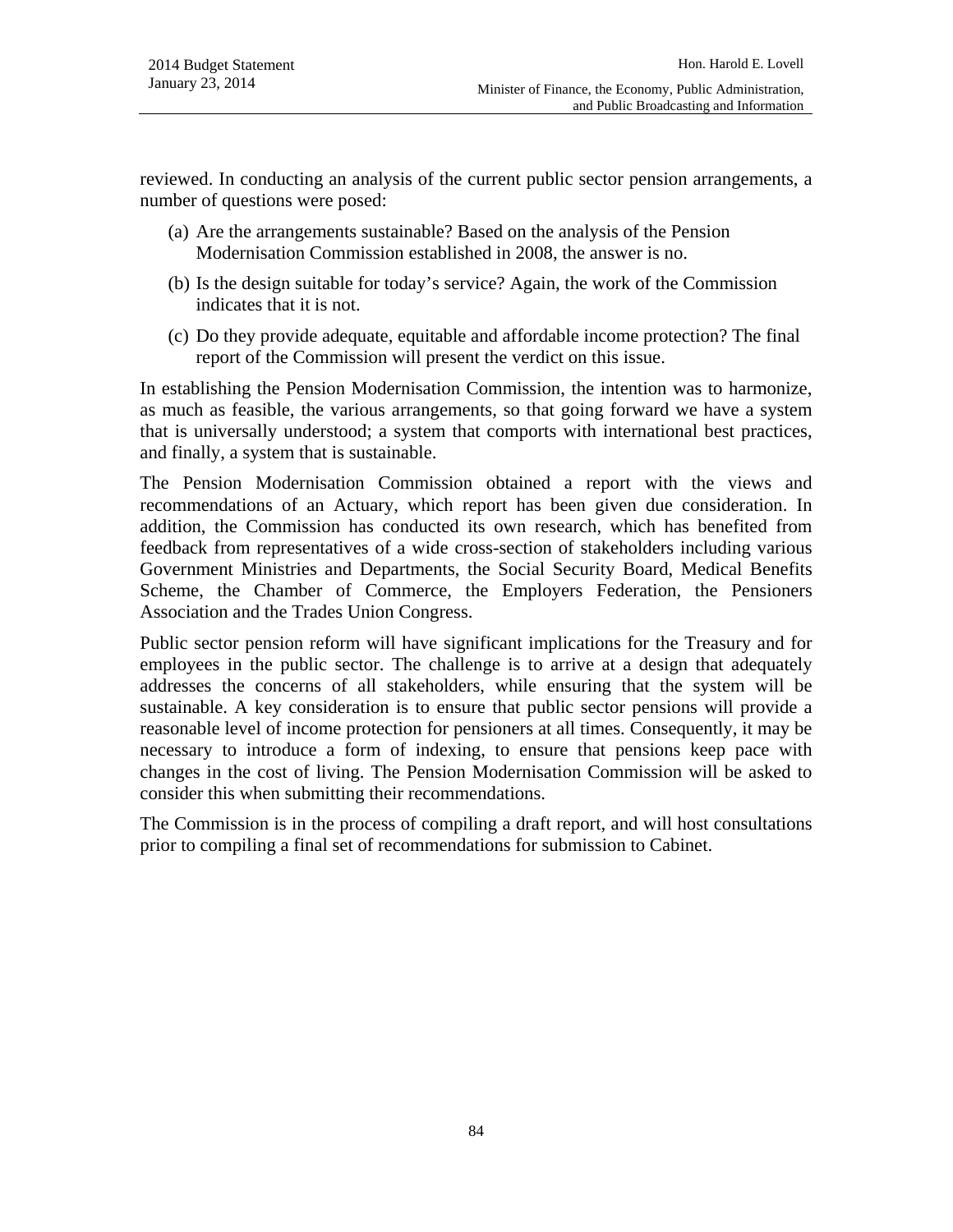### **FINANCIAL SECTOR STABILITY**

#### **Madam Speaker**

Our financial sector remains resilient in the face of a number of challenges. The matters pertaining to Antigua Barbuda Investment Bank (ABIB) are closer than ever to being resolved. We are happy to say that we, the UPP Government, have kept our promise and protected the interests of depositors with that institution. This is being done at substantial cost to the Treasury, but the hard earned deposits and life savings of enterprises and individuals must be safeguarded. We expect that within the next few months ABIB will be operating as a restructured institution with a new licence, having satisfied both the Government and the Eastern Caribbean Central Bank (ECCB) that its systems are robust and its level of capital more than adequate. At this time we wish to thank all parties and stakeholders that have attended to the resolution of ABIB, including the Monetary Council of the Eastern Caribbean Currency Union, the Eastern Caribbean Central Bank, the Oversight Committee of prospective shareholders, the Antigua and Barbuda Workers Union, the Caribbean Development Bank and other development partners. Their active participation in the resolution process has imbued depositors, creditors, staff and suppliers with confidence and loyalty to stay the course in anticipation of a satisfactory outcome.

We are also happy to report continuing progress with respect to British American Insurance Company Ltd. (BAICO). On Monday  $25<sup>th</sup>$  November 2013, Phase III of the BAICO Policyholders' Relief Programme commenced and over the ensuing three-month period payments of up to EC\$30,000.00 will be made to Owners or Assignees in respect of:

- BAICO Executive Flexible Premium Annuity;
- BAICO Flexible Premium Annuity Policies; and
- Any BAICO policy of which at least one of the Owners is an individual.

We are pleased that these payments are being made, Madam Speaker, as Antigua and Barbuda was one of the Eastern Caribbean countries most severely impacted by the BAICO debacle, almost to the tune of EC\$300 million. In this connection, we wish to thank the Government of the Republic of Trinidad and Tobago which has provided substantial financial resources and continues to be supportive of our efforts to achieve the best outcome from these unfortunate circumstances.

The issues of ABIB and BAICO have caused licensors, legislators and regulators to take a closer look at the regulation of financial institutions. Consequently, regulators are taking a holistic look at their operating environment with a view to making the regulatory function more effective. In this vein, the Financial Sector Regulatory Commission has embarked upon an ambitious and comprehensive programme of reform in five broad areas, namely Human Resources, Regulation, Corporate Governance, Legislation and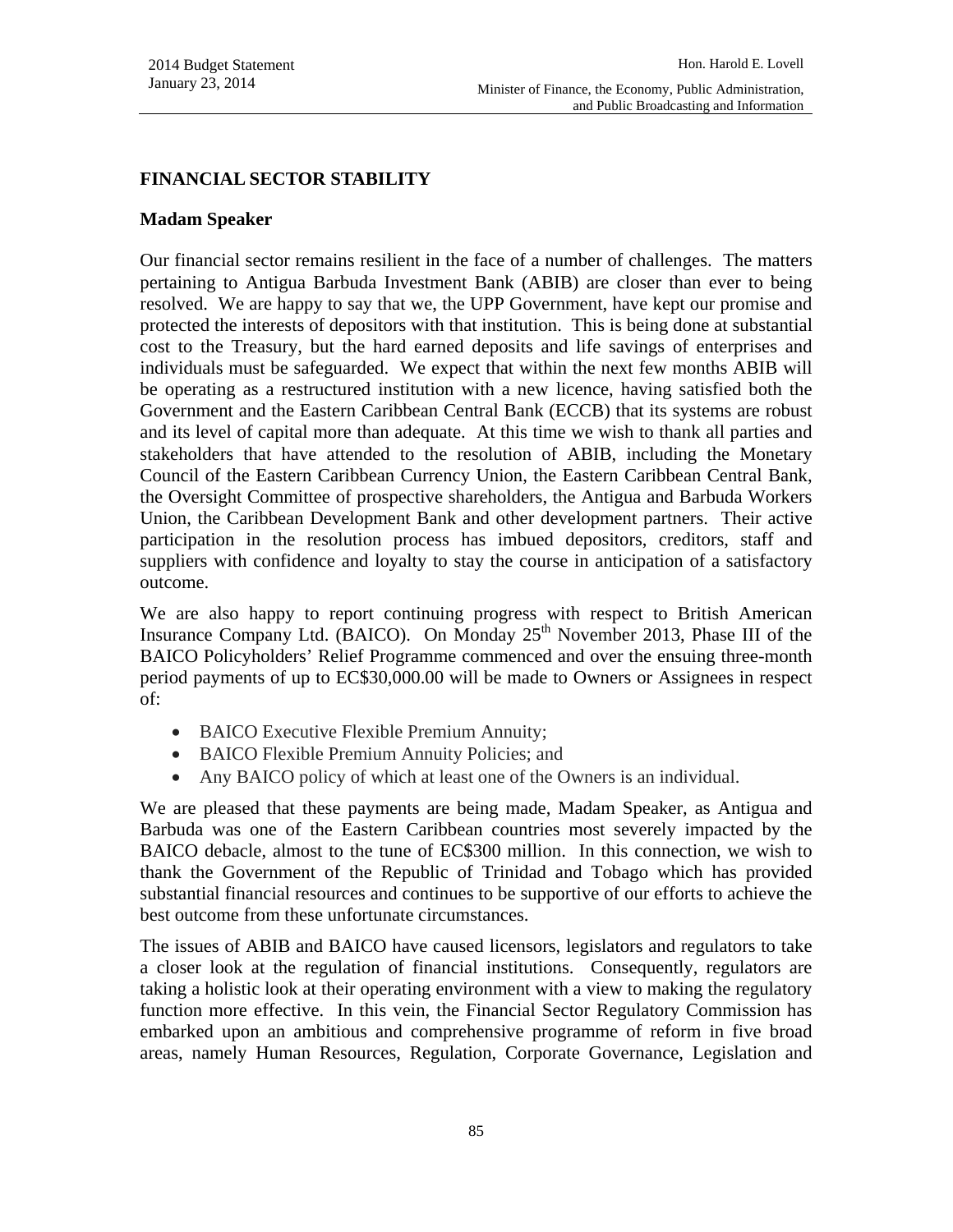Information Technology. The reform initiatives are well advanced and once completed will result in:

- (a) A consolidation and strengthening of legislation to provide a more effective regime for the regulation of International Banks, Insurance Companies and other financial services;
- (b) An empowered Board of Directors to which the Chief Executive Officer is solely and directly responsible;
- (c) Establishment of a fit and proper test to be met by all Directors;
- (d) Extensive documentation of Regulatory and Standard Operating procedures;
- (e) A more effective Human Resource management function to include more transparent performance appraisals of staff; and
- (f) Establishment of the position of Chief Regulatory Officer to facilitate more effective reporting to the Board on regulatory and compliance issues.

In addition to the restructuring work, the FSRC has had to address a number of challenges in respect of its regulatory mandate. One such challenge relates to the Antigua Overseas Bank (AOB). In April 2012 the FSRC appointed Joint Receiver Managers (JRMs) to manage the affairs of AOB. The JRMs, having assessed the situation of the Bank, submitted a number of reports to the FSRC, including a proposal to reorganize the Bank. The proposal was ultimately approved by the Court and involves the injection of funds by new investors to help recapitalize the AOB. Under this reorganization process the depositors and creditors have been safeguarded from the negative fallout of liquidation. The Government wishes to commend the FSRC and the JRMs for arriving at a solution that has no doubt protected the international banking industry in Antigua and Barbuda.

Madam Speaker, turning to the work of the Office of National Drug Control Policy, the ONDCP continues to pursue its objectives of safeguarding the people of Antigua and Barbuda by improving its operational efficiency and enhancing effectiveness with respect to investigations of organized crime. The organization stands on three pillars: countering narcotics operations; conducting financial investigations and gathering intelligence; and ensuring effective supervision of financial institutions to counter money laundering and the financing of terrorism.

In the area of AML/CFT Compliance, the staff of the ONDCP's Financial Compliance Unit was reinforced, thereby strengthening its capacity to monitor institutions and ensure on-time submissions of the AML/CFT Annual Audit and Terrorist Property Reports. There were 19 examinations for the period under review, representing a 137.5 percent increase. The examinations covered Travel Agencies, Money Lending and Pawning operations, Car Dealerships, Real Estate Agencies, International Banks, Domestic Banks,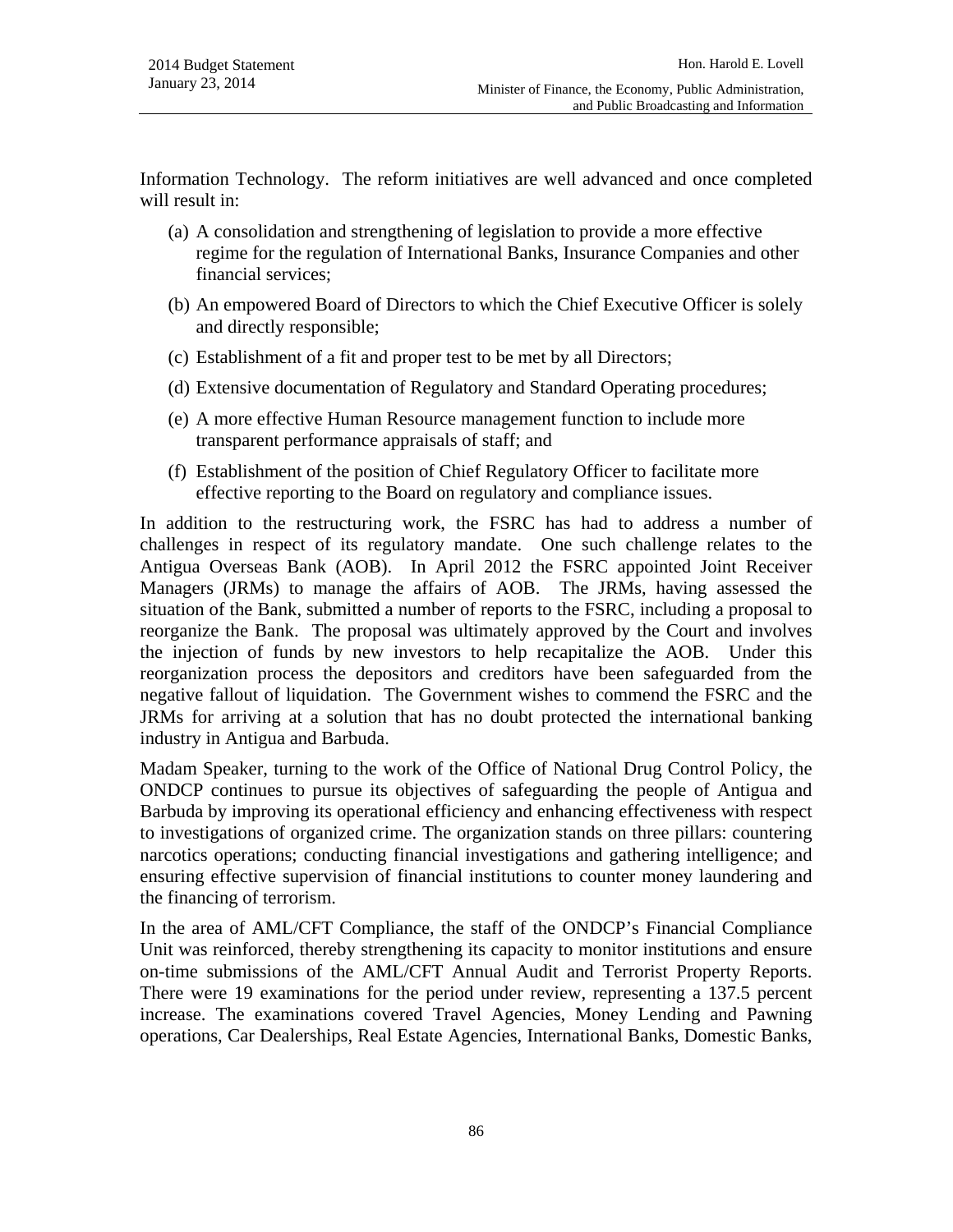Dealers in Precious Metals and Stones, and Money Services. During the year seven successful counter narcotics operations were conducted, resulting in the arrest of 18 persons. Since 2007 the ONDCP has had 49 drug related cases with 26 successful convictions, 20 remaining before the Court, one dismissal and two not pursued.

During the year the Financial Intelligence Unit (FIU) received approximately 213 Suspicious Activity Reports, of which seven were disseminated for investigation. Almost 500 persons from Financial Institutions and Government agencies received training on AML& CFT laws, regulations and guidelines. These efforts are commendable and demonstrate the progress being made by the FIU in providing training to a wide cross section of financial institutions.

As a result of strengthening the collaboration with Customs, Airport security and Immigration at the airport, border security has improved which has resulted in additional cash seizures from the illegal movement of cash across our borders. The Agency has investigated 59 money laundering cases, of which 26 were successfully completed and 28 are still with the court. Three cases were dismissed and two have ended in acquittals.

In addressing strategic areas of AML/CFT deficiencies, the Supervisory Authority and the Government of Antigua and Barbuda have made significant progress toward improving the AML/CFT regime by initiating a plan of action to: implement procedures to identify and freeze terrorist assets; address secrecy provisions; and improve the overall supervisory framework for AML/CFT. In this connection, the resurgence of a vibrant Financial Sector in Antigua and Barbuda is paramount to improving the country's economy. Therefore the Supervisory Authority must ensure that AML/CFT Compliance is mainstreamed into all financial institutions.

The ONDCP has continued to do its best to contribute to the safety and security of Antigua and Barbuda through its efforts against organized crime associated with drug trafficking, money laundering and/or the financing of terrorism.

# **Madam Speaker**

As a result of the Stanford debacle in 2009, Antigua and Barbuda came under intense scrutiny from the international community – in particular the Financial Action Task Force (FATF). There were questions about the effectiveness of our regulatory systems and capacity, and concerns about the legislative and institutional arrangements to comply with international AML/CFT requirements. In light of these concerns, the CARTAC and a team assembled by the Caribbean Financial Action Task Force (CFATF) conducted assessments of the Financial Services Regulatory Commission. Based on the findings of these reports, Antigua and Barbuda agreed with the FATF on an Action Plan Matrix to address a number of shortcomings in respect of regulation of the Financial Services Sector and supervision of AML/CFT issues. Over the past few years the FSRC and the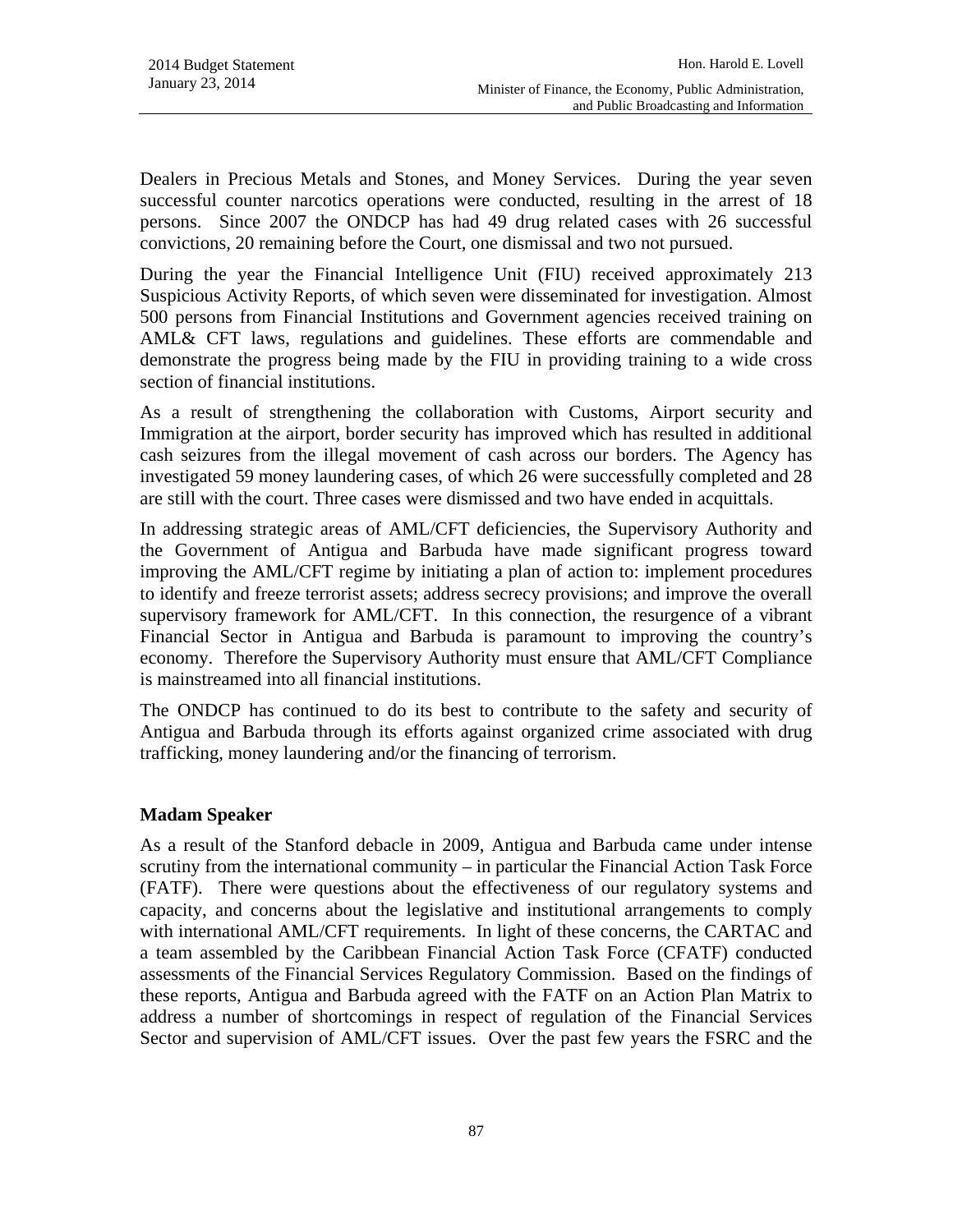ONDCP, along with the Government, have worked assiduously to address all the issues contained in the Action Plan. In December 2013 representatives from the Americas Regional Review Group (ARRG) of the FATF visited Antigua to assess the effectiveness of various pieces of legislation and a number of international supervisory standards and practices.

By all accounts, the onsite visit of the high level ARRG team was successful and we are optimistic that the report to the FATF in February of this year will be positive and supportive of Antigua and Barbuda's efforts to improve compliance with the FATF's Forty Recommendations, the accepted international standards for combating money laundering, the financing of terrorism, and the proliferation of weapons of mass destruction. We are also hopeful that upon receiving the report of the assessors, the FATF will remove Antigua and Barbuda from its position on the "grey" list and upgrade our country's status to 'compliant with international standards and practices'.

# **BUDGET PROJECTIONS – 2014**

### **Madam Speaker:**

Recurrent expenditure for fiscal year 2014 is estimated at \$874,824,842, while recurrent revenue is estimated at \$702,445,985. Recurrent expenditure excluding principal payments, is estimated at \$692,345,538. Accordingly, we project a current account surplus of \$10,100,447 for 2014.

#### *Recurrent Expenditure*

Recurrent expenditure, which is budgeted at \$874,824,842 for 2014, is 26 percent less than the revised budgeted expenditure of \$1,086,239,206 for 2013. The revised estimates for 2013 capture a number of commitments that arose during the course of the year, particularly related to court judgments.

Government's Recurrent Expenditure is comprised of the following categories:

- Salaries, Wages and Allowances
- Contributions to Social Security and Medical Benefits
- Pensions and Gratuities
- Goods and Services, including Utilities
- Transfers and Grants
- Debt Service Payments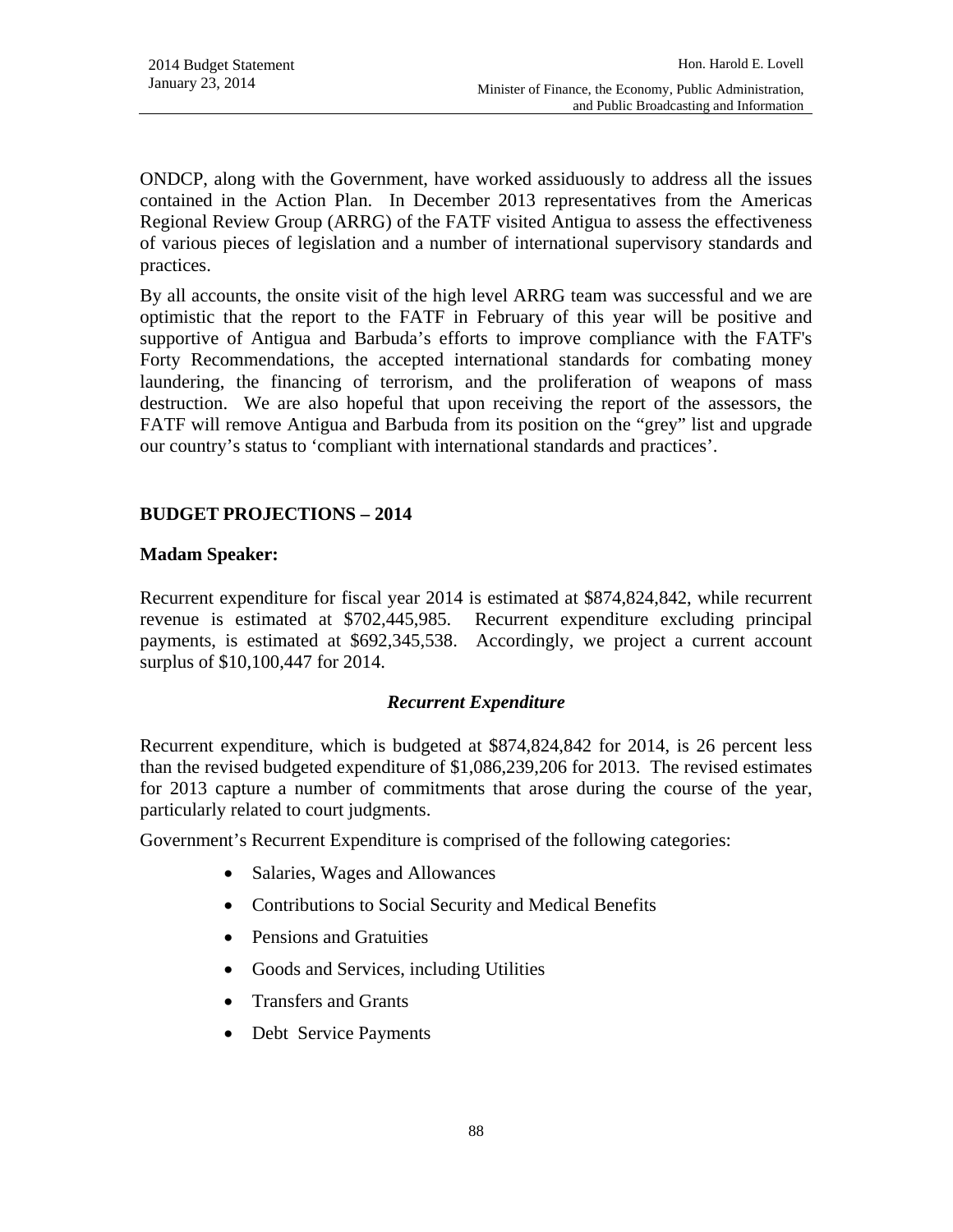

**Chart 18: Categories of Recurrent Expenditure (EC\$M)**

In 2014 expenditure on salaries and wages is budgeted at \$292,371,108 compared to \$302,352,035 for the revised estimates for 2013.

Government's Social Security and Medical Benefits contributions are budgeted at \$23,813,075 compared to \$20,621,538 budgeted for 2013. The amount allocated for statutory contributions has grown due to the higher contribution rate and the increase in the insurable income ceiling.

For pensions and gratuities a budgetary allocation of \$59,601,760 is included in Budget 2014. This compares with the revised figure of \$262,033,892 for 2013. The revised figure for 2013 reflects a number of compensations and indemnity commitments related to a number of court judgments, most notably the Half Moon Bay matter.

We have budgeted \$129,689,440 for expenditure on goods and services in 2014. This compares to \$161,068,354 in the revised estimates for 2013.

In terms of transfers and grants, we budgeted \$93,070,155 for 2014. This compares to \$103,822,293 in the revised estimates for 2013.

Finally, Debt Service payments are budgeted at \$276,279,304 for 2014.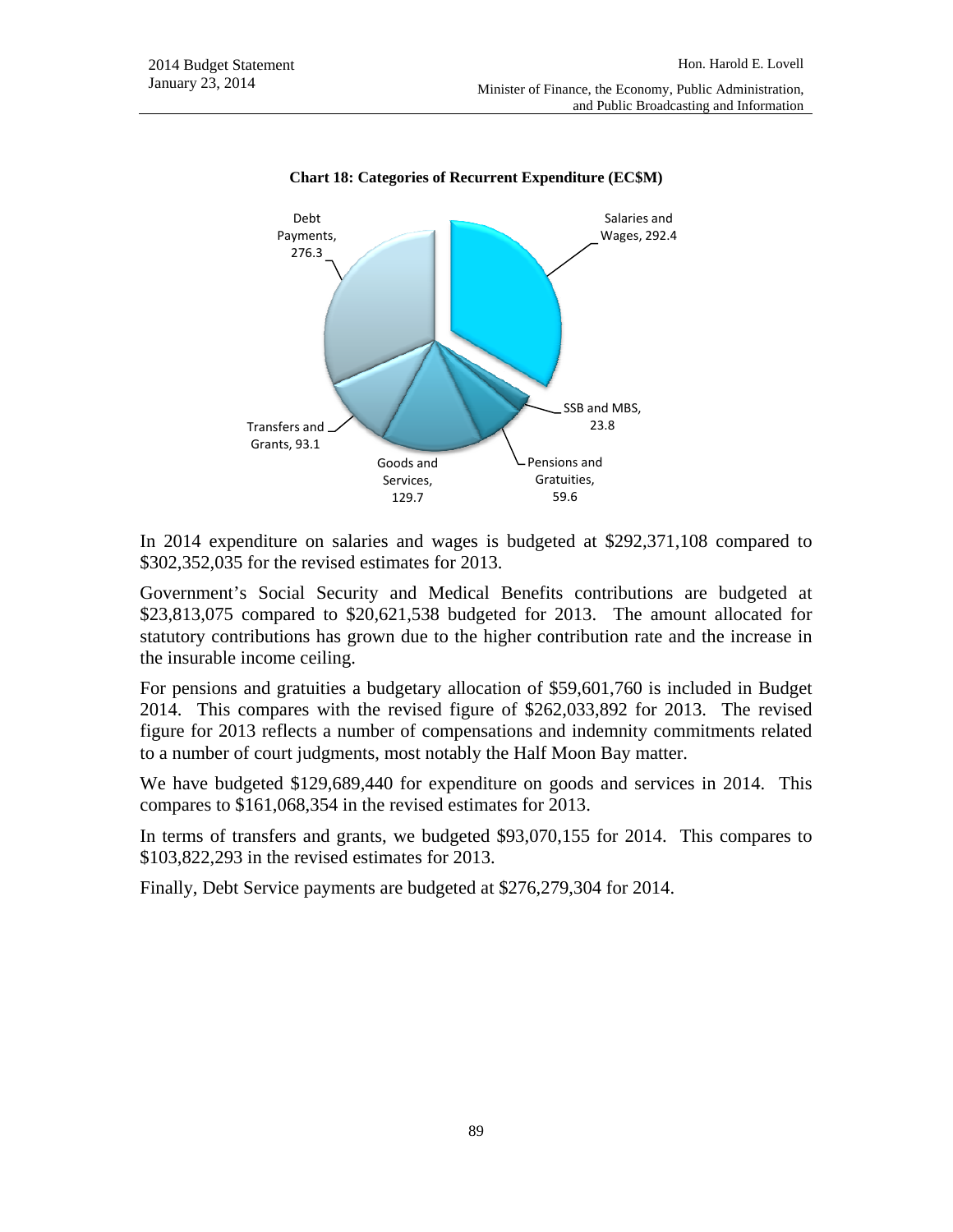### **BUDGETARY ALLOCATIONS**

#### *Office of the Prime Minister*

The Honourable Prime Minister's ministerial responsibilities span a wide range of matters pertaining to diplomatic relations, ICTs, drug enforcement, regional transportation, merchant shipping, energy, public utilities, electoral and ecclesiastical issues, and Barbuda.

This Ministry has been allocated the sum of \$40,337,859 to pursue the following strategic objectives in 2014:

- (a) Increasing sustainable energy awareness in the public sector and developing and implementing a Sustainable Energy Action Plan;
- (b) Enhancing the ONDCP's capability to better supervise financial institutions and improve the financial analysis and financial investigations capacity of the agency;
- (c) Utilizing our diplomatic network for the advancement of the human resources of our nation;
- (d) Developing clear operational guidelines; providing professional diplomatic protocol and consular services;
- (e) Continuing to disseminate information of relevance to the public through the main government portal www.antiguabarbuda.gov.ag

#### *Investing in the Development of Barbuda*

In 2014 the central government will continue to improve arrangements and implement programmes that will:

- (a) Assist Barbuda to attract and implement economic projects;
- (b) Provide increased training and support to the Barbuda Local Government on interacting with Central Government and understanding public sector operations; and
- (c) Support Barbuda in implementing a viable and affordable transportation system between Antigua and Barbuda;
- (d) In addition, \$3.9 million has been allocated for the Barbuda Justice Complex and \$6.5 million is included in the Budget for subvention to the Barbuda Council.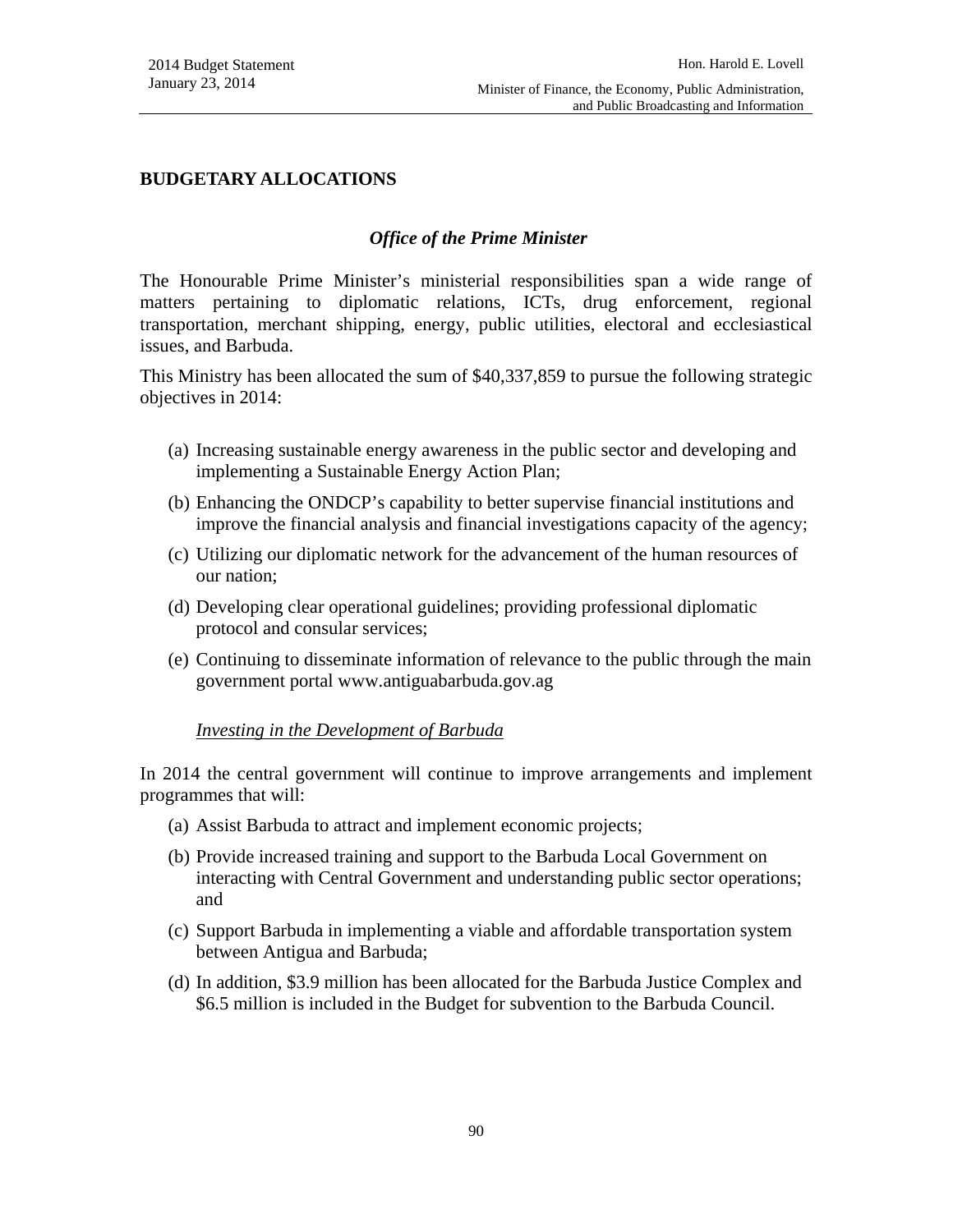### *Information and Communication Technology (ICT)*

#### **Madam Speaker**

We have allocated \$9.6 million to support the work of the Ministry of Information and Communication Technology. This Ministry continues to work with a number of national and external partners to develop and implement a number of programmes geared to enhancing the use of technology in every aspect of life in Antigua and Barbuda. The Connect Antigua and Barbuda Initiative and the Government Assisted Technology Endeavour (GATE) are the flagships of the Ministry and have garnered regional and international attention and praise.

Thousands of students and teachers have received tablets and high speed internet connectivity free of cost under the GATE programme. The GATE Cadet Training facility provides training to participants in computer repairs, upgrades and diagnostics, and develops their skills in areas such photography, videography and new media techniques. In 2014 the Government will expand the GATE programme to allow up to 500 new cadets to receive training at the facility.

The Ministry will also launch a new programme called the Human Entrepreneurship and Assistive Resource Technologies (HEART). Under this programme we will:

- (a) adopt an Accessible Technology Charter and appoint an e-Inclusion Champion;
- (b) provide entrepreneurship training to 500 persons and businesses;
- (c) provide support to several institutions including Mount Saint John Medical Centre, the Clarevue Psychiatric Hospital, the Fiennes Institute, the Adele School, the Unit for the Blind, and the School for the Deaf;
- (d) develop an ICT Business Incubator Model that will focus on Mobile App development. The Ministry is negotiating funding from the World Bank to finance this project.

Madam Speaker, the Ministry will also partner with the Commonwealth Telecommunications Organisation to host a pan-Caribbean conference on e-accessibility and will train two young Antiguans and Barbudans to develop ICT programmes for use by persons with disabilities.

The Government will collaborate with a private sector institution to establish a Government Data Centre that will meet data warehousing needs of the public sector. This new Data Centre will utilize cloud computing solutions for non-mission critical operations of the Government.

Finally, Madam Speaker, the Office of the Prime Minister represents Antigua and Barbuda's interests as a shareholder in LIAT (1974) Ltd. Much has been said about the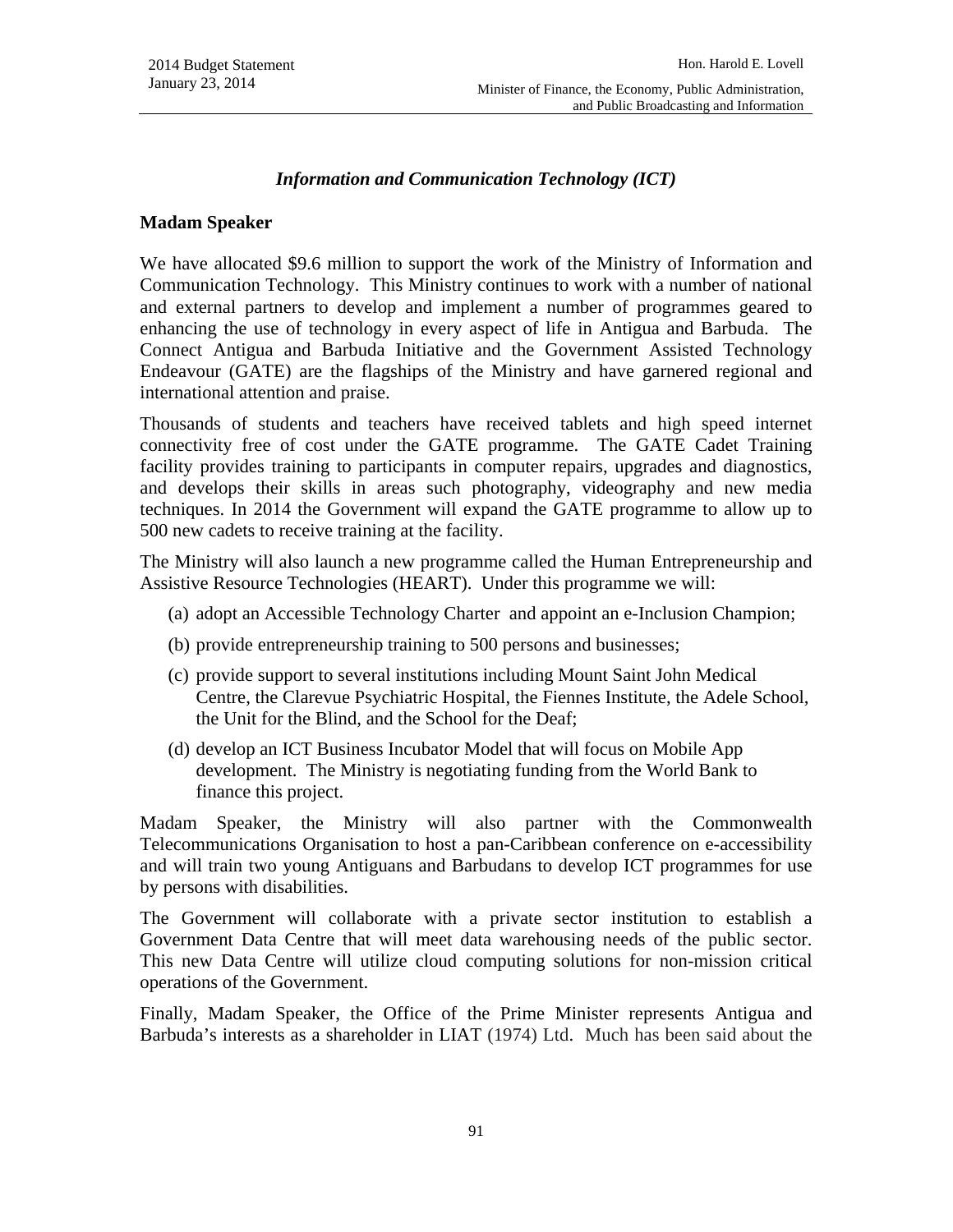challenges experienced by LIAT. over the past year. However, as one of the major shareholders, we will continue to support LIAT as we have done in past. In 2006 we injected over US\$5 million as contribution to our equity stake in LIAT and just last year we contributed another US\$3 million towards equity. In 2006 the Government also acquired funding through a loan from CDB in the amount of US\$21.8 million to support the restructuring of LIAT. The Government has supported the sale of LIAT planes as well as the return of leased planes over the last two years, by allowing the planes to move freely without any port charges. In 2013 this Government also assumed US\$21 million of a Caribbean Development Bank loan extended to LIAT to implement its re-fleeting project. We will continue our unwavering support through the LIAT Headquarters Agreement, which was executed in January 2014 of this year.

In 2014 we will contribute another US\$4 million in equity to LIAT. The government will spearhead and finance the construction of a new hangar facility for LIAT at an estimated cost of US\$5 million. The new headquarters for LIAT will be established at the old V.C. Bird International Airport terminal once the new airport terminal is commissioned later this year. The Government will undertake an extensive refurbishment of the site to ensure the new LIAT headquarters are modern and well appointed.

Madam Speaker, this Administration's support for LIAT is indicative of our commitment to ensuring the survival of this critical component of regional transportation and to securing the jobs of more than 500 persons in Antigua and Barbuda. We are thankful that even with the struggles that the region has experienced throughout the economic crisis, LIAT's shareholder governments have continued to rally behind the Caribbean Airline. On behalf of all Antiguans and Barbudans, I can proudly say that we will continue to stay the course.

# *Ministry of Health, Social Transformation and Consumer Affairs*

# **Madam Speaker**

This Ministry's budgetary allocation for 2014 is \$98,224,280.

Achievements in 2013 include:

- Opened the Bethesda Clinic;
- Commenced construction of the Cedar Grove Clinic;
- Opened the All Saints Dental Clinic;
- Extended working hours at Grays Farm Health Centre;
- Opened the Vision Centre at Grays Farm Clinic;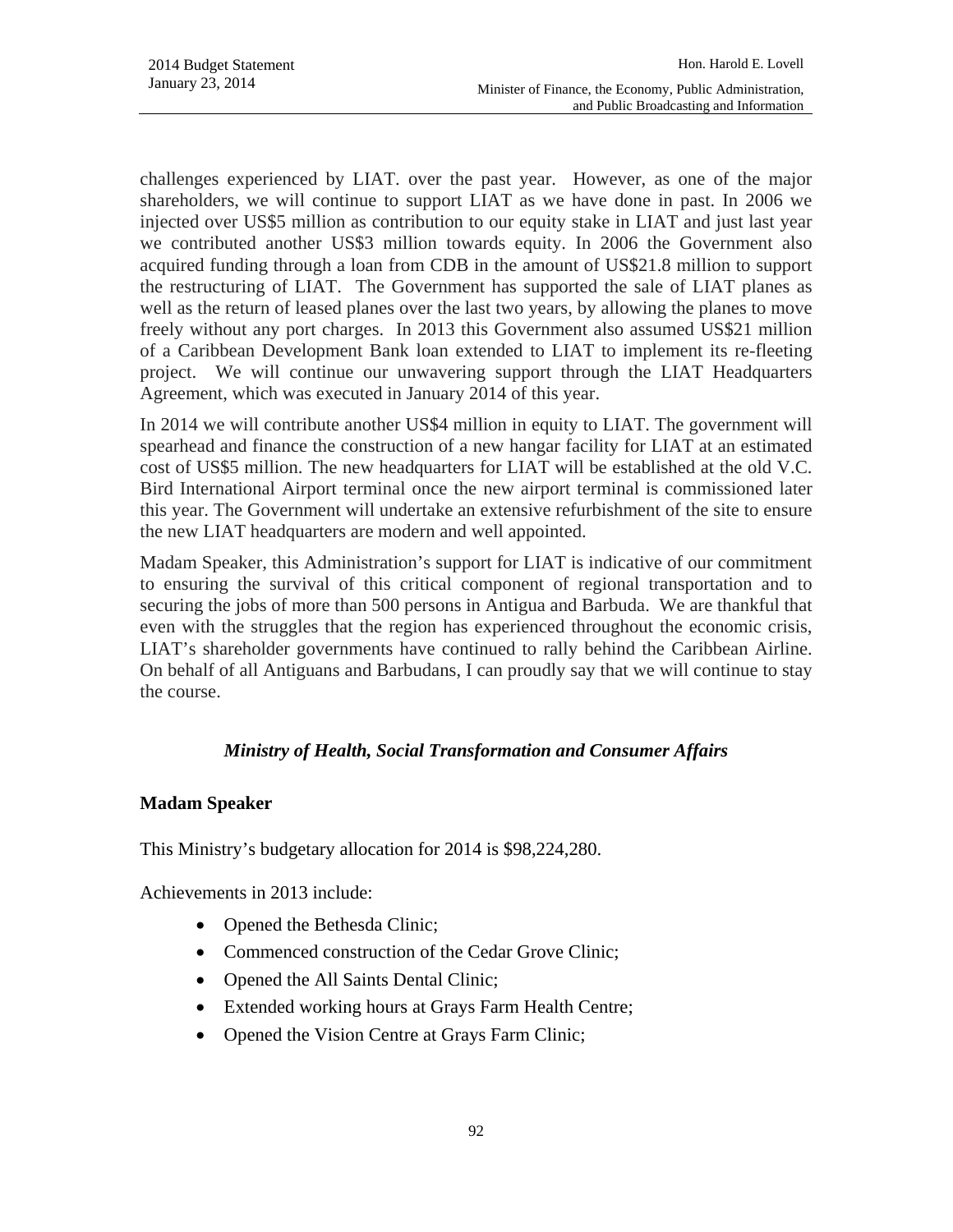- Opened the Emergency Medical Services Sub Station in Johnson Point;
- Established an American Heart Association (AHA) Training Site at EMS Headquarters. To date the Emergency Medical Services Training Academy has trained in excess of 100 healthcare providers and lay rescuers, including nurses, EMT's, doctors, dental assistants and utility workers;
- Refurbished the Male Convalescence Ward at Clarevue Psychiatric Hospital;
- Restarted a Patients' Farm Project at Clarevue;
- Implemented free eye examinations for all patients and staff at Clarevue;
- Developed draft Tobacco Control legislation;
- Held the Inaugural Schools Health Fair;
- Provided free and confidential HIV testing and counseling to more than a thousand persons;
- Continued formulation and oversight of the Government's extensive social and related policies and programmes;
- Developed a Social Protection Policy;
- Completed the draft Report of the Convention on the Rights of the Child;
- Continued street naming and household numbering in collaboration with the governments of Columbia and Mexico;
- Completed the National Marine Plan in collaboration with the Department of Marine Services;
- The Prices and Consumer Affairs Division investigated a large number of faulty goods and services cases with a 75 percent success rate, while the other 25 percent have been sent to the courts for adjudication;

Strategic Priorities for 2014 include:

- Establishing a Central Beneficiaries Registry that will be a national database of all social programmes and their beneficiaries;
- Implementing the National Poverty Reduction Strategy;
- Coordinating and monitoring implementation of the Social Protection Policy in collaboration with UNICEF;
- Improving operations at the Department of Social Policy, Research and Planning by recruiting qualified experts in social development;
- Finalising work on the report of the Convention on the Rights of the Child;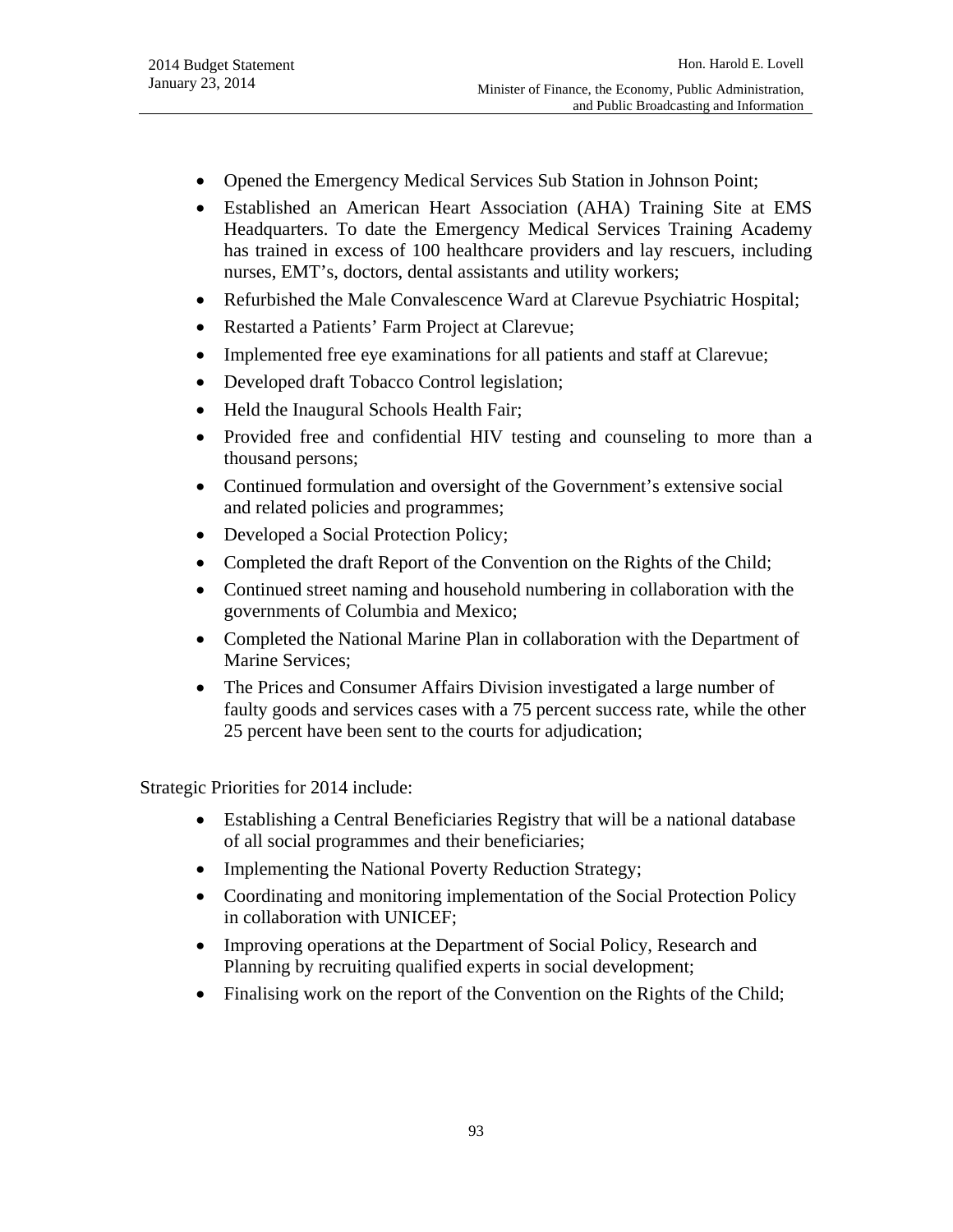- Delivering ongoing training in Emergency Medical Services to Emergency Medical Technicians and to other key personnel in the health care and other sectors;
- Continuing to work with the Ministry of Works to refurbish and repair health care facilities, particularly community clinics, to encourage greater reliance on these facilities for primary health care services;
- Creating additional Vision Centres in a number of clinics and expanding the programme to screen and deliver affordable eye care to an increasing number of persons in our communities;
- Enhancing the National Vocational Centre for Persons with Disabilities, establishing a National Register of Persons with Disabilities; and developing a National Policy for Persons with Disabilities;
- Collaborating with private and public sector partners to repair existing equipment and acquire new capital items that will enhance service delivery at the Mount St. John Medical Centre;
- Continuing the programme of free and confidential HIV testing and provision of counselling and treatment support through the AIDS Secretariat;
- Increasing efforts to prevent transmission of HIV from mother to child during pregnancy, labour, delivery and breast feeding;
- Enhancing consumer rights education through lectures, media presentations and publication of the Consumer Impact Quarterly and the Consumer Protection and Information Guide;
- Investigating and resolving cases on behalf of consumers;
- Continuing the Schools Health Fair;
- Improving service delivery at the Clarevue Psychiatric Hospital and Fiennes Institute by implementing new and enhancing existing programmes that help to preserve the rights and dignity of those who rely on these institutions for care;
- Increasing opportunities for specialized training of nurses.

# *Ministry of Agriculture, Lands, Housing and the Environment*

# **Madam Speaker**

The Budgetary allocation for this Ministry in 2014 is \$17,703,184.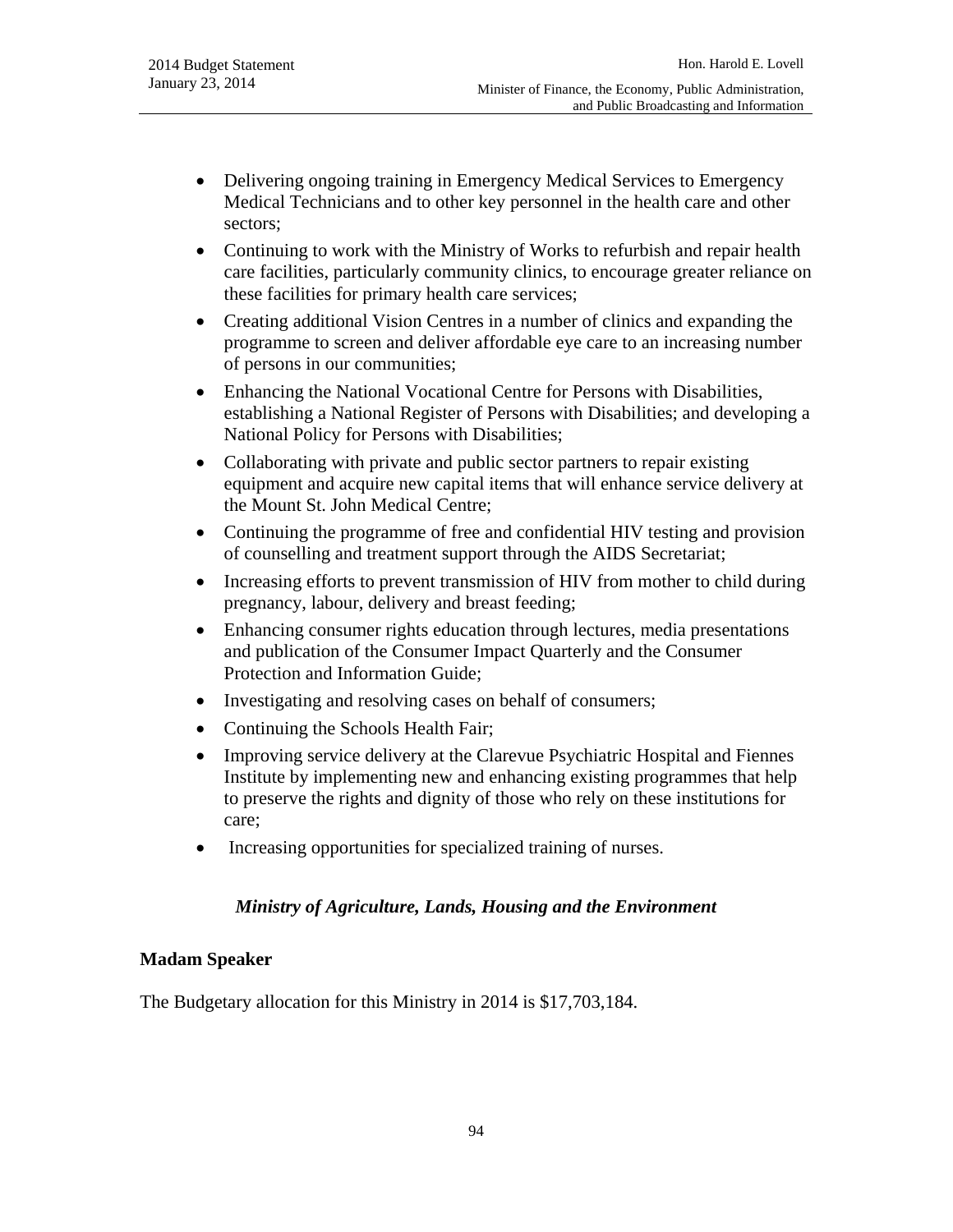Major achievements in 2013 include:

- The National Food and Nutrition Security Plan of Action was presented to a National Consultation, and implementation actions have been accepted;
- Cabinet approved the National Environment Protection and Management Bill;
- Exports of seafood to the EU continued through the newly constructed Barbuda Fishing Complex at an average of 4000 kilograms per month;
- The Fisheries Regulations 2012 were approved;
- In collaboration with a group of development partners the Ministry is implementing the Zero Hunger Challenge programme;
- The Plant Protection Act No. 18 of 2012 came into force upon being gazetted on March 14, 2013;
- Some 2,500 pounds of pedigree cotton seeds to maintain the genetic inherent desirable characteristics of the Sea Island cotton were produced;
- In conjunction with the Red Cross and the Bendals Community Group the Extension Division rehabilitated the Diamond Hole Dam. The dam capacity is now six million gallons;
- Antigua and Barbuda held a National Week of Agriculture in May, 2013. Forty-five exhibitors occupied the exhibition hall at the Multi-Purpose Centre. Exhibits showcased services and products of the agricultural sector.

Strategic Priorities for 2014 include:

- Implementing the National Food and Nutrition Security Action Plan;
- Mainstreaming key issues such as climate change adaptation and disaster risk management into the budgeting process;
- Reducing the food import bill;
- Updating and enforcing existing legislation and introducing new ones to support development of the agriculture sector;
- Enhancing agriculture's contribution to the consolidated fund by instituting mechanisms for increased and improved revenue generation and collection;
- Implementing the National Youth Farm;
- Completing upgrades to Victoria Park/Botanical Gardens and relocating offices of Environment and Forestry Divisions to the buildings at the park;
- Improving farm feeder roads;
- Implementing the National Physical Development Plan (NPDP).

Madam Speaker, the Ministry will also benefit from a donation of a six ton flake ice machine to be used in the Processing Plant at the Point Wharf Complex. Donations of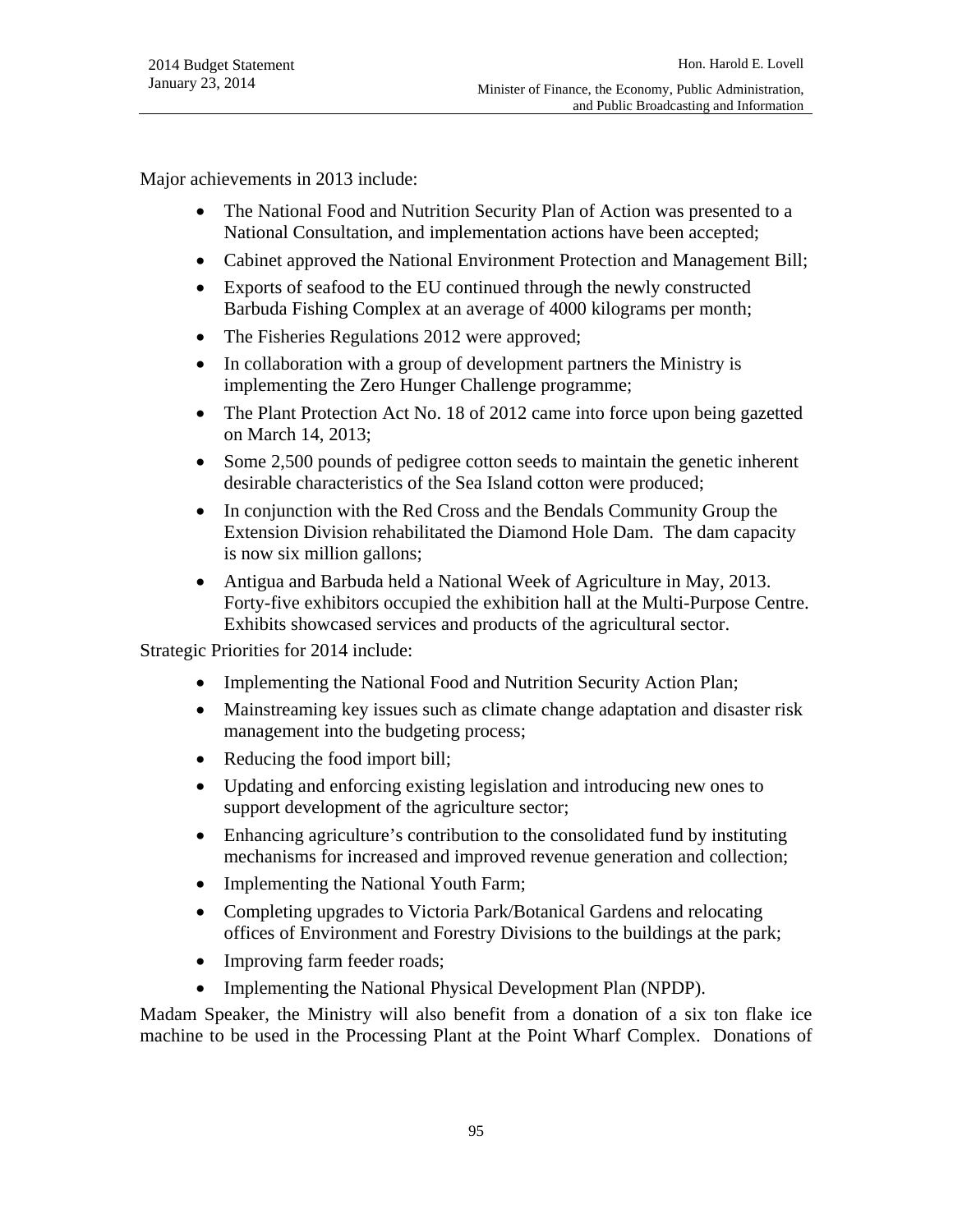lab equipment valued at approximately US\$200,000 will also be received to test for heavy metals, improve environmental monitoring, and increase food testing capacity.

The Ministry will also implement a number of projects under the Technical Cooperation Programme Facility (TCPF). These projects are:

- Rod-and line fishing (angling) for food security. Its aim is to train 25 youth for a job and sustained livelihood;
- Training in fibre glass fishing boat repair and ice-box construction for 10 young people;
- Training in fish processing to for 30 unemployed women;
- Fish-fry training for 10 participants from the fish processing project to help them develop a successful small scale fish-fry business.

These projects will be implemented with US\$63,000 provided through the Technical Cooperation Programme Facility.

# **Madam Speaker**

The Environment Division in the Ministry manages Antigua and Barbuda's environment and implements international environmental agreements (MEAs) to which the country is a party. This mandate requires significant funding and the Ministry will establish the National Sustainable Island Resource Framework (SIRF) Fund to provide funding for general environmental management and for the implementation of the various International Agreements. The fund will not rely on taxes for growth but will earn an income by using grant funding to produce renewable energy. The SIRF Fund is being designed to serve as a vehicle to increase access to international resources for poverty alleviation, climate change and the protection of biodiversity. These grants are estimated at over US\$5 million per year.

The fund will be established in 2014 and is designed to reach maturity by 2020. By 2020 the Fund is projected to save APUA tens of millions of dollars per year and allow it to generate income of just over US\$10 million per year.

# *Ministry of Tourism and Civil Aviation*

An allocation of \$32,102,922 is made in Budget 2014 for this Ministry.

These resources will be used by the Ministry in the coming year to pursue a number of strategic objectives to include:

• Implementing and monitoring the National Tourism Sustainable Development Plan with support from the Tourism Advisory Committee;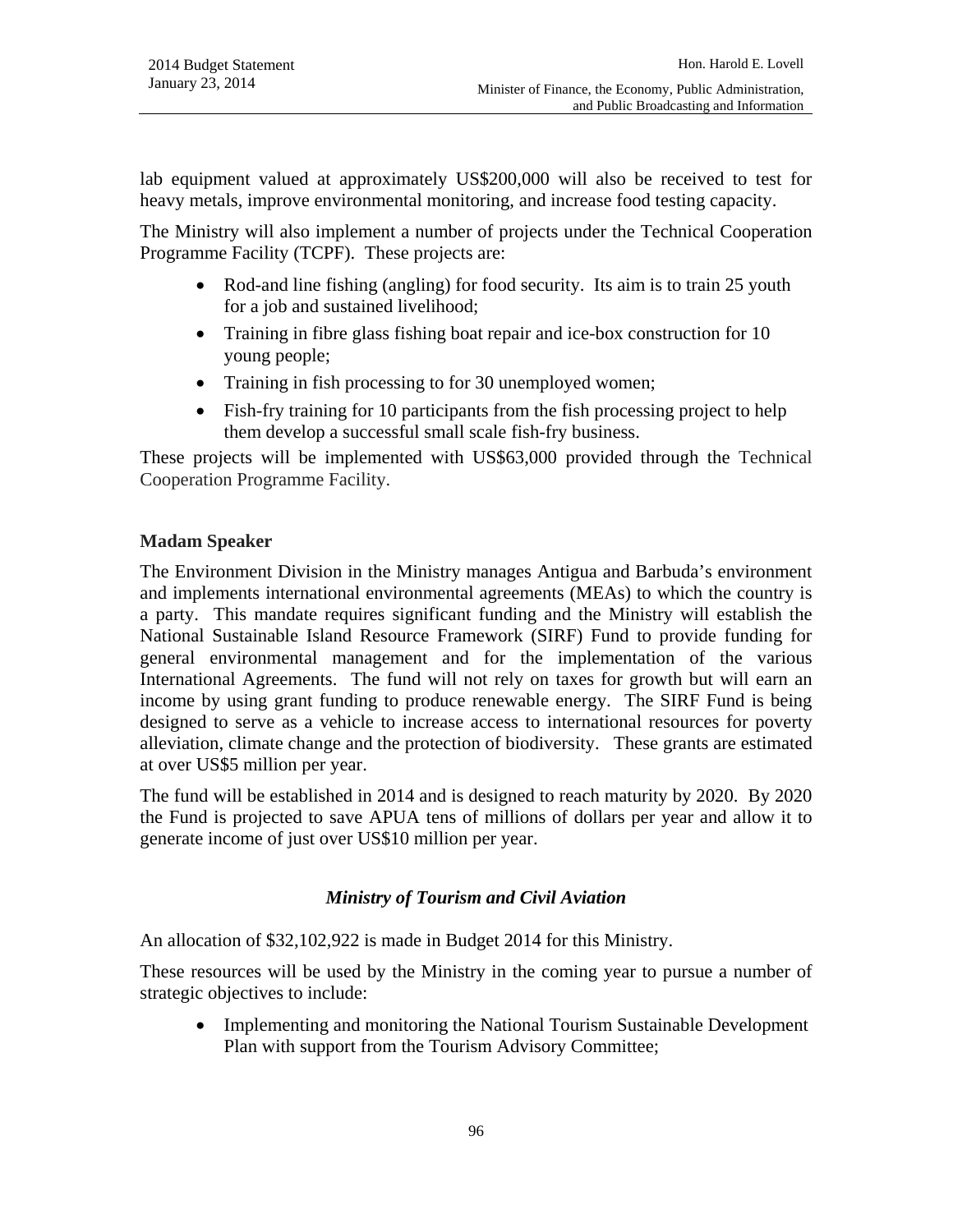- Providing Strategic Safety and Security Equipment for the Air Traffic Sector;
- Developing and upgrading the Meteorology Quality Services;
- Enhancing the Agro-Tourism Sector and experience;
- Developing the Sports Tourism Promotion Initiative;
- Implementing the Community Tourism entrepreneurship Programme;
- Implementing the City's Redevelopment Vision for 2014;
- Operating the new Airport Terminal;
- Continuing to promote Safety and Security in the Beach Unit and other areas;
- Improving health safety, quality, sustainability, profitability and competitiveness in the Tourism sector

# **Madam Speaker**

In 2014 the Ministry will develop interpretation plans for sites and locations that dovetail with visitor interests and tourism marketing strategies; improve visitor experience on drive routes through tourism sites and villages and maximise use of new media and GPS technology. The Ministry will also offer appropriate and site specific training for operators and stakeholders keen to add value via excellent interpretation.

Another priority for the Ministry will be to ensure that the On-line Integrated platform delivers information, content and valuable resources to key stakeholders. Consequently the Ministry will sustain its efforts to enhance the content, navigation, look and feel of the platform, and to install highly valued assets like photography, key messages, and supplier contact information.

The Ministry of Tourism and the Statistics Division will continue to build capacity in the area of tourism statistics. Working with the Caribbean Tourism Organization (CTO) we will provide practical and hands-on training to members of staff to better position the Ministry to provide the type and quality of services that stakeholders and the general public expect. The Ministry will also seek to establish a national committee to spearhead the development of the country's Tourism Satellite Account (TSA) programme.

The Ministry will continue to dialogue with the Antigua and Barbuda Royal Police Force to explore viable options for enhancing visitor safety and security. One critical intervention in this regard will be providing greater police presence on beaches and historic sites. Additionally, we will move to establish a Tourism Policing Unit and are in discussions with other tourism and security stakeholders, with the assistance of the Organization of American States, to establish a Tourism Risk Assessment Committee.

Implementing the Tourism Marketing Strategy will continue to be a core function of the Ministry and \$7.75 million has been budgeted for this purpose. These resources, along with an estimated \$6 million from the 2 percent ABST marketing fund for the Tourism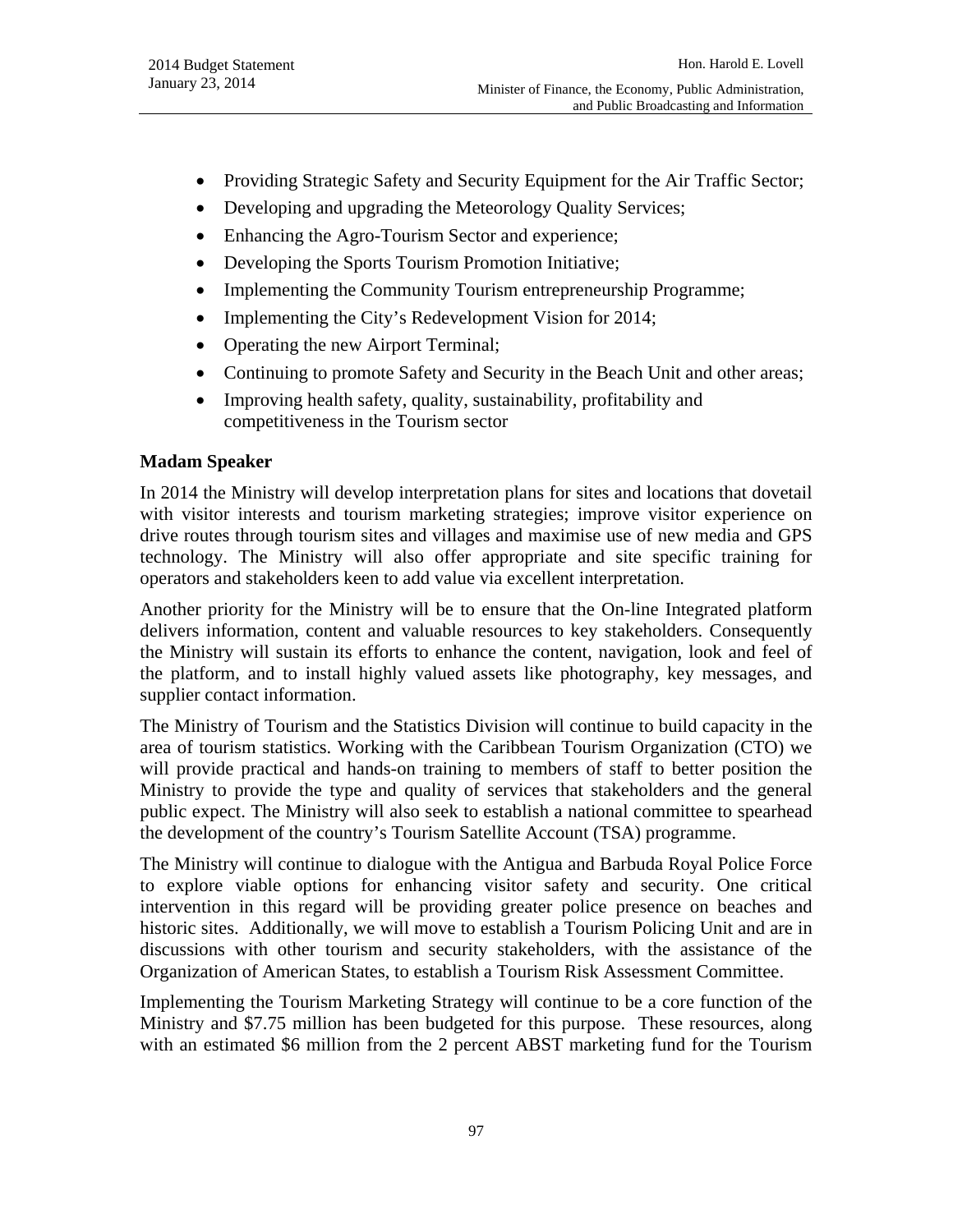Authority, will help to ensure Antigua and Barbuda's tourism product is promoted in key source markets.

# *Ministry of National Security and Labour*

This Ministry has been allocated \$74,202,761 for the 2014 financial year.

In 2013 the Ministry of National Security and Labour applied a customer focused, results based approach that resulted in improving the overall service delivery to the public.

Among the Ministry's accomplishments during 2013 are:

- Through capacity building and improved technology, the Ministry increased its detection competence in solving crimes;
- Maintained industrial peace by timely intervention in industrial disputes; strengthened conciliation and mediation capacity; and increased collaboration with trade unions and employers;
- Increased efficiency and effectiveness of the Free Movement Committee in processing the application for skilled national certificates and the verification of skilled national certification, and increased the categories for artistes;
- Implemented the OECS/USAID Juvenile Justice Project which has benefited the Boys Training School, Probation Unit, Ministry of Sports, Youth Intervention Unit and former Truancy Unit;
- Completed the UN Domestics Workers project which has resulted in creation of awareness of UN Convention 189, the rights and contribution of domestic workers to national development;
- Improved customer service and greater efficiency in service delivery at the Passport Office;
- Through skillful lobbying by the ABDF, received donations of coast guard boats and heavy equipment;
- Strengthened the relationship with the private sector, NGO's and volunteers to assist with improving rehabilitative programs and donations to improve the physical condition of Her Majesty's Prison;
- Recruited and trained additional soldiers, police officers, prison officers and immigration officers;
- Procured a new border management and e-Visa system that will facilitate the smooth processing of passengers and visa applicants;
- Rebranded and expanded the New Work Experience Programme with new components such as orientation, classroom training and community service;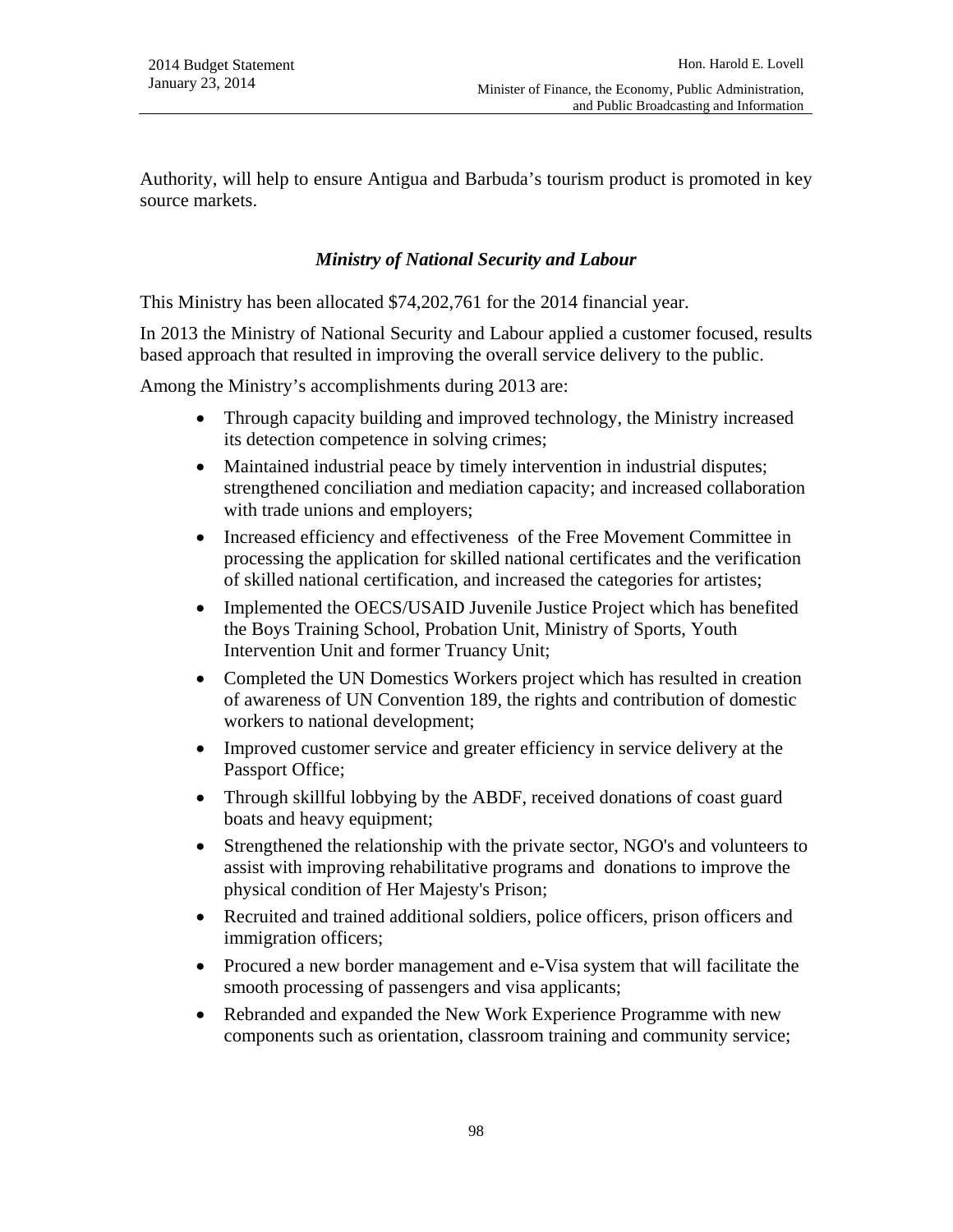Crafted a five-year strategic plan for the Ministry of National Security and Labour.

The Ministry's priorities for 2014 include:

- Training staff to strengthen the capabilities of the Ministry of National Security and Labour;
- Establishing a Labour Market Information System (LMIS);
- Acquiring one offshore patrol vessel of approximately 35 metres in length;
- Reducing the incidence of fire through education on fire prevention in schools and the public in general;
- Continuing to strategize to become a community-based-policing oriented organization in order to regain confidence of the public and build sustainable communities in which citizens will be safe;
- Providing timely and accurate processing of passengers by Immigration Officers at ports of entry;
- Installing, testing and implementing the new Border Management and e-Visa System within the Immigration Department;
- Implementing the Antigua and Barbuda Skills Training Empowerment Programme (ABSTEP);
- Ensuring the full operation of the Coast Guard station in English Harbour;
- Increasing repair and maintenance of Coast Guard vessels;
- Expanding the Cadet Corps programme in secondary schools;
- Increasing production on the Prison Farm by 30 to 40 percent;
- Increasing knowledge and awareness, providing technical assistance; promoting effective rights-based responses; building capacity of state and non-state stakeholders; fostering partnerships for joint action; and above all, ensuring that everybody takes responsibility for this fight against Human Trafficking;
- Starting work on a new Correctional and Juvenile Facility;
- Repairing and upgrading police stations that are in disrepair;

Madam Speaker, the Ministry will also implement a CCTV project that will involve installing CCTV cameras in strategic points in St. John's to help deter and detect criminal activity. This is a US\$2 million project to be implemented in collaboration with a private sector partner. It will involve high tech 24-hour monitoring that will allow for rapid responses by the police and other security forces.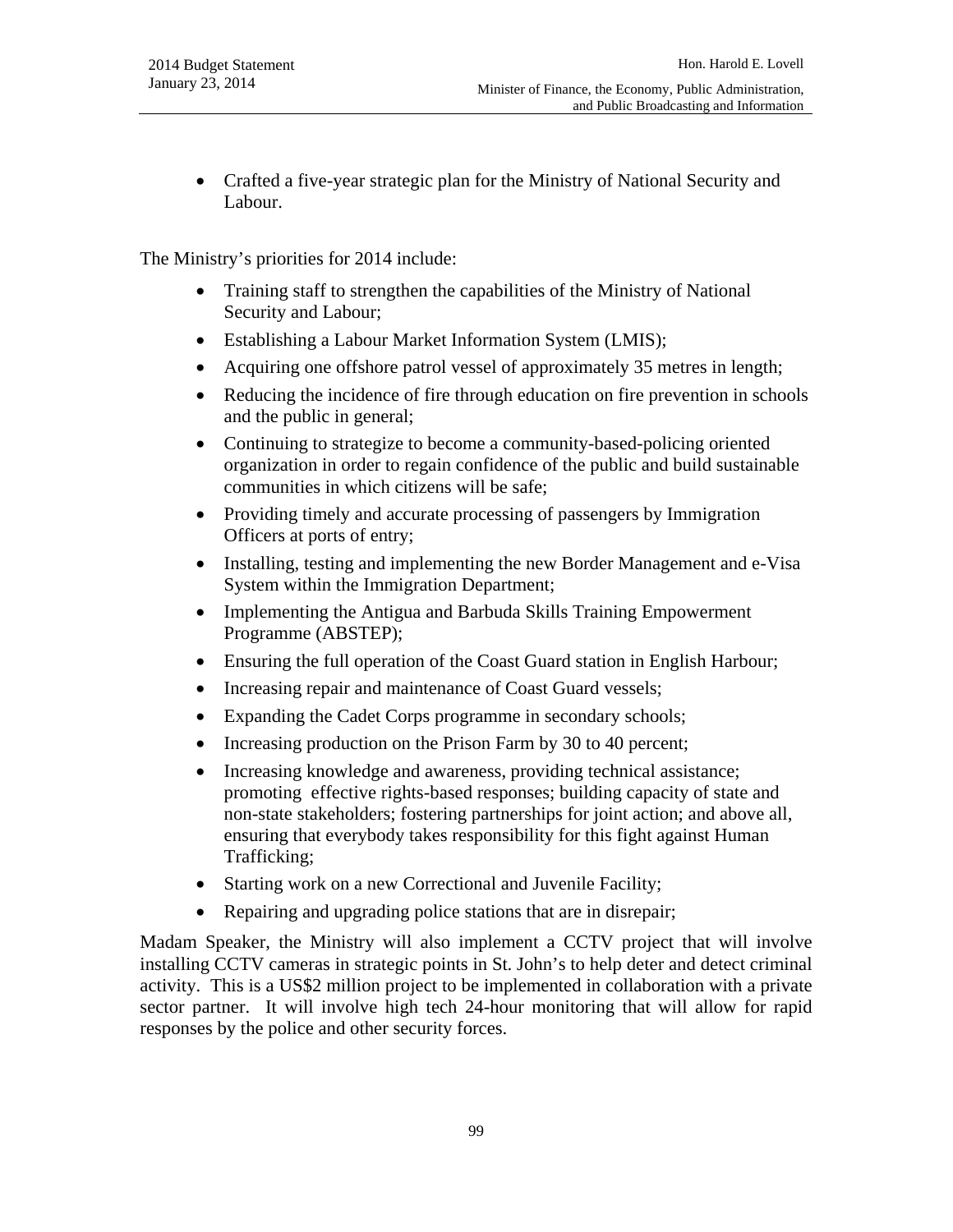Another exciting project to be undertaken in 2014 is the establishment of a Maritime School of Excellence at Camp Blizzard that will meet the training needs of local and regional participants. This project is part of the Caribbean Basin Initiative, which has identified Antigua as the best location for this school of excellence.

Madam Speaker, the Ministry will also focus on training more officers to work on the Drug Abuse Resistance Education (DARE) programme in Primary Schools and the REAL programme in Secondary Schools. REAL is an acronym for: Refuse offers to use substances, Explain why you do not want to use substances, Avoid situations in which substances are used, and Leave situations in which substances are used. This is intended to foster police interaction with youth to prevent youth crime, and will help to improve the relationship between the police and communities as they seek to prevent and solve crime. In this regard, the police will continue to assist communities in Antigua and Barbuda to establish and operate neighbourhood watch programmes. The expansion and integration of neighbourhood watches will improve police interaction with communities, thereby helping to prevent and reduce crime.

## *Ministry of Education, Sports, Youth and Gender Affairs*

The allocation for this Ministry in 2014 is \$86,174,895.

Notwithstanding staffing and other constraints in 2013, the Ministry was able to achieve a number of its strategic objectives for the year, chief among them universal secondary education in Antigua. Universal education in Barbuda will soon follow, as we put in place additional classroom space, specialised programmes and staff.

In other notable accomplishments in 2013, the Ministry:

- Conducted multiple and varied training sessions for teachers in ICT, pedagogy, and early childhood education;
- Presented over 70 students from the Antigua and Barbuda Institute of Continuing Education (ABICE) for the Caribbean Vocational Qualification (CVQ) the majority of whom were successful;
- Implemented unlimited wireless access and made e-books available at the public library;
- Offered sports development programmes to over 4,000 students in 11 sporting disciplines;
- Upgraded the Healthy Teen project to include 300 participants;
- Started pre-school classes at the Green Bay and Villa primary schools;
- Appointed an Education Officer to address Special Needs issues;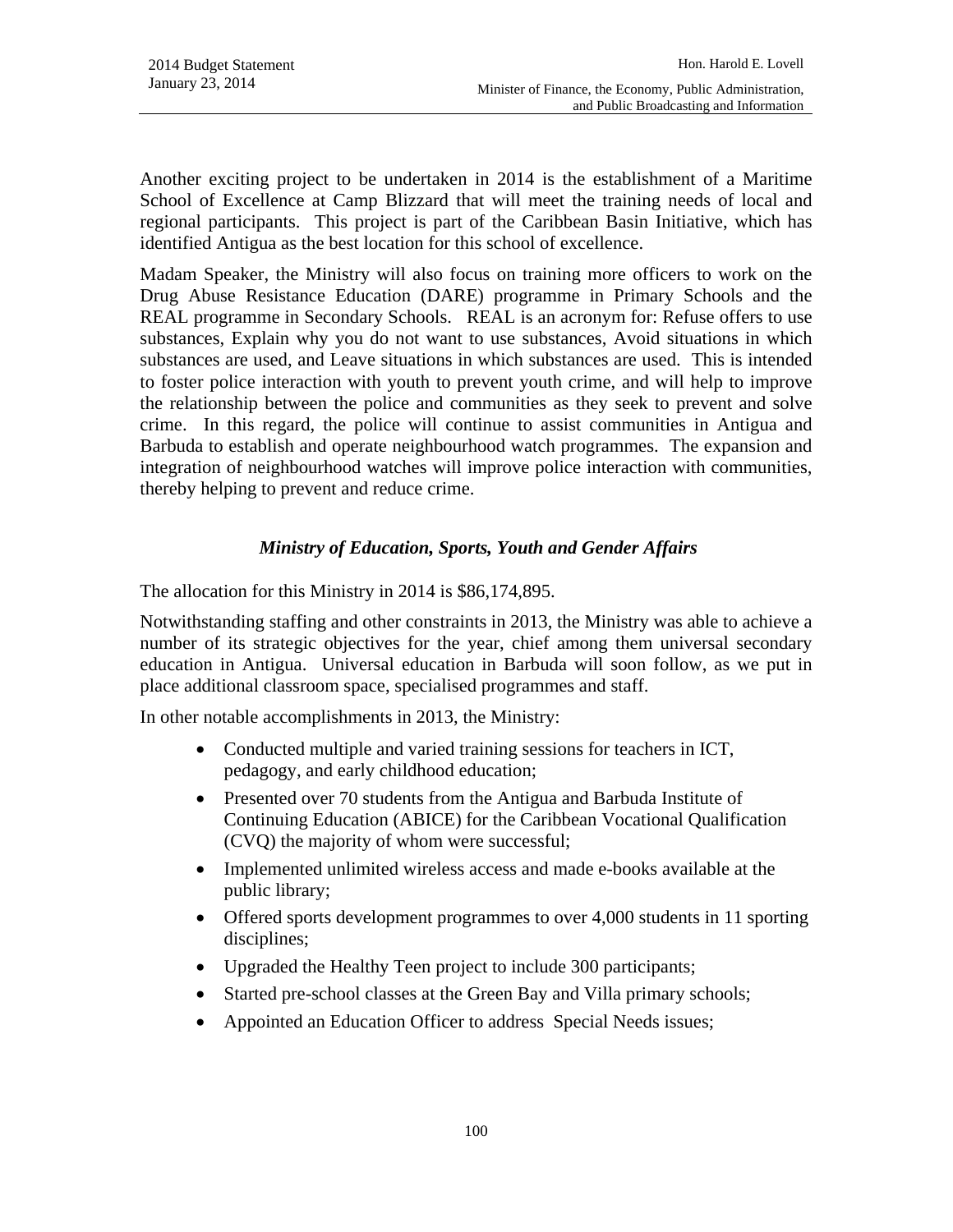• Secured a loan from the Caribbean Development Bank to expand Sir Mc Chesney George Secondary School in Barbuda, Irene B. Williams Secondary in the village of Swetes, and St. Mary's Secondary School in Bolans;

The Ministry's strategic objectives for 2014 include:

- Increasing the number of trained teachers;
- Implementing the teacher reclassification programme;
- Opening the National Public Library in its new premises;
- Expanding the TVET programme at ABICE;
- Enhancing the early Childhood Education Programme by starting pre-school classes in other primary schools;
- Bringing the Antigua State College under the management of a Board, as a first step to establishing the University of Antigua and Barbuda;
- Continuing to promote the development of sports programmes to benefit students in schools across many different sporting disciplines;
- Advancing the work of the Special Needs Council and completing work on establishing a home for a Diagnostic Centre where students who present with disabilities may be adequately tested, diagnosed and provided appropriate care and assistance for their learning and development needs.

The Ministry of Education will also continue to implement the UNICEF-funded Child Friendly School (CFS) initiative in schools. The programme is designed to create a friendly atmosphere in which students feel valued and can become more engaged in their academic work through healthy and respectful relationships with principals, teachers and ancillary staff. Another programme that will continue in 2014 is the Cambridge Project. This is a programme funded by the Cambridge University entitled Raising Students' Achievement. Its aim is to sensitise and train teachers on how to effectively engage their students in the classroom. A component of this programme is "Shared Reading" where older students read to younger ones to engender a love for reading. Since this programme has started, libraries in a number of primary schools have been better equipped with reading material for the students. The United States Embassy in Barbados has also donated to this programme, which funding has helped to create reading corners in those schools where there are no physical libraries.

Finally, an important priority for the Ministry in 2014 will be to improve Mathematics in schools in order to arrest the challenge of poor math performance in the CXC examinations. The Ministry of Education has already put in place several measures to counteract this problem and will intensify implementation in 2014. They include: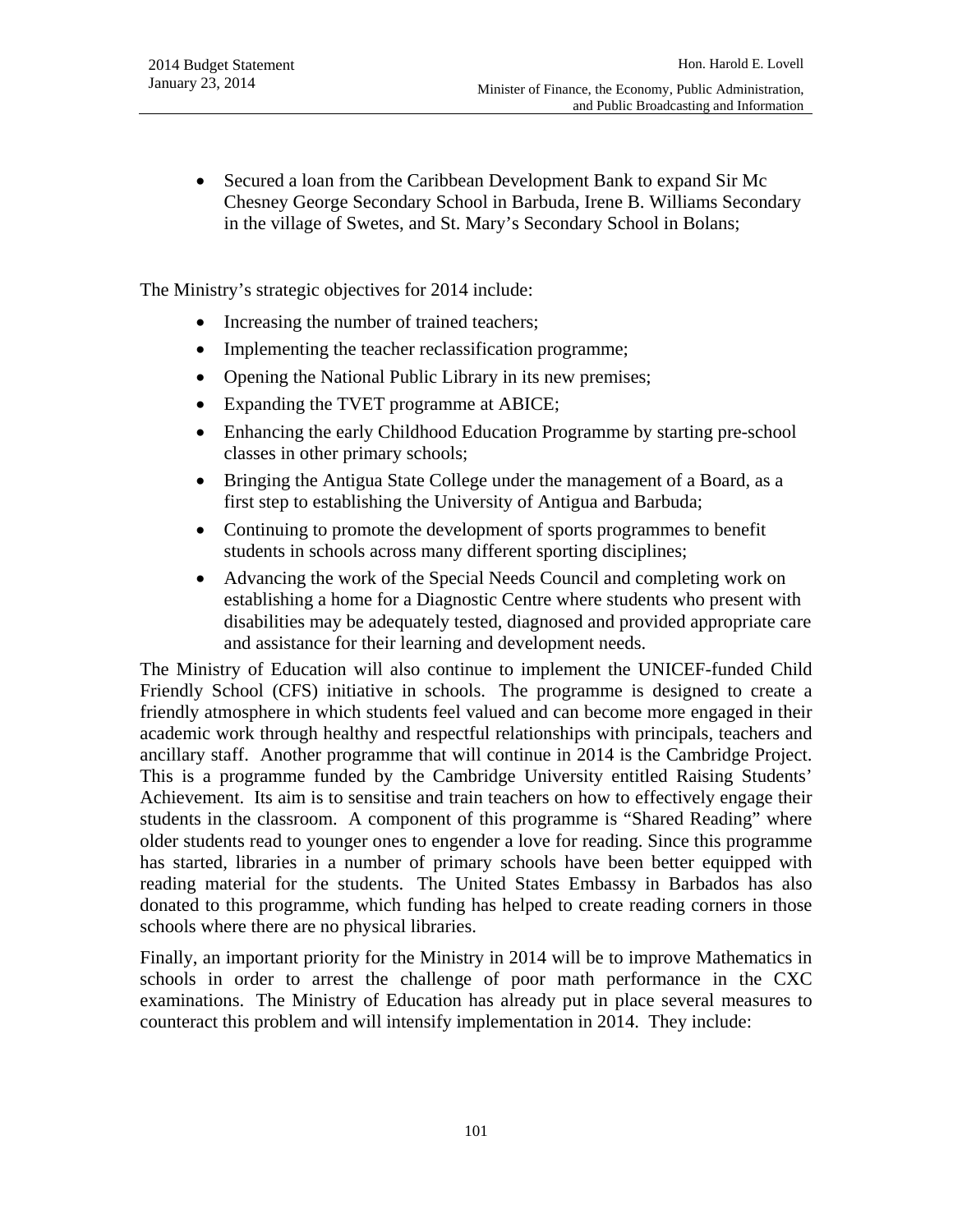- (a) A TV programme "Mastering Mathematics" intended to assist students at solving mathematical problems.
- (b) Assigning experienced Mathematics teachers to schools to support those teachers who may be having difficulty delivering the Mathematics syllabus.
- (c) Undertaking Boot camps that will assist teachers of Forms 4 and 5 in the first instance, to understand how to solve the problems presented in CXC Mathematics papers and how best to transfer that know-how to their students.
- (d) Twinning with the University of the Virgin Islands (USVI) to offer the opportunity for promising, young Mathematics students to earn Mathematics degrees.
- (e) Providing opportunities for training at least five teachers at the Masters level in Mathematics.
- (f) Providing at least two students with scholarships annually through the Board of Education to pursue a degree in pure Mathematics.

# *Ministry of Finance, the Economy, Public Administration, Public Broadcasting and Information*

The Ministry of Finance, the Economy, Public Administration, and Public Broadcasting and Information is allocated is \$101,269,720 in Budget 2014.

This multifaceted Ministry can claim a number of achievements in the 2013 Financial Year. Among the pivotal ones are as follows:

- Attained fiscal targets agreed in the IMF-assisted Fiscal Consolidation Programme, successfully completed the IMF Stand-by Arrangement and received final SBA disbursement;
- Negotiated and received a US\$10 million loan from the World Bank to finance the Public and Social Sector Transformation Project;
- Concluded negotiations for rescheduling and/or settlement of a number of debts;
- Completed and submitted the 2009 and 2012 Financial Statements to the Director of Audit;
- Reduced time taken to process payments; improved account reconciliation; and achieved accurate and reliable financial reporting;
- Declared two CARICOM Standards as National Standards;
- Implemented trade agreements and obligations with respect to CSME; CARICOM Trade and Competitiveness Project; COTED decisions; Eastern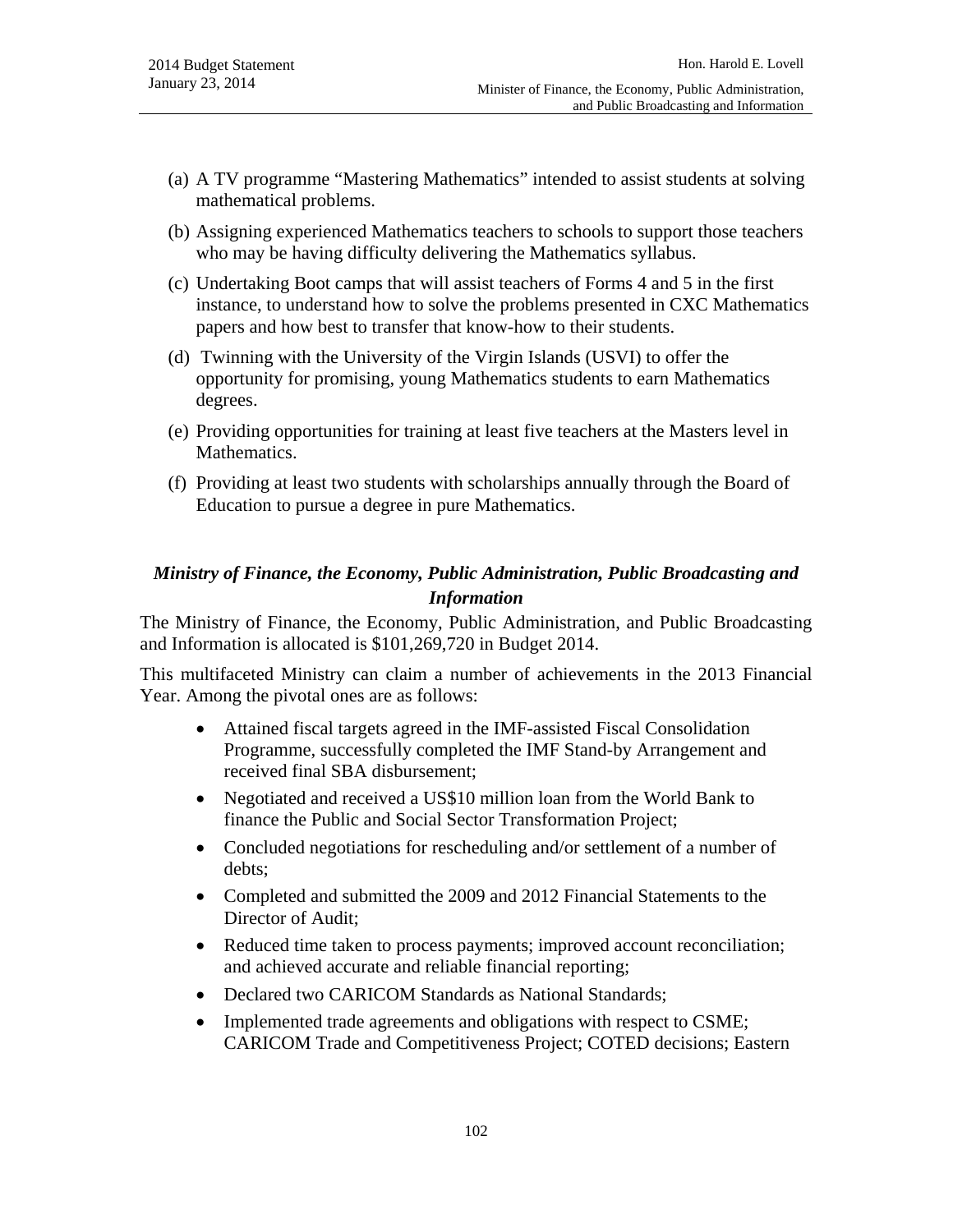Caribbean Regional Oceans Policy and the three (3) year Strategic Plan; and made significant advances in resolving the WTO Gaming Case;

- Continued disposal of government vehicles to officers with exclusive use of vehicles;
- Successfully completed the 2011 Round of the International Comparison Programme (ICP), regular release of the monthly consumer price index, compiled the 2012 National Accounts statistics and 2012 Balance of Payments; revised and enhanced the survey design of the Visitors Motivation and Expenditure Survey (VMES).

The strategic priorities for 2014 include:

- Developing and implementing policies and programmes to attain medium term fiscal and debt targets;
- Engaging stakeholders and the general public on developments related to macroeconomic management;
- Completing and submitting to the Director of Audit the 2013 Financial Statements;
- Further developing the Internal Audit Unit and auditing high risk departments
- Improving the Accounting structure and system in all Government Accounts Departments;
- Participating in the PEFA assessment and continuing to improve Treasury and Budget procedures in line with International Public Sector Accounting Standards (IPSAS) ;
- Developing and implementing new procedures for the Accounting Units in Ministries and Departments to improve financial management and reporting;
- Promoting and developing national standards, enhancing the national measurement infrastructure, and assisting businesses to use standards for production, export and management;
- Expanding and enhancing postal services;
- Improving statistical quality, data publication and dissemination;
- Producing and disseminating housing, population and inequality statistics, conducting household surveys for economic and social statistics, and improving data publication and dissemination;
- Transitioning from the Statistics Division to the National Bureau of Statistics;
- Enhancing the work of the SOE Oversight Unit to ensure improved monitoring and assessment of statutory corporations;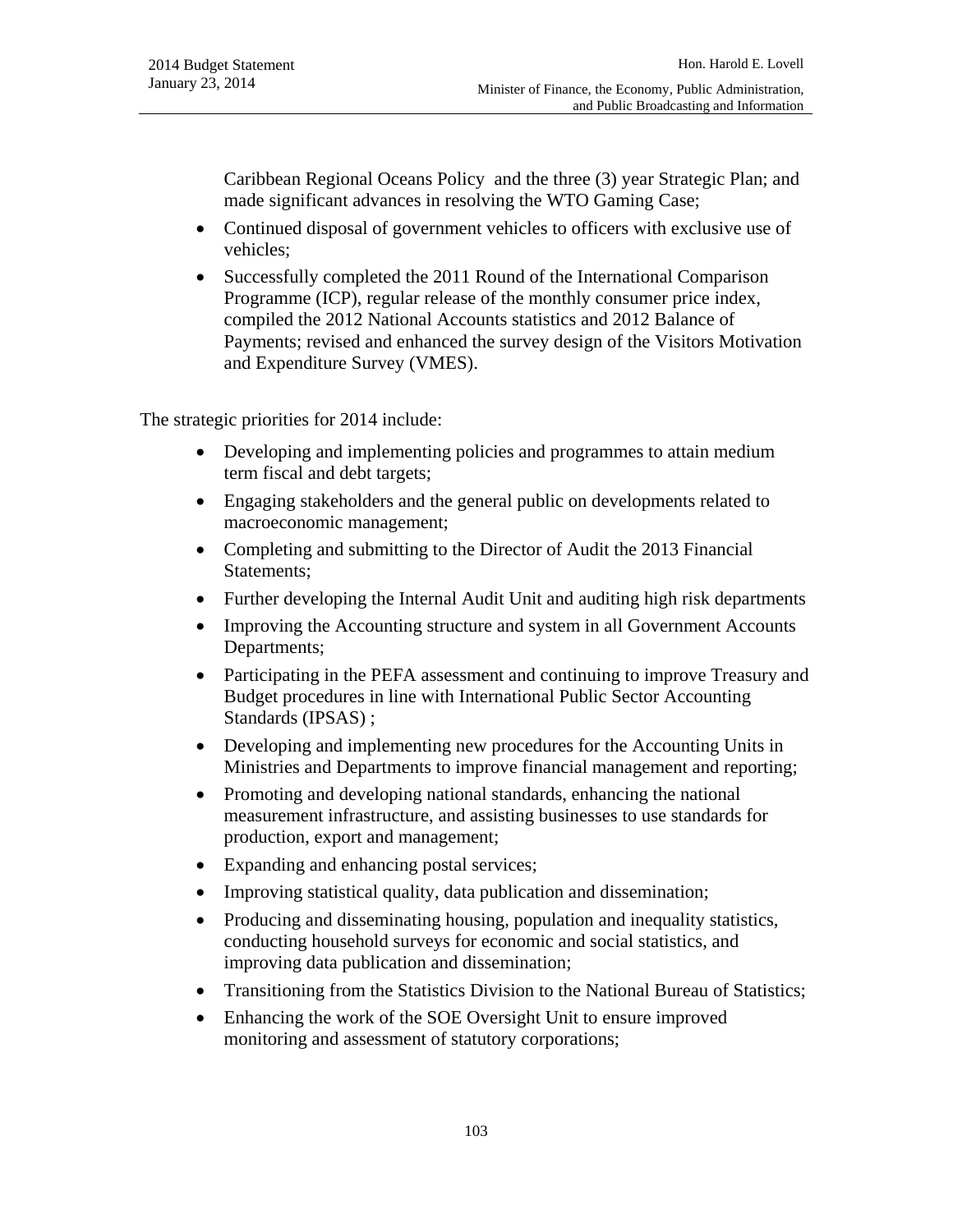• Implementing the PFM Coordination Unit and establishing the Macro Fiscal Policy Unit;

The Ministry will also move to appoint the Procurement Board as well as the Chief Procurement Officer and at least two other officers to facilitate implementation of the Procurement Administration Act. Once this is done, training will be provided to the staff of the Unit and to the relevant officers in the Ministries and Departments on their roles and responsibilities in the new procurement system and to equip them with the skills and knowledge to perform their duties. Similar interventions will be held for contractors and suppliers. Some of this training as well as assistance in preparing some of the key documentation required to make the Procurement Act operational will be provided by a consultant funded through the PFM project.

Finally, Madam Speaker, the Government continues to support the restoration of the Cathedral of St. John the Divine, one of Antigua and Barbuda's historic sites. This support is provided through waiver of taxes and will also include a grant to the Cathedral that matches the amount of funds raised by the church in aid of the restoration process in 2013. The Government commits to continue to support the restoration project through tax waivers and will again match whatever resources are raised through the Cathedral's fundraising initiatives up to \$500,000.

# *Ministry of Works and Transport*

A budgetary allocation of \$71,642,870 has been made for this Ministry in 2014 and an amount of \$108,250,062 for capital expenditure. The Government will intensify capital works to include road works, refurbishing Government buildings, and will implement capital projects in a number of Ministries and in Barbuda.

Achievements in 2013 include:

- Completed forty eight miles of base works, three miles of concrete drains, and five miles of road with asphaltic concrete;
- Kept all the main arteries into St. John's in acceptable condition throughout the year;
- Built a new roof over the main hall at the House of Culture. Major upgrade works will be completed in fiscal year 2014;
- Renovated several government departments and facilities during the period under review, to include the General Post Office, the Antigua and Barbuda Defence Force Headquarters, Sir Vivian Richards Stadium, Clarevue Psychiatric Hospital, Parliament Building, ABIIT, and Government House;
- Entered into new rental agreements to house government departments. These included new facilities for the Bureau of Standards, the Development Control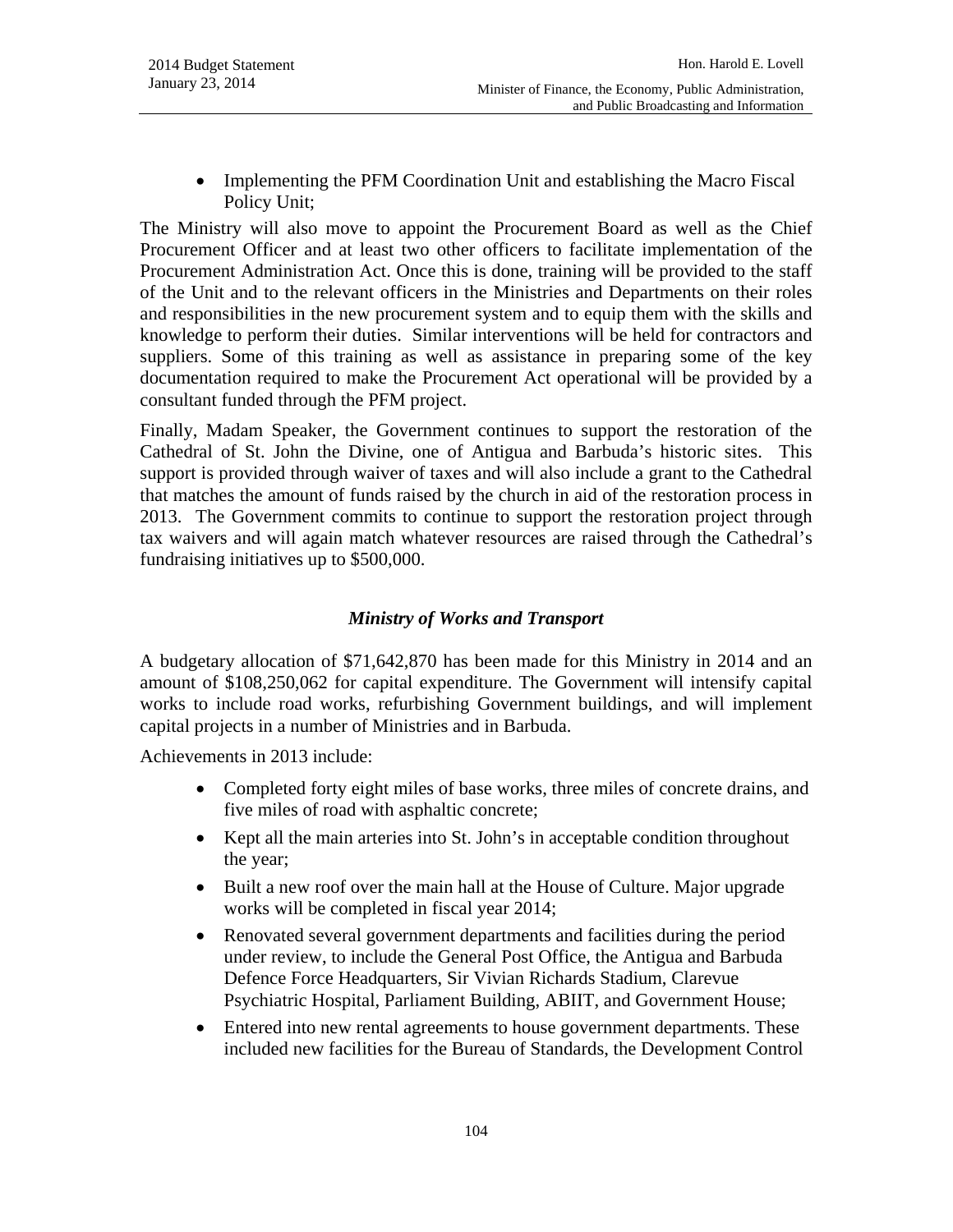Authority and the Department of Labour - One Stop Employment Centre. The Department of Gender Affairs is now enjoying improved facilities, allowing for improved services, having been relocated to the Silston Building on Redcliffe Street;

- Completed the development of a three year strategic plan (2013-2015) utilizing the expertise of the Caribbean Centre for Development Administration supported by resources of the Public Sector Transformation Unit;
- Started phase three of the three-phase Rental Agreement Renewal and Rationalization Project;
- Continued to provide significant maintenance services to the nation's schools, in spite of the financial challenges;
- Refurbished the plant at the Burma Quarry, resulting in significantly increased output of material for the road programme;
- Reactivated two quarries to service the Ministry's expanded road programme with sub-base material, namely Parham and Lindsay's quarries;

Priorities for 2014 include:

- Facilitating the relocation of the Establishment Department, the Ministry of Trade and Commerce, and the Probation Unit;
- Commissioning the new Heavy Equipment Maintenance and Repair Centre.
- Acquiring land and undertake design work to facilitate the upgrade and construction of facilities to house the technical and administrative arms of the Ministry.
- Establishing technical criteria for infrastructural works.
- Developing a standardised contract for a number of services and arrangements entered into by the Ministry.
- Implementing the sweeping and dredging of St. John's Harbor project;
- Continuing to implement and monitor compliance with the Vehicle Use and Management Policy.

The Ministry will also work with the various Ministries and Departments to implement the \$108.2 million in capital projects. Of this amount, \$35.1 million has been allocated to major construction of roads, drains and bridges and for road repair and maintenance in communities across Antigua and Barbuda. With these resources the Ministry will continue work in a number of areas including Dickenson Bay, Cashew Hill, Big Creek, Mac Pond, Lightfoot, Tyrells, Hatton, Five Islands, New Winthropes, Golden Grove New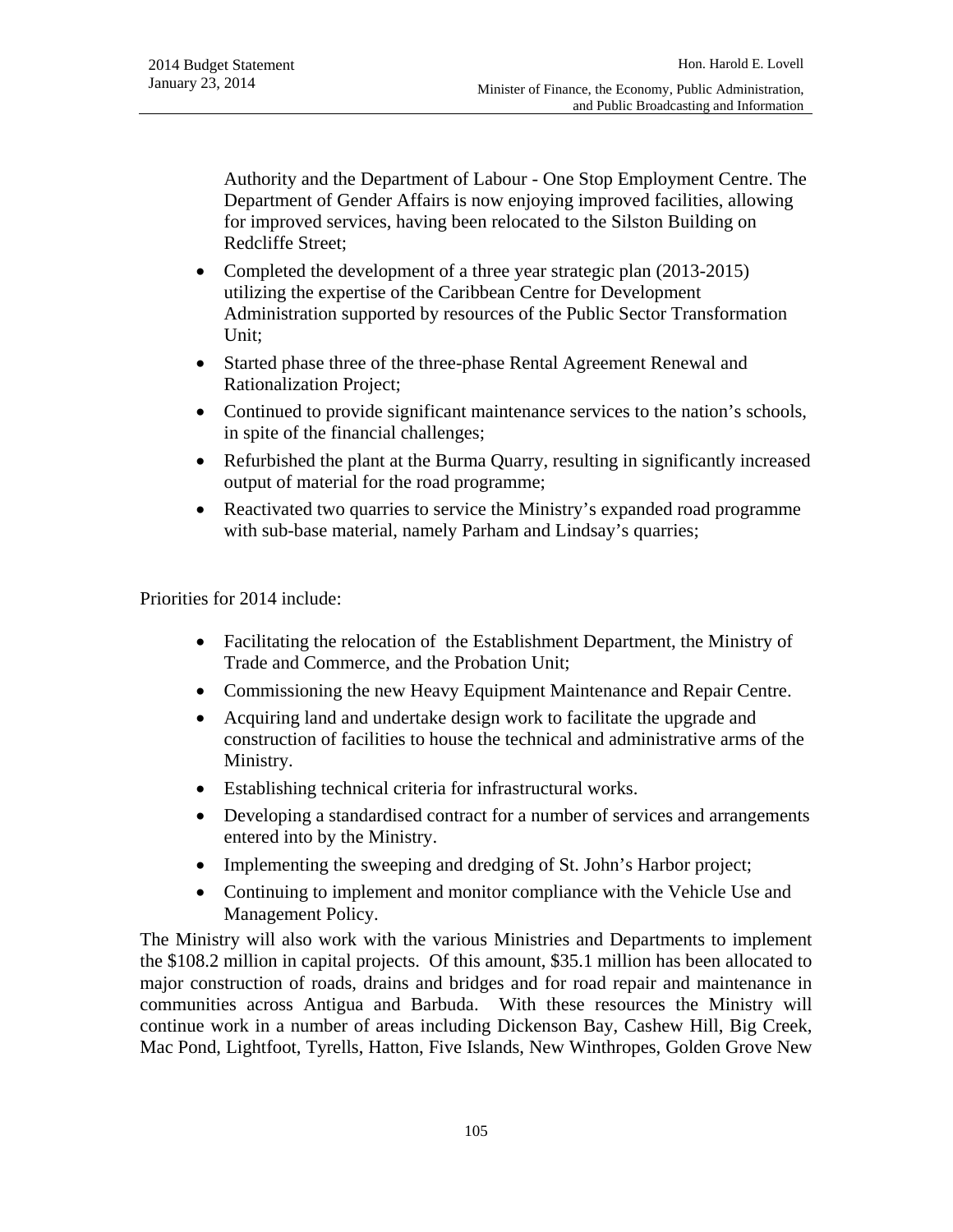Extension, Buckleys, Bolans, Urlings, Cedar Valley, McKinnons, Seaview Farm, Barnes Hill, and Powells. New areas of focus in 2014 will include Carlisle, Paynters West, Lower Gambles, Longfords, and Cedar Grove. The Ministry will also continue its minor repair and maintenance programme in a number of areas including All Saints Road, Potters, Piggotts, Carnival Gardens, and Friars Hill.

Other capital projects to be implemented in 2014 include expansion and renovation of the National School Meals kitchen; construction of the Five Island Secondary School with grant funding from China; constructing the Disaster Preparedness Emergency Centre; land development; refurbishing the Post Office; implementing ASYCUDA World; installing an electronic ID card and registration system at the Electoral Commission; renovation of police stations; purchase of fire tenders and marine vessels; and restoration of airport radar.

## *Other Budgetary Allocations*

# *Expenditure for Democracy and Governance*

The Budget 2014 allocation for the Governor General's Office is \$1,092,973.

For the Legislature, the allocation is \$2,433,415.

The allocation for the Cabinet Office is \$3,259,575.

## *Expenditure for the Justice System*

The allocation for The Judiciary is \$1,853,088.

For the Office of the Attorney General and Ministry of Legal Affairs, an allocation of \$10,074,980 will enable the Government to continue implementing its legislative agenda in 2014.

*Allocations for the Service Commissions, Audit Department, Pensions and Gratuities, Charges on the Account of the Public Debt, Electoral Commission, Office of the Ombudsman*

- The 2014 Budgetary allocation for the Service Commissions is \$678,479.
- The provision for the Audit Department is \$1,109,434.
- For Pensions and Gratuities, we have allocated \$54,462,839.
- The provision for Charges on the Account of the Public Debt is \$276,279,304.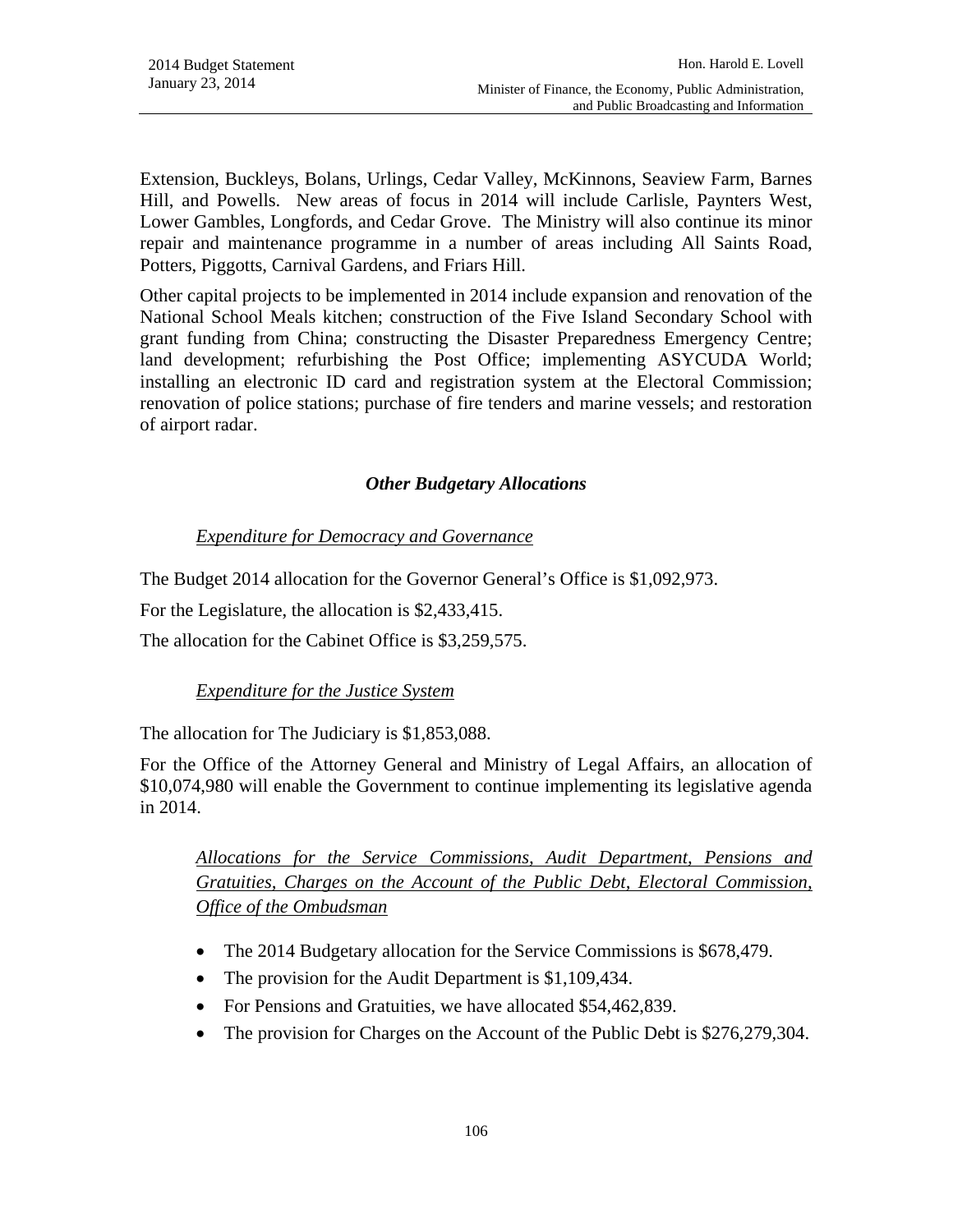• The 2014 provision for the Electoral Commission is \$4,676,783 and \$480,051 has been allocated for the Office of the Ombudsman.

# **RECURRENT REVENUE**

#### **Madam Speaker**

Recurrent Revenue for Fiscal Year 2014 is budgeted to be \$702,445,985. This anticipated 15 percent increase in revenue over the expected actual revenue outturn for 2013 will NOT be achieved through any new taxes or tax increases. Madam Speaker, I repeat, this Administration has no intention of introducing any new taxes, nor will we increase any existing taxes. The growth in revenue will be a result of increased economic activity in 2014 as implementation of a number of projects I highlighted earlier commences; the revenues generated through the Citizenship by Investment Programme; and continued reforms in the tax administration system that will bring about increased compliance. Tax revenue accounts for about 85 percent of total recurrent revenue and is budgeted at \$595,462,501. Non-tax revenue makes up the remaining 15 percent of recurrent revenue and is budgeted at \$106,983,484. Tax revenue is comprised of direct taxes, which account for 16 percent of recurrent revenue; and indirect taxes, which make up 69 percent of recurrent revenue.

Direct taxes are projected to yield \$110,651,861 in 2014. Of this total, \$84,689,752 represents revenue from taxes on income while \$25,962,109 represents revenue from taxes on property. The main sources of the projected revenue from taxes on income will be the Corporate Income Tax and the Personal Income Tax. The Corporate Income Tax is expected to yield \$45,000,000 in 2014, while the Personal Income Tax is projected to generate \$39,689,752.

You may recall, Madam Speaker, that in December 2012 the Government empanelled a Tax Policy Review Taskforce, comprised primarily of representatives from the private sector. A wide spectrum of interests were represented including the accounting profession, attorneys-at-law, bankers, the Chamber of Commerce, Employers' Federation, trade unions, contractors, persons engaged in the information technology sector, and the public sector. The taskforce was set up to examine all aspects of tax administration and to submit recommendations for reform to ensure the tax system could better support business activity without compromising fiscal stability.

I wish to thank the numerous persons who volunteered their time, knowledge and experience, and to state publicly that their effort is deeply appreciated. The Taskforce submitted its final report to the Ministry within the last seventy two hours. Though the Cabinet has not yet had an opportunity to review the report in detail, it has decided to make certain changes to the structure of the Personal Income Tax. I stress that the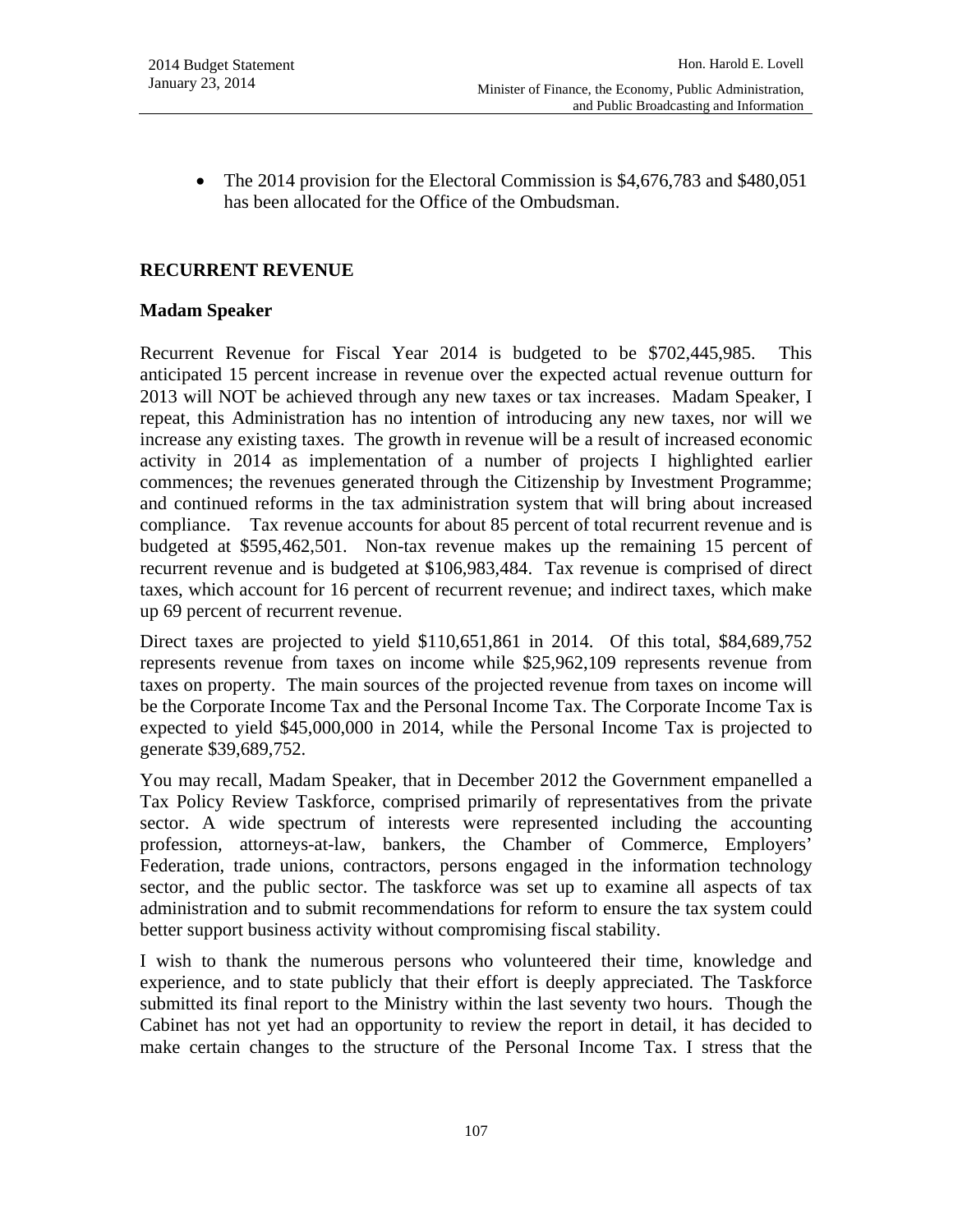proposed changes do not necessarily reflect the recommendations of the Taskforce, though their work influenced the changes I will announce later in this presentation.



#### **Chart 19: Distribution of Recurrent Revenue**

 *Direct Taxes* 

## **Madam Speaker**

The Property Tax generates about 98 percent of the revenue collected from taxes on property and is projected to yield \$25,555,789 in 2014. Other contributors to taxes on property are the Land Tax and the Non-Citizens Undeveloped Land Tax, which account for 2 percent of revenue in this category. After the new Property Tax Act came into force in 2008, the average annual collection from Property Tax increased from \$8.8 million to \$16.9 million. This is almost twice the average annual collection for the period 2000 to 2007 and was achieved by including previously unregistered properties on the tax register and increasing the level of compliance. In 2014 the Property Valuation Department will intensify its efforts to improve compliance, particularly in respect of high end properties.

I wish to thank Mr. Lesroy Samuel, Chief Valuation Officer and the staff of the Property Valuation Department for their continued hard work and to encourage them to continue to vigilantly implement the provisions of the Act. The Department can also be expected to assist and guide property owners to understand their responsibilities as well as their entitlements under the law.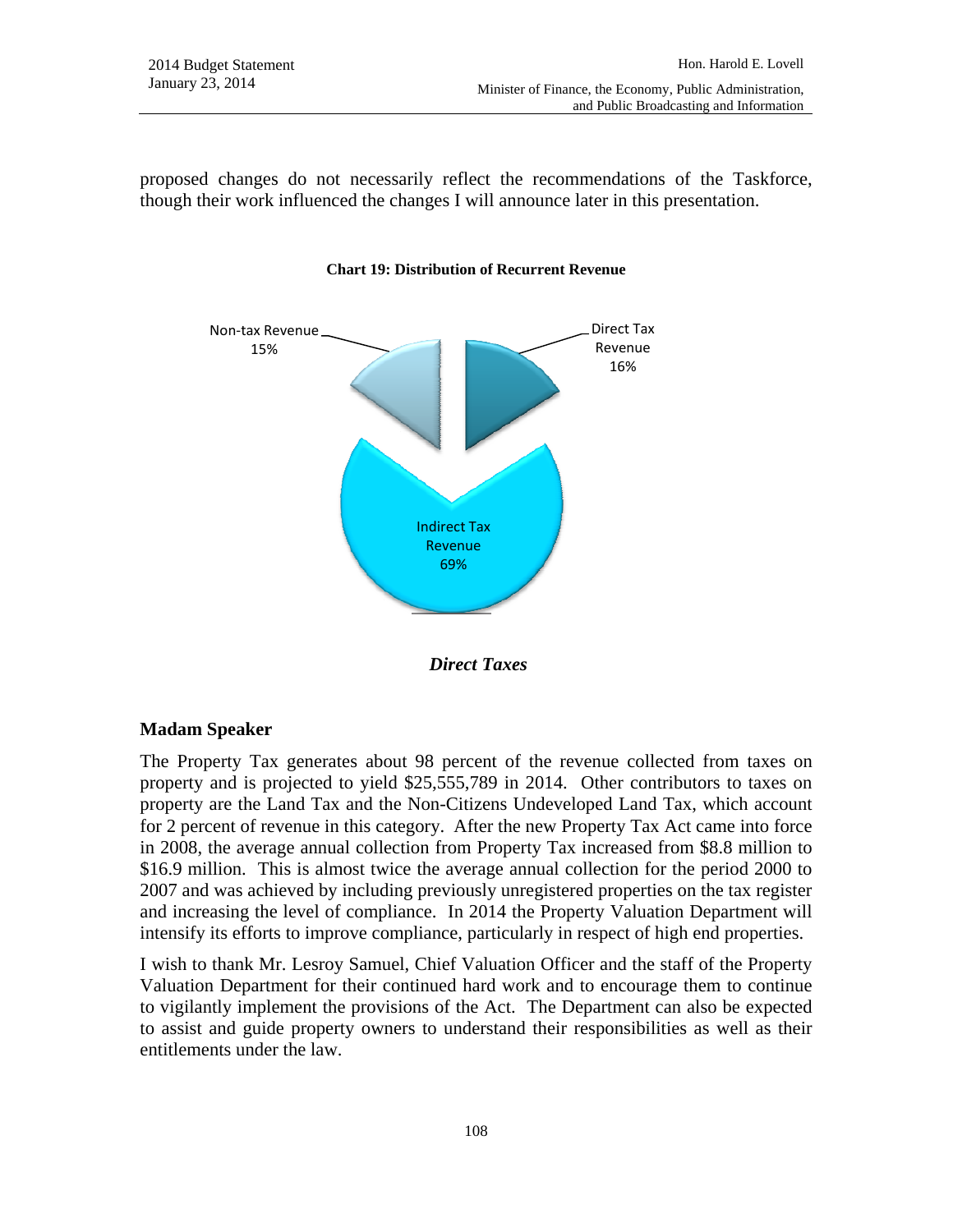Taxpayers are reminded of the existence of the Income Tax Appeal Board, the Valuation Appeal Board, and the Property Tax Relief Committee. A taxpayer who wishes to do so can challenge his income tax assessment by applying to the Income Tax Appeal Board. Property owners may appeal their property valuation by presenting their case to Valuation Appeal Board. They may also seek a suspension of payment of the Property Tax by making representation to the Property Tax Relief Committee.

## *Indirect Taxes*

In 2014 indirect taxes are expected to yield \$484,810,640. Of this, taxes on domestic production and consumption are forecasted to yield \$263,153,816. Included in this category of indirect taxes are the Antigua and Barbuda Sales Tax (ABST), Stamp Duties, and various fees and licenses such as banking and Insurance Licences and fees, and the Insurance Levy.

The ABST is projected to yield \$224,456,147 in 2014 and accounts for about 46 percent of indirect tax revenue. We expect to achieve this yield in 2014 with the continued strict application of the Tax Compliance Certificate (TCC) and the introduction of other policies that will ensure that any entity that collects trust funds such as the ABST and the Personal Income Tax pays over these amounts into the Consolidated Fund, as required by law.

Even as we increase our efforts to improve compliance, the Inland Revenue Department has an obligation to make it easier for taxpayers to conduct business with the department. It is in this light that we will introduce a Taxpayers Charter that will set out clearly the obligations of the Commissioner to be accountable and transparent in his dealings. As well, it sets out the avenues available to taxpayers to challenge assessments made by the Commissioner. The Government will also make it easier for taxpayers to understand their obligations, and to be aware of the consequences of failing to comply with the laws, by consolidating details of filing requirements and penalties in one piece of legislation. Currently taxpayers must consult four or more pieces of legislation to determine their obligations and to familiarize themselves with their entitlements and procedures for recourse as stipulated in the law.

In addition to the above we are strengthening the capacity of the Taxpayer Services Unit of the Inland Revenue Department to inform, educate and empower all taxpayers through the timely dissemination of information relating to the filing and payment of all taxes. This will range from information on the filing dates, the forms to be used, the penalties and interest that would apply in the case of non-compliance, and the procedures to follow to mitigate such penalties and interest.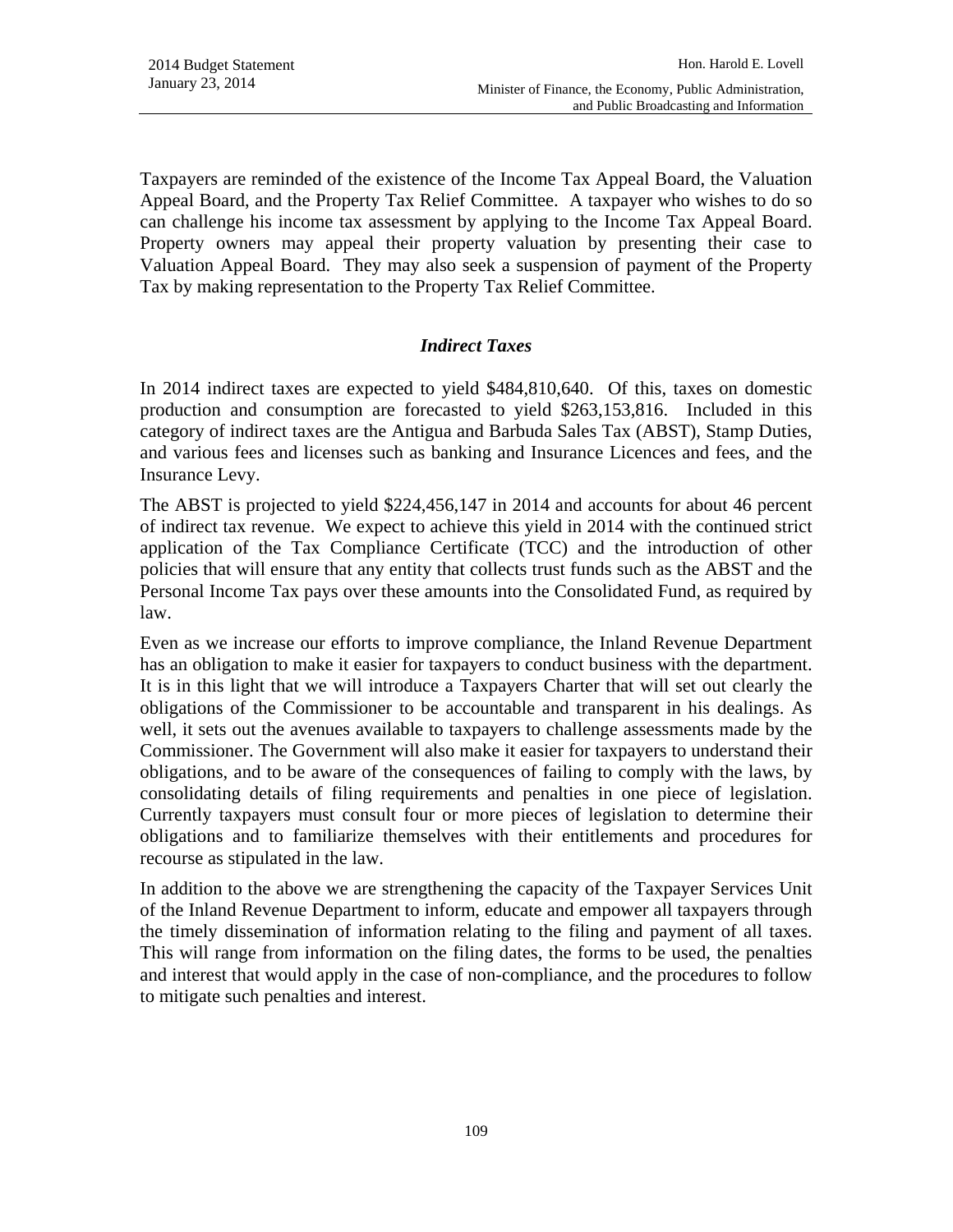# **Madam Speaker**

Taxes on international trade and transactions make up the other category of indirect taxes. These taxes include the import duty, the revenue recovery charge, travel tax, and the consumption tax. Taxes on international trade and transactions are projected to yield \$221,656,824 in 2014.

The Import Duty is projected to generate \$82,280,801 in revenue while the Revenue Recovery Charge is expected to yield \$71,835,716. The forecasted increase in revenue from these taxes is based on the economic growth projected for 2014. Revenue from the consumption tax, which is levied on fuel, is estimated at \$34,022,425 in 2014. This assumes that the international price per barrel of oil will average between US\$90 and US\$100 in 2014. The US Energy Information Administration release dated January 7, 2014 forecasts Brent crude oil spot prices to average US\$105 per barrel, while West Texas Intermediate (WTI) crude oil spot prices are projected to average between US\$90 and \$93 per barrel.

While the pass-through mechanism is the stated policy of the Government, we opted to not increase fuel prices in light of the economic conditions. Over the period January to November 2013 the consumption tax on fuel averaged \$2.10, which is 50 cents below the minimum consumption tax margin established by the ECCU Monetary Council. In January and February the consumption tax margin was 21 cents and 36 cents above the \$2.60 target margin. However, for the rest of the year, the margin was below the \$2.60 target – in June by as much as \$1.01. If the full pass-through were implemented, the price for gasoline at the pump would have increased from \$14.99 to \$16.10. This price includes the subsidies for bus drivers and gas station dealers.

 In the absence of these subsidies, the price for gasoline with the full pass-through would have been \$15.90. In 2014 we will review the application of the pass-through mechanism, taking into account the potential impact of any fuel price changes on the public and on overall fiscal stability.

Finally, the Travel Tax is a 10 percent charge on airline tickets. In 2014 this is projected to yield \$8,125,641.

## **Madam Speaker**

Non-tax revenue is the other source of recurrent revenue and it is projected to yield \$106,983,484 in 2014. The components of this category of revenue include dividends from the ECCB and the West Indies Oil Company, income from postal services, revenue from leases, and surplus funds from merchant shipping. This 23 percent increase in expected revenue from non-tax revenue compared to projections in Budget 2013 is due, for the most part, to the anticipated \$60,000,000 in revenue to be generated from the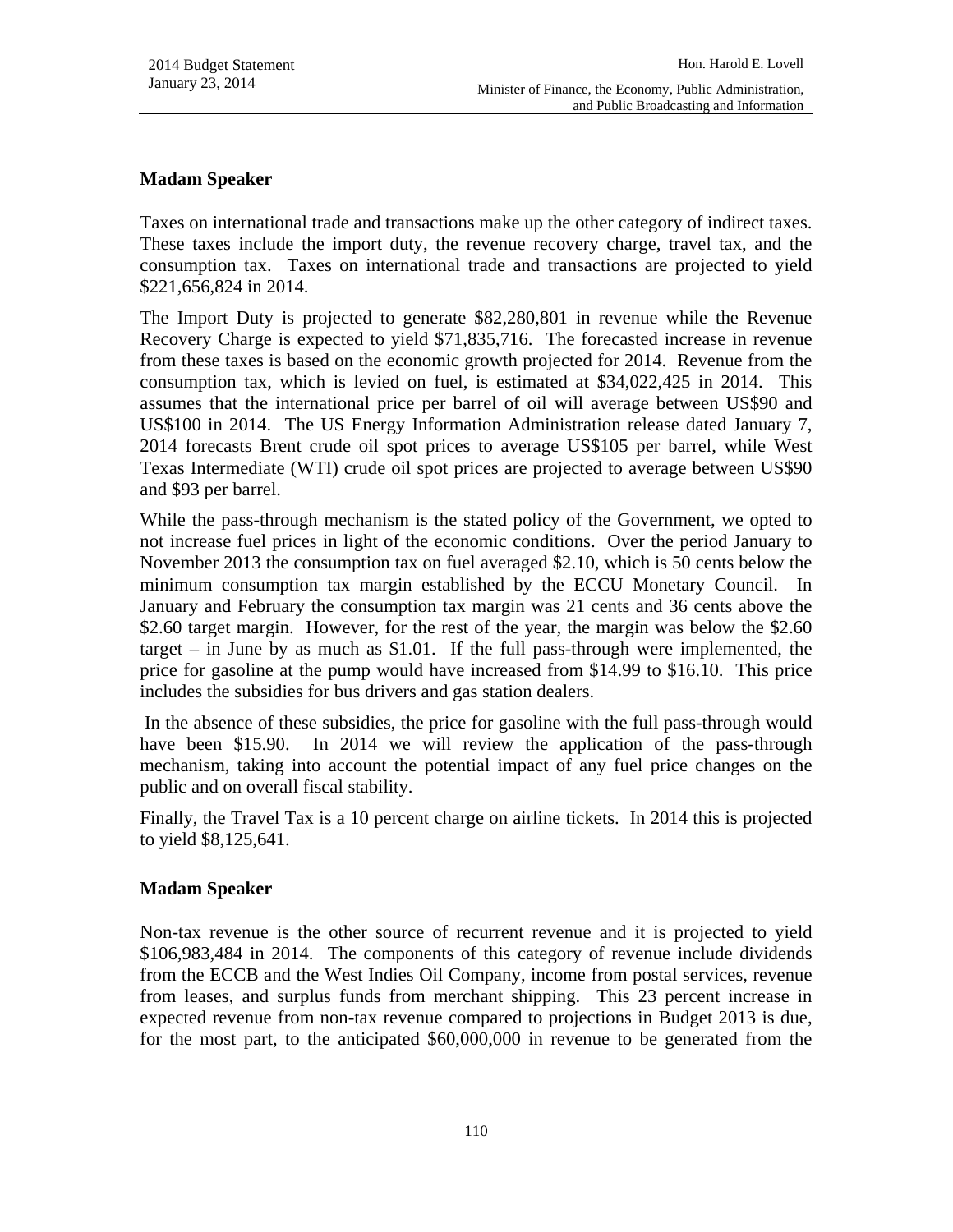revenue line – Citizenship by Investment Receipts. There is expected to be an associated 122 percent increase in revenue from Passport and Naturalisation Fees which are projected yield \$10,643,440 in 2014.

### **Madam Speaker**

We will continue to work with regional and international experts and development partners in tax and customs, and they, together with our local staff and technicians, will labour assiduously to close the numerous loopholes that have been exploited by many businesses and self-employed persons, to avoid paying their fair share of taxes. During 2013 we turned our focus to self-employed professionals, and this will continue in 2014, while we expand the net to incorporate all self-employed individuals. Because of our efforts over the last three years, we have witnessed a considerable improvement in the level of taxpayer compliance across all tax types. Despite this improvement, we appreciate that we have further work to do, and so our efforts will be sustained in 2014 and beyond.

As was reported one year ago, we have made the decision to change our core Customs operating system from CASE, which is outdated and provides limited functionality, to ASYCUDA World, which is a modern system specifically designed for Customs operations. It was our expectation that work on this changeover would have commenced in 2013, but we experienced delays with the financing. I am however pleased to report that the European Union is about to execute the Contribution Agreement with UNCTAD, to facilitate commencement of the project. Implementation should take up to 18-months, so at this stage we anticipate that the new system would be fully operational by the third quarter of 2015.

Upon completion, this will significantly enhance the customer experience at Customs. Other changes currently in progress include the establishment of a Risk Assessment Unit and a Post Clearance Audit Unit within the division. Once fully operational, these units will assist Customs to identify high, medium and low risk importers, as regards the potential loss of revenues. The department will continue to examine goods for high risk importers prior to release from Customs. Low risk importers and most medium risk importers will have their goods released without examination, but would be subject to audits following release of the goods. These measures will expedite the release of goods, and are designed to address complaints from importers that it takes too long to uplift goods from Customs.

During 2013 we completed the task of updating the Harmonized System (HS) codes to the 2007 version, and Parliament approved the new Customs Administration Act, which is now being used as a model throughout the region. In keeping with our prior commitments we will commence the licensing and regulating of Customs Brokers, which should be beneficial to the brokers themselves as well as importers.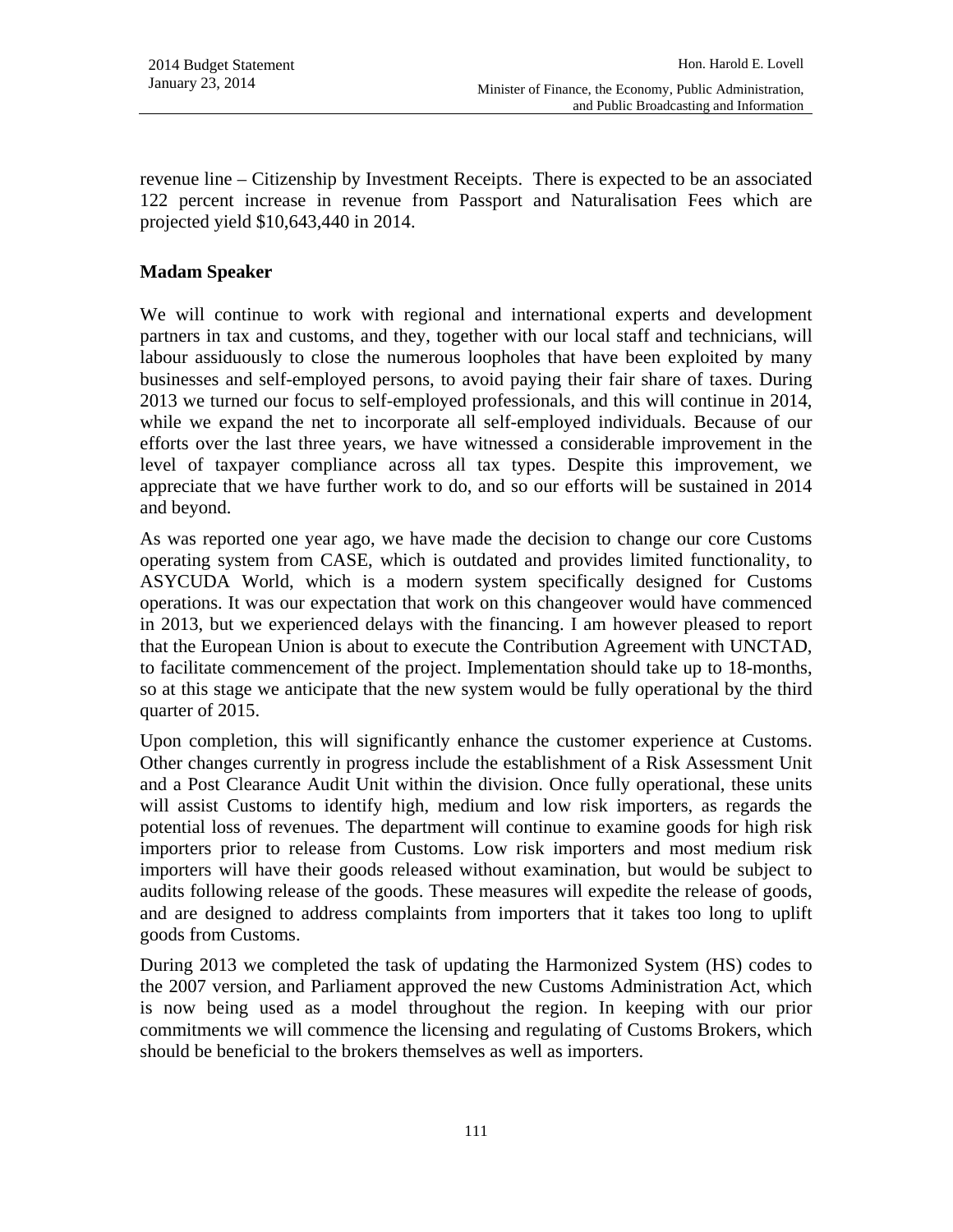Madam Speaker, there are other initiatives which have been undertaken or are underway at both Customs and Inland Revenue to include standardizing the charges for specialized services at Customs; implementing the use of new software to monitor petroleum imports; the exchange of data between Customs and Inland Revenue to aid in the identification of risk to revenue; and specialized audits of the telecommunications sectors.

Finally, Madam Speaker, as I stated earlier, this Administration does not intend to introduce new taxes or increase existing ones. There certainly would be no need to do so since we will not act recklessly and eliminate important tax measures that underpin our sound macroeconomic structure. Instead, the improvement in revenue yield will be due to revenue from a new source that is not a tax on the population  $-$  i.e. the Citizenship by Investment receipts; enhanced tax administration through better compliance and collections of the taxes that are on the books; and increased economic activity.

I wish to commend the Comptroller of Customs, Mr. Raju Boddu; the Commissioner of Inland Revenue, Mr. Ralph Warner; Revenue Reform Manager, Mr. Everett Christian; Director of ABST Implementation, Mr. Doug McLaren; and all other management and staff of the Customs and Excise Division and Inland Revenue Department for their hard work and dedication over the past year.

## **DEBT MANAGEMENT**

#### **Madam Speaker**

I will now review Antigua and Barbuda's debt situation, take stock of where we are today, and discuss the public sector's medium term debt outlook.

For years the mere mention of the word debt, together with the word Government, would elicit very strong and emotive responses from our nation's people. There is no hiding the fact that the subject of our public sector debt had been taboo in all of Antigua and Barbuda, pretty much since the independence of our strong and proud nation. The international community had an appalling view of our Government's ability, not to mention willingness, to fulfil its financial obligations. I do not want to dwell on the past, as every Honourable Member of this House together with every citizen of our beloved country knows quite well that Antigua and Barbuda's debt position was, in a word, unsustainable.

In the early 1980s, the ALP Administration issued a number of long-term debentures and short-term treasury bills domestically. As their poor fiscal policies led to increasing financial constraints, the ALP government was less and less able to meet their fiscal obligations. The demand for cash increased, a number of interest payments on these securities were missed and the principal remained unpaid. Many local investors had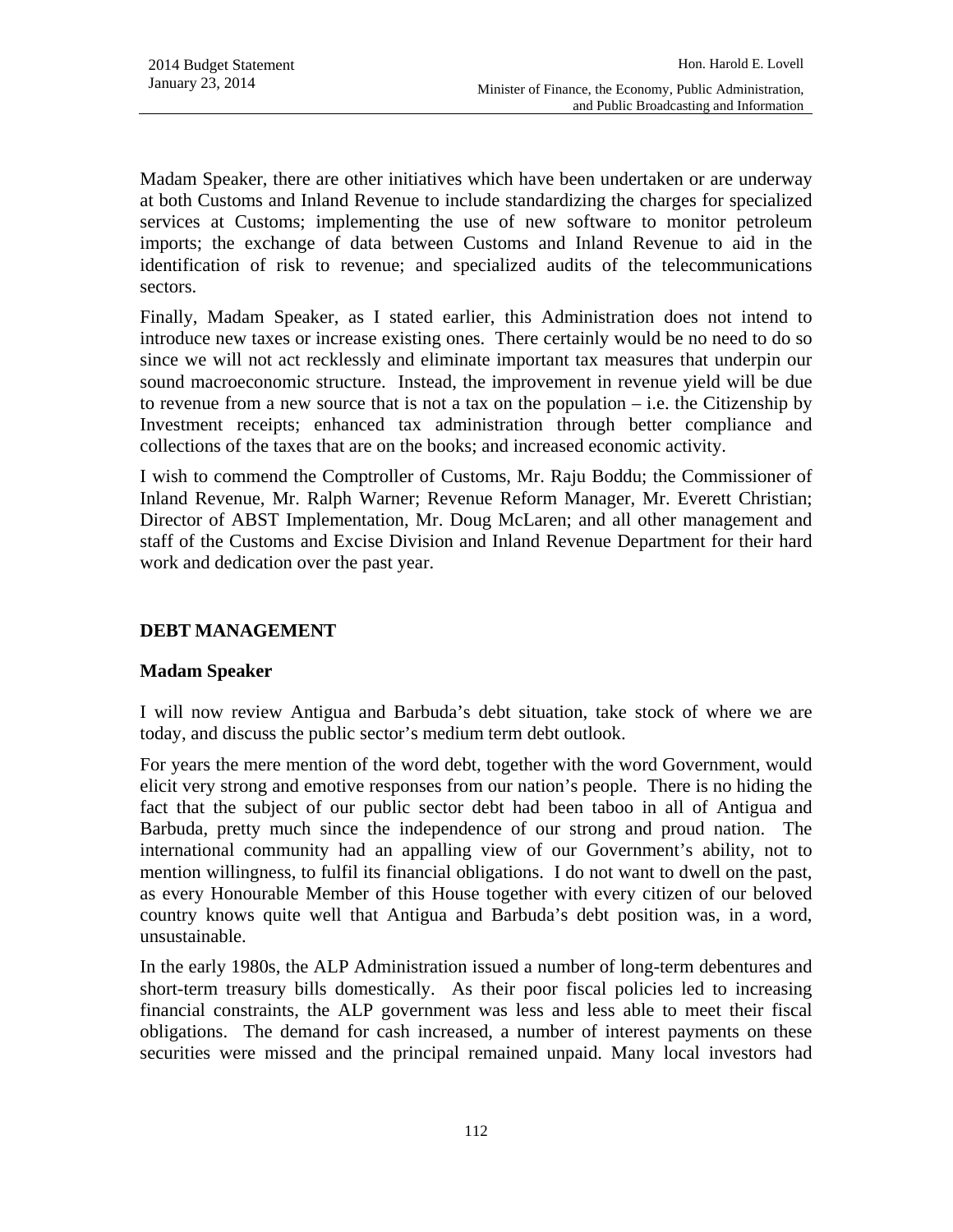become disillusioned with investing in Antigua and Barbuda. Relations with external creditors had been strained for many years. The government had attempted to strengthen relations by opening communication lines with the creditors with a view to restructuring the debt along more affordable terms. This had yielded limited success.

But Madam Speaker, as I stand here before you today, I am proud to say that our debt situation has radically changed and more importantly, our country's attitude towards debt is also beginning to change for the better. Furthermore, the attitude of creditors towards Antigua and Barbuda, from domestic, to regional, to external, is also changing – everyone is beginning to recognise that no matter what transpires, that no matter what challenges we have to confront and overcome, we are determined to honour all our commitments. The government entered the Regional Government Securities Market and has had an untarnished record since 2006. We have reduced arrears on the long-term debentures and have lowered the total amount outstanding from \$300 million at the end of 2005 to a little over \$10 million in 2013. We have spoken about our improved relations with Paris Club and other bilateral creditors. This has been evidenced in recent times by the Government's active reengagement with USAID and other international partners.

Many called for our debts to be ignored and/or repudiated; failing to understand that such an attitude would affect each and every one of us, with significant negative implications for generations to come.

Madam Speaker, fortunately we did not succumb to those unrealistic calls to pursue a seemingly attractive yet unworkable course of action. Instead, this Government chose to formulate and implement a comprehensive debt strategy that would reduce the debt stock, eliminate arrears and repair Antigua and Barbuda's reputation as a creditor. Under the UPP Administration, our country finally has articulated a clear vision and institutional framework to efficiently and effectively manage our debt burden. Since 2004 we have made significant inroads towards achieving our debt management objectives. These include normalising relations with all our creditors; diversifying sources of financing; regulating borrowing practices among public sector entities; and establishing dynamic and sustainable debt management policies and procedures.

The structural reform agenda is already beginning to yield impressive benefits and helping to transform Government operations at all levels. The implementation of our debt strategy has helped to rehabilitate Antigua and Barbuda's credit standing by slowly placing the public sector debt on a downward and sustainable path. Yes, there have been some setbacks, as the impact and reach of the financial crisis intensified over the past few years. However, we remained committed to the ultimate goal of debt sustainability. Our debt-to-GDP ratio has continued to decline and is projected to stand at about 87 percent at the end of 2013. When only Central Government debt is taken into account, the debtto-GDP ratio is more than ten percentage points lower at 73 percent.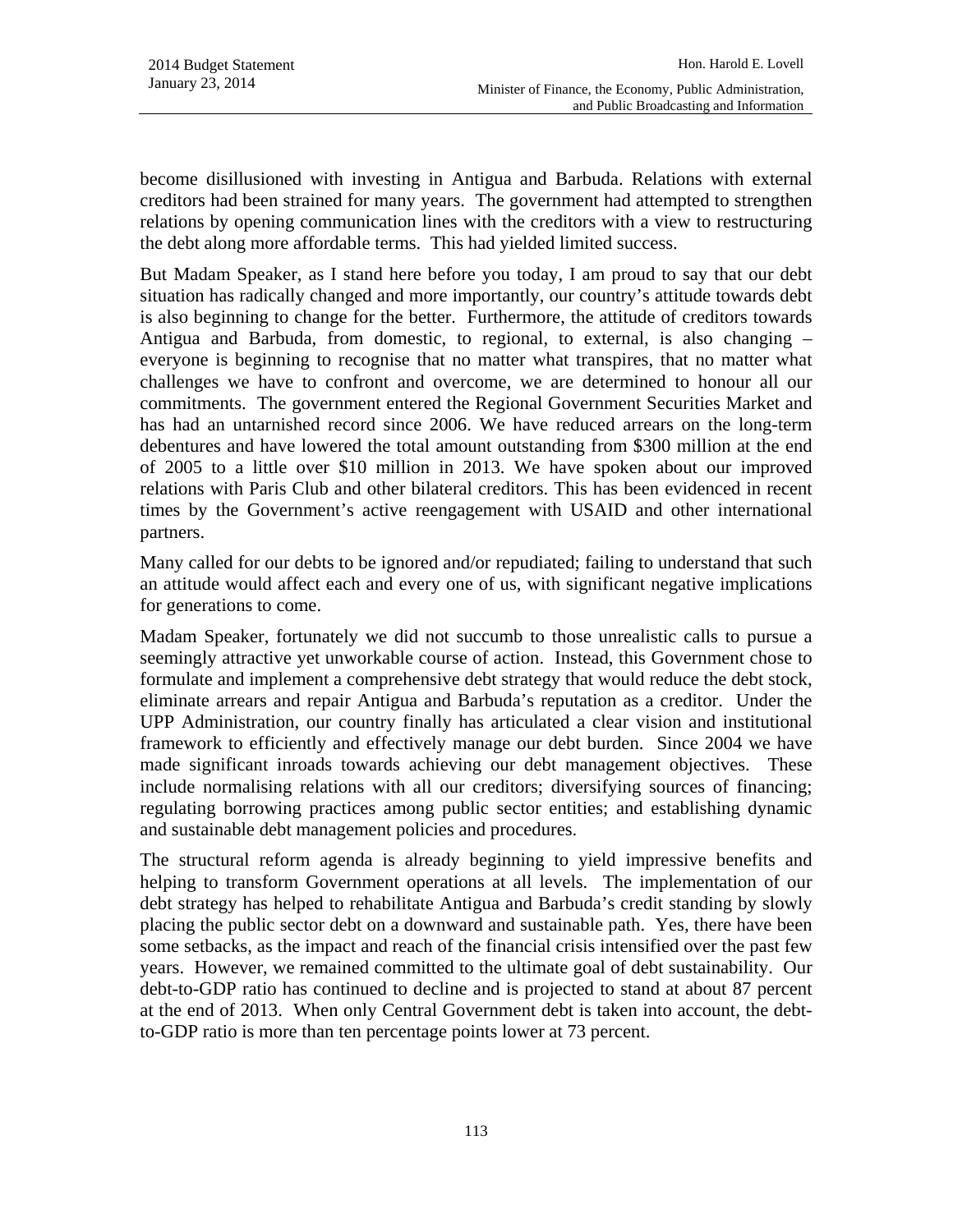Recall, Madam Speaker, that in 2004 the debt to GDP ratio was 140 percent. Further, the stock of arrears, which was above 50 percent of the total debt stock when we assumed office in 2004, is now less than 6 percent of total debt. Madam Speaker, this is indeed a tremendous turnaround and we are in the process of finalising negotiations and arrangements that will lead to elimination of these remaining arrears. One principle that has guided implementation of our debt strategy has been an unwillingness to conclude any agreement with creditors that we cannot fully honour based on our available resources.

Looking at 2014, the Government's interest burden, that is interest expense as a percentage of revenues, is expected to be 14 percent. This is below the long-term target of 15 percent that was established by the Monetary Council. Principal payments as a percentage of revenues are projected to amount to 25 percent, bringing our debt service ratio to almost 39 percent. About half of total debt service payments are made to domestic creditors such as banks, certain statutory corporations, and investors in Government's treasury bills and bonds. This means that any decision to repudiate our debt obligations would have an immediate and direct negative impact on the domestic economy.

 Madam speaker, we are prepared and more than ready to decisively meet the remaining debt challenges ahead. The Debt Management Unit has been working hard to formulate a clear set of strategies to deal with the short- and medium- term difficulties that tend to arise as part of the debt management process. In fact, we have just concluded Antigua and Barbuda's first Medium Term Debt Management Strategy, setting out the vision for the next four years.

Some of the strategic objectives are:

- (a) Implementing targeted liability management operations to lower near-term financial commitments, extend maturities and lower interest costs;
- (b) Pursuing efforts to enhance our Regional Government Securities Market strategy through incentives to attract new investors and expand participation within the region;
- (c) Enhancing communication with creditors, investors and other interested stakeholders to foment transparency and stimulate confidence in Antigua and Barbuda;
- (d) Further diversification of financing sources, domestically, regionally and internationally.

Already, recognised international financial institutions are bringing proposals to issue new and more cost effective debt instruments that will allow us to raise more affordable financing. Some proposals are still not optimal for Antigua and Barbuda, but others, like the issuance of a Diaspora Bond are promising. Our country is considered a good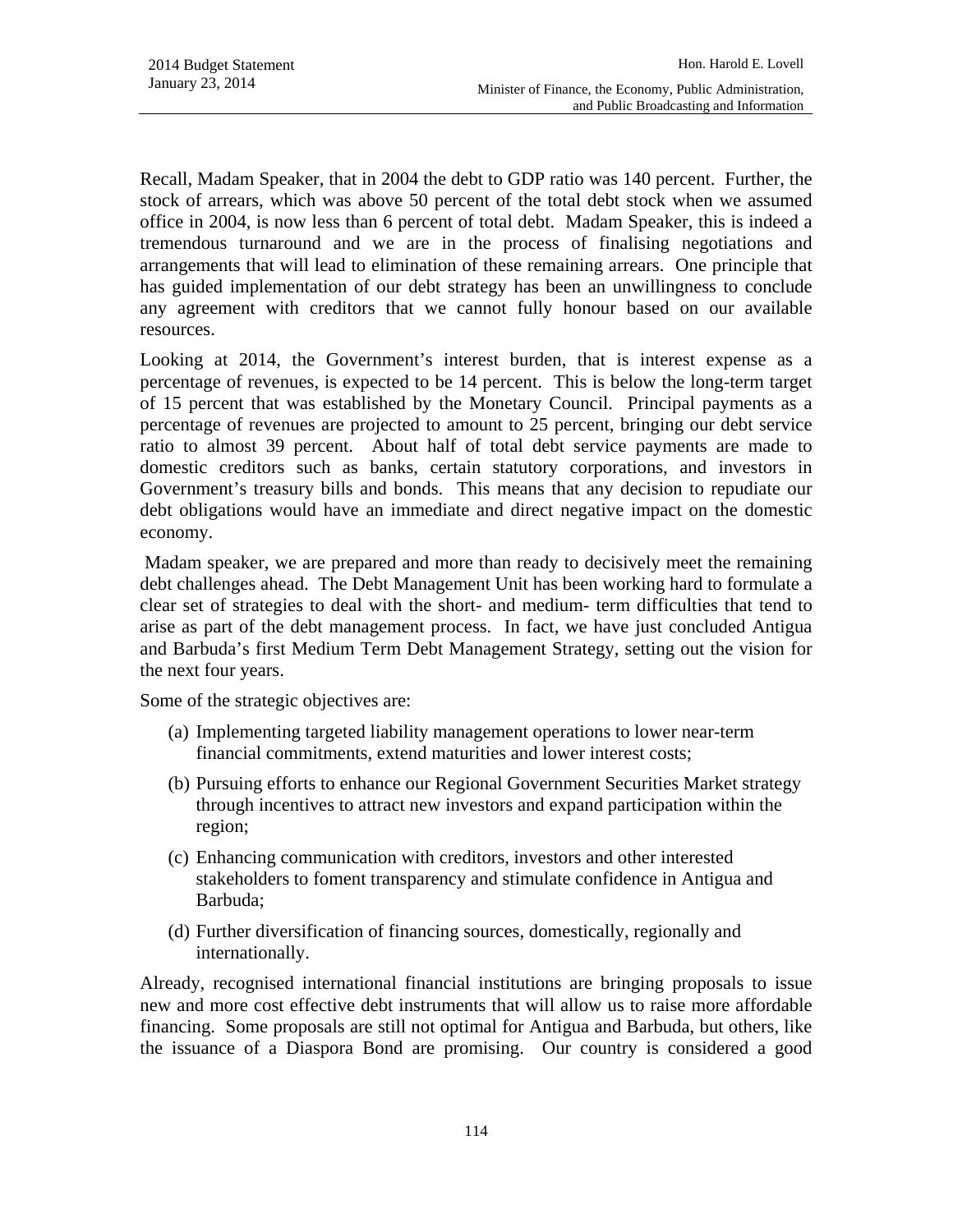candidate to issue this type of Bond because of good governance, low sovereign risk, and an untarnished record on the Regional Government Securities Market (RGSM). The Government will therefore embark on a comprehensive marketing strategy that will include a road show to present the terms of the Diapora Bond to Antiguans and Barbudans and other members of the Caribbean Diaspora. This Bond will be auctioned publicly using the ECSE platform and will carry the same rights and privileges of the securities registered with the Eastern Caribbean Securities Registry. This includes an option for trading the security on the secondary market. The offering will be for at least US\$30 million at an interest rate of about 8 percent and a tenor of ten years. The financing raised through the Diaspora Bond will be deposited in the Development Fund that was created to finance specific development projects.

The events of the last four years have significantly altered our understanding of public debt management and have led to practical interventions to help the Government organise itself to raise financing, optimise borrowing needs, and proactively manage our debt burden. Implementing the Medium Term Debt Strategy will ensure that over the longterm the Government will effectively finance economic and social development through prudent borrowing practices.

I have stated before, and would like to reiterate that debt management is an ever-evolving process. Operations need to continuously be adapted and enhanced as our debt requirements evolve. The formulation of the Medium Term Debt Strategy is the first of many steps to guide us on the right path. Sovereign debt is nothing more than a tool to allow us to pursue our economic growth agenda. Like any tool, if we do not know how to use it or maintain it, we could encounter serious and far-reaching complications. We must be mindful of risks and be prepared to deal with unforeseen shocks. An effective debt management framework is a critical component of any policy mix that is intended to create an effective and sustainable macroeconomic environment.

As we look ahead, our debt management strategy needs to incorporate improved cash management procedures; more effective quantification and monitoring of contingent liabilities; and improved reporting requirements. We must also take steps to establish a government yield curve to facilitate the pricing of risk. This will take time and a commitment to further capacity building and training of our debt officers. A comprehensive and continuously evolving debt strategy to help us achieve our goals cannot be pursued and implemented without the right set of skills. Given our scarce resources, we have relied on the innovation, ambition and drive of the staff of the Debt Management Unit, who I take this opportunity to commend. We are also very grateful for the invaluable service provided by our Debt Advisors, Rafael Molina and the other members of NewState Partners, a sovereign debt advisory firm that is based in London. The Government is also grateful for the capacity building opportunities provided by the ECCB Debt Management Advisory Services (DMAS), the CDB, the Chinese Government and the Commonwealth Secretariat among others.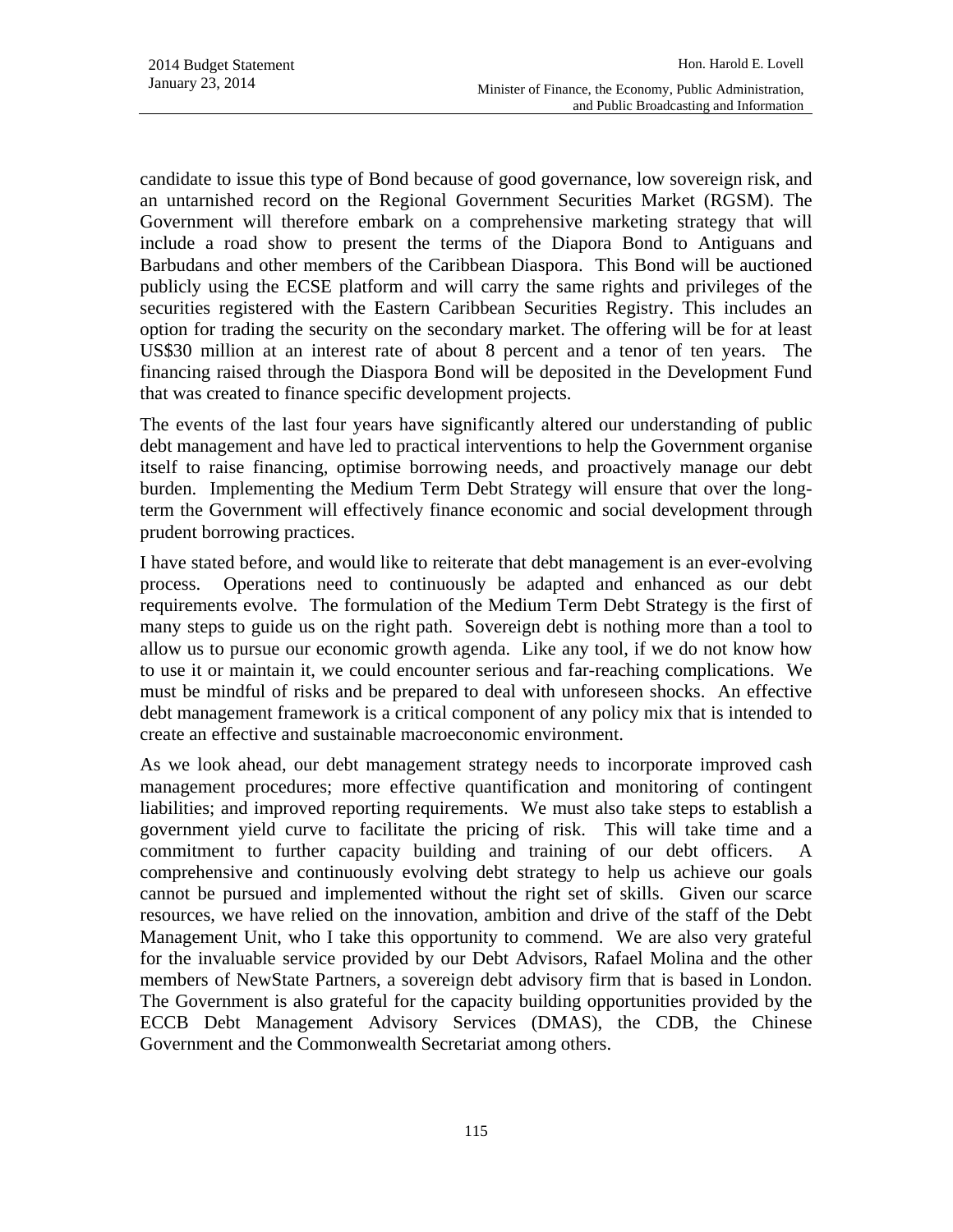Madam Speaker, we have clearly made great strides in the proactive management of our public sector debt. But we still have much work to do and cannot, even for a moment, lose our focus. Our job is just beginning and we are counting on the support of loyal Antiguans and Barbudans to help us stay the course.

## **FINANCING THE FISCAL DEFICIT**

An overall deficit of \$63,862,375 is budgeted for fiscal year 2014. This means that the government will require financing for the deficit along with principal payments and payments on arrears. Principal payments amount to \$182,479,304. Of this amount 46 percent represents external payments and 54 percent represents payments to domestic creditors. An amount of \$17.1 million dollars is required to settle arrears to local contractors and merchants.

The total planned financing for 2014 is \$263,461,594. This is comprised of \$27 million from the CDB Policy Based Loan; \$155,461,594 from RGSM Securities and a Diaspora Bond; and loan financing of \$81 million that is currently being negotiated.

#### **SOCIAL PROGRAMMES/RELIEF MEASURES**

#### **Madam Speaker**

Since assuming office in 2004 the UPP Administration has prioritized social protection and social development. No other administration in this country has so steadfastly pursued policies that have led to the development or enhancement of social programmes and relief measures. These programmes and relief measures have benefitted vulnerable groups such as the elderly, the unemployed, persons with disabilities, pensioners, and the youth. Our interventions have also brought relief to the wider population to include property owners, persons pursuing higher education, farmers, and persons seeking to own a home. I could, Madam Speaker, remind this Honourable House of all the social programmes and relief measures that this Administration has introduced or improved, but we would be here for many hours if I did that. What I will do is highlight a number of the existing social programmes and relief measures and present some of the new interventions that will be pursued in 2014.

#### *School Uniform Grant Programme:*

During 2013 some fourteen thousand, eight hundred and forty six (14, 846) students were registered for the School Uniform Grant Programme – an increase of 18 percent over 2012. Registration allowed students to receive a voucher for a uniform for the school in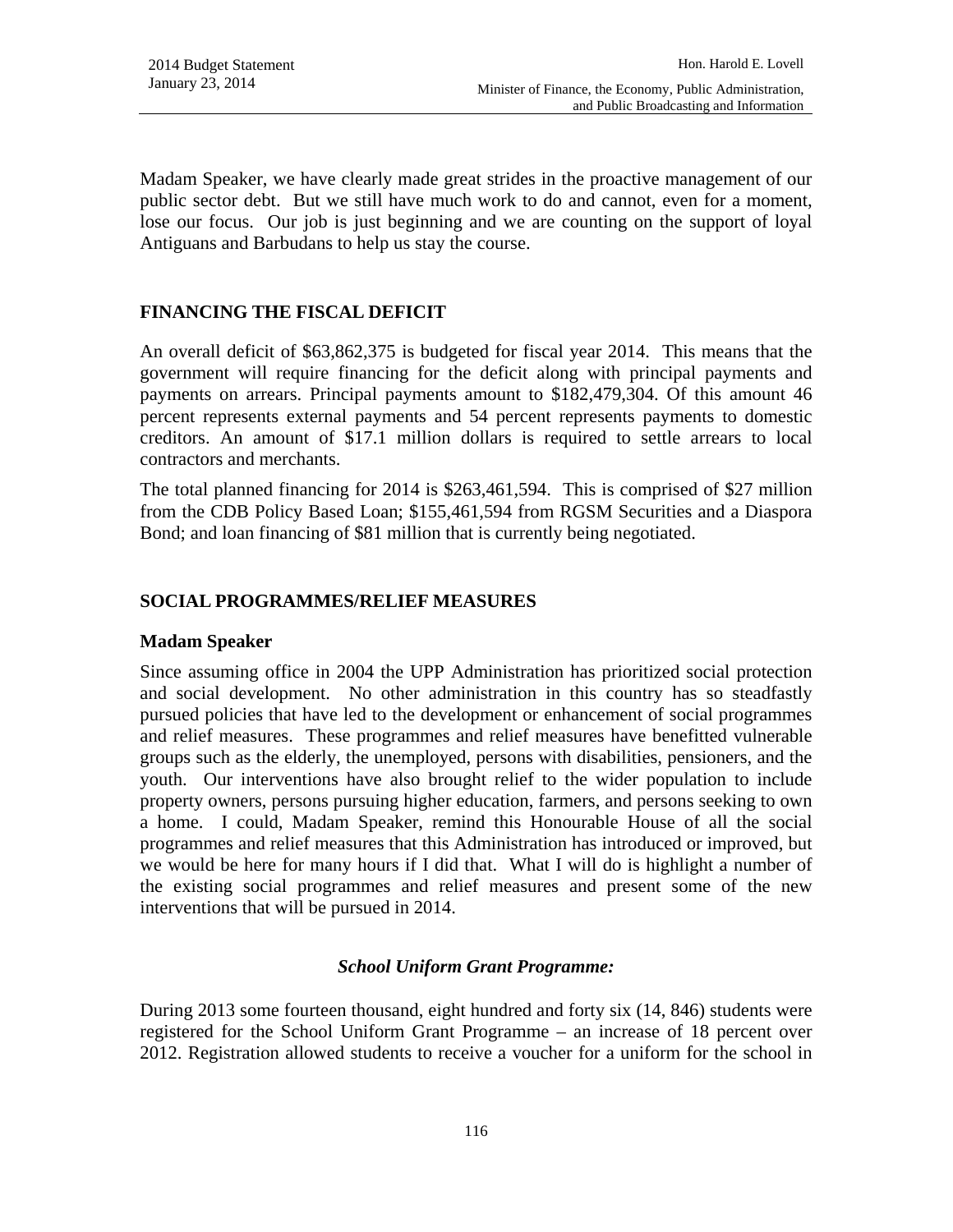which they are enrolled. In light of this increase in beneficiaries, there was also a corresponding increase in vouchers issued from twenty four thousand, six hundred and fifty six (24, 656) in 2012 to thirty thousand, one hundred and forty eight (30, 148) in 2013 – an increase of 22 percent. Vendors in the Programme were paid over \$1.4 million in 2013, compared to \$1.1 million paid to vendors in 2012. Given the Government's mandate of putting '*People First'* there has been a continuing commitment to this programme, to ensure that citizens are not prevented from taking advantage of learning opportunities because of a lack of resources. The Government has spent about \$25 million on the School Uniform Grant Programme since it started in 2004.

### *National School Meals Programme:*

The National School Meals Programme,(NSMP), using the mantra "Nutrition for Learning" has expanded and now serves 20 primary schools, providing tasty, nutritious and well-balanced meals to approximately 3000 daily. Its objectives include: ensuring no child is disadvantaged in the learning process due to nutritional deprivation; providing at least one third of the recommended dietary allowance (RDA) for each child; and influencing food choices by encouraging children to adopt healthy lifestyle patterns to increase productivity. During the September 2012 – July 2013 school year over \$1.1 million was spent on this vital social programme. The addition of two schools in the 2013/2014 school year was made possible through the Government's collaboration with a number of private sector partners.

Over the next two years the Government will continue to work with the private sector to increase the number of primary schools on the programme to 26. By the start of the 2014/2015 school year an additional three schools will be added to the programme. In addition to the benefits derived by school children, the programme has positively impacted the agriculture and retail sectors. Over 100 vegetable, poultry, and livestock farmers supply produce and meat to the NSMP and another 27 retailers are also regular suppliers to the programme. Since its inception, the Government has spent in excess of \$20 million on the National School Meals Programme.

## *Board of Guardians:*

The operations of the Board of Guardians are governed by the Poor Relief Act of 1961. Its main objective is to provide financial assistance to destitute individuals, including persons who are:

- Visually impaired
- Discharged lepers
- Mental patients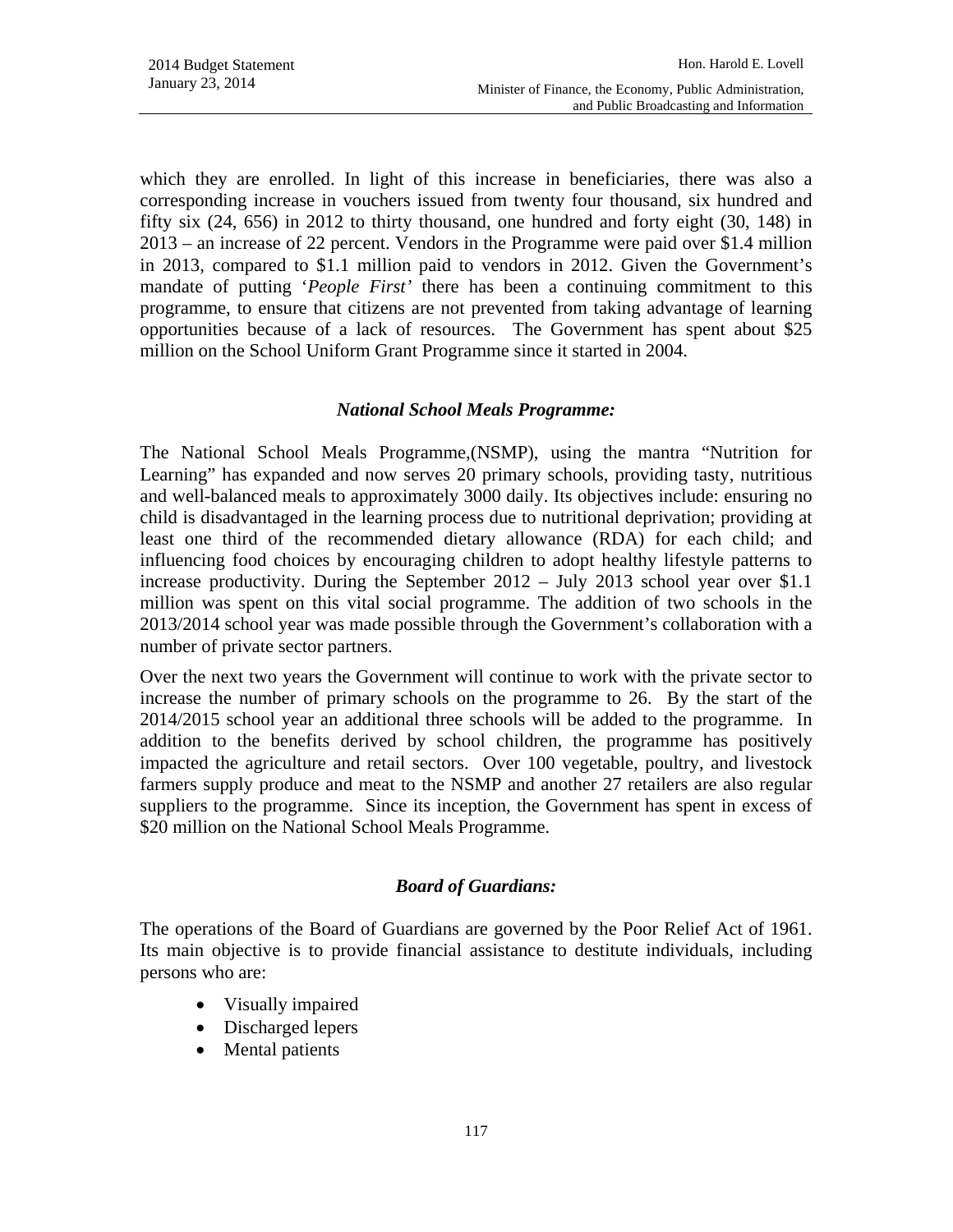- Elderly
- Vulnerable children still enrolled in school
- Other economically disadvantaged persons

At present 487 persons receive a monthly stipend from the Board – an increase of 3 percent over 2012.

The Board of Guardians also provides a Funeral Grant of \$1200 to a former beneficiary's family to assist with funeral expenses. Additionally, there is a \$2500 Home Improvement Grant to beneficiaries whose homes are in need of repair.

#### *National Student Loan Fund:*

From its inception in 2008, some 538 persons have received loans from the National Student Loan Fund (NSLF), with 81 persons being 2013 recipients. Of the 2013 recipients, three are pursuing Doctoral Studies; ten are pursuing Masters Degrees; 63 are pursuing First Degrees; three are pursuing Associate Degrees; and two are pursuing Professional Licenses and Diplomas. The several areas of study include: Educational Leadership; Counselling Psychology; Environmental Studies and Engineering. To date, approximately 270 persons have successfully completed their course of study. The National Student Loan Fund is administered by a Student Loan Advisory Committee and offers loans of up to \$50,000 to Antiguan and Barbudan students who are at least 18 years at an interest rate of 3 percent per annum. Since its start in 2008, the Government has allocated \$14 million for this programme.

Madam Speaker, the application period for the 2014 round of the NSLF will take place over the usual period – March to May. Over the years the NSLF Secretariat has observed that there are students who for varying reasons are unable to submit applications during the March to May application period. In light of this, the Cabinet has agreed to recommend that the Student Loan Advisory Committee consider adding a second application period in 2014 so that students who miss the March application period will have another opportunity later in the year. Finally, Madam Speaker, since the inception of this programme, a significant number of students have completed their studies and are making payments into the NSLF Repayment Fund. As a result, the Government can now allocate \$1.9 million towards the NSLF instead of the original \$2 million. The funds generated in the NSLF Repayment Fund allow the Student Loans Advisory Committee to supplement the amounts from the Consolidated Fund so that loans of \$2 million can be allocated each year. As more and more students honour their responsibility to repay the amounts received from the NSLF, the demands on the Consolidated Fund for this programme can be expected to reduce.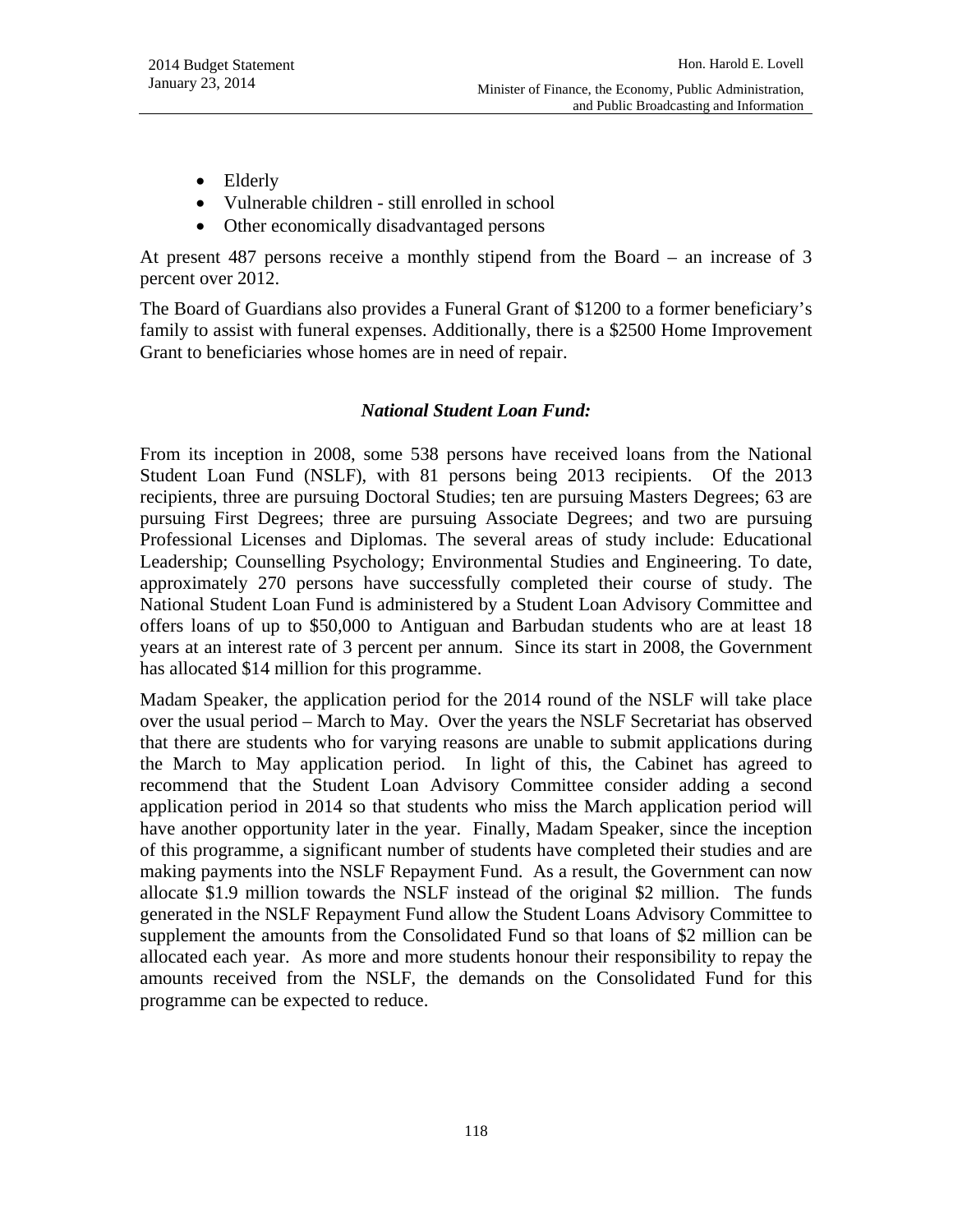#### **Madam Speaker**

Through the NSLF, the Board of Education and the very successful Prime Minister's Scholarship programme, this Administration has demonstrated its strong commitment to empowering our youth and increasing Antigua and Barbuda's human capital stock. Through the Prime Minister's Scholarship programme Antiguans and Barbudans have had an opportunity since 2007 to not only earn a degree but to also experience new cultures and lifestyles in a number of countries across the globe. More than 3,000 Antiguans and Barbudans have been exposed to higher learning in over a dozen countries including Cuba, Greece, Serbia, the Russian Federation, China, India, the Kingdom of Morocco, Venezuela, and the United States. In 2014 this Government will continue to make use of its diplomatic relationships to deliver an increasing number of scholarships for long and short-term training courses.

## *The Leadership through Excellence Award Programme (LEAP)*

The Government has been awarding young, unemployed university graduates who have academically distinguished themselves the opportunity to train under the Leadership through Excellence Award Programme (LEAP). These young persons have completed tertiary education and are having some difficulty in securing employment. The LEAP began in January 2013 and is currently facilitating the third cohort of trainees.

For the first and second cohorts, which extended from January to August 2013, a total of 27 LEAP awardees were trained at various Government Ministries and Departments and one statutory body, at an estimated cost of \$280,000. All awardees receive a stipend during training, and each receives a \$5,000 award on the successful completion of the attachment. Although the three most outstanding awardees are guaranteed automatic employment in the public service, the performance of the participants has been so outstanding that many of the departments to which they were attached are working with the Ministry of Finance and the Establishment Division to place the awardees in the public sector. Other awardees have successfully sought employment in the private sector.

The Ministry of Finance extends its appreciation to all the dedicated public servants who have admirably supported the LEAP. These include:

- (a) the mentors who have assumed the important role of guiding and assessing the awardees in the workplace. National recognition and remuneration have been accorded them for their invaluable contribution to the Programme;
- (b) the evaluators who have given their valuable time and experience to assess all the forms and documents that go into determining the top and successful awardees; and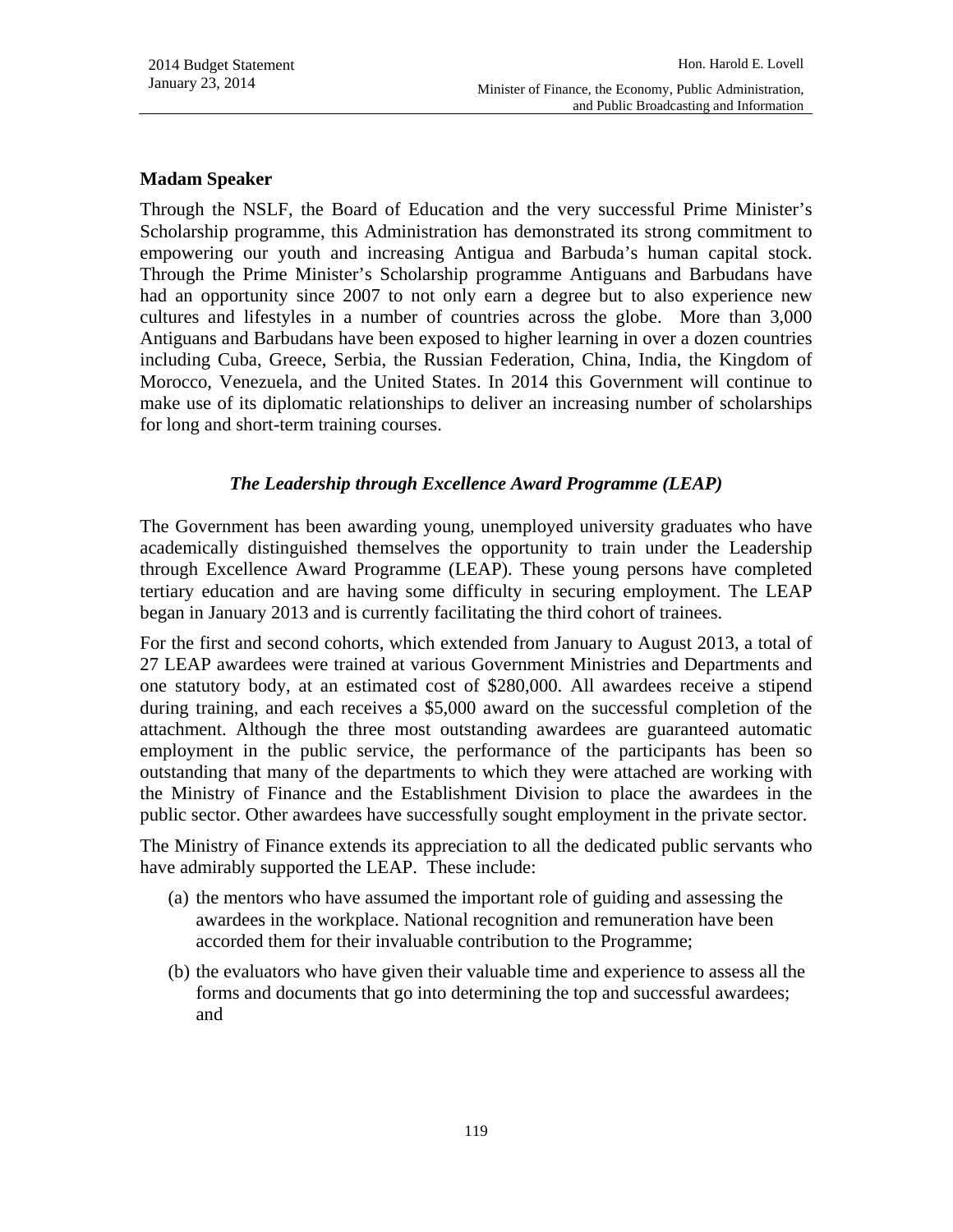(c) the instructors who deliver the weekly lectures in policy and procedures as they work to develop a new cadre of knowledgeable and informed public servants. These lecturers have willingly accepted the task of training these young people despite their heavy workloads. Indeed, this component of the LEAP has turned out to be a favourite among the awardees.

Madam Speaker, the future of our nation rests in the dreams and aspirations of our young people. If the performance of the LEAP awardees is any indication, the future looks very bright. It is for this reason that in 2014 the plan is to increase the number of awardees from the original 15 awardees to 30, thereby offering more of our young people a start on the path of nation building through service.

### *Government Employment and Training Opportunities Programmes*

The Government is aware that although the economy is recovering, the demand for labour remains sluggish. On a daily basis the Labour Department receives a significant number of applications for employment. In light of this, we have developed and are implementing a number of Government Employment and Training Opportunities Programmes (GETOP) that will help make job seekers more employable while at the same time providing a source of income. These programmes include providing on-thejob training to job seekers; enhancing their capacity to acquire and retain a job; and helping them to learn a trade and develop skills to become self-employed. The objective is to ensure as many Antiguans and Barbudans as possible receive training and job experience that will equip them with the skills to take advantage of the job opportunities that will arise as the several projects I mentioned earlier come on stream. The employment and training programmes include:

#### *i. New Work Experience Programme (NWEP):*

The newly rebranded work experience programme has been redesigned and expanded in an effort to make unemployed youth more employable. It provides an opportunity for job seekers to work in the private sector and statutory bodies for a period of six months (with the option of an extension for another six months.) The practical experience gained from this training will give the participants a competitive edge as well as boost their morale and confidence. Some of the activities introduced to motivate and support the participants are:

(a) Orientation workshop to include a presentation on the objectives of the work experience programme, the duties and responsibilities of an employee, and good work ethics;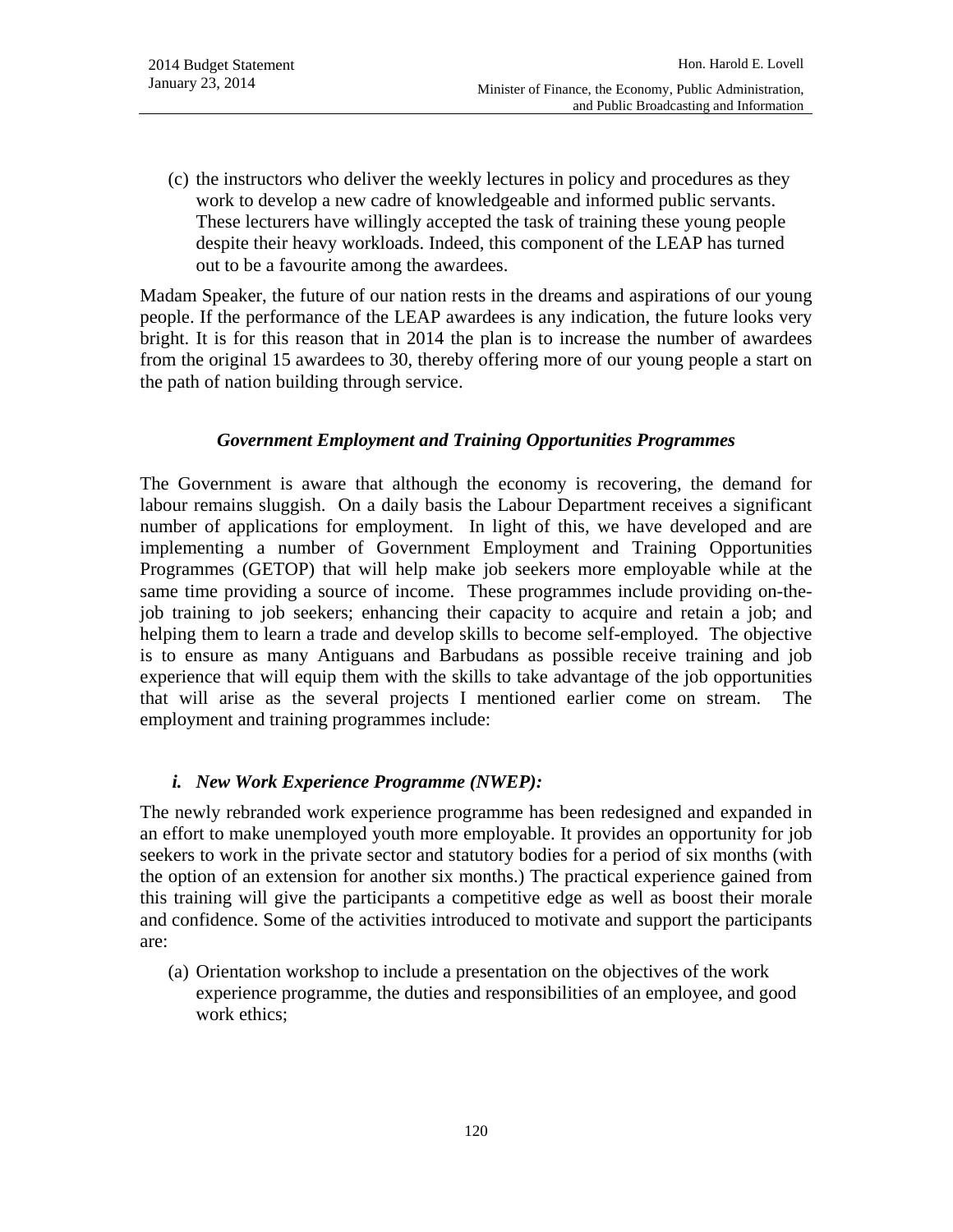- (b) Self-development seminars to cover topics such as career development skills, customer service, team work, organisation communication, and business ethics;
- (c) Performance reviews every two months;
- (d) Community project participation that will provide participants the opportunity to use their creativity and most importantly give back to the community and foster a spirit of volunteerism.

This programme initially targets 500 Antiguans and Barbudans and began in September 2013. All participants in the NWEP will receive a weekly stipend of \$400.00 and the One Stop Employment Centre within the Labour Department will assist the participants who successfully complete this programme to find permanent positions in the private sector.

### *ii. Antigua and Barbuda Skills Training and Empowerment Programme (ABSTEP)*

This is a programme being implemented with financial support from the World Bank. It will offer employment and training opportunities to about 1,000 Antiguans and Barbudans between the ages of 17 and 50 years old. Participants in these programmes will receive life-skills training, retraining and competency certification. They will also be offered job placements in selected projects, including small infrastructure refurbishment or development projects and programmes that support community development. Participants in the skills training component of the ABSTEP will receive EC\$1,600 monthly for a period of six months. The application period for this programme will begin on March 3, 2014. Unemployed and low income persons aged 17 to 50 years are encouraged to submit their applications to the Labour Department's One Stop Employment Center (OSEC) in order to ensure they benefit from this programme. A total of US\$4 million has been allocated through the Public and Social Sector Transformation Project to implement this initiative.

#### *iii. Enterprise Achievement Challenge (EACH)*

The Enterprise Achievement Challenge (EACH) is a new programme that was announced in my 2013 Budget Statement. This programme was launched in November 2013 and is intended to empower youth and single mothers by creating employment opportunities for them. The EACH started officially on December 2, 2013 with an orientation session for the 68 low skilled to unskilled trainees participating in the programme. Training attachments will be for a period of 20 weeks during which trainees are exposed to five to eight hours of practical training with expert practitioners for three days per week. The programme is predicated on trades development and soft skills for a more productive and professional workforce. Two days per week are dedicated to the development of trainees in areas like: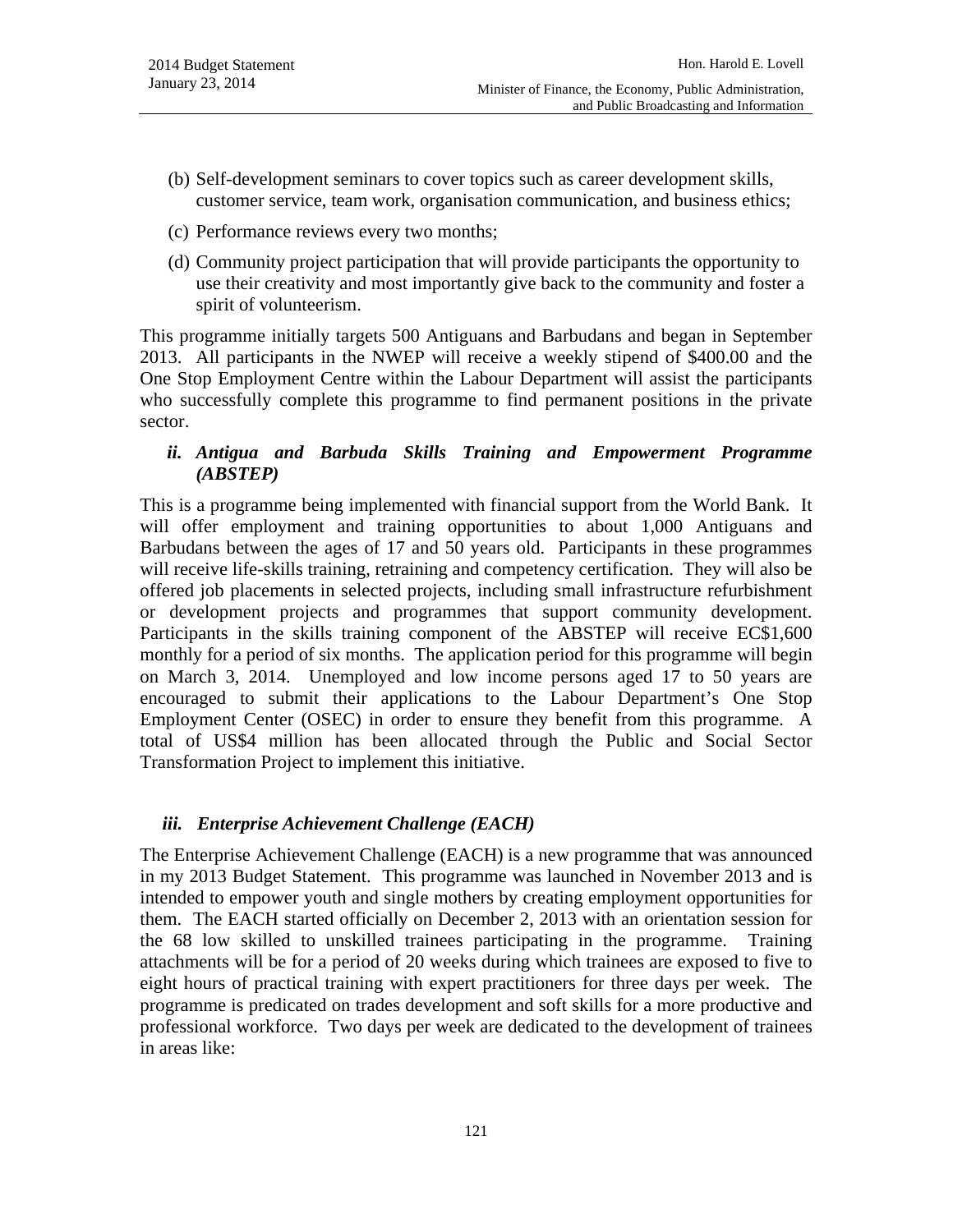- Customer service;
- Business communication;
- Ethics;
- Understanding basic contracts; and
- Basic money management

Additionally, at various intervals during the 20-week period, the trainees will be addressed by persons who are:

- (a) motivational speakers on matters related to the appropriate attitude for the workplace;
- (b) labour relations experts;
- (c) entrepreneurs in areas of business;
- (d) business development professionals; and
- (e) law enforcement personnel.

The EACH provides training in 14 areas to include tailoring, shoe and leather repairs, auto-body repair, auto mechanics, automotive electronics, door hanging and door lock installation, small engine repair, horticultural  $\&$  landscaping services, and locksmithing. A key objective of this programme is to ensure that critical trades in our economy like welding, joinery, upholstery, plumbing, and sewing machine repair are sustained into the future.

Madam Speaker, the EACH will contribute to the socio-economic development of the nation by helping to lay the foundation for a more professional work culture in the trades sector. Trainees are being taught that they can determine their destiny, both personally and professionally, and thereby make a meaningful contribution to the economy. They are learning the value of:

- good customer service;
- timeliness;
- quality workmanship;
- courtesy;
- respectfulness; and
- good citizenship.

Trainees are being prepared for the workforce. They are being provided with skills that will enhance their marketability and chance of gaining employment. The trainees are also building the base for those who have the zeal for entrepreneurship. The Enterprise Achievement Challenge is a collaborative effort between the Government and PDV Caribe Antigua and Barbuda Ltd. Phase one of the programme is being implemented at a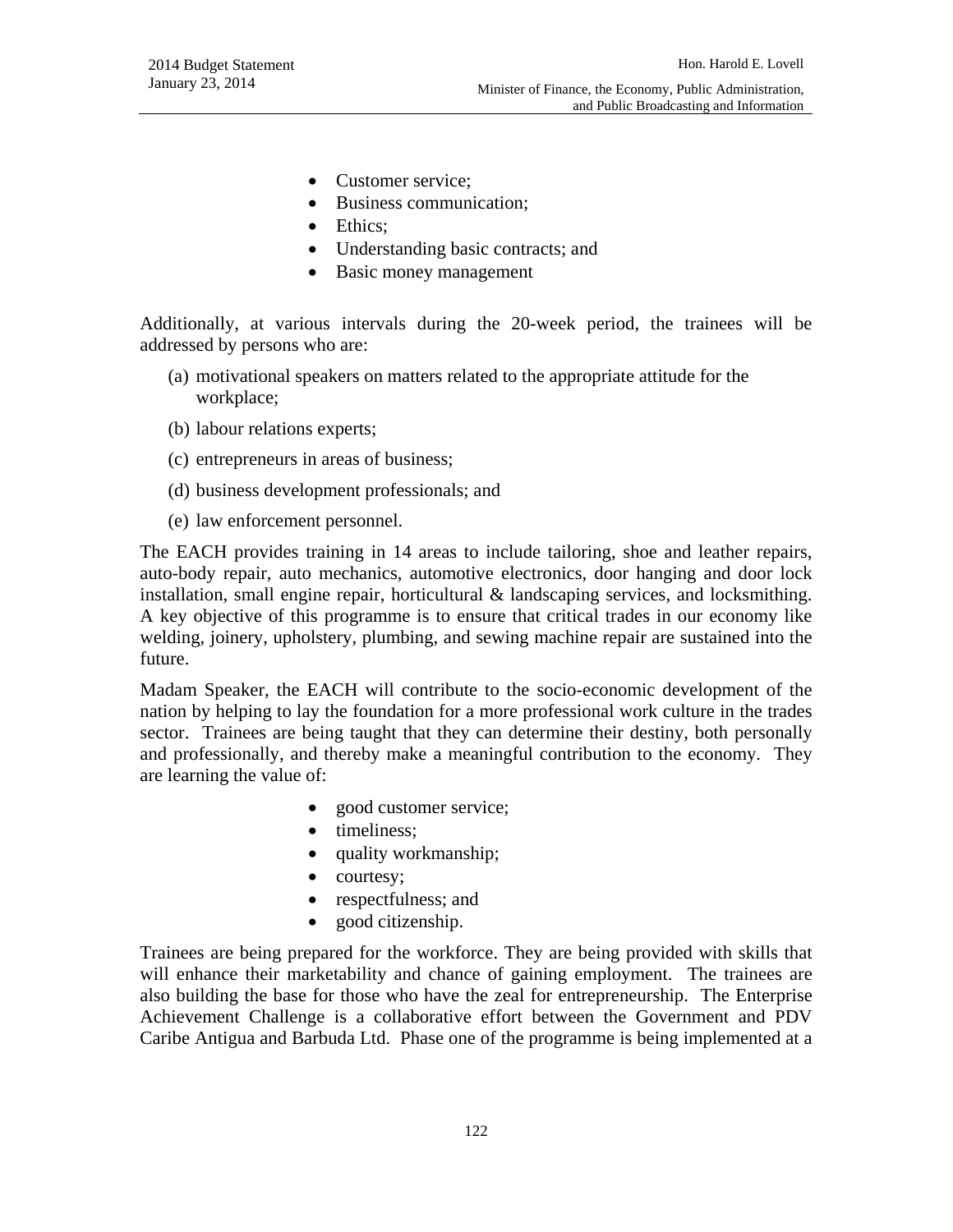cost of about \$860,000.00. In 2014 EACH will be expanded to accommodate up to 120 trainees and the training areas will be expanded to attract more female participants. Madam Speaker, I wish to commend the experienced practitioners, the instructors, the EACH Project Coordinator, Mr. Linley Winter, and all other stakeholders who have made this programme a success.

#### *Christmas Barrel*

In 2004 this Administration introduced the Dollar Barrel Initiative that allowed households to import food items, clothing and toiletries at a nominal fee of \$1 during the Christmas season. Between 2004 and 2009 more than 23,000 households benefitted from this programme. Following a review in 2011, the programme was revamped and renamed the Christmas Barrel. Under the new initiative households can still import food items, clothing, and toiletries and enjoy the waiver of the import duty and ABST. The 10 percent RRC and a \$10 administrative charge are applicable to all barrels imported under this initiative. In 2011 some 2,990 barrels were processed and 2,300 were processed in 2012. The 2013 Christmas Barrel initiative concluded a few weeks ago and indications are that up to 2,500 barrels would have been processed. Madam Speaker, this means that since 2004, nearly 31,000 barrels were cleared under the Dollar/Christmas Barrel Initiative.

#### *Support for Pensioners*

#### **Madam Speaker**

Since 2004 this Administration has implemented a number of programmes and measures to provide relief for pensioners. This process started with the introduction of a minimum Government pension of \$500 in 2004. The minimum pension was increased at intervals and now stands at \$800. Further, those pensioners whose pensions were between \$751 and \$2,400 and who had not received an increase in over ten years were granted a \$250 increase. With the increase in the Government minimum pension as well as the minimum pension paid by Social Security, the minimum aggregate pension received by a Government pensioner now amounts to \$1,150.

The support for pensioners also includes a property tax benefit whereby a pensioner can claim a 50 percent reduction in his/her tax liability provided that the pensioner resides at the said property. Additionally, nearly 5,000 pensioners benefit from the Senior Citizens Utility Subsidy Programme administered by PDVCAB. This number should increase to about 5,500 in 2014. Pensioners in Antigua and Barbuda are also eligible to receive a waiver of the 10 percent Travel Tax once application is made to the Ministry of Finance. This was introduced to provide relief to pensioners since they were affected by the repeal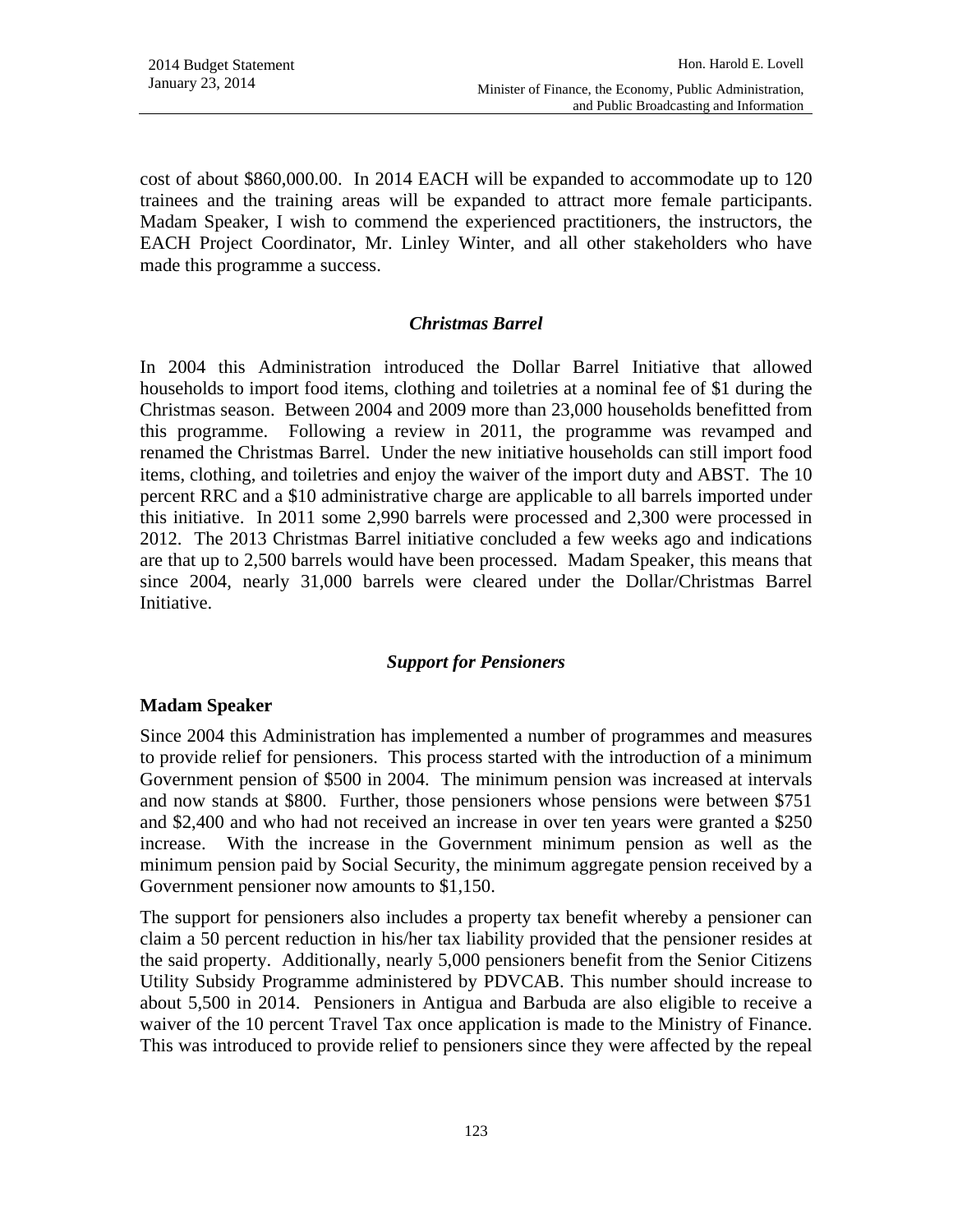of the Embarkation Tax and the introduction of the Airport Administration Charge  $(AAC)$ .

A new intervention to benefit this group of citizens and residents will be the indexing of Government pensions. The Government has taken a policy decision to index Government pensions and has mandated the Pension Modernisation Commission to consider options to give effect to this decision. The Commission will submit proposals for indexing pensions to Cabinet. Before the mechanism is finalized and implemented, the Pensioners' Association will be consulted on the recommendations. Once this measure is implemented, increases in Government pensions will be less sporadic and more predictable for pensioners. With the introduction of the indexing system pensioners will be aware of the procedure for determining the size of and timing for an increase in their pensions.

## *Support for Persons with Disabilities*

This Administration has engaged with the Association of Persons with Disabilities over the years to identify avenues through which the Government can provide them with support and relief. The Government has provided a grant to the Association to help fund some of its programmes. The members of the Association are also eligible for ABST relief based on the provisions of Schedule 5 of the ABST Act and Regulations. Also the members are eligible for relief of the import duty on wheelchairs, prosthetics and related tools and parts.

Madam Speaker, the United Nations Convention on the Rights of Persons with Disabilities is an international treaty with the objective of protecting the rights and dignity of persons with disabilities. Ratification of this Convention has been long delayed, a situation that the Government will correct during this Parliamentary session. As we prepare to finally make the Convention a part of the laws of Antigua and Barbuda, we will reengage the Association to develop a series of programmes to give persons with disabilities access to inclusive education; significantly reduce barriers to their participation in the workforce; strengthen social protection services for members of the Association; and facilitate the independent living and care of persons with disabilities. The Government will bring together a group of public and private sector representatives to participate in this process and to help design an action plan to guide implementation of the programmes. Finally, with effect from February 1, 2014, the Government will waive the 10 percent Travel Tax for all members of the Association of Persons with Disabilities.

Madam Speaker, I wish to assure the President and members of the Association of Persons with Disabilities that the Government is committed to facilitating the creation of programmes that will improve the quality of life of persons with disabilities and ensure they enjoy full equality under our laws.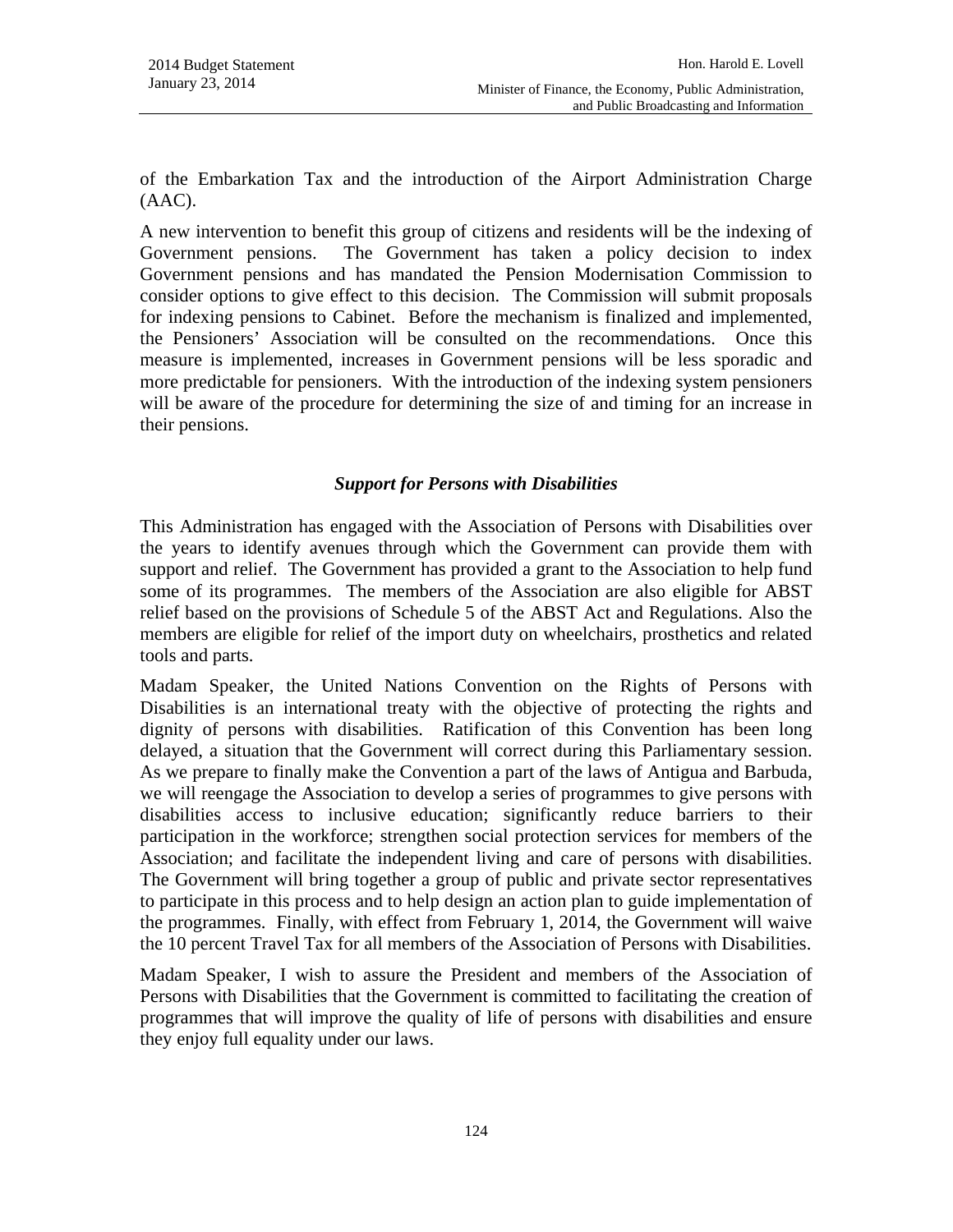### *People's Benefit Programme*

The People's Benefit Programme (PBP) is administered by PDVCAB and targets persons with disabilities and the economically disadvantaged. Beneficiaries of this programme receive a special debit card that is loaded with \$215 each month. The card is used by the 2163 beneficiaries to purchase food and selected personal items from designated outlets. These outlets are the Central Marketing Corporation, Antigua Fisheries Ltd., Spencer's Supermarket, VM³, Nedd's Supermarket, and Fancy Way Supermarket.

The main beneficiaries of the PBP include single mothers, senior citizens who do not receive a pension, and persons with disabilities. Except for the persons with disabilities who qualify for the benefit by virtue of their disability, all other beneficiaries are required to qualify based on income. However, starting in 2014 the Board of PDVCAB will revise the criteria of the PBP to allow single parents to qualify for the \$215 benefit even if their monthly income exceeds the existing \$800 threshold. The terms and procedures under which single parents will be able to benefit from this special consideration are expected to be finalized shortly so that this adjustment to the PBP can take effect before the end of March 2014.

#### **Other Relief Measures**

Madam Speaker, there are many other relief measures and social programmes that this Administration has introduced or improved upon over the past ten years. These include:

- (a) Zero-rated residential construction that is no ABST for residential construction;
- (b) \$150,000 owner occupied residential allowance for the property tax;
- (c) Personal income tax deductions in respect of:
	- i. interest paid on residential mortgages;
	- ii. contributions paid into approved pension schemes;
	- iii. health insurance premiums; and
	- iv. tuition payments on behalf of children pursuing university studies;
- (d) Reduction of the stamp duty on mortgages from \$6 per thousand to \$4 per thousand;
- (e) Reduction of the mortgage interest rate by reducing the corporate income tax payable by banks offering 8 percent or less. A further reduction is provided in the legislation for banks that offer a mortgage rate of 7 percent or less;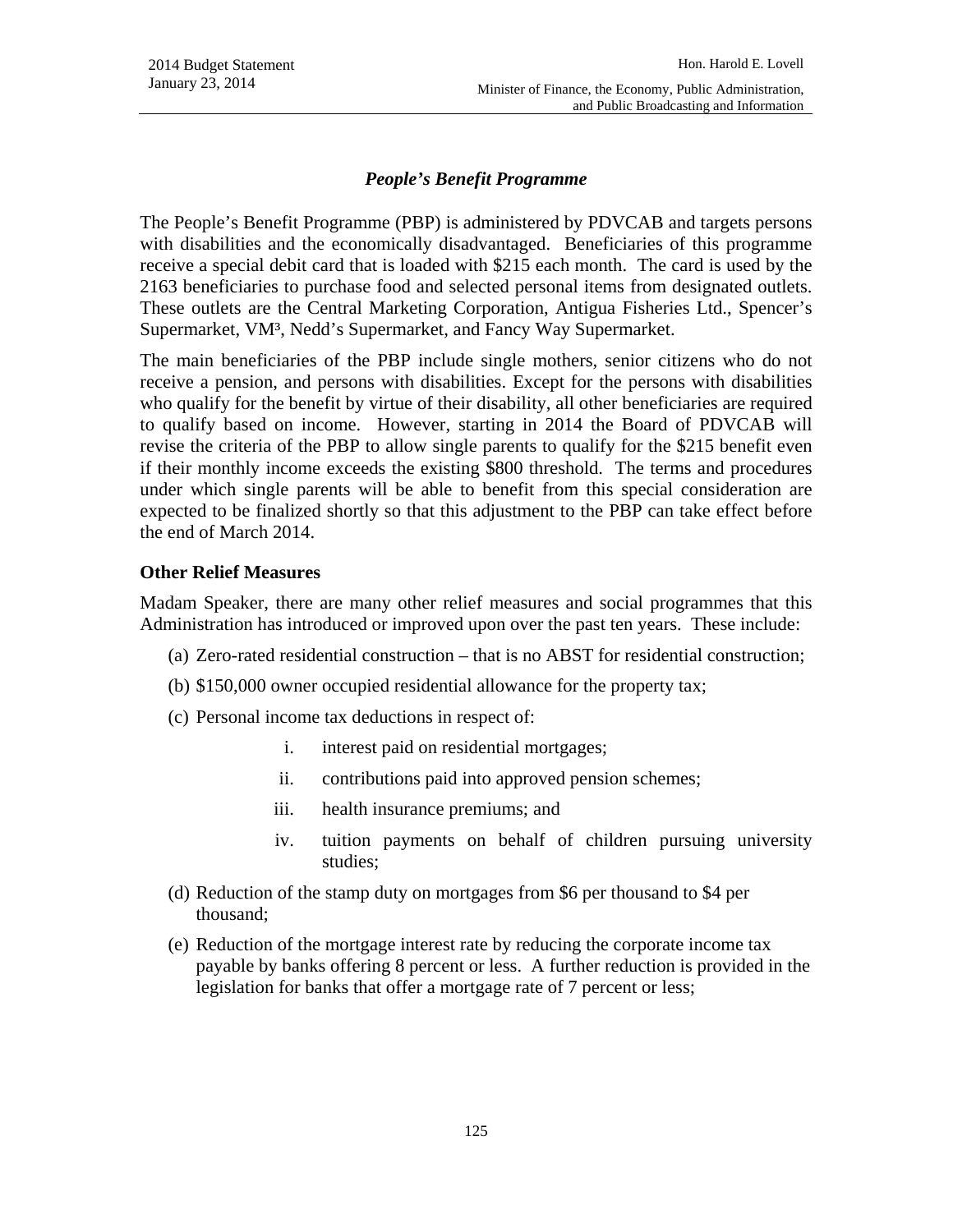- (f) Reducing the combined stamp duty on the transfer of property valued at \$500,000 or less from a parent or grandparent to a child or grandchild from 10 percent to 2 percent;
- (g) Removing the stamp duty on the discharge of charge for residential property, which means that once a person has paid his residential mortgage in full, he will no longer have to pay stamp duty in order to retrieve his land certificate.
- (h) Duty free concessions and a subsidy to bus operators to ensure that bus fares do not increase with changes in the price of fuel.

#### *Back Pay to Public Servants*

### **Madam Speaker**

Our public servants have been due significant sums for commitments made to them in 1994 and between 2000 and 2002. These amounts have accumulated due to the failure of a number of ALP Administrations to implement agreements for salary and other increases to public servants. The UPP Administration began the considerable task of addressing the back pay and outstanding salary increases. This process started in 2005 with our implementing the 7 percent increase that was due for the period 2000 to 2002. Next was the \$32 million back pay that was due for 1995 and 1996. This was paid over the period 2006 to 2007. An increase in travelling allowance that was due since 1994 was then implemented in 2007, followed by a 10 percent increase to the general public service in 2008. Other increases were paid to the Police (23.5%), Customs (33.3%) and Air Traffic Controllers (36%). In all, the UPP Administration has paid in excess of \$90 million in back pay and salary increases since assuming office in 2004.

However, Madam Speaker, the amounts due to public servants as a result of the broken promises of various ALP Governments remains significant. There is still over \$100 million in back pay for salaries and travelling allowance owed to public servants. This Administration is determined to settle these obligations. In an effort to start addressing the major portion of this outstanding amount, the \$71 million due for salary increases that should have been paid between 2000 and 2002, the Cabinet agreed in 2006 to offer the affected public servants a ten year bond with an interest rate of 6 percent. However, this was not implemented as the Government's negotiating team and the collective bargaining agents for the public servants did not arrive at an agreement on this matter. Had the public servants opted to accept this bond, payment of interest and principal would be due in 2016.

In light of the continuing cash flow challenges, the Ministry of Finance has been considering a number of alternative proposals through which it could begin to settle the back pay before 2016. These proposals will first be discussed with the collective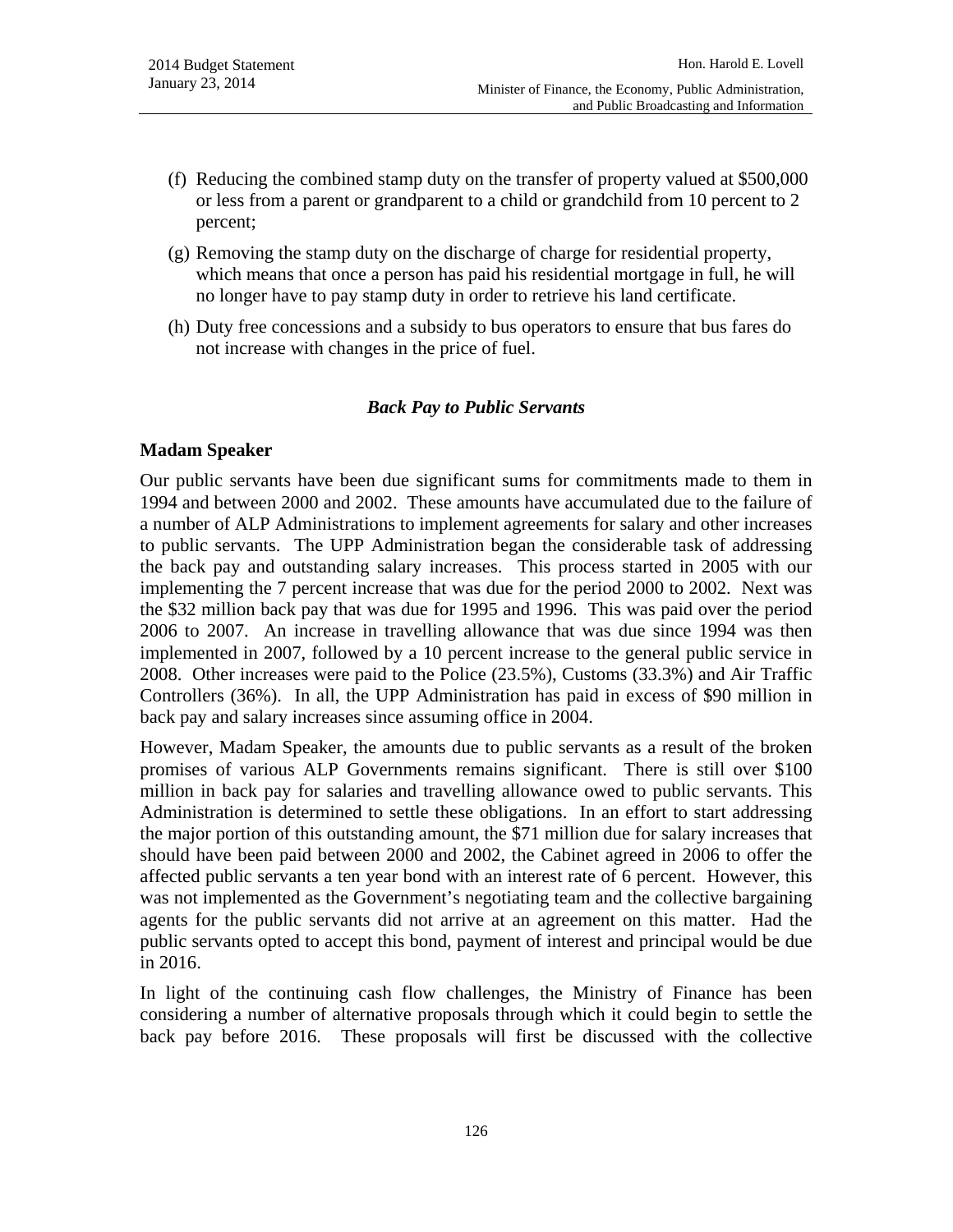bargaining agents of the affected public servants before a submission is made to Cabinet. The elements of the proposal will include consideration of land swaps, whereby the affected public servants may receive land in compensation for the back pay owed. Also, affected public servants who owe the Government, particularly in the form of personal advances, will be offered the opportunity to offset these amounts against the back pay that is due to them. Over the next several weeks, the bargaining agents will be engaged to discuss the alternative proposals for settlement of the back pay for salaries and travelling allowance.

Finally, Madam Speaker, the Government has agreed that as these proposals are being explored and negotiations toward a final agreement to liquidate all outstanding back pay are in train, a payment of up to 10 percent of the \$71 million salary portion of the back pay will be paid to public servants in 2014.

# *Personal Income Tax Relief*

Madam Speaker, the Hon. Leader of the Opposition has announced that his party will repeal personal income tax, should they be returned to office. We have challenged him to state what steps he would take to make up for the shortfall in revenue resulting from the proposed repeal. After more than five months, he is yet to provide a plausible explanation. I wish to suggest that he is scared to address this matter, because he knows full well that it is not feasible unless they introduce new taxes or increase existing taxes. As an alternative they may cancel a number of the social programmes introduced by this Administration such as the utility subsidy for pensioners; free school uniforms; school meals programme, or any other of the long list of relief measures I have just presented.

This approach, Madam Speaker, would comport with the views of the right wing American Legislative Exchange Council whose policies the Leader of the Opposition admires. I remind the nation that this group is committed to the dismantling of Government; it is opposed to free public education; they were behind the impasse in the US Congress that led to the US Government shutdown in 2012; this is the group that considers President Obama a socialist, and is committed to the repeal of Obamacare. This group continues to oppose unemployment benefits. It is this group, with these outlandish views that the Leader of the Opposition looks to for help in shaping policies for an ALP administration.

We would have to beg the Lord for mercy, should the ALP come to power!

Madam Speaker, as I mentioned earlier, we received the report of the Tax Policy Review Task Force a few days ago and have not had an opportunity to review it in detail. I can say, however, that there are a number of interesting and insightful recommendations that require in-depth consideration. Over the next few months, the Ministry of Finance and the Cabinet will be engaging the Task Force to clinically assess the recommendations.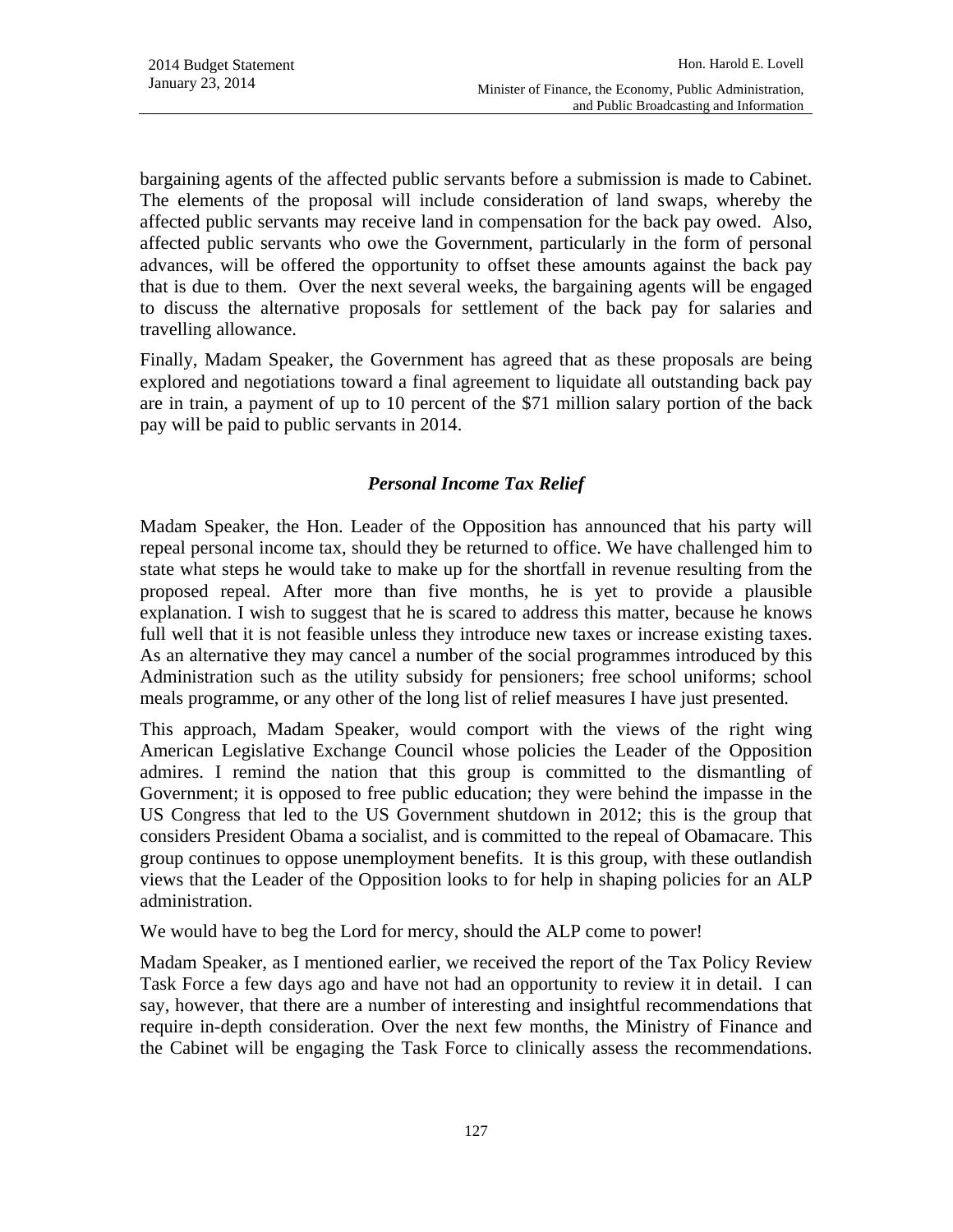Following this assessment, the Government will determine which recommendations to implement and make the relevant institutional and administrative changes to facilitate implementation. In advance of this process, we have decided to make an interim change to the Personal Income Tax to provide immediate relief to tax payers. I am pleased to announce that:

- (a) Effective January 1, 2014, the Personal Allowance for purposes of computing Personal Income Tax will increase from \$3,000 per month to \$3,500 monthly.
- (b) In addition, while we will retain three tax brackets, the Income Tax Bands and Tax Rates will be amended. The first \$3,500 will be taxed at zero percent. This means that every dollar up to \$3,500 earned by all workers in Antigua and Barbuda will be free of the Personal Income Tax.
- (c) Income from \$3,501 to \$15,500 will be taxed at a rate of 8 percent instead of 10 percent.
- (d) Income above \$15,500 will continue to be taxed at 25%.

As a result of these changes, over 4,000 persons will no longer be required to pay Personal Income Tax. Then, a further 14,000 persons that comprise the lower to upper middle class would see their monthly taxes reduce by an average of 20 percent. Even the high income earners will see a reduction in their taxes, so everyone benefits.

The changes are projected to result in a \$9 million reduction in tax revenue, but rather than increasing other taxes, or cutting social programmes, as proposed by the ALP, this Administration will make this up by improving compliance across all tax types, but more particularly Property Tax in respect of high-end properties. Additionally, now that the Citizenship by Investment Programme is up and running, we project an increase in revenue from stamp duties on land transfers and other related fees that will help to offset the revenue loss associated with the adjustment in the Personal Income Tax.

You may recall, Madam Speaker, that the Tax Policy Review Task Force recommended certain adjustments to the PIT in its draft report and also suggested that an increase in the ABST rate would be a way in which the revenue loss could be recouped. These proposed changes to the PIT structure do not necessarily reflect the proposals of the Task Force. Also, this Administration has decided not to increase the ABST rate as proposed by the Task Force. Such an increase would serve to make our tax system more regressive by placing an even greater tax burden on those who can least afford it. An increase in the ABST at this time would increase the cost of living and the Government does not consider this to be an acceptable outcome.

So Madam Speaker, unlike the Leader of the Opposition, who comes up with schemes without thinking through how he will pay for them, this Administration relies on the collation and analysis of hard data and careful planning to effect changes that will benefit the population without jeopardizing fiscal stability.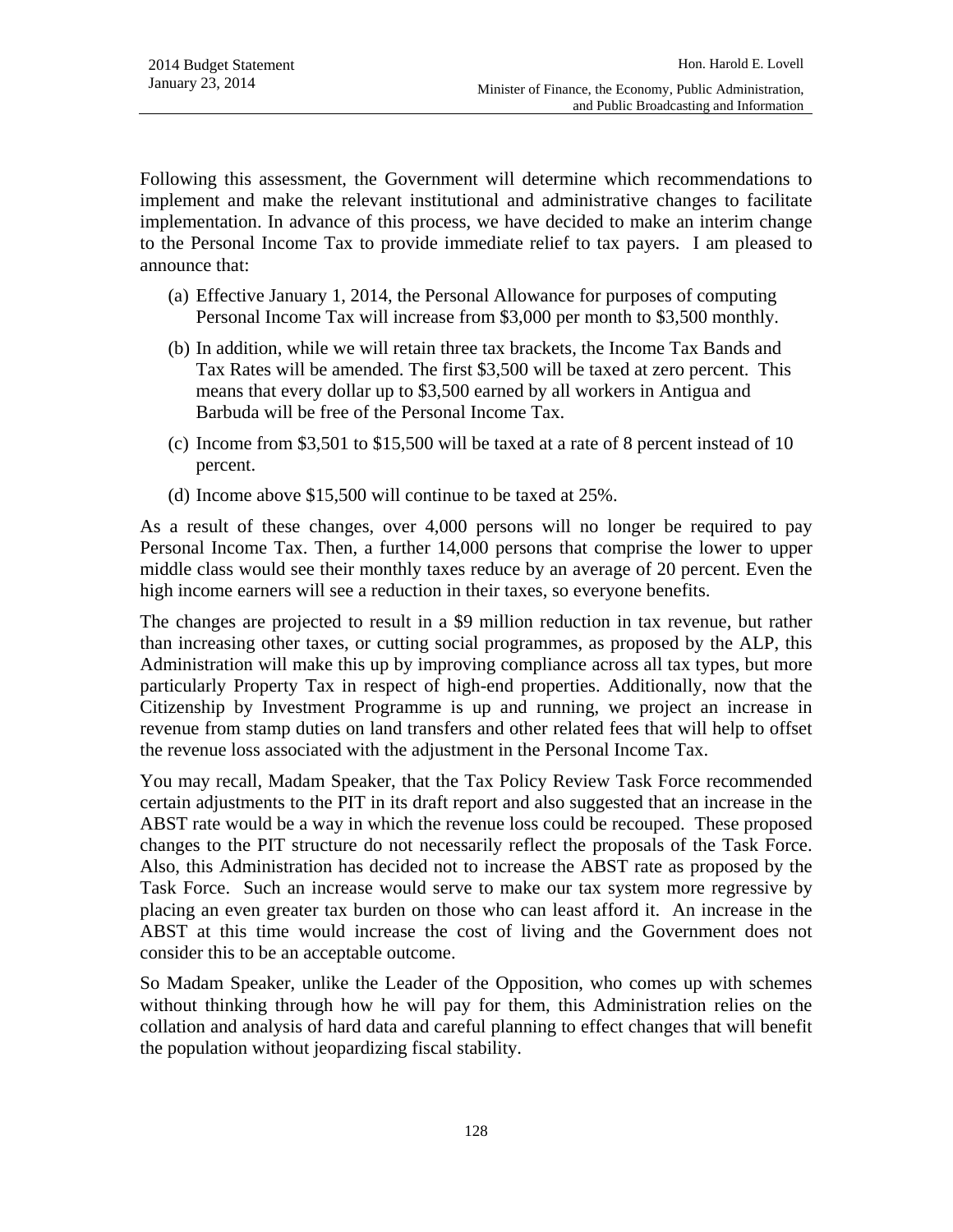# **CONCLUSION**

Madam Speaker, I wish to conclude this budget address by saying to the people of Antigua and Barbuda, "THANK YOU!!"

THANK YOU, for understanding that the race is not necessarily to the swift or the battle to the strong, but as the Good Book says - *it is to he that endureth to the end; the same shall be saved.* 

Madam Speaker, Brothers and Sisters, Comrades and Friends, hard work does not always reap immediate reward; investment, more often than not, does not yield instantaneous benefit; and expectations may be met only after a season of testing. Therefore, Madam Speaker, we must endure, stand firm, persist and proceed – being confident that our resolve and our faith will yield positive and prosperous outcomes.

Madam Speaker, I also wish to say THANK YOU to the many people of Antigua and Barbuda who have maintained their support for the United Progressive Party and to those who are considering us as the Party of Choice in the coming elections. I could never say to you that either individually or collectively, we as a party are perfect. We are however unmatched in our commitment, sincerity and focus in our desire to see Antigua and Barbuda progress to a higher, more inclusive stage of development. We continue to lay the foundation and make the difficult choices. We will not deceive by making promises that we cannot deliver; but, given time, we will certainly deliver upon the promises that we make. This we will do despite the heightened clamour of the critics, whose contributions to nation building are, at best, questionable. They occupy the comfortable seats in the stands deprecating, disparaging and decrying those on the field with "skin in the game". The immortal words of Theodore Roosevelt remind us, however, that:

*"It is not the critic who counts; not the man who points out how the strong man stumbles, or where the doer of deeds could have done them better. The credit belongs to the man who is actually in the arena, whose face is marred by dust and sweat and blood; who strives valiantly; who errs, who comes short again and again, because there is no effort without error and shortcoming; but who does actually strive to do the deeds; who knows great enthusiasms, the great devotions; who spends himself in a worthy cause; who at the best knows in the end the triumph of high achievement, and who at the worst, if he fails, at least fails while daring greatly, so that his place shall never be with those cold and timid souls who neither know victory nor defeat".* 

Finally, Madam Speaker, permit me also to recall the words of another US President who, in concluding a rather difficult budget address, uttered: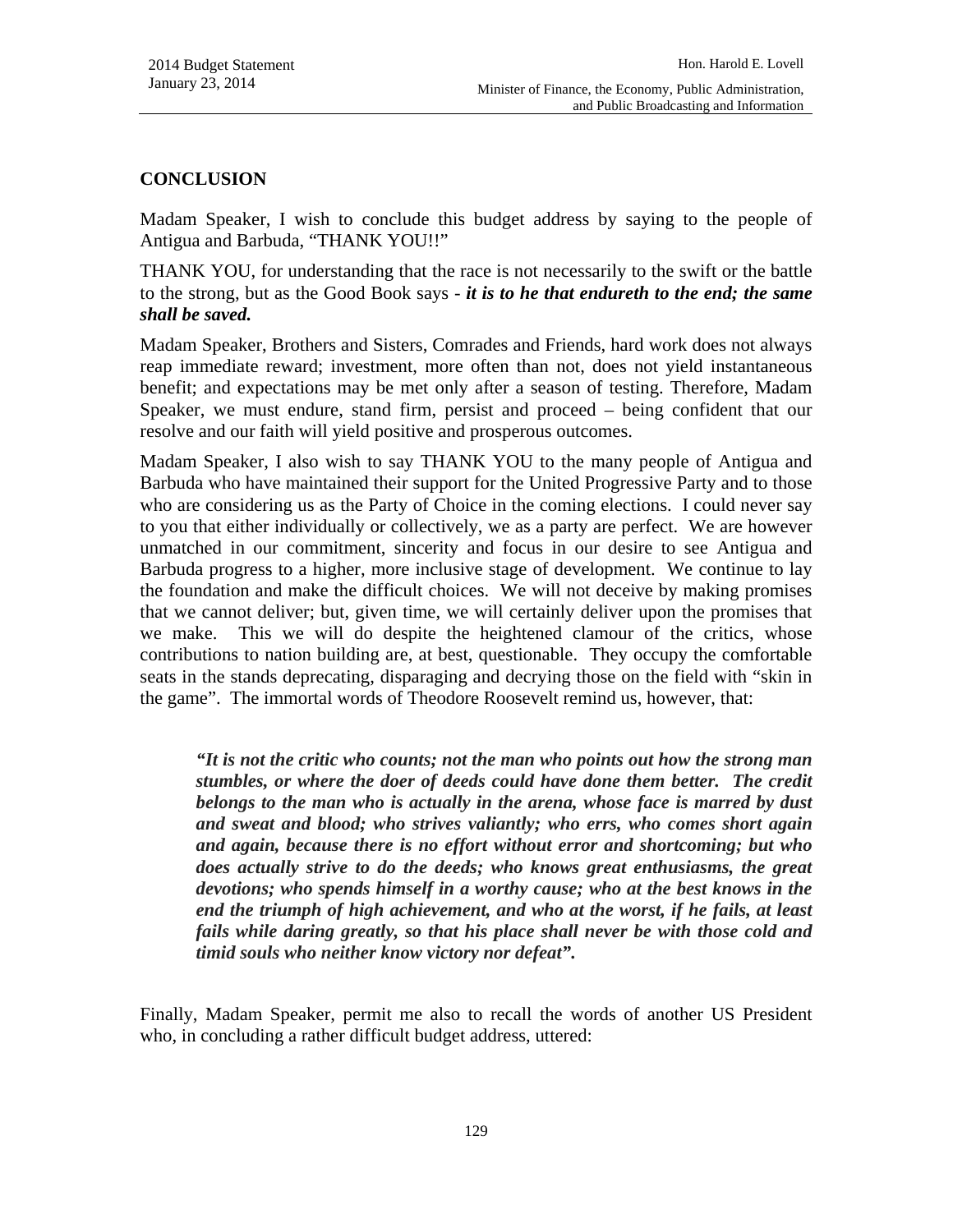*"We must, in the end, roll up our sleeves, face our responsibilities squarely, and persevere at the unending task of setting, and keeping, the Nation's affairs in order".* 

For this UPP Administration, Madam Speaker, the "Nation's affairs" and the UPP's current focus is delivering to the people of Antigua and Barbuda a New Economy where the benefits of prosperity will be the sweet harvest, sprung from seeds of sacrifice hitherto made by our people.

I thank you, Madam Speaker, and I commend Budget 2014 to the Honourable Members and ask that they endorse the proposals presented therein.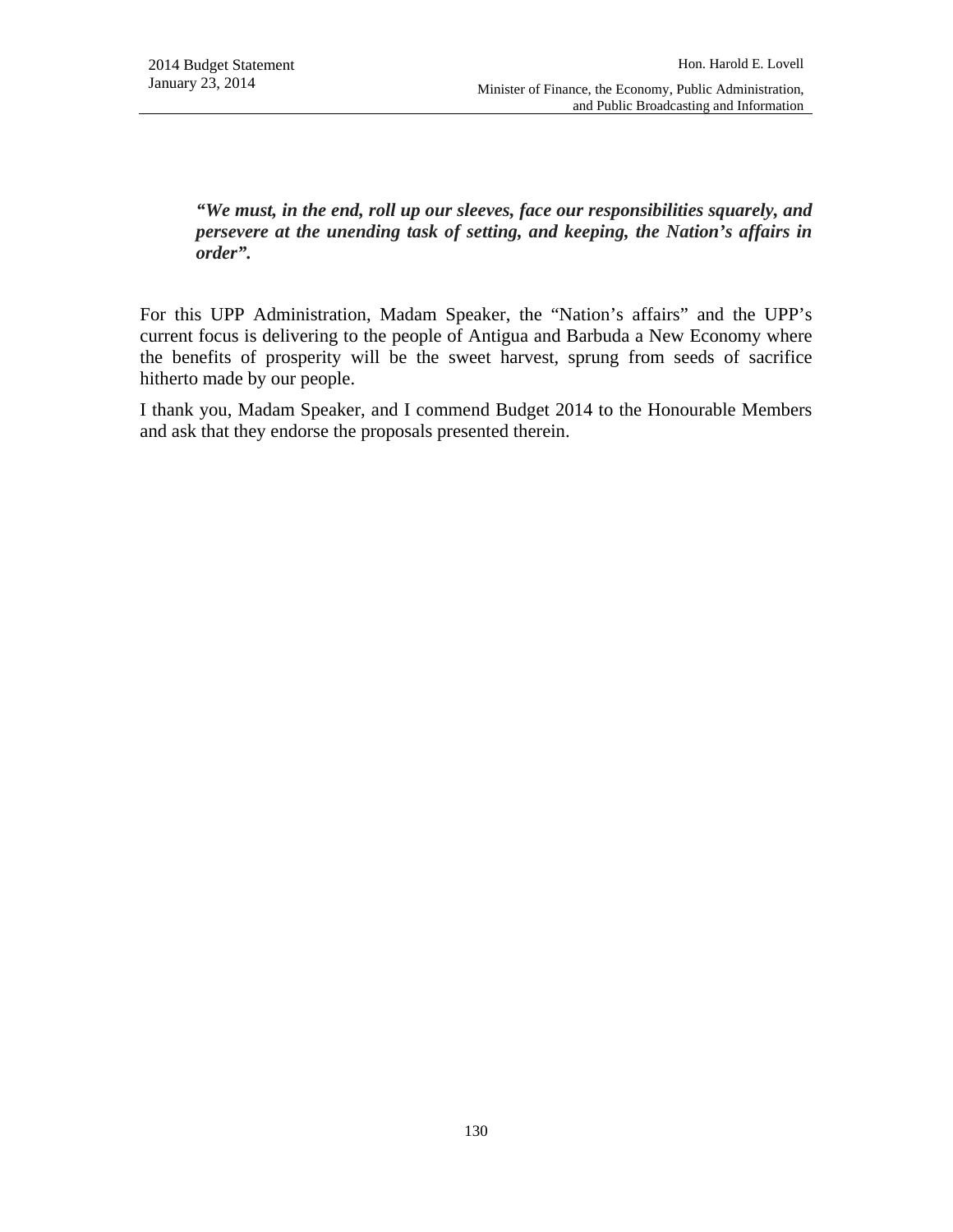and Public Broadcasting and Information

#### **ACKNOWLEDGEMENTS**

We wish to thank the following persons for their contribution:

Ambassador David Shoul Ambassador Anthony Liverpool Ambassador Colin Murdoch Ambassador Dr. Clarence Henry Ambassador Brian Challenger Dr. McChesney Emanuel Mr. Linley Winter Mr. Hamlet Mark Ms. Cheryl Fletcher Mr. Maurice Merchant

Mrs. Shirley Benjamin – *Ministry of Finance, the Economy, Public Administration, Public Broadcasting and Information*

Ms. Natasha Watts – *Ministry of Finance, the Economy, Public Administration, Public Broadcasting and Information*

Mrs. Lornamay Benjamin Hughes – *Ministry of Finance, the Economy, Public Administration, Public Broadcasting and Information*

Ms. Anthea Herbert – *Ministry of Finance, the Economy, Public Administration, Public Broadcasting and Information*

Ms. Rachel Collis – *Ministry of Finance, the Economy, Public Administration, Public Broadcasting and Information*

Ms. Shantel Brown – *Ministry of Finance, the Economy, Public Administration, Public Broadcasting and Information*

Mrs. Hazel Corbin – *Eastern Caribbean Central Bank*

Mrs. Sharon Peters – *Ministry of Agriculture, Lands, Housing and the Environment*

Ms. Sandra Joseph – Ministry of Foreign Affairs

Mr. Edson Joseph – *Ministry of Health, Social Transformation, Prices and Consumer Affairs*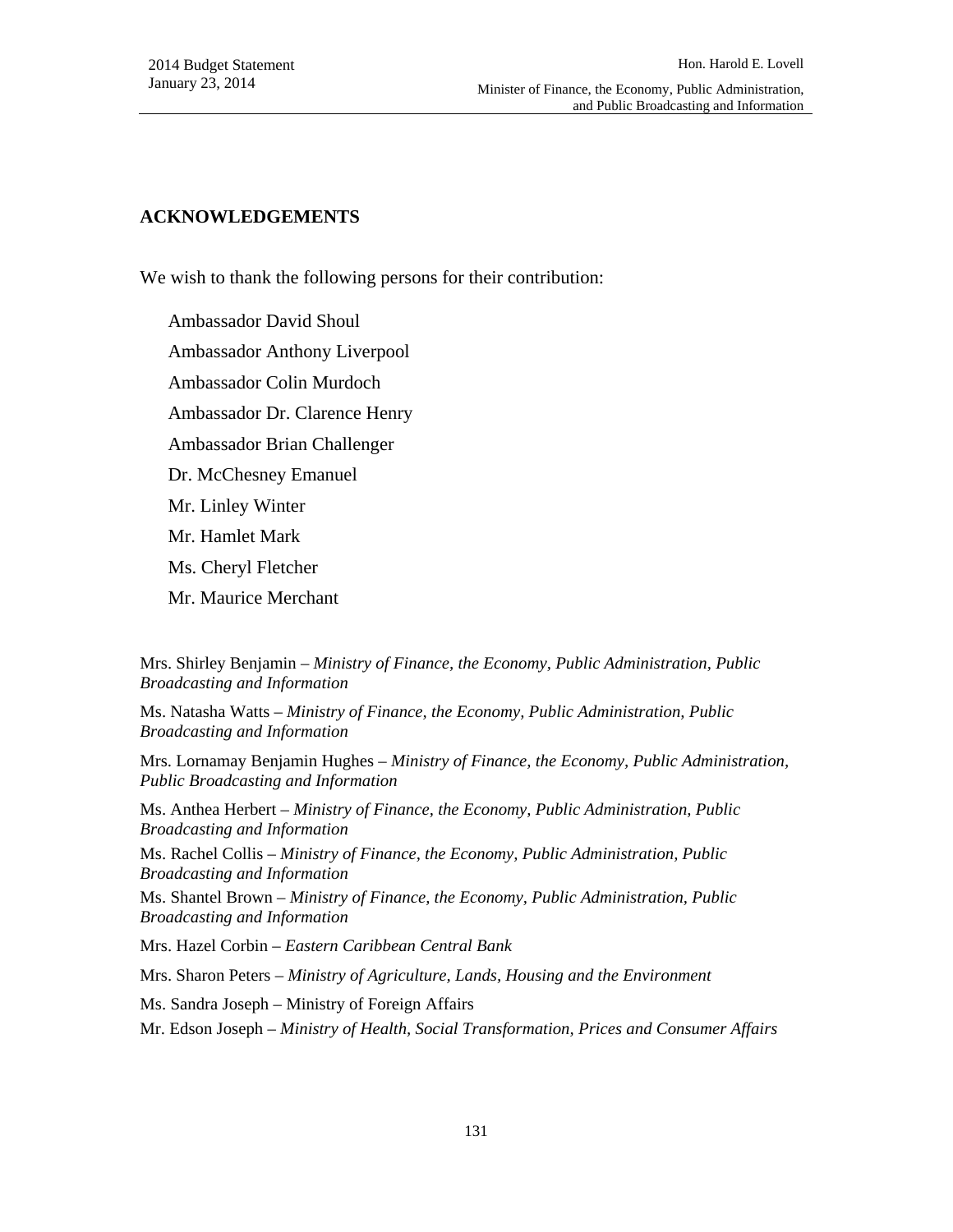- Mr. Colin James and Staff *Antigua and Barbuda Tourism Authority*
- Ms. Ashaki Goodwin *Department of Trade, Industry and Commerce*
- Ms. Joy-Marie King *Department of Trade, Industry and Commerce*
- Mr. Corthwright Marshall *Ministry of Tourism, Civil Aviation and Culture*
- Mr. Jedediah Maxime *Ministry of Agriculture, Lands, Housing and the Environment*
- Ms. Cheryl Appleton *Ministry of Agriculture, Lands, Housing and the Environment*
- Mrs. Jacintha Pringle *Ministry of Education, Sports, Youth and Gender Affairs*
- Lt. Col. Edward Croft *Office of National Drug and Money Laundering Control Policy*
- Mrs. Almira Henry *Ministry of Social Transformation*
- Mr. Wesley James *Ministry of Works and Transport*
- Mr. John Benjamin and Management *Financial Services Regulatory Commission*
- Mr. Wilden Gardner, Management and Staff *PDV Caribe (Antigua and Barbuda) Ltd.*
- Ms. Diann Black Layne *Environment Division*
- Mr. Fitzmaurice Christian *Environment Division*
- Mr. Henderson Fields *Antigua Barbuda Investment Authority*
- Ms. Eleanor Thomas *Free Balance* Consultant
- Mr. Donald Charles *Antigua Barbuda Development Bank*
- Mr. Pretzel Joseph *Central Housing and Planning Authority*
- Mr. Kevin Edwards *Ministry of Agriculture, Lands, Housing and the Environment*
- Mr. Deshawn Challenger *Ministry of Finance, the Economy, Public Administration, Public Broadcasting and Information*
- This document could not have been completed without the invaluable input of:
	- Ms. Jannelle Wehner
	- **Ms. Cordella Weston**
	- Mr. Daniel Knight
	- Ms. Donna Sandy
	- **Mr.** Yannick Gordon
	- Ms Yolanda Joseph
	- Ms. Karel Forde
	- Ms. Tiffany Tonge
	- Ms. Shivon Burton